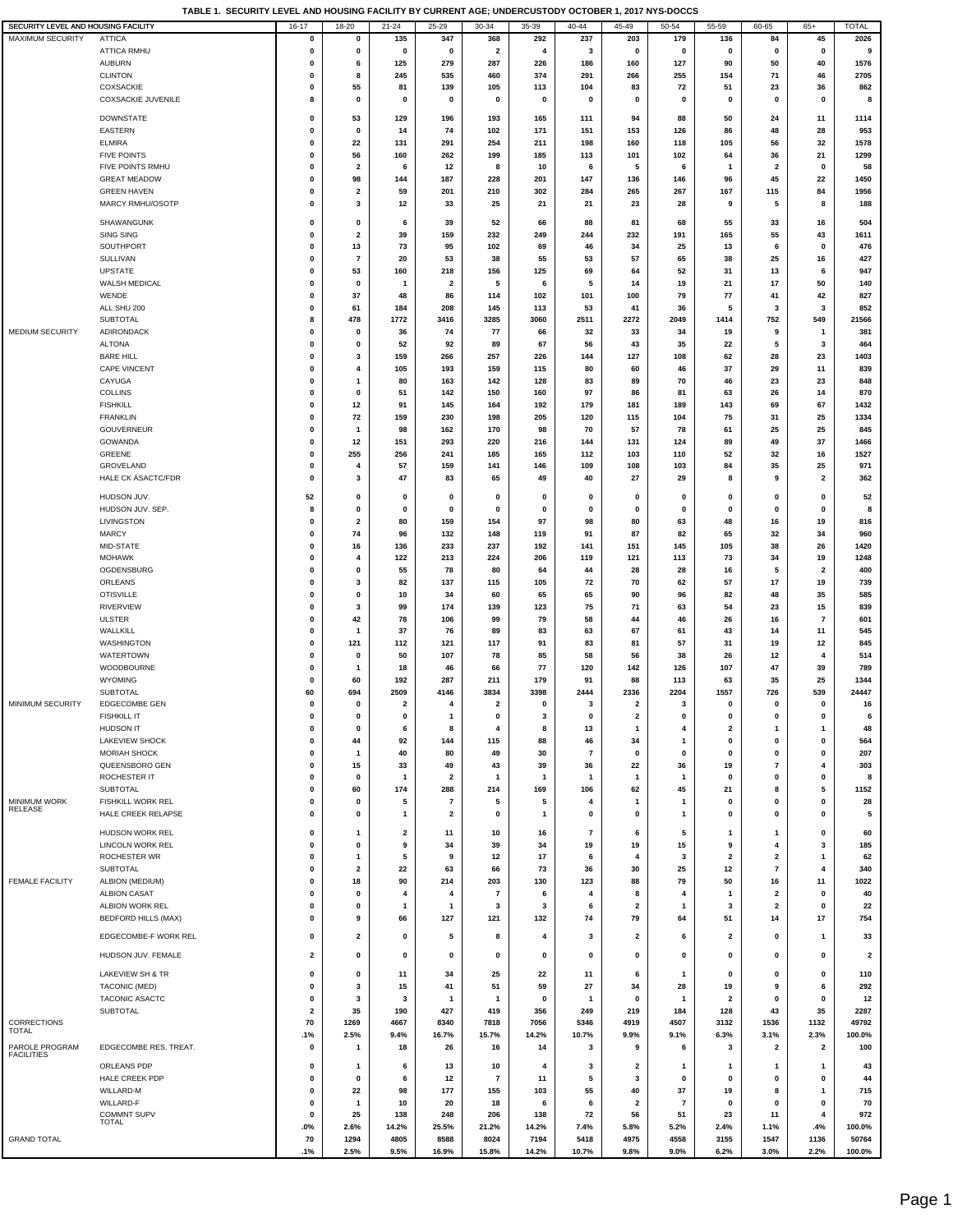|                                                |                                        |                              | ATTEMPTED<br>MURDER                  | MANSLAUGH<br>TER1             |                           | <b>ROBBERY</b>                | ROBBERY<br>2ND                       |                          |                              | BURGLARY<br>1ST                | BURGLARY<br>2ND                         | ARSON 1ST                              |                           |
|------------------------------------------------|----------------------------------------|------------------------------|--------------------------------------|-------------------------------|---------------------------|-------------------------------|--------------------------------------|--------------------------|------------------------------|--------------------------------|-----------------------------------------|----------------------------------------|---------------------------|
| SECURITY LEVEL AND HOUSING FACILITY<br>MAXIMUM | <b>ATTICA</b>                          | <b>MURDER</b><br>513         | 109                                  | 149                           | RAPE 1ST<br>104           | 1ST<br>196                    | 75                                   | ASSAULT 1ST<br>122       | ASSAULT 2ND<br>34            | 61                             | 105                                     | 14                                     | SODOMY 1ST<br>59          |
| <b>SECURITY</b>                                | ATTICA RMHU                            | 5                            | -1                                   | $\mathbf 0$                   | $\pmb{0}$                 | $\mathbf 0$                   | $\mathbf{1}$                         | $\overline{\mathbf{2}}$  | $\pmb{0}$                    | $\mathbf{0}$                   | $\mathbf{0}$                            | 0                                      | $\pmb{0}$                 |
|                                                | <b>AUBURN</b>                          | 305                          | 97                                   | 128                           | 53                        | 153                           | 71                                   | 94                       | 29                           | 45                             | 114                                     | 9                                      | 39                        |
|                                                | <b>CLINTON</b>                         | 451                          | 144                                  | 187                           | 150                       | 253                           | 131                                  | 153                      | 49                           | 87                             | 163                                     | 14                                     | 102                       |
|                                                | COXSACKIE<br><b>COXSACKIE JUVENILE</b> | 100<br>$\mathbf{0}$          | 38<br>$\pmb{0}$                      | 54<br>$\mathbf 0$             | 46<br>$\pmb{0}$           | 77<br>$\overline{\mathbf{3}}$ | 38<br>$\mathbf 0$                    | 54<br>$\mathbf 0$        | 17<br>$\pmb{0}$              | 34<br>$\overline{1}$           | 83<br>$\pmb{0}$                         | 11<br>$\mathbf 0$                      | 26<br>$\overline{1}$      |
|                                                |                                        |                              |                                      |                               |                           |                               |                                      |                          |                              |                                |                                         |                                        |                           |
|                                                | <b>DOWNSTATE</b><br>EASTERN            | 66<br>317                    | 22<br>44                             | 47<br>107                     | 15<br>55                  | 61<br>92                      | 51<br>25                             | 53<br>47                 | 34<br>$\overline{7}$         | 22<br>24                       | 80<br>58                                | 3<br>5                                 | $\overline{7}$<br>32      |
|                                                | <b>ELMIRA</b>                          | 323                          | 59                                   | 106                           | 55                        | 147                           | 61                                   | 67                       | 35                           | 39                             | ${\bf 77}$                              | 4                                      | 34                        |
|                                                | <b>FIVE POINTS</b>                     | 162                          | 68                                   | 100                           | 40                        | 161                           | 72                                   | 82                       | 27                           | 44                             | 92                                      | 5                                      | 20                        |
|                                                | FIVE POINTS RMHU                       | 8                            | $\mathbf 0$                          | $\mathbf{1}$                  | $\overline{\mathbf{2}}$   | 11                            | 6                                    | 3                        | $\overline{\mathbf{2}}$      | $\overline{2}$                 | 3                                       | $\pmb{0}$                              | $\mathbf{1}$              |
|                                                | <b>GREAT MEADOW</b>                    | 338                          | 76                                   | 115                           | 61                        | 140                           | 72                                   | 77                       | 28                           | 36                             | 79                                      | 3                                      | 33                        |
|                                                | <b>GREEN HAVEN</b>                     | 726                          | 104                                  | 175                           | 92                        | 185                           | 54                                   | 81                       | 26                           | 51                             | 73                                      | 11                                     | 43                        |
|                                                | MARCY RMHU/OSOTP                       | 12                           | 6                                    | 5                             | 30                        | 18                            | $\overline{7}$                       | 3                        | 9                            | $\overline{1}$                 | 8                                       | $\mathbf 0$                            | 18                        |
|                                                | SHAWANGUNK                             | 224                          | 35                                   | 26                            | 33                        | 42                            | 15                                   | 14                       | 5                            | 11                             | 15                                      | 1                                      | 16                        |
|                                                | SING SING<br>SOUTHPORT                 | 483<br>59                    | 84<br>16                             | 180<br>31                     | 74<br>10                  | 169<br>66                     | 58<br>26                             | 102<br>28                | 30<br>12                     | 54<br>17                       | 63<br>29                                | 4<br>$\overline{\mathbf{2}}$           | 30<br>$\mathbf{1}$        |
|                                                | SULLIVAN                               | 169                          | 20                                   | 25                            | 25                        | 41                            | 10                                   | 15                       | 9                            | 9                              | 19                                      | $\mathbf{2}$                           | 9                         |
|                                                | <b>UPSTATE</b>                         | 86                           | 38                                   | 75                            | 22                        | 87                            | 67                                   | 58                       | 23                           | 24                             | 70                                      | 6                                      | 11                        |
|                                                | WALSH MEDICAL                          | 32                           | 5<br>27                              | 5                             | 9                         | 12                            | $\overline{\mathbf{2}}$              | 6                        | 3                            | 5                              | 3                                       | $\pmb{0}$<br>3                         | 11<br>30                  |
|                                                | WENDE<br>ALL SHU 200                   | 232<br>14                    | 8                                    | 63<br>14                      | 41<br>6                   | 66<br>79                      | 33<br>73                             | 46<br>25                 | 16<br>37                     | 29<br>14                       | 39<br>96                                | 3                                      | 5                         |
|                                                | SUBTOTAL                               | 4625                         | 1001                                 | 1593                          | 923                       | 2059                          | 948                                  | 1132                     | 432                          | 610                            | 1269                                    | 100                                    | 528                       |
| MEDIUM SECURITY                                | ADIRONDACK                             | 11                           | $\pmb{0}$                            | $\mathbf{2}$                  | 4                         | 9                             | 10                                   | 4                        | 14                           | 3                              | 37                                      | $\overline{\mathbf{2}}$                | $\overline{\mathbf{2}}$   |
|                                                | <b>ALTONA</b><br><b>BARE HILL</b>      | 6<br>52                      | $\overline{4}$<br>23                 | $\mathbf 0$<br>25             | 4<br>35                   | 10<br>92                      | 16<br>91                             | 9<br>48                  | 8<br>45                      | $\overline{4}$<br>23           | 30<br>122                               | $\overline{1}$<br>5                    | $\mathbf{3}$<br>22        |
|                                                | CAPE VINCENT                           | 27                           | 17                                   | 8                             | 14                        | 54                            | 57                                   | 25                       | 34                           | 13                             | 69                                      | $\mathbf 0$                            | 9                         |
|                                                | CAYUGA                                 | 67                           | 9                                    | 24                            | 11                        | 51                            | 50                                   | 39                       | 18                           | 23                             | 78                                      | 5                                      | 6                         |
|                                                | COLLINS                                | 59                           | 5                                    | 10                            | 27                        | 33                            | 39                                   | 21                       | 37                           | 16                             | 80                                      | 6<br>8                                 | ${\bf 20}$                |
|                                                | <b>FISHKILL</b><br><b>FRANKLIN</b>     | 266<br>25                    | 53<br>16                             | 49<br>12                      | 55<br>12                  | 115<br>73                     | 76<br>106                            | 45<br>56                 | 35<br>50                     | 26<br>27                       | 107<br>116                              | $\overline{7}$                         | 33<br>10                  |
|                                                | GOUVERNEUR                             | 29                           | 10                                   | 8                             | 11                        | 42                            | 44                                   | 23                       | 18                           | 19                             | 72                                      | $\overline{\mathbf{3}}$                | 11                        |
|                                                | <b>GOWANDA</b>                         | 35                           | 15                                   | 10                            | 84                        | 36                            | 44                                   | 22                       | 28                           | 23                             | 77                                      | 6                                      | 58                        |
|                                                | GREENE                                 | 32<br>39                     | 27<br>5                              | 11<br>10                      | 29<br>26                  | 84<br>38                      | 102<br>36                            | 43<br>21                 | 61<br>21                     | 14<br>5                        | 118<br>81                               | 5<br>$\overline{\mathbf{2}}$           | 9<br>$17\,$               |
|                                                | GROVELAND<br>HALE CK ASACTC/FDR        | 0                            | $\mathbf{0}$                         | $\pmb{0}$                     | $\mathbf{1}$              | 8                             | 17                                   | 6                        | $\overline{\mathbf{2}}$      | 4                              | 41                                      | $\mathbf 0$                            | $\mathbf{0}$              |
|                                                | HUDSON JUV.                            | 0                            |                                      | 0                             |                           | $\mathbf{1}$                  |                                      | 0                        |                              | 0                              | $\mathbf 0$                             | 0                                      |                           |
|                                                | HUDSON JUV. SEP.                       | 0                            | $\overline{\mathbf{2}}$<br>$\pmb{0}$ | $\pmb{0}$                     | 0<br>$\pmb{0}$            | 0                             | $\overline{\mathbf{2}}$<br>0         | $\pmb{0}$                | 0<br>$\pmb{0}$               | $\mathbf 0$                    | $\mathbf 0$                             | $\pmb{0}$                              | 0<br>$\pmb{0}$            |
|                                                | LIVINGSTON                             | 53                           | 11                                   | 15                            | 28                        | 64                            | 48                                   | 29                       | 19                           | 13                             | 66                                      | $\overline{\mathbf{2}}$                | $17\,$                    |
|                                                | <b>MARCY</b>                           | 41                           | 6                                    | $\overline{7}$                | 26                        | 58                            | 49                                   | 23                       | 41                           | 11                             | 99                                      | 6                                      | ${\bf 20}$                |
|                                                | MID-STATE<br><b>MOHAWK</b>             | 53<br>44                     | 20<br>11                             | 17<br>10                      | 55<br>47                  | 78<br>54                      | 71<br>73                             | 63<br>33                 | 64<br>49                     | 24<br>16                       | 149<br>113                              | 11<br>$\overline{7}$                   | 30<br>41                  |
|                                                | OGDENSBURG                             | 0                            | $\mathbf 0$                          | 3                             | $\pmb{0}$                 | 15                            | 18                                   | 6                        | 8                            | $\overline{4}$                 | 25                                      | $\overline{1}$                         | $\overline{1}$            |
|                                                | ORLEANS                                | 48                           | 8                                    | 13                            | 22                        | 52                            | 34                                   | 38                       | 23                           | 16                             | 63                                      | $\mathbf{2}$                           | 11                        |
|                                                | <b>OTISVILLE</b>                       | 220                          | 19                                   | 32                            | 18                        | 44                            | 28                                   | 32                       | 10                           | 20                             | 28                                      | $\overline{\mathbf{3}}$                | $12\,$                    |
|                                                | <b>RIVERVIEW</b><br><b>ULSTER</b>      | 23<br>21                     | 13<br>$\overline{7}$                 | 8<br>3                        | 16<br>$\mathbf{3}$        | 39<br>21                      | 50<br>30                             | 22<br>$\overline{7}$     | 22<br>14                     | 20<br>5                        | 72<br>21                                | $\overline{\mathbf{1}}$<br>$\mathbf 0$ | $17\,$<br>$\pmb{0}$       |
|                                                | WALLKILL                               | $\mathbf{1}$                 | 12                                   | 16                            | $\pmb{0}$                 | 40                            | 21                                   | 15                       | 10                           | 12                             | 59                                      | $\overline{1}$                         | $\pmb{0}$                 |
|                                                | WASHINGTON                             | 34                           | 18                                   | 11                            | 24                        | 67                            | 59                                   | 30                       | 25                           | 16                             | 63                                      | 3                                      | $12$                      |
|                                                | WATERTOWN<br>WOODBOURNE                | 0<br>210                     | $\mathbf{0}$<br>27                   | $\overline{\mathbf{2}}$<br>48 | $\overline{1}$<br>47      | 14<br>65                      | 22<br>42                             | 18<br>33                 | 17<br>12                     | 6<br>17                        | 40<br>57                                | $\mathbf 0$<br>$\overline{\mathbf{3}}$ | $\mathbf{1}$<br>25        |
|                                                | WYOMING                                | 52                           | 15                                   | 19                            | 24                        | 85                            | 86                                   | 38                       | 40                           | 36                             | 107                                     | 5                                      | 16                        |
|                                                | SUBTOTAL                               | 1448                         | 353                                  | 373                           | 624                       | 1342                          | 1321                                 | 749                      | 725                          | 416                            | 1990                                    | 95                                     | 403                       |
| MINIMUM<br><b>SECURITY</b>                     | EDGECOMBE GEN                          | 0                            | $\mathbf{0}$                         | 0                             | $\mathbf{0}$              | $\mathbf 0$                   | 3                                    | 0                        | $\pmb{0}$                    | 0                              | $\Omega$                                | 0                                      | 0                         |
|                                                | <b>FISHKILL IT</b><br><b>HUDSON IT</b> | $\mathbf{0}$<br>$\mathbf{0}$ | $\mathbf{0}$<br>$\pmb{0}$            | $\pmb{0}$<br>$\pmb{0}$        | $\pmb{0}$<br>$\mathbf{0}$ | $\mathbf 0$<br>$\overline{1}$ | $\pmb{0}$<br>$\overline{\mathbf{4}}$ | $\pmb{0}$<br>$\mathbf 0$ | $\mathbf{0}$<br>$\mathbf{0}$ | $\mathbf{0}$<br>$\overline{1}$ | $\mathbf{0}$<br>$\overline{\mathbf{2}}$ | $\pmb{0}$<br>$\mathbf 0$               | $\pmb{0}$<br>$\pmb{0}$    |
|                                                | <b>LAKEVIEW SHOCK</b>                  | 0                            | $\mathbf 0$                          | $\pmb{0}$                     | $\pmb{0}$                 | $\mathbf 0$                   | $\pmb{0}$                            | $\pmb{0}$                | $\pmb{0}$                    | 0                              | 0                                       | $\pmb{0}$                              | $\pmb{0}$                 |
|                                                | <b>MORIAH SHOCK</b>                    | 0                            | $\pmb{0}$                            | $\pmb{0}$                     | $\pmb{0}$                 | $\mathbf 0$                   | $\pmb{0}$                            | $\mathbf 0$              | $\pmb{0}$                    | $\mathbf{0}$                   | $\pmb{0}$                               | $\pmb{0}$                              | $\pmb{0}$                 |
|                                                | QUEENSBORO GEN                         | 9                            | $\pmb{0}$                            | $\mathbf{2}$                  | 5                         | 13                            | 15                                   | 8                        | 8                            | 1                              | 13                                      | $\pmb{0}$                              | $\pmb{0}$                 |
|                                                | ROCHESTER IT                           | $\mathbf 0$                  | $\mathbf 0$                          | $\pmb{0}$                     | $\pmb{0}$                 | $\mathbf 0$                   | $\pmb{0}$                            | $\mathbf 0$              | $\pmb{0}$                    | $\mathbf{0}$                   | $\mathbf{1}$                            | $\pmb{0}$                              | $\pmb{0}$                 |
| MINIMUM WORK                                   | SUBTOTAL<br>FISHKILL WORK REL          | 9<br>$\mathbf{0}$            | $\pmb{0}$<br>$\pmb{0}$               | $\mathbf 2$<br>$\pmb{0}$      | 5<br>$\pmb{0}$            | 14<br>$\mathbf 0$             | 22<br>$\overline{1}$                 | 8<br>$\mathbf 0$         | 8<br>$\pmb{0}$               | $\overline{2}$<br>$\mathbf{0}$ | 16<br>$\overline{4}$                    | $\mathbf 0$<br>$\mathbf{0}$            | $\pmb{0}$<br>$\pmb{0}$    |
| RELEASE                                        |                                        |                              |                                      |                               |                           |                               |                                      |                          |                              |                                |                                         |                                        |                           |
|                                                | HALE CREEK RELAPSE                     | $\mathbf{0}$                 | $\pmb{0}$                            | $\pmb{0}$                     | $\pmb{0}$                 | $\mathbf 0$                   | $\pmb{0}$                            | 0                        | $\pmb{0}$                    | $\mathbf{0}$                   | $\mathbf{1}$                            | 0                                      | $\pmb{0}$                 |
|                                                | <b>HUDSON WORK REL</b>                 | 0                            | $\pmb{0}$                            | 0                             | $\pmb{0}$                 | 0                             | 0                                    | 0                        | 0                            | 0                              | 6                                       | $\pmb{0}$                              | 0                         |
|                                                | LINCOLN WORK REL                       | $\mathbf{0}$                 | $\pmb{0}$                            | $\mathbf 0$                   | $\pmb{0}$                 | $\mathbf{1}$                  | 6                                    | $\mathbf 0$              | $\pmb{0}$                    | $\mathbf{0}$                   | 23                                      | $\mathbf 0$                            | $\pmb{0}$                 |
|                                                | ROCHESTER WR                           | 0                            | $\pmb{0}$                            | $\pmb{0}$                     | $\pmb{0}$                 | $\mathbf 0$                   | $\pmb{0}$                            | $\pmb{0}$                | $\pmb{0}$                    | $\mathbf{0}$                   | 17                                      | $\pmb{0}$                              | $\pmb{0}$                 |
|                                                | SUBTOTAL                               | 0                            | $\pmb{0}$                            | $\pmb{0}$                     | $\pmb{0}$                 | $\mathbf{1}$                  | $\overline{7}$                       | $\pmb{0}$                | $\pmb{0}$                    | $\mathbf{0}$                   | 51                                      | $\pmb{0}$                              | $\pmb{0}$                 |
| <b>FEMALE FACILITY</b>                         | ALBION (MEDIUM)                        | 20                           | 6                                    | 15                            | 5                         | 22                            | 47                                   | 29                       | 48                           | 8                              | 79                                      | 15                                     | $\overline{\mathbf{4}}$   |
|                                                | <b>ALBION CASAT</b><br>ALBION WORK REL | 0<br>$\mathbf{0}$            | $\pmb{0}$<br>$\pmb{0}$               | $\pmb{0}$<br>$\pmb{0}$        | $\pmb{0}$<br>$\pmb{0}$    | $\mathbf 0$<br>$\mathbf 0$    | $\pmb{0}$<br>$\overline{1}$          | 0<br>$\pmb{0}$           | $\pmb{0}$<br>$\pmb{0}$       | $\mathbf{0}$<br>$\mathbf{0}$   | 5<br>$\overline{\mathbf{2}}$            | 0<br>$\pmb{0}$                         | $\pmb{0}$<br>$\pmb{0}$    |
|                                                | <b>BEDFORD HILLS (MAX)</b>             | 146                          | 22                                   | 111                           | 3                         | 43                            | 20                                   | 63                       | 23                           | 15                             | 22                                      | 11                                     | 5                         |
|                                                | EDGECOMBE-F WORK REL                   | $\mathbf{0}$                 | $\pmb{0}$                            | $\mathbf 0$                   | $\pmb{0}$                 | $\mathbf{0}$                  | 3                                    | $\mathbf 0$              | $\pmb{0}$                    | $\mathbf{0}$                   | 6                                       | $\mathbf 0$                            | $\pmb{0}$                 |
|                                                |                                        |                              |                                      |                               |                           |                               |                                      |                          |                              |                                |                                         |                                        |                           |
|                                                | HUDSON JUV. FEMALE                     | $\mathbf{0}$                 | $\pmb{0}$                            | $\mathbf 0$                   | $\pmb{0}$                 | $\mathbf{1}$                  | $\mathbf 0$                          | $\mathbf 0$              | $\pmb{0}$                    | $\mathbf{0}$                   | $\pmb{0}$                               | $\mathbf 0$                            | $\pmb{0}$                 |
|                                                | LAKEVIEW SH & TR                       | 0                            | 0                                    | 0                             | $\pmb{0}$                 | 0                             | 0                                    | 0                        | $\pmb{0}$                    | 0                              | 0                                       | $\pmb{0}$                              | $\pmb{0}$                 |
|                                                | TACONIC (MED)<br>TACONIC ASACTC        | 25<br>0                      | $\overline{7}$<br>$\pmb{0}$          | 21<br>0                       | $\pmb{0}$<br>$\pmb{0}$    | 10<br>$\overline{\mathbf{2}}$ | 15<br>$\overline{\mathbf{2}}$        | 23<br>0                  | 5<br>$\mathbf{1}$            | 3<br>0                         | 11<br>$\pmb{0}$                         | $\mathbf{3}$<br>$\pmb{0}$              | $\pmb{0}$<br>$\pmb{0}$    |
|                                                | SUBTOTAL                               | 191                          | 35                                   | 147                           | 8                         | 78                            | 88                                   | 115                      | 77                           | 26                             | 125                                     | 29                                     | 9                         |
| CORRECTIONS                                    |                                        | 6273                         | 1389                                 | 2115                          | 1560                      | 3494                          | 2386                                 | 2004                     | 1242                         | 1054                           | 3451                                    | 224                                    | 940                       |
| TOTAL                                          |                                        | 12.6%                        | 2.8%                                 | 4.2%                          | 3.1%                      | 7.0%                          | 4.8%                                 | 4.0%                     | 2.5%                         | 2.1%                           | 6.9%                                    | .4%                                    | 1.9%                      |
| PAROLE<br>PROGRAM                              | EDGECOMBE RES. TREAT.                  | $\overline{\mathbf{2}}$      | $\mathbf 0$                          | $\mathbf{1}$                  | $\pmb{0}$                 | 16                            | 11                                   | $\mathbf 2$              | 3                            | $\mathbf{0}$                   | 12                                      | $\pmb{0}$                              | $\pmb{0}$                 |
| <b>FACILITIES</b>                              | ORLEANS PDP                            | $\mathbf 0$                  | $\mathbf{0}$                         | $\pmb{0}$                     | $\pmb{0}$                 | 4                             | $\overline{\mathbf{4}}$              | $\overline{2}$           | $\overline{1}$               | -1                             | $\mathbf{3}$                            | $\mathbf{0}$                           | $\pmb{0}$                 |
|                                                | HALE CREEK PDP<br>WILLARD-M            | $\mathbf 0$<br>4             | $\pmb{0}$<br>$\overline{4}$          | $\pmb{0}$<br>3                | $\pmb{0}$<br>5            | $\mathbf{1}$<br>30            | $\overline{\mathbf{2}}$<br>40        | $\mathbf{1}$<br>6        | 3<br>24                      | $\mathbf{0}$<br>$\overline{2}$ | 5<br>56                                 | $\pmb{0}$<br>$\mathbf{2}$              | $\pmb{0}$<br>$\mathbf{1}$ |
|                                                | WILLARD-F                              | $\mathbf 0$                  | $\pmb{0}$                            | $\pmb{0}$                     | $\pmb{0}$                 | $\mathbf{1}$                  | $\pmb{0}$                            | $\mathbf{2}$             | $\pmb{0}$                    | $\mathbf{0}$                   | $\mathbf{1}$                            | $\overline{\mathbf{1}}$                | $\pmb{0}$                 |
|                                                | <b>COMMUNITY</b><br>SUPRV TOTAL        | 6                            | $\overline{\mathbf{4}}$              | 4                             | 5                         | 52                            | 57                                   | 13                       | 31                           | 3                              | 77                                      | 3                                      | $\mathbf{1}$              |
| <b>GRAND TOTAL</b>                             |                                        | .6%<br>6279                  | .4%<br>1393                          | .4%<br>2119                   | .5%<br>1565               | 5.3%<br>3546                  | 5.9%<br>2443                         | 1.3%<br>2017             | 3.2%<br>1273                 | .3%<br>1057                    | 7.9%<br>3528                            | .3%<br>227                             | .1%<br>941                |
|                                                |                                        | 12.4%                        | 2.7%                                 | 4.2%                          | 3.1%                      | 7.0%                          | 4.8%                                 | 4.0%                     | 2.5%                         | 2.1%                           | 6.9%                                    | .4%                                    | 1.9%                      |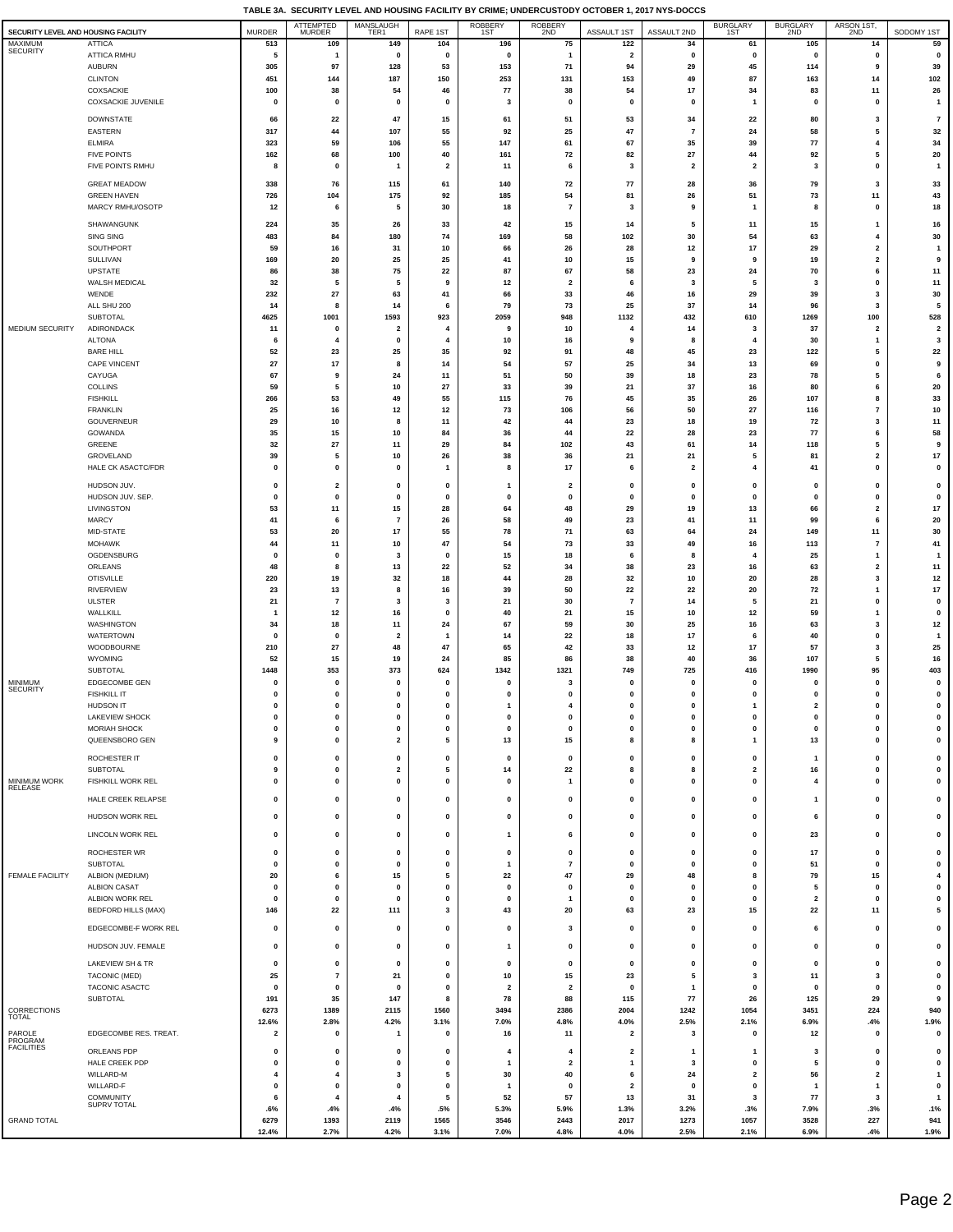$\overline{\phantom{a}}$ 

| SECURITY LEVEL AND HOUSING FACILITY |                                               | SEXUAL<br>ABUSE 1             | <b>WEAPONS</b><br>OFFENSES | KIDNAP 1ST,<br>2ND                      | <b>VFO OTHER</b><br><b>SEX</b><br>OFFENSE          | <b>OTHER</b><br><b>VIOLENT</b> | MANSLAUGH<br>TER <sub>2</sub>  | <b>OTHER</b><br><b>HOMICIDE</b> | <b>ROBBERY</b><br>3RD   | ASSAULT 2<br>(ATT)       | CONSPRCY<br>2,3,4              | <b>OTHER</b><br>WEAPONS              |
|-------------------------------------|-----------------------------------------------|-------------------------------|----------------------------|-----------------------------------------|----------------------------------------------------|--------------------------------|--------------------------------|---------------------------------|-------------------------|--------------------------|--------------------------------|--------------------------------------|
| MAXIMUM<br><b>SECURITY</b>          | <b>ATTICA</b>                                 | 50                            | 81                         | 21                                      | 45                                                 | 6                              | $\mathbf{3}$                   | $\mathbf{2}$                    | 30                      | 10                       | $\overline{4}$                 | 19                                   |
|                                     | ATTICA RMHU<br><b>AUBURN</b>                  | $\mathbf 0$<br>38             | $\pmb{0}$<br>99            | $\pmb{0}$                               | $\pmb{0}$<br>28                                    | $\mathbf{0}$<br>4              | $\pmb{0}$                      | 0<br>$\overline{2}$             | $\pmb{0}$<br>25         | $\pmb{0}$<br>9           | $\pmb{0}$<br>5                 | $\pmb{\mathsf{o}}$<br>$\overline{7}$ |
|                                     | <b>CLINTON</b>                                | 94                            | 183                        | 16<br>29                                | 60                                                 | 4                              | $\overline{\mathbf{2}}$<br>4   | 4                               | 28                      | 8                        | 15                             | 19                                   |
|                                     | COXSACKIE                                     | 26                            | 62                         | 9                                       | 15                                                 | 1                              | $\mathbf{1}$                   | $\overline{\mathbf{2}}$         | 8                       | 3                        | $\overline{7}$                 | $\overline{7}$                       |
|                                     | <b>COXSACKIE JUVENILE</b>                     | 0                             | $\mathbf{0}$               | $\mathbf 0$                             | $\pmb{0}$                                          | $\mathbf{0}$                   | 0                              | 0                               | $\pmb{0}$               | $\pmb{0}$                | $\pmb{0}$                      | $\pmb{0}$                            |
|                                     | <b>DOWNSTATE</b>                              | 14                            | 77                         | 5                                       | 12                                                 | $\overline{\mathbf{2}}$        | 4                              | $\overline{\mathbf{2}}$         | 21                      | 28                       | 15                             | 33                                   |
|                                     | <b>EASTERN</b>                                | 16                            | 38<br>84                   | 15                                      | $11$                                               | 0                              | 1<br>4                         | 1                               | 4                       | 0                        | 8                              | $\mathbf{1}$                         |
|                                     | <b>ELMIRA</b><br><b>FIVE POINTS</b>           | 41<br>17                      | 92                         | $17\,$<br>$10\,$                        | 27<br>$12\,$                                       | 4<br>4                         | $\overline{\mathbf{2}}$        | $\overline{\mathbf{2}}$<br>1    | 29<br>19                | 11<br>$\bf 7$            | $\overline{7}$<br>14           | $\overline{7}$<br>$13$               |
|                                     | FIVE POINTS RMHU                              | $\mathbf{1}$                  | $\mathbf{1}$               | $\overline{1}$                          | $\overline{\mathbf{2}}$                            | $\mathbf{0}$                   | $\pmb{0}$                      | 0                               | $\overline{\mathbf{2}}$ | $\overline{\mathbf{2}}$  | $\mathbf 0$                    | $\pmb{\mathsf{o}}$                   |
|                                     | <b>GREAT MEADOW</b>                           | 18                            | 66                         | 14                                      | 32                                                 | 3                              | 5                              | 3                               | 20                      | 8                        | 11                             | 12                                   |
|                                     | <b>GREEN HAVEN</b>                            | 32                            | 66                         | 26                                      | 27                                                 | $\overline{7}$                 | $\overline{\mathbf{2}}$        | 4                               | 15                      | 6                        | 14                             | 4                                    |
|                                     | MARCY RMHU/OSOTP                              | 18                            | 0                          | 3                                       | 5                                                  | 1                              | 0                              | 0                               | $\mathbf{2}$            | 1                        | $\mathbf 0$                    | 5                                    |
|                                     | SHAWANGUNK                                    | 5                             | 8                          | $\overline{7}$                          | 9                                                  | $\overline{\mathbf{2}}$        | 0                              | 1                               | 2                       | 0                        | 0                              | $\mathbf{1}$                         |
|                                     | SING SING<br>SOUTHPORT                        | 24<br>$\overline{\mathbf{2}}$ | 55<br>47                   | 19<br>$\mathbf{1}$                      | 10<br>$\mathbf 0$                                  | 4<br>$\overline{\mathbf{2}}$   | 5<br>$\mathbf{1}$              | 0<br>0                          | 22<br>11                | 9<br>3                   | $\overline{4}$<br>$\mathbf{1}$ | 9<br>3                               |
|                                     | SULLIVAN                                      | 11                            | 5                          | $\overline{7}$                          | 12                                                 | -1                             | $\pmb{0}$                      | 0                               | $\mathbf{2}$            | $\mathbf 2$              | $\mathbf{1}$                   | $\pmb{\mathsf{o}}$                   |
|                                     | UPSTATE                                       | 6                             | 91                         | $\mathbf{1}$                            | 8                                                  | $\overline{\mathbf{2}}$        | $\overline{2}$                 | 1                               | 23                      | $10\,$                   | 6                              | ${\bf 20}$                           |
|                                     | WALSH MEDICAL<br>WENDE                        | 5<br>40                       | 6<br>27                    | $\mathbf 0$<br>5                        | $\mathbf 0$<br>9                                   | $\mathbf{1}$<br>$\pmb{0}$      | $\overline{\mathbf{2}}$        | 0<br>2                          | 3<br>6                  | $\pmb{0}$<br>$\mathbf 2$ | $\mathbf 0$<br>5               | $\pmb{\mathsf{o}}$<br>$\overline{7}$ |
|                                     | ALL SHU 200                                   | $\overline{7}$                | 107                        | 4                                       | $\overline{7}$                                     | 3                              | $\mathbf{3}$<br>$\overline{2}$ | 3                               | 32                      | ${\bf 5}$                | 11                             | 21                                   |
|                                     | <b>SUBTOTAL</b>                               | 465                           | 1195                       | 210                                     | 331                                                | 51                             | 43                             | 30                              | 304                     | 124                      | 128                            | 188                                  |
| MEDIUM SECURITY                     | ADIRONDACK<br><b>ALTONA</b>                   | 11<br>5                       | 38<br>39                   | $\overline{\mathbf{2}}$<br>$\mathbf{1}$ | 9<br>6                                             | 3<br>$\overline{4}$            | $\mathbf{0}$<br>$\overline{1}$ | 1<br>1                          | 13<br>22                | 8<br>6                   | 6<br>$\overline{4}$            | 10<br>16                             |
|                                     | <b>BARE HILL</b>                              | 21                            | 163                        | 6                                       | $\overline{2}$                                     | 5                              | $\overline{7}$                 | 3                               | 37                      | 18                       | 8                              | 33                                   |
|                                     | <b>CAPE VINCENT</b>                           | 24                            | 114                        | $\overline{\mathbf{2}}$                 | 8                                                  | $\overline{\mathbf{3}}$        | $\mathbf{3}$                   | $\mathbf 0$                     | 16                      | 12                       | 9                              | 29                                   |
|                                     | CAYUGA                                        | 14<br>49                      | 107                        | $\overline{\mathbf{4}}$                 | $\overline{4}$                                     | 6<br>$\overline{\mathbf{4}}$   | 5<br>6                         | 6                               | 12                      | $\overline{7}$           | $\overline{\mathbf{2}}$        | 12                                   |
|                                     | <b>COLLINS</b><br><b>FISHKILL</b>             | 44                            | 49<br>62                   | $\mathbf{1}$<br>12                      | 16<br>23                                           | $\overline{2}$                 | $\overline{7}$                 | 6<br>4                          | 22<br>42                | 5<br>9                   | $\mathbf{3}$<br>9              | 14<br>19                             |
|                                     | <b>FRANKLIN</b>                               | 33                            | 127                        | $\overline{\mathbf{4}}$                 | 12                                                 | 8                              | 8                              | 7                               | 43                      | 17                       | 11                             | 28                                   |
|                                     | <b>GOUVERNEUR</b><br>GOWANDA                  | 19<br>88                      | 109<br>90                  | $\overline{\mathbf{2}}$<br>6            | 9<br>55                                            | 3<br>5                         | 3<br>17                        | 1<br>35                         | 31<br>22                | 12<br>15                 | 8<br>6                         | 20<br>16                             |
|                                     | GREENE                                        | 25                            | 198                        | 3                                       | 10                                                 | 6                              | 12                             | 3                               | 42                      | 20                       | 14                             | 40                                   |
|                                     | GROVELAND                                     | 28                            | 75                         | 6                                       | 17                                                 | $\overline{7}$                 | 10                             | 9                               | 37                      | 17                       | $\overline{\mathbf{4}}$        | 20                                   |
|                                     | HALE CK ASACTC/FDR                            | $\overline{\mathbf{z}}$       | 40                         | $\mathbf 0$                             | $\mathbf{1}$                                       | $\mathbf{0}$                   | 1                              | 0                               | 5                       | $\overline{1}$           | $\overline{\mathbf{4}}$        | 5                                    |
|                                     | HUDSON JUV.                                   | 0                             | 6                          | $\mathbf 0$                             | $\mathbf 0$                                        | $\mathbf{0}$                   | $\mathbf 0$                    | 0                               | $\pmb{0}$               | $\pmb{0}$                | 0                              | $\mathbf{1}$                         |
|                                     | HUDSON JUV. SEP.<br>LIVINGSTON                | -1<br>17                      | $\mathbf 0$<br>98          | $\mathbf 0$<br>5                        | $\mathbf 0$<br>5                                   | $\mathbf 0$<br>4               | 0<br>$\mathbf{1}$              | $\mathbf 0$<br>0                | -1<br>16                | $\pmb{0}$<br>10          | $\mathbf 0$<br>$\overline{7}$  | $\pmb{0}$<br>11                      |
|                                     | <b>MARCY</b>                                  | 35                            | 73                         | 4                                       | 10                                                 | 6                              | $\overline{7}$                 | 3                               | 26                      | 13                       | $\overline{4}$                 | 12                                   |
|                                     | MID-STATE                                     | 48                            | 98                         | $\overline{7}$                          | 32                                                 | 11                             | $12$                           | 5                               | 39                      | 16                       | 9                              | 20                                   |
|                                     | <b>MOHAWK</b><br>OGDENSBURG                   | 51<br>4                       | 124<br>55                  | $\overline{7}$<br>$\mathbf{1}$          | 20<br>0                                            | 5<br>$\overline{1}$            | 6<br>$\pmb{0}$                 | 8<br>$\mathbf 0$                | 32<br>16                | 14<br>6                  | 5<br>6                         | 31<br>13                             |
|                                     | ORLEANS                                       | 29                            | 91                         | $\overline{\mathbf{4}}$                 | 9                                                  | 4                              | $\mathbf{1}$                   | 3                               | 10                      | $\overline{\mathbf{2}}$  | 6                              | 13                                   |
|                                     | <b>OTISVILLE</b>                              | 13                            | 20                         | 4                                       | $\mathbf{1}$                                       | $\mathbf{0}$                   | 4                              | 5                               | 3                       | $\overline{\mathbf{2}}$  | 5                              | $\mathbf{1}$                         |
|                                     | <b>RIVERVIEW</b><br><b>ULSTER</b>             | 32<br>14                      | 113<br>32                  | $\overline{\mathbf{2}}$<br>$\mathbf{1}$ | 10<br>3                                            | $\overline{2}$<br>$\mathbf{0}$ | 6<br>4                         | 1<br>8                          | 11<br>17                | 13<br>11                 | $\overline{\mathbf{2}}$<br>15  | 25<br>24                             |
|                                     | WALLKILL                                      | 0                             | 76                         | $\pmb{0}$                               | 0                                                  | $\mathbf{0}$                   | 5                              | 3                               | 12                      | $\overline{1}$           | 6                              | 15                                   |
|                                     | WASHINGTON                                    | 19                            | 91                         | 3                                       | 10                                                 | $\overline{\mathbf{3}}$        | $\scriptstyle\rm{7}$           | 4                               | 27                      | 9                        | $\overline{\mathbf{2}}$        | 14                                   |
|                                     | <b>WATERTOWN</b><br>WOODBOURNE                | 5<br>22                       | 68<br>30                   | $\pmb{0}$<br>11                         | $\overline{\mathbf{2}}$<br>$\overline{\mathbf{2}}$ | 3<br>8                         | 0<br>1                         | 1<br>$\overline{2}$             | 14<br>8                 | 4<br>1                   | 8<br>6                         | 27<br>$\overline{\mathbf{2}}$        |
|                                     | WYOMING                                       | 30                            | 186                        | 5                                       | 17                                                 | $\overline{\mathbf{2}}$        | $\overline{7}$                 | 7                               | 34                      | 14                       | 9                              | 23                                   |
|                                     | SUBTOTAL                                      | 683                           | 2372                       | 103                                     | 293                                                | 105                            | 141                            | 126                             | 610                     | 263                      | 178                            | 494                                  |
| MINIMUM<br><b>SECURITY</b>          | EDGECOMBE GEN<br><b>FISHKILL IT</b>           | 0<br>$\mathbf 0$              | 0<br>$\overline{2}$        | $\mathbf 0$<br>$\mathbf 0$              | $\mathbf{0}$<br>$\mathbf 0$                        | 0<br>$\mathbf{0}$              | 0<br>$\pmb{0}$                 | 0<br>$\mathbf 0$                | 1<br>$\pmb{0}$          | 0<br>$\pmb{0}$           | $\mathbf 0$<br>$\pmb{0}$       | $\overline{\mathbf{2}}$<br>$\pmb{0}$ |
|                                     | <b>HUDSON IT</b>                              |                               |                            |                                         |                                                    |                                |                                |                                 |                         |                          |                                |                                      |
|                                     | <b>LAKEVIEW SHOCK</b>                         | 0                             | 1                          | 0                                       | $\pmb{0}$                                          | 0                              | $\pmb{0}$                      | 0                               | 16                      | $\pmb{0}$                | 6                              | 18                                   |
|                                     | <b>MORIAH SHOCK</b><br>QUEENSBORO GEN         | $\pmb{0}$<br>$\overline{7}$   | 0<br>22                    | 0<br>$\mathbf{1}$                       | $\pmb{0}$<br>4                                     | 0<br>0                         | $\pmb{0}$<br>$\overline{2}$    | 0<br>1                          | $\mathbf{2}$<br>13      | $\pmb{0}$<br>5           | $\mathbf{3}$<br>11             | 6<br>11                              |
|                                     | ROCHESTER IT                                  | $\mathbf{0}$                  | $\overline{1}$             | $\pmb{0}$                               | $\pmb{0}$                                          | $\mathbf{0}$                   | $\pmb{0}$                      | $\mathbf{0}$                    | $\pmb{0}$               | $\pmb{0}$                | $\pmb{0}$                      | $\overline{1}$                       |
|                                     | SUBTOTAL                                      | $\overline{7}$                | 31                         | $\mathbf{1}$                            | 4                                                  | $\mathbf{0}$                   | $\mathbf{2}$                   | 1                               | 33                      | 5                        | 21                             | 40                                   |
| MINIMUM WORK<br>RELEASE             | FISHKILL WORK REL                             | $\mathbf{0}$                  | $\overline{4}$             | $\pmb{0}$                               | 0                                                  | $\mathbf{0}$                   | $\pmb{\mathsf{o}}$             | $\mathbf{0}$                    | $\pmb{0}$               | $\pmb{0}$                | $\pmb{0}$                      | $\pmb{\mathsf{o}}$                   |
|                                     | HALE CREEK RELAPSE                            | 0                             | 0                          | 0                                       | $\pmb{0}$                                          | 0                              | $\pmb{0}$                      | 0                               | 0                       | $\pmb{0}$                | 0                              | $\pmb{0}$                            |
|                                     | HUDSON WORK REL                               | $\mathbf{0}$                  | 5                          | $\pmb{0}$                               | $\pmb{0}$                                          | $\pmb{0}$                      | $\mathbf 0$                    | 0                               | $\pmb{0}$               | $\pmb{0}$                | $\pmb{0}$                      | $\pmb{0}$                            |
|                                     | LINCOLN WORK REL                              | $\mathbf{0}$                  | 20                         | $\pmb{0}$                               | $\pmb{0}$                                          | $\pmb{0}$                      | $\pmb{0}$                      | 0                               | $\mathbf{2}$            | $\pmb{\mathsf{o}}$       | 6                              | 6                                    |
|                                     | ROCHESTER WR                                  | 0                             | 10                         | 0                                       | 0                                                  | 0                              | 0                              | 0                               | 0                       | 0                        | 0                              | $\pmb{0}$                            |
|                                     | SUBTOTAL                                      | 0                             | 39                         | 0                                       | $\pmb{0}$                                          | 0                              | $\pmb{0}$                      | 0                               | $\mathbf{2}$            | $\pmb{0}$                | 6                              | 6                                    |
| <b>FEMALE FACILITY</b>              | ALBION (MEDIUM)                               | 5                             | 34                         | 6                                       | 6                                                  | $\mathbf{1}$                   | 19                             | 23                              | 27                      | 14                       | 9                              | 9                                    |
|                                     | <b>ALBION CASAT</b>                           | 0<br>$\mathbf 0$              | $\mathbf 0$                | 0                                       | $\pmb{0}$                                          | 0                              | $\pmb{0}$<br>$\pmb{0}$         | 0                               | 0                       | $\pmb{0}$                | $\mathbf{1}$                   | $\pmb{0}$                            |
|                                     | ALBION WORK REL<br><b>BEDFORD HILLS (MAX)</b> | $\overline{4}$                | 1<br>14                    | 0<br>13                                 | 0<br>4                                             | 0<br>$\mathbf{0}$              | 5                              | 0<br>4                          | 0<br>$12$               | $\pmb{0}$<br>14          | 0<br>5                         | $\pmb{0}$<br>${\bf 5}$               |
|                                     | EDGECOMBE-F WORK REL                          | $\mathbf{0}$                  | 0                          | $\pmb{0}$                               | $\pmb{0}$                                          | $\pmb{0}$                      | $\pmb{0}$                      | $\mathbf 0$                     | $\pmb{0}$               | $\pmb{\mathsf{o}}$       | $\overline{1}$                 | $\pmb{\mathsf{o}}$                   |
|                                     |                                               |                               |                            |                                         |                                                    |                                |                                |                                 |                         |                          |                                |                                      |
|                                     | HUDSON JUV. FEMALE                            | $\pmb{0}$                     | 0                          | $\pmb{0}$                               | $\pmb{0}$                                          | 0                              | $\pmb{0}$                      | 0                               | $\pmb{0}$               | $\pmb{0}$                | $\pmb{0}$                      | $\pmb{0}$                            |
|                                     | LAKEVIEW SH & TR<br>TACONIC (MED)             | $\mathbf{0}$<br>$\mathbf 0$   | 0<br>10                    | $\pmb{0}$<br>$\overline{\mathbf{2}}$    | $\mathbf 0$<br>4                                   | $\pmb{0}$<br>$\mathbf{1}$      | $\pmb{0}$<br>$\mathbf{3}$      | $\mathbf 0$<br>3                | $\mathbf{1}$<br>5       | $\pmb{0}$<br>$\mathbf 3$ | $\overline{\mathbf{2}}$<br>8   | $\pmb{0}$<br>3                       |
|                                     | TACONIC ASACTC                                | 0                             | $\mathbf{2}$               | $\pmb{0}$                               | $\mathbf 0$                                        | $\pmb{0}$                      | $\mathbf{1}$                   | $\mathbf{0}$                    | $\pmb{0}$               | $\pmb{0}$                | $\pmb{0}$                      | $\pmb{\mathsf{o}}$                   |
|                                     | SUBTOTAL                                      | 9                             | 61                         | 21                                      | 14                                                 | $\overline{\mathbf{2}}$        | 28                             | 30                              | 45                      | 31                       | 26                             | $17$                                 |
| CORRECTIONS<br>TOTAL                |                                               | 1164<br>2.3%                  | 3698<br>7.4%               | 335<br>.7%                              | 642<br>1.3%                                        | 158<br>.3%                     | 214<br>.4%                     | 187<br>.4%                      | 994<br>2.0%             | 423<br>.8%               | 359<br>.7%                     | 745<br>1.5%                          |
| PAROLE                              | EDGECOMBE RES. TREAT.                         | $\mathbf{0}$                  | 10                         | $\pmb{0}$                               | $\pmb{0}$                                          | $\overline{1}$                 | $\mathbf 0$                    | $\mathbf 0$                     | 5                       | $\pmb{0}$                | $\mathbf{3}$                   | $\overline{1}$                       |
| PROGRAM<br><b>FACILITIES</b>        | ORLEANS PDP                                   | 0                             | 6                          | $\pmb{0}$                               | $\pmb{0}$                                          | $\mathbf{0}$                   | $\mathbf 0$                    | 0                               | $\pmb{0}$               | $\mathbf{1}$             | 0                              | $\mathbf{0}$                         |
|                                     | HALE CREEK PDP                                | 0                             | $\overline{4}$             | $\pmb{0}$                               | 0                                                  | $\mathbf{0}$                   | 0                              | 0                               | $\mathbf{1}$            | $\pmb{0}$                | $\mathbf 0$                    | $\pmb{0}$                            |
|                                     | WILLARD-M<br>WILLARD-F                        | $\overline{\mathbf{2}}$       | 45                         | $\mathbf{1}$                            | 3<br>$\mathbf{1}$                                  | $\mathbf{1}$                   | 0                              | 0                               | 15                      | 6                        | $\overline{\mathbf{2}}$        | 13                                   |
|                                     | COMMUNITY                                     | 0<br>$\overline{\mathbf{2}}$  | 0<br>65                    | 0<br>$\mathbf{1}$                       | 4                                                  | 0<br>$\overline{\mathbf{2}}$   | 0<br>$\pmb{0}$                 | 0<br>0                          | 0<br>21                 | $\mathbf{1}$<br>8        | 3<br>8                         | $\pmb{0}$<br>14                      |
|                                     | <b>SUPRV TOTAL</b>                            | .2%                           | 6.7%                       | .1%                                     | .4%                                                | .2%                            | .0%                            | .0%                             | 2.2%                    | .8%                      | .8%                            | 1.4%                                 |
| <b>GRAND TOTAL</b>                  |                                               | 1166<br>2.3%                  | 3763<br>7.4%               | 336<br>.7%                              | 646<br>1.3%                                        | 160<br>.3%                     | 214<br>.4%                     | 187<br>.4%                      | 1015<br>2.0%            | 431<br>.8%               | 367<br>.7%                     | 759<br>1.5%                          |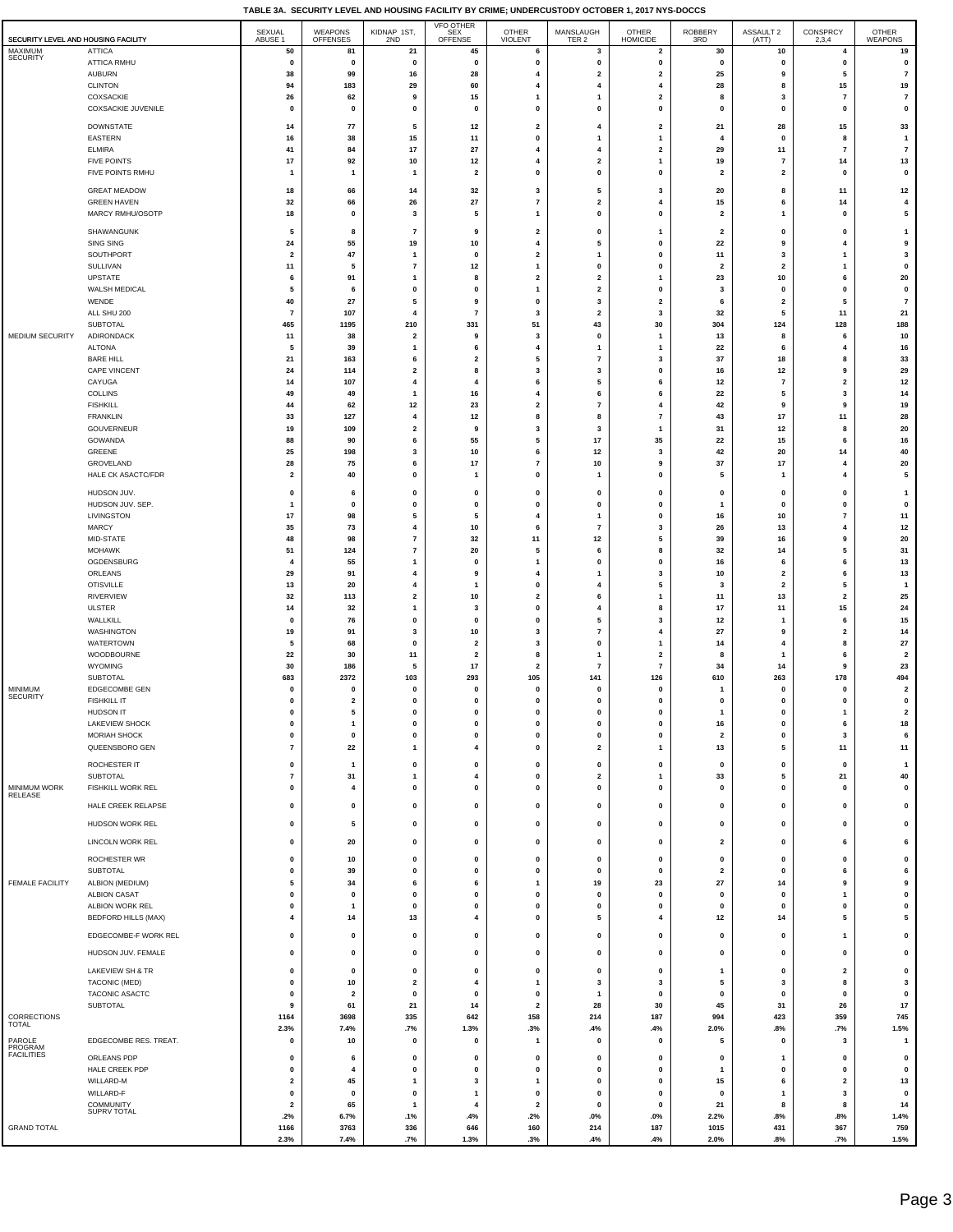$\overline{\phantom{a}}$ 

|                                                |                                               | SEX<br>OFFENSE                       | OTHER                                              | <b>DRUG</b>                   | BURGLARY<br>3RD         | GRAND                         |                                         | STOLEN                        | <b>DRIVE INTOX-</b>                     | CONTEMPT                                           | YOUTH                | JUVENIL                                 |
|------------------------------------------------|-----------------------------------------------|--------------------------------------|----------------------------------------------------|-------------------------------|-------------------------|-------------------------------|-----------------------------------------|-------------------------------|-----------------------------------------|----------------------------------------------------|----------------------|-----------------------------------------|
| SECURITY LEVEL AND HOUSING FACILITY<br>MAXIMUM | <b>ATTICA</b>                                 | 17                                   | COERCIVE<br>6                                      | OFFENSE<br>94                 | 30                      | LARCENY<br>11                 | <b>FORGERY</b><br>$\overline{7}$        | PROPERTY<br>10                | <b>ICATED</b><br>6                      | 1ST<br>5                                           | OFFENDER<br>2        | OFFENDER<br>3                           |
| <b>SECURITY</b>                                | ATTICA RMHU                                   | 0                                    | $\mathbf 0$                                        | $\pmb{0}$                     | $\pmb{0}$               | 0                             | $\pmb{0}$                               | 0                             | 0                                       | 0                                                  | 0                    | $\pmb{0}$                               |
|                                                | <b>AUBURN</b>                                 | 11                                   | 5                                                  | 101                           | 24                      | 18                            | 6                                       | 3                             | 3                                       | 6                                                  | 8                    | 3                                       |
|                                                | <b>CLINTON</b><br>COXSACKIE                   | 23<br>5                              | 14<br>3                                            | 214<br>71                     | 38<br>17                | 26<br>9                       | 5<br>$\overline{\mathbf{2}}$            | 7<br>3                        | $\overline{\mathbf{2}}$<br>$\mathbf{1}$ | 6<br>0                                             | 5<br>19              | 8<br>4                                  |
|                                                | COXSACKIE JUVENILE                            | 0                                    | 0                                                  | 0                             | 0                       | 0                             | $\pmb{0}$                               | 0                             | 0                                       | 0                                                  | 3                    | $\pmb{0}$                               |
|                                                | <b>DOWNSTATE</b>                              | 19                                   | $\overline{7}$                                     | 200                           | 55                      | 36                            | 13                                      | $12$                          | 28                                      | 14                                                 | 17                   | $\overline{\mathbf{2}}$                 |
|                                                | EASTERN                                       | $\mathbf{1}$                         | $\mathbf 0$                                        | 34                            | 5                       | $\mathbf{1}$                  | $\overline{1}$                          | -1                            | $\pmb{0}$                               | $\mathbf 0$                                        | 0                    | $\overline{1}$                          |
|                                                | <b>ELMIRA</b>                                 | 15                                   | 13                                                 | 127                           | 55                      | 27                            | 14                                      | 8                             | 13                                      | 9                                                  | 17                   | $\overline{\mathbf{4}}$                 |
|                                                | <b>FIVE POINTS</b>                            | $\scriptstyle\rm{7}$                 | 5                                                  | 100                           | 41                      | 18<br>$\mathbf{0}$            | $\overline{7}$                          | 5                             | $\overline{7}$                          | 4<br>$\mathbf{0}$                                  | 18                   | $\overline{\mathbf{4}}$                 |
|                                                | FIVE POINTS RMHU                              | $\mathbf{1}$                         | $\overline{1}$                                     | $\overline{\mathbf{2}}$       | $\overline{\mathbf{2}}$ |                               | $\pmb{0}$                               | 1                             | $\pmb{0}$                               |                                                    | $\mathbf{2}$         | $\pmb{0}$                               |
|                                                | <b>GREAT MEADOW</b>                           | 15                                   | 8                                                  | 70                            | 25                      | 15                            | $\mathbf{1}$                            | 3                             | 5                                       | 9                                                  | 21                   | 4                                       |
|                                                | <b>GREEN HAVEN</b><br>MARCY RMHU/OSOTP        | 9<br>20                              | $\overline{\mathbf{4}}$<br>$\overline{\mathbf{2}}$ | 62<br>3                       | 22<br>$\overline{1}$    | 8<br>4                        | $\overline{\mathbf{2}}$<br>$\mathbf{1}$ | 1<br>1                        | 0<br>$\mathbf 0$                        | 1<br>0                                             | 1<br>$\mathbf{2}$    | $\overline{\mathbf{2}}$<br>$\mathbf{1}$ |
|                                                |                                               |                                      |                                                    |                               |                         |                               |                                         |                               |                                         |                                                    |                      |                                         |
|                                                | SHAWANGUNK<br>SING SING                       | 3<br>3                               | $\mathbf 0$<br>$\overline{4}$                      | 13<br>62                      | $\overline{4}$<br>18    | $\mathbf 0$<br>9              | $\mathbf 0$<br>6                        | 0<br>6                        | $\mathbf{1}$<br>$\overline{\mathbf{2}}$ | 1<br>$\mathbf 2$                                   | 0<br>$\pmb{0}$       | $\mathbf{1}$<br>$\mathbf 2$             |
|                                                | SOUTHPORT                                     | $\overline{\mathbf{2}}$              | $\overline{\mathbf{2}}$                            | 56                            | 14                      | $\mathbf{1}$                  | $\pmb{0}$                               | $\overline{2}$                | $\overline{1}$                          | ${\bf 5}$                                          | 11                   | $\mathbf{3}$                            |
|                                                | SULLIVAN                                      | 3                                    | $\mathbf 0$                                        | $\overline{7}$                | 8                       | $\overline{\mathbf{3}}$       | $\pmb{0}$                               | $\mathbf 0$                   | $\pmb{0}$                               | 3                                                  | 5                    | $\mathbf 2$                             |
|                                                | <b>UPSTATE</b><br>WALSH MEDICAL               | $\overline{\mathbf{2}}$<br>5         | $\overline{\mathbf{2}}$<br>$\overline{1}$          | 85<br>10                      | 33<br>5                 | 20<br>$\overline{\mathbf{3}}$ | 6<br>$\pmb{0}$                          | 3<br>$\mathbf 0$              | $\mathbf{1}$<br>3                       | $\overline{\mathbf{3}}$<br>$\overline{\mathbf{2}}$ | 33<br>$\overline{1}$ | 3<br>$\pmb{0}$                          |
|                                                | WENDE                                         | 10                                   | $\overline{4}$                                     | 26                            | 11                      | 6                             | $\overline{\mathbf{2}}$                 | 1                             | $\overline{2}$                          | $\mathbf{1}$                                       | 11                   | $\mathbf{3}$                            |
|                                                | ALL SHU 200                                   | 4                                    | 14                                                 | 118                           | 36                      | 25                            | 12                                      | $\overline{4}$                | $\mathbf{1}$                            | 12                                                 | 25                   | $\mathbf 2$                             |
| MEDIUM SECURITY                                | <b>SUBTOTAL</b><br><b>ADIRONDACK</b>          | 175<br>10                            | 95<br>$\overline{\mathbf{4}}$                      | 1455<br>98                    | 444<br>15               | 240<br>16                     | 85<br>5                                 | 71<br>$\overline{2}$          | 76<br>$\pmb{0}$                         | 83<br>$\overline{7}$                               | 201<br>$\mathbf{2}$  | 52<br>$\pmb{0}$                         |
|                                                | <b>ALTONA</b>                                 | 13                                   | 5                                                  | 129                           | 30                      | 25                            | 10                                      | 6                             | 5                                       | 14                                                 | $\mathbf{2}$         | $\pmb{0}$                               |
|                                                | <b>BARE HILL</b>                              | 14                                   | 11                                                 | 314                           | 46                      | 40                            | 20                                      | 5                             | $\overline{2}$                          | 15                                                 | 5                    | 5                                       |
|                                                | CAPE VINCENT                                  | 22                                   | 3                                                  | 160                           | 36                      | 17                            | 9                                       | 5                             | $\mathbf 0$                             | 8                                                  | 4                    | 3                                       |
|                                                | CAYUGA<br><b>COLLINS</b>                      | 14<br>39                             | 11<br>11                                           | 157<br>116                    | 36<br>57                | 21<br>23                      | 10<br>9                                 | 6<br>9                        | 1<br>18                                 | 8<br>10                                            | 5<br>3               | 3<br>3                                  |
|                                                | <b>FISHKILL</b>                               | 42                                   | 16                                                 | 109                           | 57                      | 22                            | 5                                       | 8                             | 5                                       | 14                                                 | 10                   | $\overline{7}$                          |
|                                                | <b>FRANKLIN</b>                               | 26                                   | 8                                                  | 235                           | 69                      | 47                            | 14                                      | 15                            | 21                                      | 15                                                 | 27                   | $\mathbf{3}$                            |
|                                                | <b>GOUVERNEUR</b><br>GOWANDA                  | 17                                   | 15                                                 | 171                           | 45                      | 34                            | 11                                      | 12                            | 3                                       | 3                                                  | $\overline{4}$       | $\overline{\mathbf{2}}$                 |
|                                                | GREENE                                        | 93<br>13                             | 18<br>15                                           | 152<br>259                    | 57<br>76                | 33<br>42                      | 16<br>12                                | 10<br>21                      | 187<br>13                               | 9<br>17                                            | 12<br>104            | $\mathbf 2$<br>$\overline{\mathbf{4}}$  |
|                                                | GROVELAND                                     | 33                                   | 20                                                 | 147                           | 75                      | 30                            | $\boldsymbol{7}$                        | 9                             | 48                                      | 21                                                 | 5                    | $\pmb{0}$                               |
|                                                | HALE CK ASACTC/FDR                            | $\mathbf{1}$                         | $\overline{\mathbf{2}}$                            | 163                           | 24                      | 14                            | $\overline{7}$                          | 1                             | $\mathbf 0$                             | $\overline{\mathbf{4}}$                            | $\mathbf{2}$         | $\pmb{0}$                               |
|                                                | HUDSON JUV.                                   | $\mathbf{1}$                         | $\mathbf 0$                                        | $\pmb{0}$                     | $\pmb{0}$               | $\mathbf{0}$                  | $\pmb{0}$                               | $\mathbf 0$                   | $\mathbf 0$                             | $\mathbf{0}$                                       | 38                   | $\mathbf{1}$                            |
|                                                | HUDSON JUV. SEP.                              | $\pmb{0}$                            | $\mathbf 0$                                        | 0                             | $\pmb{0}$               | $\mathbf{0}$                  | $\pmb{0}$                               | $\mathbf 0$                   | $\pmb{0}$                               | $\mathbf{0}$                                       | 6                    | $\pmb{0}$                               |
|                                                | LIVINGSTON<br><b>MARCY</b>                    | 20<br>25                             | 8<br>6                                             | 147<br>140                    | 30<br>59                | 18<br>28                      | 10<br>8                                 | 5<br>8                        | 8<br>13                                 | 6<br>10                                            | 5<br>40              | $\pmb{0}$<br>$\overline{1}$             |
|                                                | MID-STATE                                     | 66                                   | 22                                                 | 144                           | 84                      | 38                            | 17                                      | 14                            | 12                                      | 19                                                 | 12                   | $\mathbf{1}$                            |
|                                                | <b>MOHAWK</b>                                 | 53                                   | 10                                                 | 193                           | 64                      | 39                            | 13                                      | 9                             | 10                                      | 15                                                 | 10                   | $\overline{\mathbf{2}}$                 |
|                                                | OGDENSBURG                                    | $\overline{\mathbf{2}}$              | $\overline{4}$                                     | 126                           | 23                      | 15                            | 9                                       | 11                            | 3                                       | 5                                                  | 3                    | $\pmb{0}$                               |
|                                                | ORLEANS<br><b>OTISVILLE</b>                   | 19<br>5                              | 6<br>5                                             | 121<br>25                     | 32<br>11                | 19<br>$\overline{7}$          | $\overline{7}$<br>3                     | $\overline{\mathbf{2}}$<br>1  | $\overline{\mathbf{2}}$<br>$\mathbf 0$  | 4<br>0                                             | 5<br>0               | $\overline{1}$<br>$\mathbf{1}$          |
|                                                | <b>RIVERVIEW</b>                              | 39                                   | 6                                                  | 142                           | 43                      | 23                            | 6                                       | 9                             | 1                                       | 9                                                  | 13                   | $\pmb{0}$                               |
|                                                | <b>ULSTER</b>                                 | $\overline{\mathbf{4}}$              | 8                                                  | 156                           | 33                      | 41                            | 15                                      | $\overline{7}$                | 20                                      | 5                                                  | 28                   | $\overline{1}$                          |
|                                                | WALLKILL<br><b>WASHINGTON</b>                 | 0<br>22                              | 3<br>5                                             | 139<br>121                    | 38<br>35                | 22<br>19                      | $\overline{4}$<br>6                     | 8<br>6                        | 3<br>$\overline{7}$                     | 5<br>6                                             | 2<br>48              | $\pmb{0}$<br>$\overline{\mathbf{2}}$    |
|                                                | WATERTOWN                                     | 3                                    | $\overline{7}$                                     | 154                           | 39                      | 18                            | $\overline{7}$                          | 3                             | $\overline{\mathbf{2}}$                 | 10                                                 | 2                    | $\pmb{0}$                               |
|                                                | WOODBOURNE                                    | 8                                    | 3                                                  | 49                            | 18                      | 13                            | $\overline{\mathbf{2}}$                 | 1                             | $\overline{\mathbf{2}}$                 | $\overline{\mathbf{2}}$                            | $\mathbf{2}$         | $\mathbf{1}$                            |
|                                                | WYOMING<br><b>SUBTOTAL</b>                    | 27<br>631                            | 9                                                  | 252                           | 57                      | 35<br>699                     | 15<br>257                               | $\overline{7}$                | 5                                       | 13<br>254                                          | 41                   | 3                                       |
| <b>MINIMUM</b>                                 | EDGECOMBE GEN                                 | $\mathbf 0$                          | 241<br>$\mathbf 0$                                 | 4119<br>4                     | 1189<br>4               | -1                            | $\mathbf{0}$                            | 200<br>$\Omega$               | 391<br>$\mathbf{0}$                     | $\mathbf 0$                                        | 440<br>-1            | 46<br>$\pmb{0}$                         |
| <b>SECURITY</b>                                | <b>FISHKILL IT</b>                            | $\pmb{0}$                            | $\overline{\mathbf{2}}$                            | $\mathbf{1}$                  | -1                      | $\pmb{0}$                     | $\mathbf{0}$                            | 0                             | $\mathbf 0$                             | 0                                                  | $\pmb{0}$            | $\pmb{0}$                               |
|                                                | HUDSON IT                                     | $\pmb{0}$                            | 3                                                  | 10                            | 5                       | $\mathbf{1}$                  | $\overline{\mathbf{2}}$                 | $\mathbf{1}$                  | $\overline{7}$                          | $\mathbf{0}$                                       | $\pmb{0}$            | $\pmb{0}$                               |
|                                                | <b>LAKEVIEW SHOCK</b><br>MORIAH SHOCK         | $\mathbf 0$<br>$\pmb{0}$             | -1<br>$\pmb{0}$                                    | 297<br>119                    | 58<br>20                | 37<br>20                      | 30<br>11                                | $12$<br>$\mathbf{1}$          | 36<br>18                                | $\overline{\mathbf{z}}$<br>$\pmb{0}$               | 30<br>1              | 0<br>$\pmb{0}$                          |
|                                                | QUEENSBORO GEN                                | $\pmb{0}$                            | $\overline{2}$                                     | 66                            | 31                      | 15                            | 6                                       | $\overline{4}$                | $\pmb{0}$                               | $\pmb{4}$                                          | 9                    | $\pmb{0}$                               |
|                                                | ROCHESTER IT                                  | $\pmb{0}$                            | $\mathbf 0$                                        | $\pmb{0}$                     | $\pmb{0}$               | 0                             | $\mathbf{1}$                            | $\mathbf 0$                   | 4                                       | 0                                                  | 0                    | $\pmb{0}$                               |
|                                                | <b>SUBTOTAL</b>                               | $\pmb{0}$                            | 8                                                  | 497                           | 119                     | 74                            | 50                                      | 18                            | 65                                      | 6                                                  | 41                   | $\pmb{0}$                               |
| MINIMUM WORK<br>RELEASE                        | FISHKILL WORK REL                             | $\pmb{0}$                            | $\mathbf 0$                                        | 16                            | $\overline{\mathbf{2}}$ | 0                             | $\pmb{0}$                               | $\mathbf{0}$                  | $\pmb{0}$                               | 0                                                  | 0                    | $\pmb{0}$                               |
|                                                | HALE CREEK RELAPSE                            | $\pmb{0}$                            | $\mathbf 0$                                        | $\overline{\mathbf{2}}$       | $\pmb{0}$               | $\mathbf{1}$                  | $\pmb{0}$                               | $\mathbf 0$                   | $\overline{1}$                          | 0                                                  | 0                    | $\pmb{0}$                               |
|                                                | HUDSON WORK REL                               | $\pmb{0}$                            | $\mathbf 0$                                        | 34                            | 5                       | $\overline{4}$                | $\overline{1}$                          | 1                             | 3                                       | $\mathbf{0}$                                       | 0                    | $\pmb{0}$                               |
|                                                | LINCOLN WORK REL                              | $\pmb{0}$                            | $\mathbf 0$                                        | 84                            | 8                       | 12                            | 11                                      | 0                             | $\mathbf{1}$                            | 0                                                  | 0                    | $\pmb{0}$                               |
|                                                |                                               |                                      |                                                    |                               | $\overline{1}$          |                               |                                         |                               |                                         | $\pmb{0}$                                          |                      |                                         |
|                                                | ROCHESTER WR<br>SUBTOTAL                      | $\pmb{0}$<br>$\pmb{0}$               | $\mathbf 0$<br>$\mathbf 0$                         | 21<br>157                     | 16                      | $\mathbf{2}$<br>19            | $\mathbf{3}$<br>15                      | $\pmb{0}$<br>$\overline{1}$   | 5<br>10                                 | $\mathbf{0}$                                       | 1<br>1               | $\pmb{0}$<br>$\mathbf 0$                |
| <b>FEMALE FACILITY</b>                         | ALBION (MEDIUM)                               | 13                                   | 23                                                 | 200                           | 44                      | 97                            | 38                                      | 22                            | 49                                      | ${\bf 5}$                                          | 18                   | $\pmb{0}$                               |
|                                                | <b>ALBION CASAT</b>                           | $\pmb{0}$                            | $\mathbf 0$                                        | 18                            | 5                       | 6                             | $\overline{\mathbf{2}}$                 | $\overline{1}$                | $\overline{1}$                          | $\mathbf{0}$                                       | 0                    | $\pmb{0}$                               |
|                                                | ALBION WORK REL<br><b>BEDFORD HILLS (MAX)</b> | $\pmb{0}$<br>$\pmb{0}$               | $\pmb{0}$<br>$\overline{7}$                        | 6<br>77                       | $\pmb{0}$<br>24         | $\overline{7}$<br>28          | $\overline{1}$<br>14                    | $\pmb{0}$<br>6                | $\overline{2}$<br>9                     | $\pmb{0}$<br>3                                     | $\pmb{0}$<br>1       | $\pmb{0}$<br>$\mathbf{1}$               |
|                                                |                                               |                                      |                                                    |                               |                         |                               |                                         |                               |                                         |                                                    |                      |                                         |
|                                                | EDGECOMBE-F WORK REL                          | $\pmb{0}$                            | $\mathbf 0$                                        | 9                             | $\overline{\mathbf{2}}$ | 6                             | $\overline{\mathbf{2}}$                 | 1                             | $\overline{\mathbf{2}}$                 | 0                                                  | 0                    | $\pmb{0}$                               |
|                                                | HUDSON JUV. FEMALE                            | 0                                    | 0                                                  | 0                             | 0                       | 0                             | 0                                       | 0                             | 0                                       | $\pmb{0}$                                          | 1                    | $\pmb{0}$                               |
|                                                | LAKEVIEW SH & TR                              | $\pmb{0}$                            | $\mathbf 0$                                        | 53                            | 11                      | 18                            | 8                                       | $\overline{2}$                | 4                                       | $\overline{1}$                                     | 0                    | $\pmb{0}$                               |
|                                                | TACONIC (MED)<br>TACONIC ASACTC               | $\overline{\mathbf{2}}$<br>$\pmb{0}$ | 3<br>$\mathbf 0$                                   | 47<br>$\overline{\mathbf{2}}$ | 5<br>$\pmb{0}$          | 36<br>$\overline{\mathbf{2}}$ | $\boldsymbol{9}$<br>$\pmb{\mathsf{o}}$  | $\overline{4}$<br>$\mathbf 0$ | $\overline{1}$<br>$\pmb{0}$             | $\overline{1}$<br>$\pmb{0}$                        | $\mathbf{2}$<br>0    | $\pmb{0}$<br>$\pmb{0}$                  |
|                                                | SUBTOTAL                                      | 15                                   | 33                                                 | 412                           | 91                      | 200                           | 74                                      | 36                            | 68                                      | 10                                                 | 22                   | $\mathbf{1}$                            |
| CORRECTIONS                                    |                                               | 821                                  | 377                                                | 6640                          | 1859                    | 1232                          | 481                                     | 326                           | 610                                     | 353                                                | 705                  | 99                                      |
| <b>TOTAL</b>                                   |                                               | 1.6%                                 | .8%                                                | 13.3%                         | 3.7%                    | 2.5%                          | 1.0%                                    | .7%                           | 1.2%                                    | .7%                                                | 1.4%                 | .2%                                     |
| PAROLE<br>PROGRAM                              | EDGECOMBE RES. TREAT.                         | $\pmb{0}$                            | $\mathbf 0$                                        | 17                            | 4                       | 3                             | $\mathbf{1}$                            | $\mathbf{1}$                  | 1                                       | $\mathbf 0$                                        | 5                    | $\pmb{0}$                               |
| <b>FACILITIES</b>                              | ORLEANS PDP                                   | 0                                    | $\mathbf{1}$                                       | 5                             | 6                       | 3                             | $\mathbf{1}$                            | 0                             | 0                                       | $\mathbf{1}$                                       | 3                    | 0                                       |
|                                                | HALE CREEK PDP<br>WILLARD-M                   | 0<br>8                               | 0<br>$\overline{\mathbf{2}}$                       | 10<br>237                     | $\bf 7$<br>69           | $\overline{\mathbf{2}}$<br>44 | $\mathbf{1}$<br>9                       | 3<br>16                       | $\overline{\mathbf{2}}$<br>13           | $\pmb{0}$<br>$\mathbf{3}$                          | $\mathbf{2}$<br>19   | 0<br>3                                  |
|                                                | WILLARD-F                                     | $\mathbf{1}$                         | $\mathbf{1}$                                       | 29                            | 9                       | 11                            | $\overline{1}$                          | $\overline{\mathbf{3}}$       | $\overline{2}$                          | $\pmb{0}$                                          | 0                    | $\pmb{0}$                               |
|                                                | COMMUNITY<br>SUPRV TOTAL                      | 9                                    | $\overline{4}$                                     | 298                           | 95                      | 63                            | 13                                      | 23                            | 18                                      | 4                                                  | 29                   | $\mathbf{3}$                            |
| <b>GRAND TOTAL</b>                             |                                               | .9%<br>830                           | .4%<br>381                                         | 30.7%<br>6938                 | 9.8%<br>1954            | 6.5%<br>1295                  | 1.3%<br>494                             | 2.4%<br>349                   | 1.9%<br>628                             | .4%<br>357                                         | 3.0%<br>734          | .3%<br>102                              |
|                                                |                                               | 1.6%                                 | .8%                                                | 13.7%                         | 3.8%                    | 2.6%                          | 1.0%                                    | .7%                           | 1.2%                                    | .7%                                                | 1.4%                 | .2%                                     |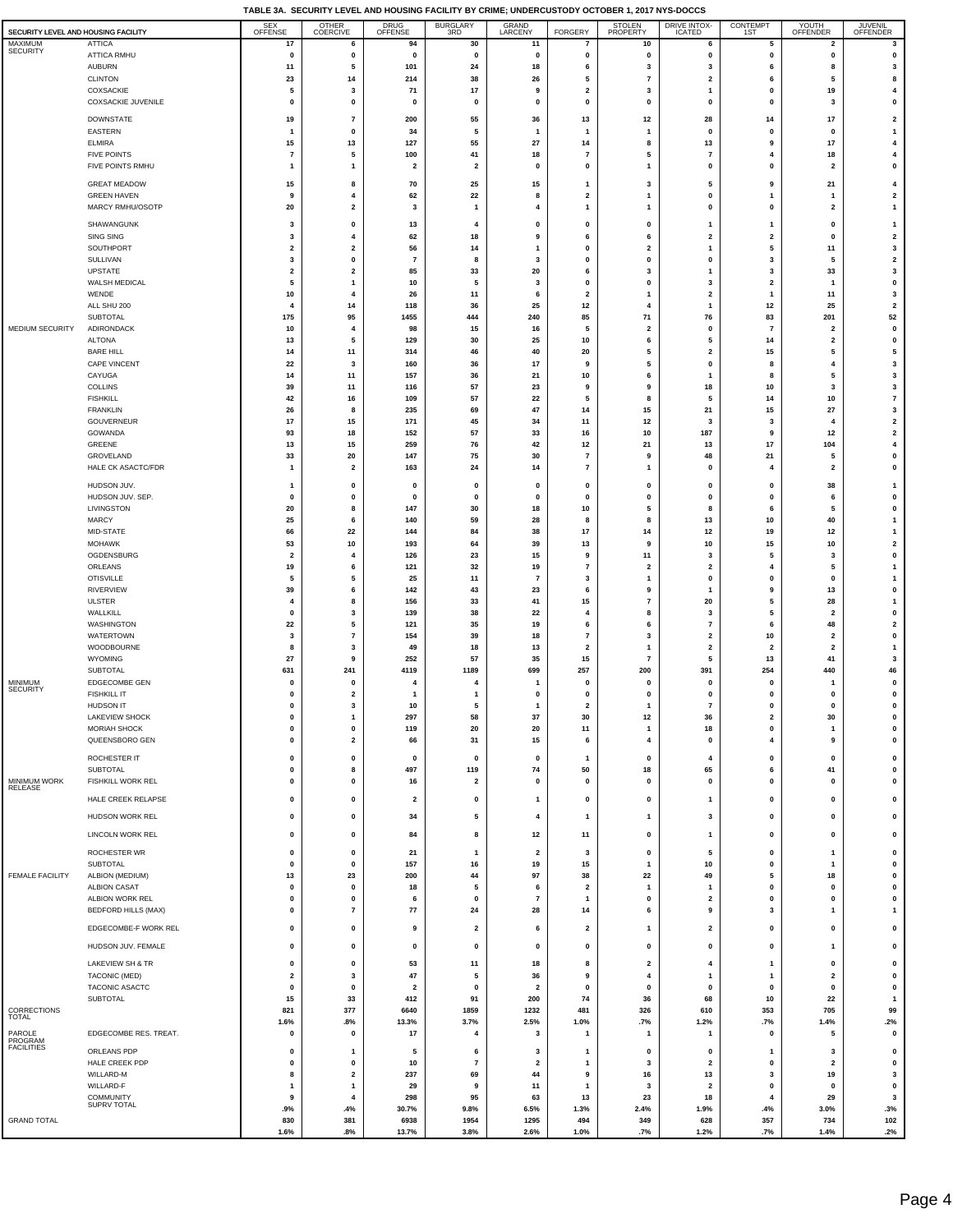| SECURITY LEVEL AND HOUSING FACILITY |                                        | <b>BUS</b><br>CORRUPTION     | ALL OTHER<br><b>FELONY</b> | NOT CODED        | <b>TOTAL</b>  |
|-------------------------------------|----------------------------------------|------------------------------|----------------------------|------------------|---------------|
| MAXIMUM                             | <b>ATTICA</b>                          | 1                            | 22                         | 0                | 2026          |
| SECURITY                            | <b>ATTICA RMHU</b>                     | 0                            | 0                          | 0                | 9             |
|                                     | <b>AUBURN</b>                          | 0                            | 16                         | 0                | 1576          |
|                                     | <b>CLINTON</b><br><b>COXSACKIE</b>     | $\overline{2}$<br>1          | 23<br>8                    | 0<br>0           | 2705<br>862   |
|                                     | <b>COXSACKIE JUVENILE</b>              | $\mathbf{0}$                 | 0                          | 0                | 8             |
|                                     |                                        |                              |                            |                  |               |
|                                     | <b>DOWNSTATE</b><br><b>EASTERN</b>     | 2<br>0                       | 34<br>1                    | 1<br>$\bf{0}$    | 1114<br>953   |
|                                     | <b>ELMIRA</b>                          | 1                            | 23                         | 12               | 1578          |
|                                     | <b>FIVE POINTS</b>                     | 0                            | 19                         | 0                | 1299          |
|                                     | FIVE POINTS RMHU                       | 0                            | 1                          | 0                | 58            |
|                                     | <b>GREAT MEADOW</b>                    | $\mathbf 0$                  | 24                         | 0                | 1450          |
|                                     | <b>GREEN HAVEN</b>                     | 4                            | 16                         | 0                | 1956          |
|                                     | <b>MARCY RMHU/OSOTP</b>                | 0                            | 1                          | 0                | 188           |
|                                     | SHAWANGUNK                             |                              |                            |                  |               |
|                                     | <b>SING SING</b>                       | 1<br>1                       | 8<br>4                     | $\bf{0}$<br>0    | 504<br>1611   |
|                                     | SOUTHPORT                              | 1                            | 10                         | 0                | 476           |
|                                     | SULLIVAN                               | 0                            | 2                          | 0                | 427           |
|                                     | <b>UPSTATE</b>                         | 1                            | 18                         | 0                | 947           |
|                                     | WALSH MEDICAL                          | 0                            | 0                          | 0                | 140           |
|                                     | WENDE                                  | 0                            | 6                          | 13               | 827           |
|                                     | ALL SHU 200                            | 1                            | 22                         | 0                | 852           |
| MEDIUM SECURITY                     | <b>SUBTOTAL</b><br><b>ADIRONDACK</b>   | 16<br>1                      | 258<br>22                  | 26<br>0          | 21566<br>381  |
|                                     | <b>ALTONA</b>                          | 3                            | 22                         | 0                | 464           |
|                                     | <b>BARE HILL</b>                       | 0                            | 40                         | 0                | 1403          |
|                                     | CAPE VINCENT                           | 2                            | 23                         | 0                | 839           |
|                                     | CAYUGA                                 | 1                            | 15                         | 0                | 848           |
|                                     | <b>COLLINS</b>                         | 1                            | 43                         | 0                | 870           |
|                                     | <b>FISHKILL</b>                        | $\overline{2}$               | 34                         | 0                | 1432          |
|                                     | <b>FRANKLIN</b><br><b>GOUVERNEUR</b>   | $\overline{\mathbf{2}}$<br>1 | 44<br>20                   | 0<br>$\mathbf 0$ | 1334<br>845   |
|                                     | <b>GOWANDA</b>                         | $\mathbf{0}$                 | 84                         | 0                | 1466          |
|                                     | <b>GREENE</b>                          | $\mathbf{0}$                 | 43                         | 0                | 1527          |
|                                     | GROVELAND                              | $\Omega$                     | 45                         | 0                | 971           |
|                                     | HALE CK ASACTC/FDR                     | 0                            | 6                          | 0                | 362           |
|                                     | HUDSON JUV.                            | 0                            | 0                          | 0                | 52            |
|                                     | HUDSON JUV. SEP.                       | 0                            | 0                          | 0                | 8             |
|                                     | LIVINGSTON                             | 0                            | 20                         | 0                | 816           |
|                                     | <b>MARCY</b>                           | 0                            | 42                         | 0                | 960           |
|                                     | MID-STATE                              | 1                            | 58                         | 0                | 1420          |
|                                     | <b>MOHAWK</b>                          | 0                            | 29                         | 0                | 1248          |
|                                     | OGDENSBURG<br>ORLEANS                  | 3<br>2                       | 13<br>17                   | 0<br>0           | 400<br>739    |
|                                     | <b>OTISVILLE</b>                       | 2                            | 1                          | 0                | 585           |
|                                     | <b>RIVERVIEW</b>                       | 0                            | 28                         | 0                | 839           |
|                                     | <b>ULSTER</b>                          | 0                            | 22                         | 0                | 601           |
|                                     | WALLKILL                               | $\overline{2}$               | 14                         | 0                | 545           |
|                                     | <b>WASHINGTON</b>                      | 1                            | 16                         | 0                | 845           |
|                                     | <b>WATERTOWN</b><br>WOODBOURNE         | 1<br>$\overline{\mathbf{2}}$ | 15<br>$\overline{7}$       | 0<br>0           | 514<br>789    |
|                                     | <b>WYOMING</b>                         | 1                            | 22                         | 0                | 1344          |
|                                     | <b>SUBTOTAL</b>                        | 28                           | 745                        | 0                | 24447         |
| <b>MINIMUM</b>                      | <b>EDGECOMBE GEN</b>                   | 0                            | 0                          | 0                | 16            |
| <b>SECURITY</b>                     | <b>FISHKILL IT</b>                     | 0                            | 0                          | 0                | 6             |
|                                     | <b>HUDSON IT</b>                       | $\mathbf 0$                  | $\mathbf 2$                | 0                | 48            |
|                                     | LAKEVIEW SHOCK                         | 0                            | 20                         | 0                | 564           |
|                                     | <b>MORIAH SHOCK</b><br>QUEENSBORO GEN  | 0<br>0                       | 6<br>15                    | 0<br>0           | 207<br>303    |
|                                     |                                        |                              |                            |                  |               |
|                                     | ROCHESTER IT                           | $\mathbf 0$                  | 0                          | 0                | 8             |
|                                     | <b>SUBTOTAL</b>                        | 0                            | 43                         | 0                | 1152          |
| <b>MINIMUM WORK</b><br>RELEASE      | <b>FISHKILL WORK REL</b>               | 0                            | 1                          | 0                | 28            |
|                                     | HALE CREEK RELAPSE                     | 0                            | 0                          | 0                | 5             |
|                                     | HUDSON WORK REL                        | 0                            | 1                          | 0                | 60            |
|                                     |                                        |                              | 4                          |                  |               |
|                                     | <b>LINCOLN WORK REL</b>                | 1                            |                            | 0                | 185           |
|                                     | <b>ROCHESTER WR</b>                    | 0                            | $\mathbf 2$                | 0                | 62            |
|                                     | <b>SUBTOTAL</b>                        | 1                            | 8                          | 0                | 340           |
| FEMALE FACILITY                     | ALBION (MEDIUM)<br><b>ALBION CASAT</b> | 0<br>0                       | 62<br>1                    | 0<br>0           | 1022<br>40    |
|                                     | ALBION WORK REL                        | 0                            | $\mathbf 2$                | 0                | 22            |
|                                     | <b>BEDFORD HILLS (MAX)</b>             | 0                            | 20                         | 0                | 754           |
|                                     |                                        |                              |                            |                  |               |
|                                     | EDGECOMBE-F WORK REL                   | $\mathbf 0$                  | 1                          | 0                | 33            |
|                                     | HUDSON JUV. FEMALE                     | $\mathbf 0$                  | $\mathbf 0$                | 0                | 2             |
|                                     | LAKEVIEW SH & TR                       | 0                            | 10                         | 0                | 110           |
|                                     | TACONIC (MED)                          | 0                            | 17                         | 0                | 292           |
|                                     | TACONIC ASACTC                         | 0                            | $\mathbf 0$                | 0                | 12            |
|                                     | SUBTOTAL                               | 0                            | 113                        | 0                | 2287          |
| CORRECTIONS<br>TOTAL                |                                        | 45                           | 1167                       | 26               | 49792         |
|                                     | EDGECOMBE RES. TREAT.                  | .1%<br>1                     | 2.3%<br>0                  | .1%<br>0         | 100.0%<br>100 |
| PAROLE<br>PROGRAM                   |                                        |                              |                            |                  |               |
| <b>FACILITIES</b>                   | ORLEANS PDP                            | $\Omega$                     | $\mathbf{1}$               | 0                | 43            |
|                                     | HALE CREEK PDP                         | $\mathbf 0$                  | $\mathbf 0$                | 0                | 44            |
|                                     | WILLARD-M<br>WILLARD-F                 | 1<br>0                       | 26<br>3                    | 0<br>0           | 715<br>70     |
|                                     | <b>COMMUNITY</b>                       | $\overline{\mathbf{2}}$      | 30                         | 0                | 972           |
|                                     | <b>SUPRV TOTAL</b>                     | .2%                          | 3.1%                       | .0%              | 100.0%        |
| <b>GRAND TOTAL</b>                  |                                        | 47                           | 1197                       | 26               | 50764         |
|                                     |                                        | .1%                          | 2.4%                       | .1%              | 100.0%        |

F

 $\overline{\mathsf{L}}$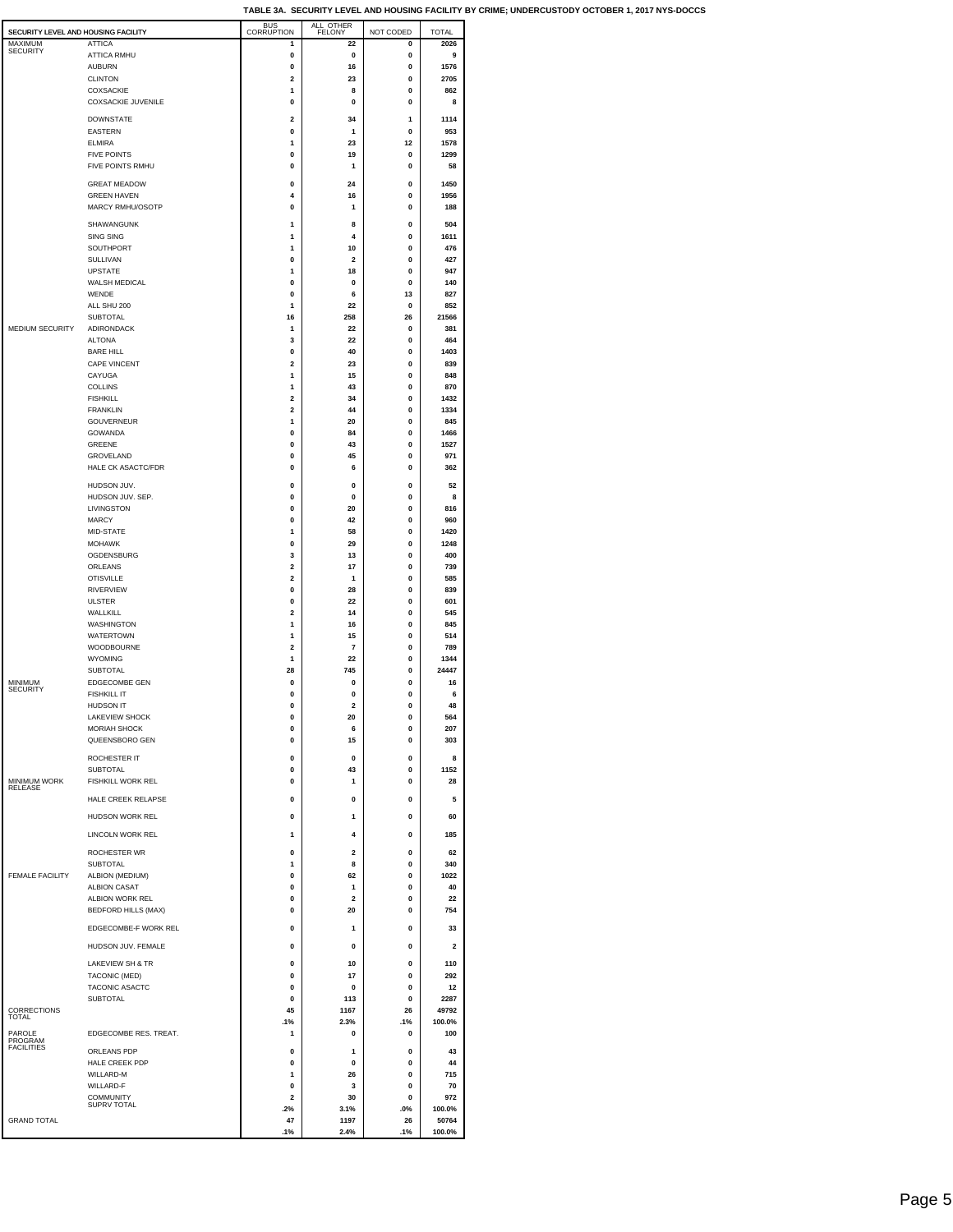| SECURITY LEVEL AND HOUSING FACILITY |                                        | <b>VIOLENT</b><br><b>FELONY</b> | <b>OTHER</b><br>COERCIVE     | <b>DRUG</b><br><b>FELONY</b>   | PROPERTY<br>/OTHER             | YOUTH/JUV<br>OFFENDER                              | NOT CODED              | <b>TOTAL</b>            |
|-------------------------------------|----------------------------------------|---------------------------------|------------------------------|--------------------------------|--------------------------------|----------------------------------------------------|------------------------|-------------------------|
| <b>MAXIMUM SECURITY</b>             | <b>ATTICA</b><br><b>ATTICA RMHU</b>    | 1744<br>9                       | 91<br>0                      | 94<br>$\pmb{0}$                | 92<br>0                        | 5<br>$\pmb{0}$                                     | 0<br>0                 | 2026<br>9               |
|                                     | <b>AUBURN</b>                          | 1322                            | 66                           | 101                            | 76                             | 11                                                 | 0                      | 1576                    |
|                                     | <b>CLINTON</b>                         | 2254                            | 115                          | 214                            | 109                            | 13                                                 | 0                      | 2705                    |
|                                     | COXSACKIE<br><b>COXSACKIE JUVENILE</b> | 691<br>5                        | 36<br>0                      | 71<br>0                        | 41<br>0                        | 23<br>3                                            | 0<br>$\pmb{0}$         | 862<br>8                |
|                                     | <b>DOWNSTATE</b>                       | 571                             | 129                          | 200                            | 194                            | 19                                                 | $\mathbf{1}$           | 1114                    |
|                                     | EASTERN                                | 893                             | 16                           | 34                             | 9                              | $\mathbf{1}$                                       | 0                      | 953                     |
|                                     | <b>ELMIRA</b><br><b>FIVE POINTS</b>    | 1180<br>1008                    | 88<br>68                     | 127<br>100                     | 150<br>101                     | 21<br>22                                           | 12<br>0                | 1578<br>1299            |
|                                     | FIVE POINTS RMHU                       | 44                              | 6                            | 2                              | 4                              | $\overline{\mathbf{2}}$                            | 0                      | 58                      |
|                                     | <b>GREAT MEADOW</b>                    | 1191                            | 82                           | 70                             | 82                             | 25                                                 | $\pmb{0}$              | 1450                    |
|                                     | <b>GREEN HAVEN</b><br>MARCY RMHU/OSOTP | 1779<br>144                     | 58<br>30                     | 62<br>3                        | 54<br>8                        | 3<br>3                                             | 0<br>0                 | 1956<br>188             |
|                                     | SHAWANGUNK                             | 468                             | 7                            | 13                             | 15                             | 1                                                  | 0                      | 504                     |
|                                     | SING SING                              | 1443                            | 56                           | 62                             | 48                             | 2                                                  | 0                      | 1611                    |
|                                     | SOUTHPORT<br>SULLIVAN                  | 349<br>389                      | 23<br>8                      | 56<br>$\overline{7}$           | 34<br>16                       | 14<br>$\overline{7}$                               | 0<br>$\pmb{0}$         | 476<br>427              |
|                                     | <b>UPSTATE</b>                         | 675                             | 66                           | 85                             | 85                             | 36                                                 | $\mathbf 0$            | 947                     |
|                                     | <b>WALSH MEDICAL</b>                   | 105                             | 11                           | 10                             | 13                             | 1                                                  | 0                      | 140                     |
|                                     | WENDE<br>ALL SHU 200                   | 706<br>502                      | 39<br>92                     | 26<br>118                      | 29<br>113                      | 14<br>27                                           | 13<br>0                | 827<br>852              |
|                                     | SUBTOTAL                               | 17472                           | 1087                         | 1455                           | 1273                           | 253                                                | 26                     | 21566                   |
| <b>MEDIUM SECURITY</b>              | ADIRONDACK<br><b>ALTONA</b>            | 161<br>150                      | 52<br>68                     | 98<br>129                      | 68<br>115                      | $\overline{\mathbf{2}}$<br>$\overline{\mathbf{2}}$ | $\mathbf 0$<br>0       | 381<br>464              |
|                                     | <b>BARE HILL</b>                       | 780                             | 131                          | 314                            | 168                            | 10                                                 | 0                      | 1403                    |
|                                     | <b>CAPE VINCENT</b><br>CAYUGA          | 478<br>516                      | 94<br>69                     | 160<br>157                     | 100<br>98                      | $\overline{7}$<br>8                                | 0<br>0                 | 839<br>848              |
|                                     | <b>COLLINS</b>                         | 472                             | 106                          | 116                            | 170                            | 6                                                  | $\mathbf{0}$           | 870                     |
|                                     | <b>FISHKILL</b>                        | 1011                            | 148                          | 109                            | 147                            | 17                                                 | 0                      | 1432                    |
|                                     | <b>FRANKLIN</b><br><b>GOUVERNEUR</b>   | 694<br>432                      | 148<br>107                   | 235<br>171                     | 227<br>129                     | 30<br>6                                            | 0<br>0                 | 1334<br>845             |
|                                     | GOWANDA                                | 682                             | 222                          | 152                            | 396                            | 14                                                 | 0                      | 1466                    |
|                                     | GREENE<br>GROVELAND                    | 777<br>434                      | 159<br>150                   | 259<br>147                     | 224<br>235                     | 108<br>5                                           | $\pmb{0}$<br>0         | 1527<br>971             |
|                                     | HALE CK ASACTC/FDR                     | 122                             | 19                           | 163                            | 56                             | 2                                                  | 0                      | 362                     |
|                                     | HUDSON JUV.                            | 11                              | 2                            | 0                              | 0                              | 39                                                 | 0                      | 52                      |
|                                     | HUDSON JUV. SEP.<br>LIVINGSTON         | $\mathbf{1}$<br>494             | 1<br>73                      | 0<br>147                       | 0<br>97                        | 6<br>5                                             | 0<br>0                 | 8<br>816                |
|                                     | <b>MARCY</b>                           | 515                             | 96                           | 140                            | 168                            | 41                                                 | $\pmb{0}$              | 960                     |
|                                     | MID-STATE                              | 831                             | 189                          | 144                            | 243                            | 13                                                 | $\pmb{0}$              | 1420                    |
|                                     | <b>MOHAWK</b><br>OGDENSBURG            | 705<br>142                      | 159<br>47                    | 193<br>126                     | 179<br>82                      | 12<br>3                                            | 0<br>0                 | 1248<br>400             |
|                                     | ORLEANS                                | 467                             | 60                           | 121                            | 85                             | 6                                                  | $\mathbf 0$            | 739                     |
|                                     | <b>OTISVILLE</b><br>RIVERVIEW          | 504<br>462                      | 30<br>103                    | 25<br>142                      | 25<br>119                      | 1<br>13                                            | 0<br>$\pmb{0}$         | 585<br>839              |
|                                     | <b>ULSTER</b>                          | 182                             | 91                           | 156                            | 143                            | 29                                                 | 0                      | 601                     |
|                                     | WALLKILL<br>WASHINGTON                 | 263<br>488                      | 45<br>90                     | 139<br>121                     | 96<br>96                       | $\overline{\mathbf{2}}$<br>50                      | 0<br>0                 | 545<br>845              |
|                                     | WATERTOWN                              | 199                             | 64                           | 154                            | 95                             | $\overline{\mathbf{2}}$                            | 0                      | 514                     |
|                                     | WOODBOURNE                             | 659                             | 31                           | 49                             | 47                             | 3                                                  | $\pmb{0}$              | 789                     |
|                                     | WYOMING<br><b>SUBTOTAL</b>             | 763<br>13395                    | 130<br>2684                  | 252<br>4119                    | 155<br>3763                    | 44<br>486                                          | 0<br>0                 | 1344<br>24447           |
| MINIMUM SECURITY                    | <b>EDGECOMBE GEN</b>                   | 3                               | 3                            | 4                              | 5                              | 1                                                  | 0                      | 16                      |
|                                     | <b>FISHKILL IT</b><br><b>HUDSON IT</b> | z<br>13                         | 2<br>$\overline{\mathbf{r}}$ | 10                             | 18                             | u<br>0                                             | u<br>$\pmb{0}$         | b<br>48                 |
|                                     | <b>LAKEVIEW SHOCK</b>                  | 1                               | 41                           | 297                            | 195                            | 30                                                 | 0                      | 564                     |
|                                     | <b>MORIAH SHOCK</b><br>QUEENSBORO GEN  | 0<br>108                        | 11<br>45                     | 119<br>66                      | 76<br>75                       | 1<br>9                                             | 0<br>0                 | 207<br>303              |
|                                     | ROCHESTER IT                           | $\overline{\mathbf{2}}$         | 1                            | 0                              | 5                              | 0                                                  | 0                      | 8                       |
| MINIMUM WORK                        | SUBTOTAL<br>FISHKILL WORK REL          | 129<br>9                        | 110<br>0                     | 497<br>16                      | 375<br>3                       | 41<br>0                                            | $\pmb{0}$<br>$\pmb{0}$ | 1152<br>28              |
| RELEASE                             | HALE CREEK RELAPSE                     | 1                               | 0                            | $\overline{\mathbf{2}}$        | 2                              | 0                                                  | 0                      | 5                       |
|                                     | HUDSON WORK REL                        | 11                              | 0                            | 34                             | 15                             | 0                                                  | 0                      | 60                      |
|                                     | LINCOLN WORK REL                       | 50                              | 14                           | 84                             | 37                             | 0                                                  | 0                      | 185                     |
|                                     | <b>ROCHESTER WR</b><br>SUBTOTAL        | 27<br>98                        | 0<br>14                      | 21<br>157                      | 13<br>70                       | 1<br>1                                             | 0<br>0                 | 62<br>340               |
| <b>FEMALE FACILITY</b>              | ALBION (MEDIUM)                        | 350                             | 137                          | 200                            | 317                            | 18                                                 | $\pmb{0}$              | 1022                    |
|                                     | <b>ALBION CASAT</b><br>ALBION WORK REL | 5<br>4                          | 1<br>0                       | 18<br>6                        | 16<br>12                       | 0<br>0                                             | 0<br>0                 | 40<br>22                |
|                                     | <b>BEDFORD HILLS (MAX)</b>             | 519                             | 52                           | 77                             | 104                            | 2                                                  | 0                      | 754                     |
|                                     | EDGECOMBE-F WORK REL                   | 9                               | 1                            | 9                              | 14                             | 0                                                  | 0                      | 33                      |
|                                     | HUDSON JUV. FEMALE                     | 1                               | 0                            | 0                              | 0                              | 1                                                  | 0                      | $\overline{\mathbf{2}}$ |
|                                     | LAKEVIEW SH & TR                       | 0                               | 3                            | 53                             | 54                             | 0                                                  | 0                      | 110                     |
|                                     | TACONIC (MED)                          | 140                             | 30                           | 47                             | 73                             | 2                                                  | 0                      | 292                     |
|                                     | TACONIC ASACTC<br><b>SUBTOTAL</b>      | 7<br>1035                       | $\mathbf{1}$<br>225          | $\overline{\mathbf{2}}$<br>412 | $\overline{\mathbf{2}}$<br>592 | $\pmb{0}$<br>23                                    | $\pmb{0}$<br>0         | 12<br>2287              |
| CORRECTIONS<br><b>TOTAL</b>         |                                        | 32129                           | 4120                         | 6640                           | 6073                           | 804                                                | 26                     | 49792                   |
| PAROLE PROGRAM                      | EDGECOMBE RES. TREAT.                  | 64.5%<br>58                     | 8.3%<br>9                    | 13.3%<br>17                    | 12.2%<br>11                    | 1.6%<br>5                                          | .1%<br>0               | 100.0%<br>100           |
| <b>FACILITIES</b>                   | ORLEANS PDP                            | 21                              | 2                            | 5                              | 12                             | 3                                                  | 0                      | 43                      |
|                                     | HALE CREEK PDP                         | 16                              | $\mathbf{1}$                 | 10                             | 15                             | 2                                                  | 0                      | 44                      |
|                                     | WILLARD-M<br>WILLARD-F                 | 229                             | 46<br>6                      | 237<br>29                      | 181<br>29                      | 22<br>0                                            | $\pmb{0}$<br>0         | 715<br>70               |
|                                     | <b>COMMUNITY SUPRV</b>                 | 6<br>330                        | 64                           | 298                            | 248                            | 32                                                 | 0                      | 972                     |
|                                     | <b>TOTAL</b>                           | 34.0%                           | 6.6%                         | 30.7%                          | 25.5%                          | 3.3%                                               | .0%                    | 100.0%                  |
| <b>GRAND TOTAL</b>                  |                                        | 32459<br>63.9%                  | 4184<br>8.2%                 | 6938<br>13.7%                  | 6321<br>12.5%                  | 836<br>1.6%                                        | 26<br>.1%              | 50764<br>100.0%         |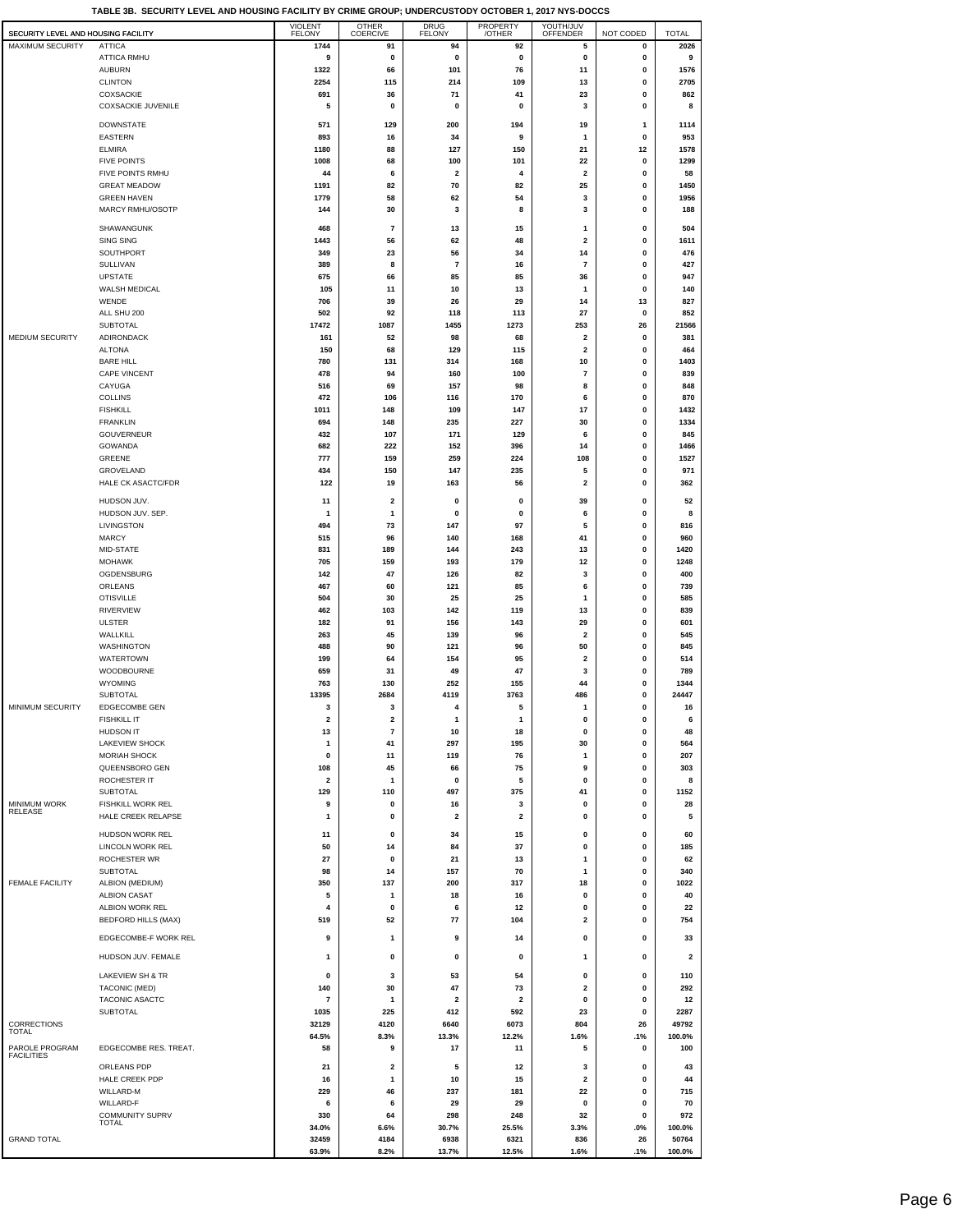**TABLE 4. SECURITY LEVEL AND HOUSING FACILITY BY MINIMUM SENTENCE (IN MONTHS); UNDERCUSTODY OCTOBER 1, 2017 NYS-DOCCS**

| SECURITY LEVEL AND HOUSING FACILITY |                                           | LT 18                        | 18-23                         | 24-35                         | 36-47                   | 48-71                   | 72-119           | 120-179                     | 180-239                 | $240 +$                       | LIFE, NO<br>PAROLE               | NOT CODED                   | <b>TOTAL</b>                   |
|-------------------------------------|-------------------------------------------|------------------------------|-------------------------------|-------------------------------|-------------------------|-------------------------|------------------|-----------------------------|-------------------------|-------------------------------|----------------------------------|-----------------------------|--------------------------------|
| MAXIMUM SECURITY                    | <b>ATTICA</b>                             | $\overline{7}$               | 58                            | 76                            | 64                      | 107                     | 307              | 319                         | 305                     | 734                           | 49                               | 0                           | 2026                           |
|                                     | ATTICA RMHU                               | $\mathbf 0$                  | $\mathbf 0$                   | $\mathbf 0$                   | 0                       | $\mathbf 0$             | 1                | $\overline{\mathbf{2}}$     | 0                       | 5                             | -1                               | $\mathbf 0$                 | 9                              |
|                                     | <b>AUBURN</b>                             | 24                           | 52                            | 70                            | 60                      | 98                      | 297              | 216                         | 229                     | 504                           | 26                               | 0                           | 1576                           |
|                                     | <b>CLINTON</b>                            | 26                           | 68                            | 108                           | 108                     | 156                     | 543              | 600                         | 366                     | 698                           | 32                               | $\mathbf{0}$                | 2705                           |
|                                     | COXSACKIE                                 | 18                           | 21                            | 33                            | 27                      | 58                      | 193              | 258                         | 127                     | 127                           | $\mathbf 0$                      | $\mathbf 0$                 | 862                            |
|                                     | COXSACKIE JUVENILE                        | -3                           | $\mathbf 0$                   | 0                             | 0                       | 0                       | 4                | -1                          | 0                       | 0                             | 0                                | 0                           | 8                              |
|                                     | <b>DOWNSTATE</b>                          | 127                          | 153                           | 172                           | 123                     | 127                     | 162              | 96                          | 65                      | 87                            | 1                                | $\mathbf{1}$                | 1114                           |
|                                     | <b>EASTERN</b><br><b>ELMIRA</b>           | $\mathbf{1}$<br>82           | 0<br>76                       | 3<br>126                      | 4<br>79                 | 6<br>121                | 79<br>214        | 180<br>171                  | 241<br>181              | 439<br>488                    | 0<br>28                          | $\mathbf 0$<br>12           | 953<br>1578                    |
|                                     | <b>FIVE POINTS</b>                        | 46                           | 63                            | 87                            | 78                      | 103                     | 271              | 216                         | 161                     | 269                           | 5                                | 0                           | 1299                           |
|                                     | FIVE POINTS RMHU                          | $\mathbf 1$                  | 5                             | 5                             | $\overline{\mathbf{2}}$ | $\overline{7}$          | 10               | 9                           | 6                       | 13                            | 0                                | $\mathbf 0$                 | 58                             |
|                                     | <b>GREAT MEADOW</b>                       | 28                           | 51                            | 83                            | 75                      | 101                     | 215              | 199                         | 176                     | 505                           | 17                               | 0                           | 1450                           |
|                                     | <b>GREEN HAVEN</b>                        | 8                            | 14                            | 44                            | 37                      | 46                      | 161              | 251                         | 303                     | 1044                          | 48                               | 0                           | 1956                           |
|                                     | MARCY RMHU/OSOTP                          | 2                            | 14                            | 18                            | 16                      | 23                      | 43               | 26                          | 25                      | 20                            | 1                                | 0                           | 188                            |
|                                     | SHAWANGUNK                                | 4                            | 5                             | 7                             | 6                       | 6                       | 32               | 51                          | 59                      | 306                           | 28                               | 0                           | 504                            |
|                                     | SING SING                                 | 9                            | 23                            | 45                            | 34                      | 45                      | 157              | 290                         | 311                     | 686                           | 11                               | 0                           | 1611                           |
|                                     | SOUTHPORT                                 | 11<br>9                      | 20<br>9                       | 35                            | 43                      | 65                      | 107              | 63                          | 40                      | 90                            | $\overline{2}$<br>$\overline{7}$ | 0<br>0                      | 476                            |
|                                     | SULLIVAN<br><b>UPSTATE</b>                | 47                           | 60                            | 13<br>84                      | 15<br>87                | 15<br>123               | 45<br>212        | 37<br>122                   | 44<br>98                | 233<br>110                    | 4                                | $\mathbf 0$                 | 427<br>947                     |
|                                     | WALSH MEDICAL                             | -7                           | 4                             | 10                            | 9                       | 13                      | 9                | 17                          | 27                      | 42                            | $\mathbf{2}$                     | 0                           | 140                            |
|                                     | WENDE                                     | 19                           | 22                            | 30                            | 25                      | 46                      | 92               | 115                         | 122                     | 325                           | 18                               | 13                          | 827                            |
|                                     | ALL SHU 200                               | 68                           | 99                            | 128                           | 140                     | 189                     | 158              | 39                          | 15                      | 16                            | 0                                | $\mathbf 0$                 | 852                            |
|                                     | <b>SUBTOTAL</b>                           | 547                          | 817                           | 1177                          | 1032                    | 1455                    | 3312             | 3278                        | 2901                    | 6741                          | 280                              | 26                          | 21566                          |
| MEDIUM SECURITY                     | ADIRONDACK                                | 28                           | 53                            | 92                            | 85                      | 71                      | 27               | 4                           | 11                      | 10                            | 0                                | 0                           | 381                            |
|                                     | <b>ALTONA</b>                             | 48                           | 64                            | 128                           | 97                      | 83                      | 24               | 10                          | $\overline{\mathbf{2}}$ | 8                             | 0                                | $\mathbf 0$                 | 464                            |
|                                     | <b>BARE HILL</b>                          | 63                           | 118                           | 203                           | 183                     | 315                     | 346              | 86                          | 38                      | 51                            | 0                                | $\mathbf{0}$                | 1403                           |
|                                     | <b>CAPE VINCENT</b>                       | 42<br>44                     | 84                            | 162                           | 135                     | 188                     | 150              | 26                          | 25                      | 27                            | 0                                | $\mathbf 0$                 | 839                            |
|                                     | CAYUGA<br><b>COLLINS</b>                  | 69                           | 67<br>84                      | 113<br>142                    | 119<br>129              | 145<br>160              | 179<br>159       | 76<br>35                    | 37<br>41                | 68<br>51                      | 0<br>0                           | 0<br>0                      | 848<br>870                     |
|                                     | <b>FISHKILL</b>                           | 60                           | 114                           | 142                           | 112                     | 162                     | 251              | 161                         | 137                     | 293                           | 0                                | $\mathbf 0$                 | 1432                           |
|                                     | <b>FRANKLIN</b>                           | 99                           | 179                           | 230                           | 222                     | 250                     | 248              | 44                          | 31                      | 31                            | 0                                | 0                           | 1334                           |
|                                     | GOUVERNEUR                                | 44                           | 107                           | 135                           | 166                     | 165                     | 154              | 32                          | 16                      | 26                            | 0                                | 0                           | 845                            |
|                                     | GOWANDA                                   | 261                          | 143                           | 234                           | 182                     | 259                     | 210              | 89                          | 42                      | 46                            | $\mathbf 0$                      | $\mathbf 0$                 | 1466                           |
|                                     | <b>GREENE</b>                             | 184                          | 186                           | 283                           | 280                     | 294                     | 198              | 47                          | 20                      | 35                            | 0                                | 0                           | 1527                           |
|                                     | GROVELAND                                 | 119                          | 106                           | 187                           | 176                     | 176                     | 98               | 48                          | 17                      | 44                            | 0                                | 0                           | 971                            |
|                                     | HALE CK ASACTC/FDR                        | 17                           | 66                            | 108                           | 102                     | 40                      | 25               | 4                           | $\mathbf{0}$            | $\mathbf{0}$                  | 0                                | $\mathbf 0$                 | 362                            |
|                                     | HUDSON JUV.<br>HUDSON JUV. SEP.           | 37<br>6                      | $\overline{\mathbf{2}}$<br>-1 | 6<br>1                        | 3<br>0                  | 2<br>$\mathbf{0}$       | 2<br>0           | $\mathbf{0}$<br>$\mathbf 0$ | 0<br>0                  | 0<br>0                        | 0<br>0                           | $\mathbf 0$<br>$\mathbf 0$  | 52<br>8                        |
|                                     | LIVINGSTON                                | 38                           | 69                            | 111                           | 125                     | 143                     | 160              | 62                          | 45                      | 63                            | 0                                | 0                           | 816                            |
|                                     | <b>MARCY</b>                              | 88                           | 80                            | 171                           | 171                     | 184                     | 155              | 39                          | 32                      | 40                            | 0                                | 0                           | 960                            |
|                                     | MID-STATE                                 | 73                           | 134                           | 248                           | 210                     | 278                     | 290              | 85                          | 41                      | 60                            | 1                                | $\mathbf 0$                 | 1420                           |
|                                     | <b>MOHAWK</b>                             | 82                           | 134                           | 222                           | 199                     | 221                     | 231              | 63                          | 49                      | 47                            | 0                                | 0                           | 1248                           |
|                                     | OGDENSBURG                                | 31                           | 69                            | 94                            | 109                     | 70                      | 17               | 5                           | 5                       | $\mathbf 0$                   | 0                                | 0                           | 400                            |
|                                     | ORLEANS                                   | 37                           | 48                            | 99                            | 85                      | 155                     | 150              | 64                          | 40                      | 61                            | 0                                | $\mathbf 0$                 | 739                            |
|                                     | <b>OTISVILLE</b>                          | $\mathbf{0}$                 | 4                             | 8                             | 12                      | 40                      | 124              | 87                          | 101                     | 209                           | 0                                | $\mathbf{0}$                | 585                            |
|                                     | <b>RIVERVIEW</b>                          | 57                           | 91                            | 147                           | 146                     | 190                     | 137              | 27                          | 19                      | 25                            | 0                                | 0                           | 839                            |
|                                     | <b>ULSTER</b><br>WALLKILL                 | 106<br>26                    | 123<br>79                     | 122<br>90                     | 86<br>80                | 74<br>83                | 41<br>118        | 17<br>56                    | 10<br>11                | 22<br>$\overline{\mathbf{2}}$ | 0<br>0                           | $\mathbf 0$<br>$\mathbf{0}$ | 601<br>545                     |
|                                     | WASHINGTON                                | 73                           | 80                            | 122                           | 129                     | 147                     | 185              | 42                          | 26                      | 41                            | 0                                | 0                           | 845                            |
|                                     | <b>WATERTOWN</b>                          | 35                           | 72                            | 132                           | 126                     | 105                     | 26               | 13                          | 4                       | -1                            | 0                                | 0                           | 514                            |
|                                     | WOODBOURNE                                | $\overline{7}$               | 13                            | 32                            | 36                      | 43                      | 151              | 153                         | 104                     | 250                           | 0                                | $\mathbf{0}$                | 789                            |
|                                     | <b>WYOMING</b>                            | 103                          | 141                           | 203                           | 203                     | 259                     | 260              | 76                          | 43                      | 56                            | 0                                | $\mathbf 0$                 | 1344                           |
|                                     | SUBTOTAL                                  | 1877                         | 2511                          | 3967                          | 3708                    | 4302                    | 4116             | 1451                        | 947                     | 1567                          | 1                                | 0                           | 24447                          |
| MINIMUM SECURITY                    | EDGECOMBE GEN                             | $\mathbf{1}$                 | 6                             | 4                             | 5                       | $\mathbf 0$             | 0                | 0                           | 0                       | 0                             | 0                                | $\mathbf{0}$                | 16                             |
|                                     | <b>FISHKILL IT</b>                        | $\mathbf{1}$                 | 0                             | 2                             | $\mathbf 0$             | $\mathbf{1}$            | $\mathbf{2}$     | $\mathbf 0$                 | 0                       | $\bf{0}$                      | 0                                | $\bf{0}$                    | 6                              |
|                                     | <b>HUDSON IT</b><br><b>LAKEVIEW SHOCK</b> | 7<br>127                     | 3<br>102                      | 9<br>184                      | 15<br>77                | 8<br>65                 | 4<br>9           | 0<br>$\pmb{0}$              | -1<br>0                 | 1<br>0                        | 0<br>0                           | 0<br>0                      | 48<br>564                      |
|                                     | <b>MORIAH SHOCK</b>                       | 51                           | 49                            | 78                            | 27                      | 2                       | 0                | 0                           | 0                       | 0                             | 0                                | 0                           | 207                            |
|                                     | QUEENSBORO GEN                            | -34                          | 57                            | 74                            | 59                      | 35                      | 21               | 4                           | 11                      | 8                             | 0                                | 0                           | 303                            |
|                                     | ROCHESTER IT                              | $\mathbf{1}$                 | $\mathbf{1}$                  | $\overline{\mathbf{2}}$       | $\overline{\mathbf{2}}$ | $\overline{\mathbf{2}}$ | 0                | 0                           | 0                       | 0                             | 0                                | 0                           | 8                              |
|                                     | SUBTOTAL                                  | 222                          | 218                           | 353                           | 185                     | 113                     | 36               | 4                           | 12                      | 9                             | 0                                | $\mathbf{0}$                | 1152                           |
| <b>MINIMUM WORK</b><br>RELEASE      | FISHKILL WORK REL                         | -1                           | 0                             | 5                             | 9                       | 9                       | 4                | $\mathbf 0$                 | 0                       | 0                             | 0                                | $\mathbf{0}$                | 28                             |
|                                     | HALE CREEK RELAPSE                        | $\mathbf{1}$                 | 0                             | 2                             | 0                       | 0                       | $\mathbf{2}$     | $\pmb{0}$                   | 0                       | 0                             | 0                                | 0                           | 5                              |
|                                     | HUDSON WORK REL                           | 2                            | 5                             | 14                            | 15                      | 15                      | $\overline{7}$   | $\overline{\mathbf{2}}$     | 0                       | 0                             | 0                                | 0                           | 60                             |
|                                     | LINCOLN WORK REL                          | 3                            | 12                            | 49                            | 61                      | 33                      | 24               | 3                           | 0                       | 0                             | 0                                | $\mathbf{0}$                | 185                            |
|                                     | ROCHESTER WR                              | 3                            | $\overline{7}$                | 17                            | 17                      | 13                      | 3                | 2                           | 0                       | 0                             | 0                                | $\mathbf{0}$                | 62                             |
|                                     | SUBTOTAL                                  | 10                           | 24                            | 87                            | 102                     | 70                      | 40               | $\overline{7}$              | $\pmb{0}$               | 0                             | 0                                | 0                           | 340                            |
| FEMALE FACILITY                     | ALBION (MEDIUM)                           | 213                          | 152                           | 209                           | 152                     | 157                     | 93               | 18                          | 9                       | 19                            | 0                                | 0                           | 1022                           |
|                                     | <b>ALBION CASAT</b><br>ALBION WORK REL    | 4<br>$\overline{\mathbf{2}}$ | 9<br>5                        | 18<br>$\overline{\mathbf{4}}$ | 6<br>4                  | 3<br>6                  | $\mathbf 0$<br>1 | 0<br>0                      | 0<br>0                  | 0<br>0                        | 0<br>0                           | 0<br>$\mathbf 0$            | 40<br>22                       |
|                                     | <b>BEDFORD HILLS (MAX)</b>                | 67                           | 60                            | 65                            | 38                      | 60                      | 117              | 98                          | 102                     | 137                           | 10                               | 0                           | 754                            |
|                                     | EDGECOMBE-F WORK REL                      | 2                            | 2                             | 9                             | 10                      | 8                       | 2                | 0                           | 0                       | 0                             | 0                                | 0                           | 33                             |
|                                     |                                           |                              |                               |                               |                         |                         |                  |                             |                         |                               |                                  |                             |                                |
|                                     | HUDSON JUV. FEMALE<br>LAKEVIEW SH & TR    | $\mathbf 1$<br>20            | 0<br>24                       | $\mathbf 0$<br>49             | -1<br>10                | $\mathbf 0$<br>5        | 0<br>2           | 0<br>0                      | 0<br>0                  | 0<br>0                        | 0<br>0                           | 0<br>$\mathbf 0$            | $\overline{\mathbf{2}}$<br>110 |
|                                     | TACONIC (MED)                             | 36                           | 34                            | 46                            | 47                      | 43                      | 31               | 15                          | 19                      | 21                            | 0                                | 0                           | 292                            |
|                                     | <b>TACONIC ASACTC</b>                     | $\mathbf 1$                  | 4                             | 2                             | 3                       | $\mathbf{1}$            | 1                | 0                           | 0                       | 0                             | 0                                | 0                           | 12                             |
|                                     | <b>SUBTOTAL</b>                           | 346                          | 290                           | 402                           | 271                     | 283                     | 247              | 131                         | 130                     | 177                           | 10                               | $\mathbf 0$                 | 2287                           |
| CORRECTIONS TOTAL                   |                                           | 3002                         | 3860                          | 5986                          | 5298                    | 6223                    | 7751             | 4871                        | 3990                    | 8494                          | 291                              | 26                          | 49792                          |
|                                     |                                           | 6.0%                         | 7.8%                          | 12.0%                         | 10.6%                   | 12.5%                   | 15.6%            | 9.8%                        | 8.0%                    | 17.1%                         | .6%                              | .1%                         | 100.0%                         |
| PAROLE PROGRAM<br><b>FACILITIES</b> | EDGECOMBE RES. TREAT.                     | 9                            | 15                            | 22                            | 18                      | 17                      | 16               | $\mathbf{1}$                | $\mathbf{1}$            | $\mathbf{1}$                  | 0                                | 0                           | 100                            |
|                                     | ORLEANS PDP                               | 6                            | 8                             | 9                             | 6                       | 4                       | 9                | $\mathbf{1}$                | 0                       | 0                             | 0                                | $\mathbf 0$                 | 43                             |
|                                     | HALE CREEK PDP                            | 6                            | 5                             | 9                             | 11                      | 11                      | 1                | 0                           | $\mathbf{1}$            | 0                             | 0                                | 0                           | 44                             |
|                                     | WILLARD-M                                 | 104                          | 135                           | 193                           | 119                     | 87                      | 54               | 13                          | $\overline{\mathbf{r}}$ | 3                             | 0                                | 0                           | 715                            |
|                                     | WILLARD-F                                 | 15                           | 21                            | 21                            | $\overline{7}$          | 4                       | 2                | 0                           | 0                       | 0                             | 0                                | 0                           | 70                             |
|                                     | <b>COMMUNITY SUPRV</b><br>TOTAL           | 140                          | 184                           | 254                           | 161                     | 123                     | 82               | 15                          | 9                       | 4                             | 0                                | 0                           | 972                            |
|                                     |                                           | 14.4%                        | 18.9%                         | 26.1%                         | 16.6%                   | 12.7%                   | 8.4%             | 1.5%                        | .9%                     | .4%                           | $.0\%$                           | .0%                         | 100.0%                         |
| <b>GRAND TOTAL</b>                  |                                           | 3142                         | 4044                          | 6240                          | 5459                    | 6346                    | 7833             | 4886                        | 3999                    | 8498                          | 291                              | 26                          | 50764                          |
|                                     |                                           | 6.2%                         | 8.0%                          | 12.3%                         | 10.8%                   | 12.5%                   | 15.4%            | 9.6%                        | 7.9%                    | 16.7%                         | .6%                              | $.1\%$                      | 100.0%                         |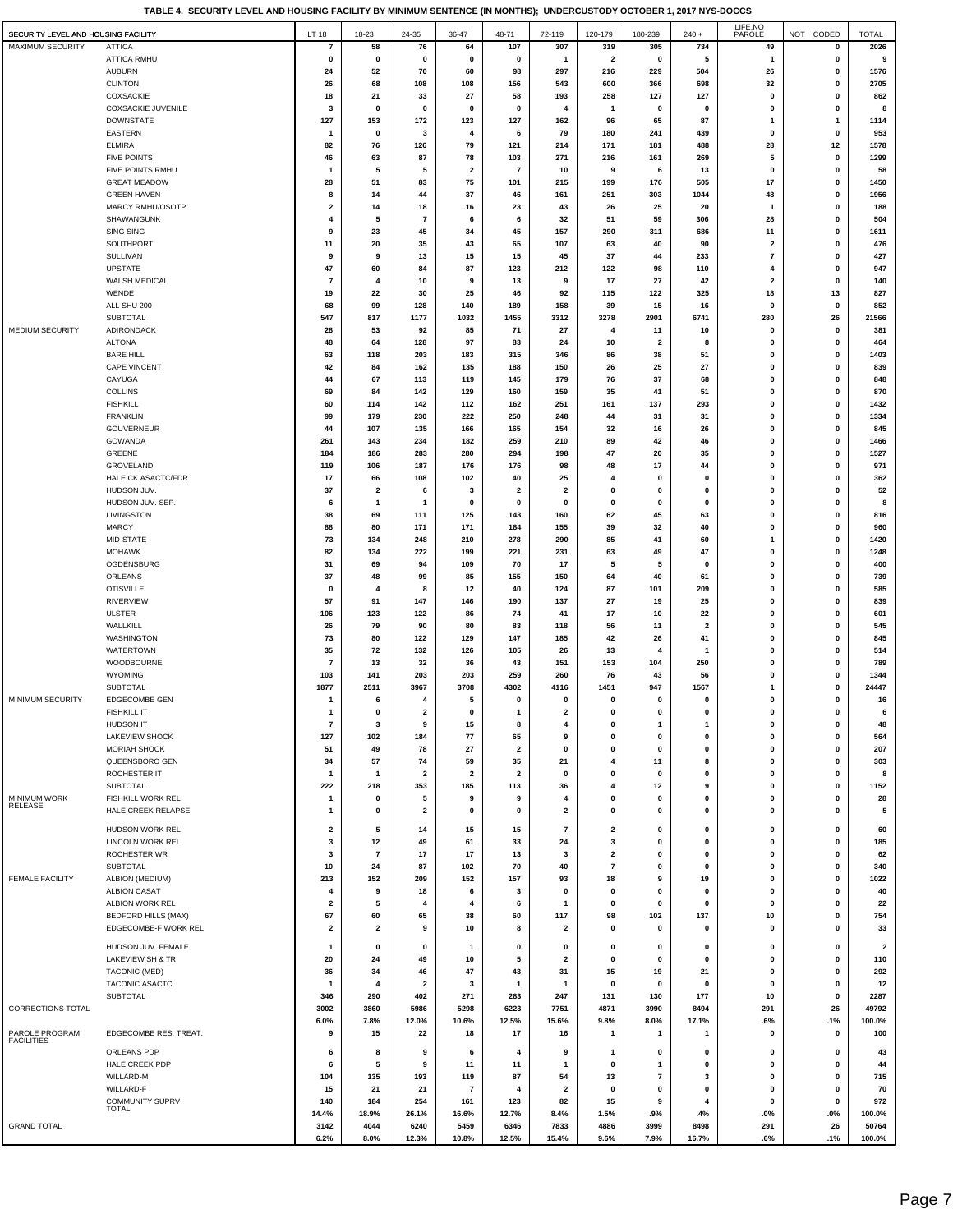**TABLE 5. SECURITY LEVEL AND HOUSING FACILITY BY MAXIMUM SENTENCE(IN MONTHS); UNDERCUSTODY OCTOBER 1, 2017 NYS-DOCCS**

|                                       |                                         |                         |                         |                          |                         |                               |                               |                                 |                                  |                         | LIFE, NO                   |                |                         |
|---------------------------------------|-----------------------------------------|-------------------------|-------------------------|--------------------------|-------------------------|-------------------------------|-------------------------------|---------------------------------|----------------------------------|-------------------------|----------------------------|----------------|-------------------------|
| SECURITY LEVEL AND HOUSING FACILITY   |                                         | 36 OR LESS              | 37-53                   | 54-71                    | 72-95                   | 96-107                        | 108-143                       | 144-179                         | $180 +$                          | LIFEMAX                 | PAROLE                     | NOT CODED      | <b>TOTAL</b>            |
| <b>MAXIMUM SECURITY</b>               | <b>ATTICA</b>                           | 77                      | 63                      | 74                       | 137                     | 79                            | 169                           | 146                             | 569                              | 663                     | 49                         | 0              | 2026                    |
|                                       | ATTICA RMHU                             | $\mathbf 0$             | $\mathbf 0$             | 0                        | $\mathbf 0$             | 0<br>66                       | $\overline{\mathbf{2}}$       | -1<br>101                       | 0                                | 5                       | -1                         | 0              | 9                       |
|                                       | <b>AUBURN</b><br><b>CLINTON</b>         | 87                      | 71                      | 70<br>94                 | 115<br>200              | 102                           | 183<br>337                    | 286                             | 425<br>750                       | 432<br>670              | 26                         | 0              | 1576<br>2705            |
|                                       | COXSACKIE                               | 117<br>40               | 117<br>43               | 40                       | 55                      | 44                            | 121                           | 121                             | 230                              | 168                     | 32<br>0                    | 0<br>0         | 862                     |
|                                       | <b>COXSACKIE JUVENILE</b>               | 2                       | 1                       | 0                        | $\mathbf 0$             | $\overline{2}$                | $\overline{2}$                | -1                              | $\mathbf 0$                      | $\mathbf 0$             | $\mathbf 0$                | 0              | 8                       |
|                                       |                                         |                         |                         |                          |                         |                               |                               |                                 |                                  |                         |                            |                |                         |
|                                       | <b>DOWNSTATE</b>                        | 308                     | 188                     | 108                      | 107                     | 38                            | 96                            | 53                              | 114                              | 100                     | $\mathbf{1}$               | $\overline{1}$ | 1114                    |
|                                       | EASTERN                                 | $\overline{\mathbf{2}}$ | 5                       | 3                        | 16                      | 11                            | 51                            | 60                              | 360                              | 445                     | 0                          | 0              | 953                     |
|                                       | <b>ELMIRA</b><br><b>FIVE POINTS</b>     | 183<br>107              | 104<br>112              | 99<br>81                 | 124<br>111              | 47<br>52                      | 125<br>167                    | 72<br>111                       | 366<br>286                       | 418<br>267              | 28<br>5                    | 12<br>0        | 1578<br>1299            |
|                                       | FIVE POINTS RMHU                        | 4                       | 6                       | 4                        | 9                       | 3                             | 3                             | 3                               | 13                               | 13                      | 0                          | 0              | 58                      |
|                                       | <b>GREAT MEADOW</b>                     | 83                      | 101                     | 72                       | 106                     | 45                            | 122                           | 91                              | 337                              | 476                     | 17                         | 0              | 1450                    |
|                                       | <b>GREEN HAVEN</b>                      | 36                      | 33                      | 27                       | 70                      | 21                            | 102                           | 97                              | 574                              | 948                     | 48                         | 0              | 1956                    |
|                                       | MARCY RMHU/OSOTF                        | 22                      | 23                      | 16                       | 25                      | 11                            | 16                            | 11                              | 44                               | 19                      | $\mathbf{1}$               | 0              | 188                     |
|                                       |                                         |                         |                         |                          |                         |                               |                               |                                 |                                  |                         |                            |                |                         |
|                                       | SHAWANGUNK<br>SING SING                 | 9<br>30                 | 5<br>47                 | 4<br>32                  | 10<br>59                | 5<br>29                       | 25<br>103                     | 16<br>124                       | 124<br>500                       | 278<br>676              | 28<br>11                   | 0<br>0         | 504<br>1611             |
|                                       | SOUTHPORT                               | 31                      | 47                      | 45                       | 75                      | 27                            | 50                            | 32                              | 88                               | 79                      | $\overline{\mathbf{2}}$    | 0              | 476                     |
|                                       | SULLIVAN                                | 16                      | 18                      | 12                       | 22                      | 8                             | 28                            | 14                              | 85                               | 217                     | $\overline{\phantom{a}}$   | 0              | 427                     |
|                                       | <b>UPSTATE</b>                          | 100                     | 114                     | 91                       | 128                     | 44                            | 122                           | 72                              | 155                              | 117                     | $\overline{4}$             | 0              | 947                     |
|                                       | WALSH MEDICAL                           | 13                      | 10                      | 11                       | 5                       | $\overline{\mathbf{2}}$       | $\overline{7}$                | 5                               | 36                               | 49                      | $\overline{\mathbf{2}}$    | 0              | 140                     |
|                                       | WENDE                                   | 41                      | 34                      | 31                       | 48                      | 19                            | 49                            | 49                              | 229                              | 296                     | 18                         | 13             | 827                     |
|                                       | ALL SHU 200                             | 180                     | 181                     | 137                      | 177                     | 39                            | 54                            | 19                              | 37                               | 28                      | 0                          | 0              | 852                     |
|                                       | SUBTOTAL                                | 1488                    | 1323                    | 1051                     | 1599                    | 694                           | 1934                          | 1485                            | 5322                             | 6364                    | 280                        | 26             | 21566                   |
| MEDIUM SECURITY                       | ADIRONDACK                              | 115                     | 90                      | 58                       | 58                      | 13                            | 15                            | $\overline{7}$                  | 6                                | 19                      | 0                          | 0              | 381                     |
|                                       | <b>ALTONA</b><br><b>BARE HILL</b>       | 147<br>246              | 112<br>204              | 64<br>217                | 90<br>308               | 9<br>106                      | 15                            | 8<br>46                         | $\overline{7}$<br>75             | 12<br>94                | 0<br>0                     | 0<br>0         | 464<br>1403             |
|                                       | <b>CAPE VINCENT</b>                     | 197                     | 150                     | 156                      | 144                     | 40                            | 107<br>63                     | 17                              | 29                               | 43                      | 0                          | 0              | 839                     |
|                                       | CAYUGA                                  | 146                     | 129                     | 109                      | 126                     | 57                            | 77                            | 41                              | 69                               | 94                      | 0                          | 0              | 848                     |
|                                       | <b>COLLINS</b>                          | 183                     | 148                     | 121                      | 167                     | 40                            | 54                            | 20                              | 57                               | 80                      | 0                          | 0              | 870                     |
|                                       | <b>FISHKILL</b>                         | 204                     | 138                     | 118                      | 165                     | 48                            | 133                           | 69                              | 194                              | 363                     | 0                          | 0              | 1432                    |
|                                       | FRANKLIN                                | 336                     | 247                     | 196                      | 256                     | 74                            | 85                            | 36                              | 45                               | 59                      | $\mathbf 0$                | 0              | 1334                    |
|                                       | GOUVERNEUR                              | 185                     | 160                     | 138                      | 171                     | 42                            | 55                            | 21                              | 29                               | 44                      | $\mathbf 0$                | 0              | 845                     |
|                                       | GOWANDA                                 | 404                     | 239                     | 189                      | 250                     | 50                            | 107                           | 52                              | 113                              | 62                      | 0                          | 0              | 1466                    |
|                                       | GREENE                                  | 431                     | 369                     | 216                      | 246                     | 55                            | 76                            | 42                              | 42                               | 50                      | 0                          | 0              | 1527                    |
|                                       | GROVELAND                               | 234                     | 224                     | 146                      | 161                     | 19<br>9                       | 49<br>4                       | 29<br>$\overline{4}$            | 56                               | 53                      | 0                          | 0              | 971                     |
|                                       | HALE CK ASACTC/FDR                      | 149                     | 106                     | 37                       | 51                      |                               |                               |                                 | $\overline{\mathbf{2}}$          | 0                       | 0                          | 0              | 362                     |
|                                       | HUDSON JUV                              | 22                      | 25                      | $\overline{\mathbf{2}}$  | 3                       | 0                             | $\mathbf 0$                   | $\mathbf 0$                     | 0                                | 0                       | $\mathbf 0$                | 0              | 52                      |
|                                       | HUDSON JUV. SEP.                        | $\overline{\mathbf{2}}$ | 5                       | 0                        | 1                       | $\mathbf{0}$                  | 0                             | 0                               | 0                                | $\pmb{0}$               | $\pmb{0}$                  | 0              | 8                       |
|                                       | LIVINGSTON                              | 144                     | 133                     | 114                      | 150                     | 39                            | 53                            | 33                              | 74                               | 76                      | 0                          | 0              | 816                     |
|                                       | <b>MARCY</b>                            | 201                     | 205                     | 139                      | 185                     | 33                            | 56                            | 25                              | 55                               | 61                      | 0                          | 0              | 960                     |
|                                       | MID-STATE<br><b>MOHAWK</b>              | 277<br>268              | 251<br>243              | 212<br>160               | 268<br>235              | 63<br>63                      | 112<br>88                     | 61<br>38                        | 89<br>87                         | 86<br>66                | $\mathbf{1}$<br>0          | 0<br>0         | 1420<br>1248            |
|                                       | OGDENSBURG                              | 139                     | 113                     | 60                       | 51                      | 12                            | 10                            | 4                               | 8                                | -3                      | $\mathbf 0$                | 0              | 400                     |
|                                       | ORLEANS                                 | 123                     | 90                      | 110                      | 142                     | 35                            | 49                            | 30                              | 75                               | 85                      | 0                          | 0              | 739                     |
|                                       | <b>OTISVILLE</b>                        | -1                      | 4                       | 14                       | 47                      | 32                            | 65                            | 48                              | 94                               | 280                     | 0                          | 0              | 585                     |
|                                       | <b>RIVERVIEW</b>                        | 193                     | 167                     | 147                      | 161                     | 31                            | 46                            | 22                              | 36                               | 36                      | 0                          | 0              | 839                     |
|                                       | <b>ULSTER</b>                           | 239                     | 116                     | 56                       | 94                      | 8                             | 18                            | 16                              | 21                               | 33                      | $\mathbf 0$                | 0              | 601                     |
|                                       | WALLKILL                                | 141                     | 85                      | 54                       | 95                      | 25                            | 59                            | 36                              | 49                               | -1                      | $\mathbf 0$                | 0              | 545                     |
|                                       | <b>WASHINGTON</b>                       | 168                     | 156                     | 118                      | 142                     | 59                            | 70                            | 38                              | 49                               | 45                      | $\mathbf 0$                | 0              | 845                     |
|                                       | WATERTOWN                               | 166                     | 126                     | 90                       | 85                      | 8                             | 14                            | 9                               | 10                               | 6                       | 0                          | 0              | 514                     |
|                                       | WOODBOURNE<br>WYOMING                   | 26<br>304               | 29<br>240               | 36<br>199                | 60<br>217               | 27<br>78                      | 88<br>101                     | 62<br>44                        | 159<br>82                        | 302<br>79               | $\mathbf 0$<br>$\mathbf 0$ | 0<br>0         | 789<br>1344             |
|                                       | <b>SUBTOTAL</b>                         | 5391                    | 4304                    | 3276                     | 4129                    | 1075                          | 1669                          | 858                             | 1612                             | 2132                    | $\mathbf{1}$               | 0              | 24447                   |
| MINIMUM SECURITY                      | <b>EDGECOMBE GEN</b>                    | $\overline{7}$          | 5                       | 1                        | 3                       | 0                             | $\Omega$                      | $\mathbf 0$                     | $\mathbf 0$                      | $\mathbf 0$             | $\mathbf 0$                | 0              | 16                      |
|                                       | <b>FISHKILL IT</b>                      | $\mathbf 0$             | 1                       | -1                       | $\overline{\mathbf{2}}$ | 0                             | $\overline{\mathbf{2}}$       | $\mathbf 0$                     | $\mathbf 0$                      | 0                       | 0                          | 0              | 6                       |
|                                       | <b>HUDSON IT</b>                        | 6                       | 13                      | 10                       | 11                      | 1                             | 5                             | $\mathbf 0$                     | 0                                | $\overline{\mathbf{2}}$ | 0                          | 0              | 48                      |
|                                       | <b>LAKEVIEW SHOCK</b>                   | 273                     | 141                     | 57                       | 80                      | 5                             | 6                             | $\overline{\mathbf{2}}$         | 0                                | 0                       | $\mathbf 0$                | 0              | 564                     |
|                                       | <b>MORIAH SHOCK</b>                     | 122                     | 53                      | 9                        | 22                      | 1                             | $\mathbf 0$                   | $\mathbf 0$                     | 0                                | 0                       | $\mathbf 0$                | 0              | 207                     |
|                                       | QUEENSBORO GEN                          | 109                     | 69                      | 43                       | 36                      | $\overline{7}$                | 11                            |                                 | $\overline{7}$                   | 17                      | $\mathbf 0$                | 0              | 303                     |
|                                       | ROCHESTER IT                            | $\mathbf 0$             | $\overline{\mathbf{2}}$ | $\overline{\mathbf{2}}$  | 3                       | 0                             | $\mathbf{1}$                  | $\mathbf 0$                     | 0                                | 0                       | 0                          | 0              | 8                       |
|                                       | SUBTOTAL                                | 517                     | 284                     | 123<br>$\overline{7}$    | 157                     | 14                            | 25                            | 6<br>$\mathbf 0$                | $\overline{7}$                   | 19                      | 0                          | 0              | 1152                    |
| <b>MINIMUM WORK</b><br><b>RELEASE</b> | FISHKILL WORK REL<br>HALE CREEK RELAPSE | 3<br>2                  | 10<br>0                 | 1                        | 5<br>$\mathbf{1}$       | 2<br>1                        | -1<br>0                       | $\mathbf 0$                     | 0<br>0                           | 0<br>0                  | 0<br>0                     | 0<br>0         | 28<br>5                 |
|                                       |                                         |                         |                         |                          |                         |                               |                               |                                 |                                  |                         |                            |                |                         |
|                                       | HUDSON WORK REL                         | 16                      | 8                       | 13                       | 11                      | 2                             | 8                             | $\overline{\mathbf{2}}$         | 0                                | 0                       | 0                          | 0              | 60                      |
|                                       | LINCOLN WORK REL                        | 44                      | 45                      | 27                       | 37                      | $\overline{7}$                | 16                            | 6                               | 3                                | $\mathbf 0$             | 0                          | 0              | 185                     |
|                                       | ROCHESTER WR<br>SUBTOTAL                | 17<br>82                | 21<br>84                | 13<br>61                 | 4<br>58                 | $\overline{\mathbf{2}}$<br>14 | $\overline{\mathbf{2}}$<br>27 | $\overline{\mathbf{2}}$<br>10   | $\mathbf{1}$<br>$\boldsymbol{4}$ | 0<br>0                  | 0<br>0                     | 0<br>0         | 62<br>340               |
| <b>FEMALE FACILITY</b>                | ALBION (MEDIUM)                         | 389                     | 206                     | 122                      | 132                     | 40                            | 53                            | 25                              | 30                               | 25                      | 0                          | 0              | 1022                    |
|                                       | <b>ALBION CASAT</b>                     | 20                      | $\overline{7}$          | 4                        | 8                       | $\mathbf{1}$                  | $\mathbf 0$                   | 0                               | 0                                | 0                       | 0                          | 0              | 40                      |
|                                       | ALBION WORK REL                         | 5                       | 4                       | 5                        | 5                       | 0                             | $\overline{\mathbf{2}}$       | $\mathbf{1}$                    | 0                                | $\mathbf{0}$            | 0                          | 0              | 22                      |
|                                       | <b>BEDFORD HILLS (MAX)</b>              | 131                     | 58                      | 37                       | 72                      | 39                            | 57                            | 51                              | 145                              | 154                     | 10                         | 0              | 754                     |
|                                       | EDGECOMBE-F WORK REL                    | 4                       | 10                      | $\overline{\mathbf{r}}$  | 8                       | 0                             | 3                             | 0                               | -1                               | 0                       | 0                          | 0              | 33                      |
|                                       |                                         |                         |                         |                          |                         |                               |                               |                                 |                                  |                         |                            |                |                         |
|                                       | HUDSON JUV. FEMALE                      | 0                       | $\overline{\mathbf{2}}$ | 0                        | 0                       | 0                             | 0                             | $\mathbf 0$                     | 0                                | 0                       | 0                          | 0              | $\overline{\mathbf{2}}$ |
|                                       | LAKEVIEW SH & TR                        | 62                      | 27                      | $\overline{\phantom{a}}$ | 10                      | $\overline{\mathbf{2}}$       | $\overline{2}$                | 0                               | 0                                | 0                       | 0                          | 0              | 110                     |
|                                       | <b>TACONIC (MED)</b>                    | 78                      | 47                      | 32                       | 34                      | 11                            | 22                            | 11                              | 26                               | 31                      | 0                          | 0              | 292                     |
|                                       | TACONIC ASACTC                          | 4                       | 4                       | $\overline{2}$           | 1                       | 1                             | $\mathbf 0$                   | 0                               | 0                                | 0                       | $\mathbf 0$                | 0              | 12                      |
|                                       | SUBTOTAL                                | 693                     | 365                     | 216                      | 270                     | 94                            | 139                           | 88                              | 202                              | 210                     | 10                         | 0              | 2287                    |
| <b>CORRECTIONS</b><br><b>TOTAL</b>    |                                         | 8171                    | 6360                    | 4727<br>9.5%             | 6213<br>12.5%           | 1891<br>3.8%                  | 3794                          | 2447                            | 7147                             | 8725<br>17.5%           | 291                        | 26             | 49792<br>100.0%         |
| PAROLE PROGRAM                        | EDGECOMBE RES. TREAT.                   | 16.4%<br>34             | 12.8%<br>23             | 16                       | 11                      | 2                             | 7.6%<br>7                     | 4.9%<br>$\overline{\mathbf{2}}$ | 14.4%<br>$\overline{\mathbf{2}}$ | 3                       | .6%<br>0                   | .1%<br>0       | 100                     |
| <b>FACILITIES</b>                     |                                         |                         |                         |                          |                         |                               |                               |                                 |                                  |                         |                            |                |                         |
|                                       | ORLEANS PDP                             | 15                      | 11                      | 3                        | 4                       | 4                             | 5                             | 0                               | -1                               | 0                       | 0                          | 0              | 43                      |
|                                       | HALE CREEK PDP                          | 10                      | 14                      | 5                        | 13                      | 0                             | -1                            | $\mathbf 0$                     | 0                                | -1                      | 0                          | 0              | 44                      |
|                                       | WILLARD-M<br>WILLARD-F                  | 306<br>38               | 168<br>17               | 87<br>5                  | 93<br>8                 | 17                            | 15                            | 4<br>$\mathbf 0$                | 10<br>0                          | 15<br>0                 | 0<br>0                     | 0<br>0         | 715<br>70               |
|                                       | COMMUNITY SUPRV                         | 403                     | 233                     | 116                      | 129                     | 1<br>24                       | -1<br>29                      | 6                               | 13                               | 19                      | 0                          | 0              | 972                     |
|                                       | TOTAL                                   | 41.5%                   | 24.0%                   | 11.9%                    | 13.3%                   | 2.5%                          | 3.0%                          | .6%                             | 1.3%                             | 2.0%                    | .0%                        | .0%            | 100.0%                  |
| <b>GRAND TOTAL</b>                    |                                         | 8574                    | 6593                    | 4843                     | 6342                    | 1915                          | 3823                          | 2453                            | 7160                             | 8744                    | 291                        | 26             | 50764                   |
|                                       |                                         | 16.9%                   | 13.0%                   | 9.5%                     | 12.5%                   | 3.8%                          | 7.5%                          | 4.8%                            | 14.1%                            | 17.2%                   | .6%                        | .1%            | 100.0%                  |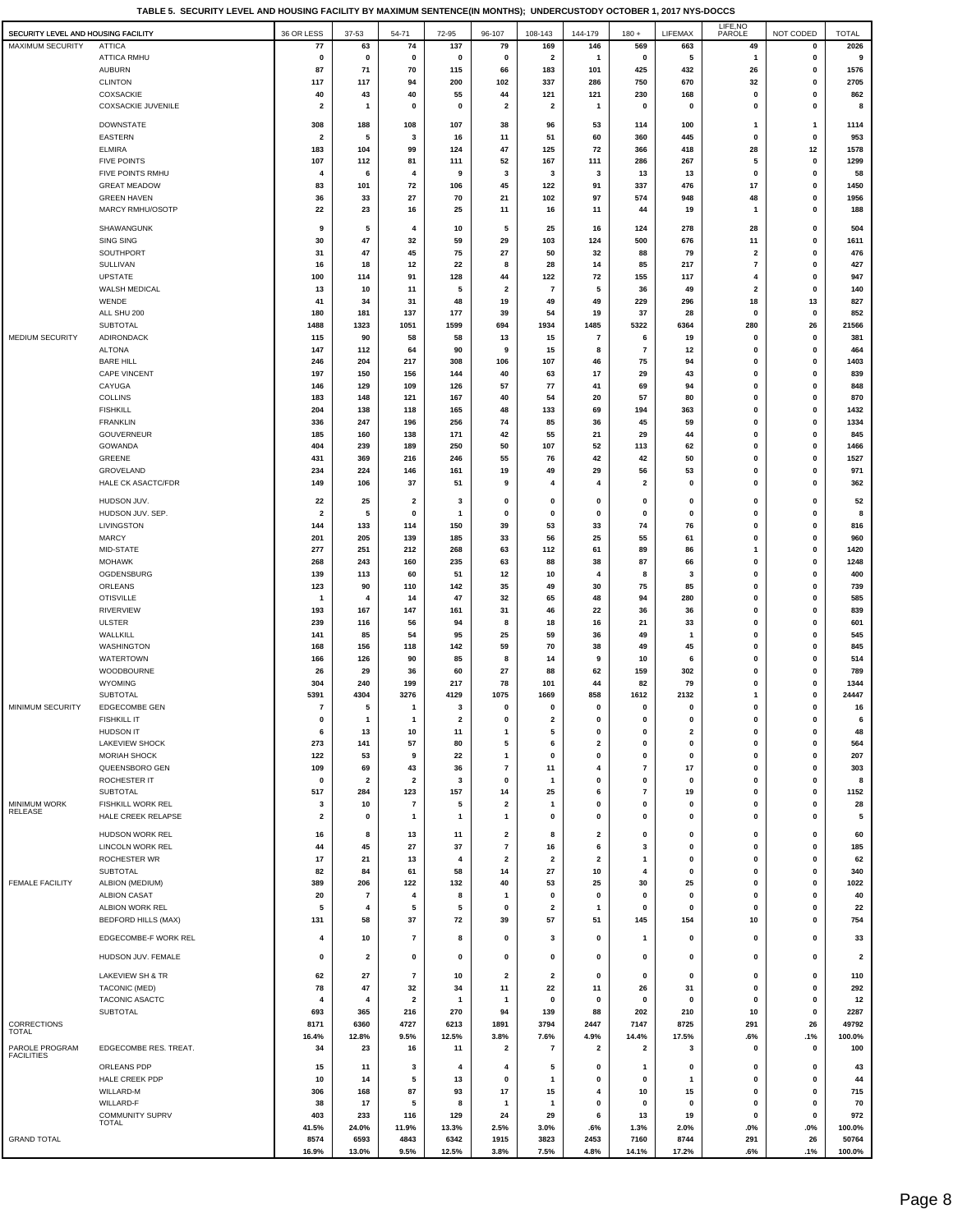| SECURITY LEVEL          |                                        |                         |                         | <b>NEW YORK CITY</b>    |                         |              |                         |                              | SUBURBAN N.Y.  |                    |  |
|-------------------------|----------------------------------------|-------------------------|-------------------------|-------------------------|-------------------------|--------------|-------------------------|------------------------------|----------------|--------------------|--|
| AND HOUSING FACILITY    |                                        | <b>KINGS</b>            | N.Y.                    | QUEENS                  | <b>RICHMND</b>          | <b>BRONX</b> | NASSAU                  | <b>ROCKLND</b>               | <b>SUFFOLK</b> | <b>WSTCHTR</b>     |  |
| MAXIMUM<br>SECURITY     | <b>ATTICA</b>                          | 201                     | 249                     | 131                     | 20                      | 108          | 56                      | 12                           | 56             | 46                 |  |
|                         | ATTICA RMHU                            | 1<br>173                | 2                       | -1                      | 0                       | 0            | 0                       | 0<br>$\overline{\mathbf{r}}$ | 0              | $\mathbf{1}$<br>45 |  |
|                         | <b>AUBURN</b><br><b>CLINTON</b>        | 352                     | 203<br>451              | 85<br>252               | 21<br>42                | 92<br>191    | 36<br>93                | 21                           | 39<br>134      | 74                 |  |
|                         | COXSACKIE                              | 116                     | 125                     | 88                      | 5                       | 57           | 19                      | 8                            | 48             | 21                 |  |
|                         | <b>COXSACKIE JUVENILE</b>              | 0                       | 0                       | $\mathbf 0$             | 0                       | 0            | 0                       | 0                            | $\pmb{0}$      | 0                  |  |
|                         |                                        |                         |                         |                         |                         |              |                         |                              |                |                    |  |
|                         | <b>DOWNSTATE</b>                       | 132                     | 193                     | 95                      | 11                      | 92           | 82                      | 13                           | 51             | 52                 |  |
|                         | <b>EASTERN</b>                         | 216                     | 161                     | 131                     | 8                       | 87           | 39                      | 9                            | 51             | 34                 |  |
|                         | <b>ELMIRA</b>                          | 151                     | 172                     | 97                      | 15                      | 99           | 32                      | 4                            | 39             | 18                 |  |
|                         | <b>FIVE POINTS</b>                     | 199                     | 188                     | 90                      | 19                      | 91           | 47                      | 8                            | 38             | 32                 |  |
|                         | FIVE POINTS RMHU                       | 8                       | 9                       | $\overline{\mathbf{2}}$ | 0                       | 6            | 2                       | 0                            | 2              | 2                  |  |
|                         | <b>GREAT MEADOW</b>                    | 196                     | 239                     | 114                     | 18                      | 130          | 51                      | 15                           | 48             | 36                 |  |
|                         | <b>GREEN HAVEN</b>                     | 374                     | 332                     | 238                     | 28                      | 219          | 67                      | 16                           | 93             | 74                 |  |
|                         | MARCY RMHU/OSOTP                       | 18                      | 35                      | 13                      | 2                       | 19           | 6                       | $\mathbf 0$                  | 10             | 3                  |  |
|                         |                                        |                         |                         |                         |                         |              |                         |                              |                |                    |  |
|                         | SHAWANGUNK                             | 110                     | 87                      | 47                      | 8                       | 50           | 27                      | 4                            | 29             | 20                 |  |
|                         | <b>SING SING</b><br>SOUTHPORT          | 320<br>77               | 313<br>58               | 178<br>35               | 21<br>8                 | 173<br>48    | 71<br>19                | 18<br>1                      | 81<br>14       | 76<br>9            |  |
|                         | SULLIVAN                               | 84                      | 75                      | 48                      | 5                       | 46           | 19                      | 6                            | 16             | 13                 |  |
|                         | <b>UPSTATE</b>                         | 120                     | 168                     | 97                      | 22                      | 98           | 38                      | 11                           | 39             | 21                 |  |
|                         | WALSH MEDICAL                          | 17                      | 23                      | 4                       | 3                       | 12           | 1                       | 1                            | 5              | 3                  |  |
|                         | WENDE                                  | 83                      | 114                     | 47                      | 8                       | 54           | 17                      | 3                            | 20             | 8                  |  |
|                         | ALL SHU 200                            | 84                      | 116                     | 57                      | 15                      | 69           | 27                      | 6                            | 31             | 13                 |  |
|                         | SUBTOTAL                               | 3032                    | 3313                    | 1850                    | 279                     | 1741         | 749                     | 163                          | 844            | 601                |  |
| MEDIUM SECURITY         | ADIRONDACK                             | 29                      | 63                      | 25                      | 6                       | 19           | 21                      | 3                            | 19             | 23                 |  |
|                         | <b>ALTONA</b>                          | 41                      | 73                      | 30                      | 4                       | 25           | 20                      | 3                            | 22             | 23                 |  |
|                         | <b>BARE HILL</b>                       | 137                     | 248                     | 106                     | 30                      | 91           | 78                      | 12                           | 51             | 52                 |  |
|                         | <b>CAPE VINCENT</b>                    | 96                      | 176                     | 92                      | 15                      | 67           | 30                      | 5                            | 44             | 9                  |  |
|                         | CAYUGA                                 | 56                      | 68                      | 31                      | 9                       | 25           | 14                      | 4                            | 13             | 10                 |  |
|                         | COLLINS                                | 39                      | 53                      | 19                      | 7                       | 24           | 15                      | 2                            | 17             | 11                 |  |
|                         | <b>FISHKILL</b>                        | 229                     | 300                     | 140                     | 30                      | 121          | 49                      | 25                           | 86             | 56                 |  |
|                         | <b>FRANKLIN</b>                        | 134                     | 219                     | 103                     | 25                      | 101          | 56                      | 14                           | 75             | 41                 |  |
|                         | GOUVERNEUR                             | 80                      | 155                     | 52                      | 16                      | 47           | 22                      | 6                            | 34             | 12                 |  |
|                         | GOWANDA                                | 91                      | 126                     | 81                      | 18                      | 49           | 39                      | 12                           | 55             | 33                 |  |
|                         | GREENE                                 | 158                     | 272                     | 125                     | 12                      | 126          | 44                      | 8                            | 71             | 26                 |  |
|                         | GROVELAND                              | 54                      | 85                      | 35                      | 4                       | 35           | 20                      | 3                            | 18             | 10                 |  |
|                         | HALE CK ASACTC/FDR                     | 20                      | 68                      | 16                      | 6                       | 14           | 15                      | 2                            | 17             | 8                  |  |
|                         | HUDSON JUV.                            | 4                       | 5                       | 5                       | 1                       | 4            | 2                       | 1                            | 0              | 3                  |  |
|                         | HUDSON JUV. SEP.                       | 0                       | 1                       | 0                       | 1                       | 1            | 0                       | 0                            | 0              | 0                  |  |
|                         | LIVINGSTON                             | 58                      | 82                      | 48                      | 4                       | 32           | 17                      | 5                            | 19             | 7                  |  |
|                         | <b>MARCY</b>                           | 67                      | 115                     | 50                      | 11                      | 66           | 21                      | 3                            | 56             | 18                 |  |
|                         | MID-STATE                              | 126                     | 217                     | 100                     | 16                      | 64           | 42                      | 10                           | 44             | 19                 |  |
|                         | <b>MOHAWK</b>                          | 117                     | 167                     | 81                      | 15<br>7                 | 62           | 33                      | 14                           | 39             | 21                 |  |
|                         | OGDENSBURG<br>ORLEANS                  | 39<br>57                | 110<br>85               | 36<br>31                | 7                       | 27<br>28     | 10<br>15                | 3<br>4                       | 28<br>24       | 9<br>1             |  |
|                         | <b>OTISVILLE</b>                       | 115                     | 131                     | 88                      | 14                      | 66           | 26                      | 3                            | 33             | 22                 |  |
|                         | <b>RIVERVIEW</b>                       | 101                     | 149                     | 101                     | 13                      | 65           | 39                      | 1                            | 40             | 10                 |  |
|                         | <b>ULSTER</b>                          | 97                      | 175                     | 83                      | 14                      | 61           | 14                      | 3                            | 23             | 10                 |  |
|                         | WALLKILL                               | 67                      | 141                     | 75                      | 10                      | 48           | 33                      | 6                            | 36             | 12                 |  |
|                         | WASHINGTON                             | 85                      | 107                     | 59                      | 10                      | 68           | 39                      | 4                            | 42             | 18                 |  |
|                         | WATERTOWN                              | 35                      | 141                     | 48                      | 11                      | 44           | 17                      | 4                            | 21             | 7                  |  |
|                         | WOODBOURNE                             | 133                     | 165                     | 99                      | 13                      | 96           | 27                      | 11                           | 42             | 24                 |  |
|                         | WYOMING                                | 89                      | 162                     | 84                      | 13                      | 63           | 35                      | 7                            | 31             | 20                 |  |
|                         | <b>SUBTOTAL</b>                        | 2354                    | 3859                    | 1843                    | 342                     | 1539         | 793                     | 178                          | 1000           | 515                |  |
| MINIMUM                 | <b>EDGECOMBE GEN</b>                   | 3                       | 7                       | 2                       | 1                       | 3            | 0                       | 0                            | 0              | 0                  |  |
| SECURITY                | <b>FISHKILL IT</b>                     | 0                       | 2                       | 0                       | 0                       | 0            | 0                       | $\mathbf 0$                  | 2              | 1                  |  |
|                         | HUDSON IT                              |                         |                         |                         |                         |              |                         |                              |                |                    |  |
|                         | <b>LAKEVIEW SHOCK</b>                  | 37                      | 75                      | 33                      | $\overline{\mathbf{7}}$ | 11           | 15                      | 1                            | 17             | 5                  |  |
|                         | <b>MORIAH SHOCK</b>                    | 7                       | 31                      | 8                       | 6                       | 8            | $\scriptstyle\rm 7$     | 0                            | 5              | 4                  |  |
|                         | QUEENSBORO GEN                         | 50                      | 98                      | 48                      | 11                      | 65           | 9                       | $\mathbf{2}$                 | 10             | 4                  |  |
|                         | ROCHESTER IT                           | 0                       | 0                       | $\pmb{0}$               | $\pmb{0}$               | 0            | 0                       | 0                            | $\pmb{0}$      | 0                  |  |
|                         | <b>SUBTOTAL</b>                        | 98                      | 219                     | 95                      | 25                      | 90           | 31                      | 4                            | 34             | 15                 |  |
| MINIMUM WORK<br>RELEASE | FISHKILL WORK REL                      | 0                       | 0                       | $\pmb{0}$               | 0                       | 0            | 0                       | 0                            | $\pmb{0}$      | 4                  |  |
|                         | HALE CREEK RELAPSE                     | 0                       | 0                       | $\pmb{0}$               | 0                       | 0            | 0                       | 0                            | 0              | 0                  |  |
|                         |                                        |                         |                         |                         |                         |              |                         |                              |                |                    |  |
|                         | <b>HUDSON WORK REL</b>                 | 0                       | 1                       | 0                       | 0                       | 0            | 0                       | 0                            | 0              | 0                  |  |
|                         | LINCOLN WORK REL                       | 25                      | 78                      | 24                      | 9                       | 13           | 6                       | 0                            | 13             | 3                  |  |
|                         | <b>ROCHESTER WR</b>                    | 0                       | 0                       | $\pmb{0}$               | 0                       | $\pmb{0}$    | 0                       | 0                            | 0              | 0                  |  |
|                         | <b>SUBTOTAL</b>                        | 25                      | 79                      | 24                      | 9                       | 13           | 6                       | 0                            | 13             | 7                  |  |
| <b>FEMALE FACILITY</b>  | ALBION (MEDIUM)                        | 40                      | 115                     | 30                      | 8                       | 20           | 23                      | 6                            | 31             | 10                 |  |
|                         | <b>ALBION CASAT</b>                    | 2                       | 5                       | 1                       | 0                       | 0            | 0                       | 0                            | 1              | $\mathbf{1}$       |  |
|                         | ALBION WORK REL                        | 0                       | 1                       | 0                       | 0                       | 0            | 0                       | 0                            | 0              | 0                  |  |
|                         | <b>BEDFORD HILLS (MAX)</b>             | 81                      | 86                      | 52                      | 10                      | 36           | 23                      | 8                            | 31             | 16                 |  |
|                         | EDGECOMBE-F WORK REL                   | 0                       | 8                       | 0                       | 0                       | 1            | $\mathbf{1}$            | 1                            | 4              | 1                  |  |
|                         |                                        |                         |                         |                         |                         |              |                         |                              |                |                    |  |
|                         | HUDSON JUV. FEMALE                     | 0                       | 0                       | $\pmb{0}$               | 1                       | 0            | 0                       | 0                            | $\pmb{0}$      | 0                  |  |
|                         | LAKEVIEW SH & TR                       | 1                       | 3                       | $\mathbf{1}$            | 1                       | 2            | 0                       | 2                            | 1              | 0                  |  |
|                         | TACONIC (MED)                          | 23                      | 60                      | 20                      | 6                       | 15           | 11                      | $\mathbf{2}$                 | 16             | 13                 |  |
|                         | TACONIC ASACTC                         | 0                       | 2                       | 4                       | 0                       | 0            | 0                       | 0                            | $\mathbf{1}$   | 1                  |  |
|                         | <b>SUBTOTAL</b>                        | 147                     | 280                     | 108                     | 26                      | 74           | 58                      | 19                           | 85             | 42                 |  |
| CORRECTIONS             |                                        | 5656                    | 7750                    | 3920                    | 681                     | 3457         | 1637                    | 364                          | 1976           | 1180               |  |
| TOTAL                   |                                        | 11.4%                   | 15.6%                   | 7.9%                    | 1.4%                    | 6.9%         | 3.3%                    | .7%                          | 4.0%           | 2.4%               |  |
| PAROLE<br>PROGRAM       | EDGECOMBE RES. TREAT.                  | 21                      | 23                      | 15                      | 1                       | 16           | 6                       | 5                            | 4              | 2                  |  |
| <b>FACILITIES</b>       | ORLEANS PDP                            | 0                       | 0                       | $\mathbf 0$             | 0                       | 0            | 0                       | 0                            | $\pmb{0}$      | 0                  |  |
|                         | HALE CREEK PDP                         | 0                       | 0                       | $\mathbf 0$             | 0                       | 0            | 0                       | 0                            | $\pmb{0}$      | 0                  |  |
|                         | WILLARD-M                              | 36                      | 48                      | 17                      | 4                       | 22           | 16                      | 1                            | 42             | 10                 |  |
|                         | WILLARD-F                              | $\overline{\mathbf{2}}$ | $\overline{\mathbf{2}}$ | $\mathbf 0$             | 0                       | 1            | $\overline{\mathbf{2}}$ | 0                            | 3              | 0                  |  |
|                         | <b>COMMUNITY</b><br><b>SUPRV TOTAL</b> | 59                      | 73                      | 32                      | 5                       | 39           | 24                      | 6                            | 49             | 12                 |  |
|                         |                                        | 6.1%                    | 7.5%                    | 3.3%                    | .5%                     | 4.0%         | 2.5%                    | .6%                          | 5.0%           | 1.2%               |  |
| <b>GRAND TOTAL</b>      |                                        | 5715                    | 7823                    | 3952                    | 686                     | 3496         | 1661                    | 370                          | 2025           | 1192               |  |
|                         |                                        | 11.3%                   | 15.4%                   | 7.8%                    | 1.4%                    | 6.9%         | 3.3%                    | .7%                          | 4.0%           | 2.3%               |  |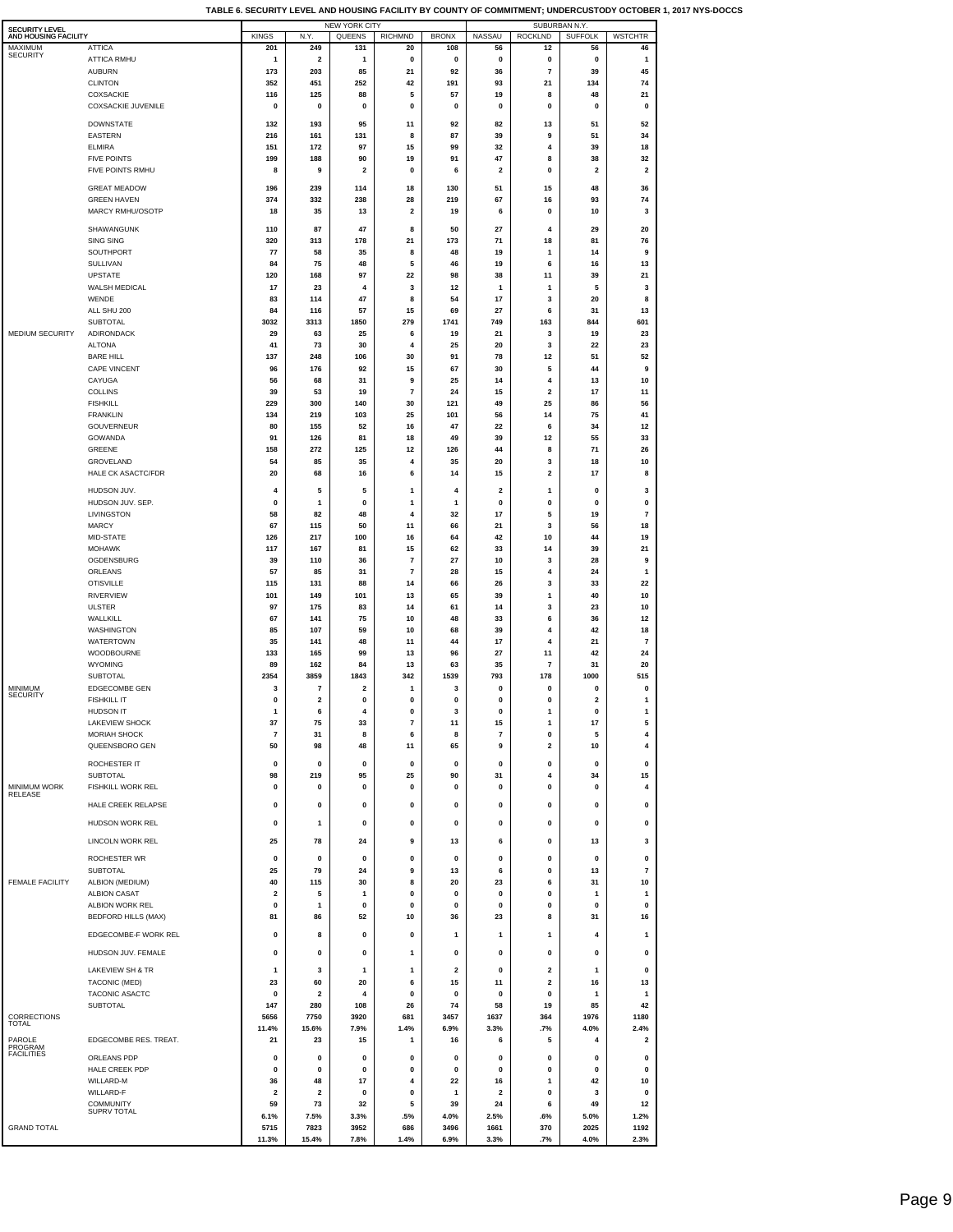| SECURITY LEVEL                  |                                            |                            |                                     |                               |                               | <b>UPSTATE URBAN</b>          |                                         |                            |                                        |                                  |                                         |                              |                         | <b>UPSTATE OTHER</b>           |                               |                                                    |
|---------------------------------|--------------------------------------------|----------------------------|-------------------------------------|-------------------------------|-------------------------------|-------------------------------|-----------------------------------------|----------------------------|----------------------------------------|----------------------------------|-----------------------------------------|------------------------------|-------------------------|--------------------------------|-------------------------------|----------------------------------------------------|
| AND HOUSING FACILITY<br>MAXIMUM | <b>ATTICA</b>                              | ALBANY<br>46               | <b>BROOME</b><br>30                 | ERIE<br>219                   | <b>MONROE</b><br>261          | NIAGARA<br>40                 | ONEIDA<br>52                            | ONONDAG<br>124             | RENSSEL<br>11                          | <b>SCHENEC</b><br>31             | ALLGANY<br>3                            | CATTARG<br>10                | CAYUGA<br>17            | CHAUTAU<br>12                  | CHEMUNG<br>16                 | CHENANG<br>5                                       |
| <b>SECURITY</b>                 | <b>ATTICA RMHU</b>                         | $\mathbf 0$                | $\mathbf 0$                         | $\mathbf{1}$                  | 0                             | $\mathbf{0}$                  | $\mathbf{1}$                            | 1                          | 0                                      | $\mathbf 0$                      | $\pmb{0}$                               | $\mathbf 0$                  | 0                       | $\mathbf{0}$                   | $\mathbf{0}$                  | $\pmb{0}$                                          |
|                                 | <b>AUBURN</b><br><b>CLINTON</b>            | 39<br>108                  | 30<br>27                            | 113<br>117                    | 204<br>128                    | 34<br>32                      | 53<br>53                                | 107<br>84                  | 8<br>29                                | 24<br>60                         | $\mathbf{1}$<br>$\overline{\mathbf{2}}$ | 4<br>10                      | 6<br>12                 | 9<br>6                         | 13<br>17                      | $\sqrt{5}$<br>$\overline{\mathbf{4}}$              |
|                                 | COXSACKIE                                  | 42                         | 4                                   | 35                            | 41                            | 10                            | 16                                      | 27                         | 6                                      | 17                               | $\mathbf 0$                             | $\overline{2}$               | 4                       |                                | 8                             | $\mathbf{1}$                                       |
|                                 | <b>COXSACKIE JUVENILE</b>                  | $\mathbf 0$                | $\mathbf{1}$                        | $\mathbf{1}$                  | $\overline{2}$                | 0                             | 0                                       | 1                          | $\mathbf 0$                            | $\mathbf{0}$                     | 0                                       | $\mathbf 0$                  | 1                       | $\Omega$                       | 1                             | $\pmb{0}$                                          |
|                                 | DOWNSTATE                                  | 78                         | $\overline{\mathbf{2}}$             | 4                             | 4                             | $\mathbf{0}$                  | $\overline{\mathbf{2}}$                 | 7                          | 20                                     | 35                               | $\mathbf 0$                             | $\mathbf 0$                  | 1                       | $\mathbf{1}$                   | 1                             | $\mathbf{1}$                                       |
|                                 | EASTERN<br><b>ELMIRA</b>                   | 29<br>32                   | -4<br>45                            | -9<br>103                     | 21<br>173                     | $\overline{2}$<br>28          | $\overline{7}$<br>65                    | 13<br>128                  | 9<br>11                                | 18<br>26                         | $\mathbf{1}$<br>6                       | $\overline{2}$<br>6          | 3<br>20                 | $\mathbf{1}$<br>12             | 3<br>14                       | $\overline{1}$<br>$\overline{\mathbf{4}}$          |
|                                 | <b>FIVE POINTS</b>                         | 40                         | 15                                  | 85                            | 89                            | 16                            | 22                                      | 55                         | 10                                     | 28                               | 0                                       | $\overline{2}$               | 6                       | -5                             | 5                             | $\overline{1}$                                     |
|                                 | FIVE POINTS RMHU                           | -1                         | $\mathbf{1}$                        | 3                             | 4                             | -1                            | 3                                       | 3                          | -1                                     | $\mathbf{0}$                     | $\mathbf 0$                             | $\mathbf 0$                  | 0                       | $\Omega$                       | $\mathbf 0$                   | $\pmb{\mathsf{o}}$                                 |
|                                 | <b>GREAT MEADOW</b>                        | 68                         | 16                                  | 71                            | 104                           | 19                            | 20                                      | 47                         | 9                                      | 37                               | $\mathbf{0}$                            | 4                            | g                       |                                | 6                             | $\overline{\mathbf{2}}$                            |
|                                 | <b>GREEN HAVEN</b><br>MARCY RMHU/OSOTP     | 61<br>8                    | 11<br>3                             | 55<br>8                       | 51<br>6                       | 10<br>4                       | 21<br>5                                 | 46<br>4                    | ε<br>3                                 | 32<br>3                          | 1<br>$\pmb{0}$                          | 0                            | 5<br>0                  | $\overline{2}$<br>$\pmb{0}$    | 5<br>1                        | $\overline{\mathbf{2}}$<br>$\mathbf{1}$            |
|                                 | SHAWANGUNK                                 | 13                         | $\overline{4}$                      | 15                            | 13                            | 3                             | 5                                       | 8                          | 5                                      | $\overline{7}$                   | 0                                       | 1                            | $\overline{\mathbf{2}}$ | $\mathbf{1}$                   | 0                             | $\pmb{0}$                                          |
|                                 | SING SING                                  | 42                         | 9                                   | 41                            | 40                            | 5                             | 16                                      | 26                         | 3                                      | 18                               | 0                                       | 1                            | 1                       | 3                              | 3                             | $\mathbf{3}$                                       |
|                                 | SOUTHPORT                                  | 14                         | $\overline{7}$                      | 25                            | 41                            | 11                            | 10                                      | 20                         | 5                                      | 13<br>5                          | 0                                       | $\overline{\mathbf{2}}$      | 3                       | $\mathbf{0}$                   | $\overline{4}$                | $\overline{\mathbf{4}}$                            |
|                                 | SULLIVAN<br>UPSTATE                        | -14<br>29                  | 3<br>3                              | 11<br>40                      | 14<br>56                      | -1<br>8                       | -8<br>18                                | 5<br>21                    | 1<br>13                                | 13                               | $\mathbf{1}$<br>0                       | -1<br>3                      | 0<br>3                  | $\mathbf{1}$<br>$\overline{2}$ | 1<br>8                        | $\overline{1}$<br>$\pmb{\mathsf{o}}$               |
|                                 | WALSH MEDICAL                              | -2                         | $\overline{4}$                      | 12                            | $\overline{7}$                | 4                             | 5                                       | 6                          | $\Omega$                               | -1                               | $\mathbf 0$                             | $\overline{\mathbf{2}}$      | 0                       | $\mathbf{1}$                   | $\mathbf 0$                   | $\pmb{\mathsf{o}}$                                 |
|                                 | WENDE<br>ALL SHU 200                       | 16<br>29                   | 15<br>10                            | 106<br>54                     | 96<br>65                      | 21<br>11                      | 20<br>25                                | 43<br>45                   | 4<br>-6                                | -9<br>9                          | $\mathbf{1}$<br>$\mathbf 0$             | 4<br>5                       | 3<br>6                  | $\overline{\mathbf{4}}$<br>3   | 8<br>11                       | $\pmb{\mathsf{o}}$<br>$\overline{2}$               |
|                                 | <b>SUBTOTAL</b>                            | 711                        | 244                                 | 1128                          | 1420                          | 260                           | 427                                     | 821                        | 162                                    | 386                              | 16                                      | 63                           | 102                     | ${\bf 72}$                     | 125                           | $37\,$                                             |
| MEDIUM SECURITY                 | ADIRONDACK                                 | -14                        | - 6                                 | -7                            | $\overline{2}$                | -1                            | -1                                      | 9                          | $\overline{7}$                         | 16                               | $\mathbf 0$                             | $\mathbf 0$                  | 1                       | $\mathbf{0}$                   | 1                             | $\overline{\mathbf{2}}$                            |
|                                 | <b>ALTONA</b><br><b>BARE HILL</b>          | 37<br>96                   | $\overline{\mathbf{2}}$<br>8        | 5<br>49                       | 12<br>40                      | $\mathbf{1}$<br>8             | 5<br>14                                 | $\overline{7}$<br>19       | 8<br>23                                | 22<br>42                         | 0<br>$\overline{2}$                     | $\mathbf 0$<br>0             | $\overline{2}$<br>3     | 4                              | -3                            | $\pmb{\mathsf{o}}$<br>$\pmb{\mathsf{o}}$           |
|                                 | <b>CAPE VINCENT</b>                        | 27                         | 10                                  | 33                            | 32                            | 13                            | 12                                      | 31                         | $\overline{2}$                         | 5                                | $\mathbf{1}$                            | -1                           | 5                       | $\overline{4}$                 | $\overline{7}$                | $\overline{\mathbf{2}}$                            |
|                                 | CAYUGA<br><b>COLLINS</b>                   | 12<br>17                   | 51<br>26                            | 74<br>75                      | 93<br>115                     | 21<br>33                      | 34<br>27                                | 112<br>57                  | $\overline{4}$<br>$\overline{2}$       | -1<br>12                         | $\pmb{0}$<br>5                          | 6<br>12                      | 15<br>15                | 9<br>17                        | 15<br>15                      | $\overline{\mathbf{4}}$<br>$\overline{\mathbf{2}}$ |
|                                 | <b>FISHKILL</b>                            | 45                         | 8                                   | 27                            | 32                            | 8                             | 12                                      | 21                         | 10                                     | 18                               | $\pmb{0}$                               | 4                            | $\overline{4}$          | 6                              | 4                             | $\pmb{\mathsf{o}}$                                 |
|                                 | <b>FRANKLIN</b>                            | 66                         | 12                                  | 39                            | 49                            | $\overline{7}$                | 12                                      | 27                         | 13                                     | 43                               | $\pmb{0}$                               | -1                           | 3                       | 3                              |                               | $\mathbf{3}$                                       |
|                                 | <b>GOUVERNEUR</b><br><b>GOWANDA</b>        | 20<br>52                   | 19<br>42                            | 50<br>54                      | 53<br>120                     | 9<br>40                       | 22<br>45                                | 31<br>77                   | 6<br>15                                | 8<br>18                          | $\mathbf{1}$<br>8                       | 5<br>10                      | 15<br>19                | $\overline{7}$<br>14           | 12<br>17                      | $\overline{\mathbf{4}}$<br>12                      |
|                                 | <b>GREENE</b>                              | 59                         | 30                                  | 68                            | 87                            | 13                            | 32                                      | 54                         | 15                                     | 36                               | -1                                      | 2                            | 5                       | 8                              | 16                            | 3                                                  |
|                                 | GROVELAND<br>HALE CK ASACTC/FDR            | 16<br>22                   | 30<br>$\overline{4}$                | 89<br>10                      | 125<br>21                     | 26<br>$\mathbf{3}$            | 29<br>$\overline{7}$                    | 53<br>15                   | 6<br>4                                 | 12<br>10                         | $\mathbf{3}$<br>$\mathbf{1}$            | 10<br>-1                     | 12<br>3                 | 11<br>$\overline{\mathbf{2}}$  | $\overline{7}$<br>1           | $\overline{7}$<br>$\mathbf{1}$                     |
|                                 |                                            |                            |                                     |                               |                               |                               |                                         |                            |                                        |                                  |                                         |                              |                         |                                |                               |                                                    |
|                                 | HUDSON JUV.<br>HUDSON JUV. SEP.            | 1<br>1                     | $\mathbf 0$<br>$\mathbf 0$          | 4<br>$\mathbf 0$              | 5<br>$\mathbf{0}$             | 0<br>$\mathbf{0}$             | 6<br>$\mathbf{1}$                       | 3<br>0                     | $\overline{\mathbf{2}}$<br>$\mathbf 0$ | $\mathbf 0$<br>$\mathbf{0}$      | 0<br>0                                  | $\mathbf 0$<br>0             | 0<br>0                  | $\mathbf 0$<br>$\Omega$        | 1<br>$\mathbf 0$              | $\pmb{0}$<br>$\pmb{\mathsf{o}}$                    |
|                                 | LIVINGSTON                                 | 30                         | 22                                  | 82                            | 96                            | 20                            | 22                                      | 45                         | 5                                      | 14                               | 6                                       | 5                            | 17                      | 10                             | 13                            | $\mathbf{3}$                                       |
|                                 | <b>MARCY</b><br>MID-STATE                  | 38<br>54                   | 20<br>27                            | 49<br>77                      | 70<br>92                      | 12<br>22                      | 32<br>38                                | 36<br>61                   | 11<br>12                               | 18<br>30                         | 3<br>$\overline{\mathbf{2}}$            | 3<br>8                       | 11<br>13                | 6<br>10                        | 6<br>6                        | $\overline{7}$<br>$\overline{\mathbf{4}}$          |
|                                 | <b>MOHAWK</b>                              | 41                         | 24                                  | 64                            | 83                            | 14                            | 50                                      | 74                         | 10                                     | 18                               | $\overline{\mathbf{2}}$                 | 9                            | 11                      | $\overline{\mathbf{2}}$        | 12                            | 8                                                  |
|                                 | OGDENSBURG                                 | 10                         | 5                                   | 12                            | 10                            | $\mathbf 0$                   | $\overline{2}$                          | 9                          | -6                                     | -9<br>9                          | $\mathbf{1}$                            | 0                            | 3                       | -3<br>6                        | $\overline{\mathbf{2}}$       | $\pmb{\mathsf{o}}$<br>$\overline{4}$               |
|                                 | ORLEANS<br><b>OTISVILLE</b>                | 24<br>11                   | 12<br>3                             | 83<br>$\overline{\bf{4}}$     | 105<br>3                      | 18<br>$\overline{\mathbf{2}}$ | 13<br>$\overline{\mathbf{2}}$           | 37<br>5                    | 3<br>5                                 | 3                                | $\mathbf{1}$<br>0                       | 5<br>0                       | 9<br>0                  | $\mathbf{0}$                   | 11<br>$\overline{\mathbf{2}}$ | $\pmb{\mathsf{o}}$                                 |
|                                 | <b>RIVERVIEW</b>                           | 20                         | 13                                  | 39                            | 52                            | 10                            | 14                                      | 25                         | 11                                     | 8                                | $\mathbf{1}$                            | $\overline{\mathbf{2}}$      | 6                       | 3                              | -1                            | $\pmb{\mathsf{o}}$                                 |
|                                 | <b>ULSTER</b><br>WALLKILL                  | 18<br>-11                  | $\Omega$<br>$\overline{\mathbf{4}}$ | 5<br>$\overline{\mathbf{2}}$  | 9<br>$\overline{2}$           | 5<br>$\overline{\mathbf{2}}$  | 1<br>-3                                 | 9<br>9                     | 3<br>4                                 | 3<br>-5                          | 0<br>$\mathbf 0$                        | 0<br>$\mathbf 0$             | 0<br>0                  | 4<br>$\mathbf{1}$              | $\mathbf 0$<br>$\Omega$       | $\overline{1}$<br>$\overline{1}$                   |
|                                 | WASHINGTON                                 | 77                         | 10                                  | 21                            | 16                            | 6                             | 4                                       | 23                         | 20                                     | 31                               | 0                                       | 3                            | 0                       | $\mathbf{1}$                   | 3                             | $\overline{1}$                                     |
|                                 | WATERTOWN                                  | 11                         | 9                                   | 21                            | 11                            | 6                             | 9                                       | 20                         | $\overline{2}$                         | -8                               | $\mathbf 0$                             | $\mathbf 0$                  | 6                       | -3                             | 3                             | $\overline{\mathbf{4}}$                            |
|                                 | WOODBOURNE<br>WYOMING                      | 20<br>40                   | $\mathbf{3}$<br>32                  | 15<br>153                     | 15<br>165                     | $\mathbf{0}$<br>31            | 5<br>28                                 | 10<br>72                   | 4<br>6                                 | -5<br>-8                         | $\mathbf{1}$<br>$\overline{\bf{4}}$     | $\mathbf 0$<br>5             | 0<br>12                 | $\mathbf{0}$<br>17             | 18                            | $\overline{\mathbf{2}}$<br>11                      |
|                                 | <b>SUBTOTAL</b>                            | 890                        | 432                                 | 1211                          | 1515                          | 331                           | 482                                     | 951                        | 219                                    | 412                              | 43                                      | 92                           | 190                     | 152                            | 182                           | 86                                                 |
| MINIMUM<br><b>SECURITY</b>      | <b>EDGECOMBE GEN</b><br><b>FISHKILL IT</b> | $\mathbf 0$<br>$\mathbf 0$ | $\pmb{0}$<br>$\mathbf 0$            | 0<br>$\pmb{0}$                | $\mathbf{0}$<br>$\mathbf{0}$  | $\mathbf{0}$<br>$\mathbf{0}$  | $\mathbf{0}$<br>$\mathbf{0}$            | 0<br>$\bf{0}$              | $\mathbf 0$<br>$\mathbf 0$             | $\mathbf{0}$<br>$\mathbf{0}$     | $\pmb{0}$<br>$\pmb{0}$                  | $\mathbf{0}$<br>$\mathbf 0$  | 0<br>0                  | $\mathbf 0$<br>$\mathbf{0}$    | $\mathbf{0}$<br>$\mathbf 0$   | $\pmb{\mathsf{o}}$<br>$\pmb{\mathsf{o}}$           |
|                                 | HUDSON IT                                  | $\overline{7}$             |                                     | $\overline{\mathbf{2}}$       | $\overline{4}$                | $\bf{0}$                      | $\overline{2}$                          | 1                          | $\mathbf{0}$                           |                                  | $\mathbf{0}$                            | $\mathbf 0$                  | $\mathbf 0$             | $\mathbf{0}$                   | $\mathbf{0}$                  | $\mathbf{0}$                                       |
|                                 | LAKEVIEW SHOCK                             | 34                         | 23                                  | 14                            | 20                            | 12                            | 10                                      | 22                         | $\overline{4}$                         | 14                               | $\pmb{0}$                               | $\overline{\mathbf{2}}$      | 9<br>3                  | 5                              | 6<br>$\mathbf{0}$             | 6<br>5                                             |
|                                 | MORIAH SHOCK<br>QUEENSBORO GEN             | 12<br>$\mathbf{1}$         | 6<br>$\pmb{0}$                      | $\overline{4}$<br>$\pmb{0}$   | $\overline{7}$<br>$\pmb{0}$   | 5<br>$\mathbf{0}$             | $\overline{\mathbf{2}}$<br>$\mathbf{1}$ | $\overline{7}$<br>$\bf{0}$ | $\overline{\mathbf{2}}$<br>$\mathbf 0$ | $\overline{2}$<br>$\overline{1}$ | $\pmb{0}$<br>$\pmb{0}$                  | $\mathbf{2}$<br>$\mathbf{0}$ | $\mathbf{0}$            | 3<br>$\pmb{0}$                 | $\mathbf{0}$                  | $\pmb{\mathsf{o}}$                                 |
|                                 | ROCHESTER IT                               | 0                          | $\mathbf 0$                         | $\overline{\mathbf{2}}$       | $\overline{4}$                | 0                             | 0                                       | 0                          | $\mathbf 0$                            | $\mathbf 0$                      | 0                                       | $\mathbf 0$                  | 0                       | $\mathbf 0$                    | $\mathbf 0$                   | $\pmb{0}$                                          |
|                                 | <b>SUBTOTAL</b>                            | 54                         | 30                                  | 22                            | 35                            | 17                            | 15                                      | 30                         | 6                                      | 18                               | 0                                       | 4                            | 12                      | 8                              | 6                             | 11                                                 |
| MINIMUM WORK<br><b>RELEASE</b>  | FISHKILL WORK REL                          | 1                          | $\mathbf 0$                         | 0                             | $\mathbf{0}$                  | 0                             | 0                                       | 0                          | $\mathbf 0$                            | $\mathbf 0$                      | 0                                       | 0                            | 0                       | $\mathbf 0$                    | $\mathbf 0$                   | $\pmb{0}$                                          |
|                                 | HALE CREEK RELAPSE                         | 0                          | 0                                   | $\mathbf{1}$                  | $\mathbf{0}$                  | 0                             | 0                                       | 0                          | -1                                     | $\mathbf{0}$                     | 0                                       | 0                            | $\mathbf 0$             | $\pmb{0}$                      | $\mathbf 0$                   | $\pmb{\mathsf{o}}$                                 |
|                                 | HUDSON WORK REL                            | 26                         | $\pmb{0}$                           | $\pmb{0}$                     | $\pmb{0}$                     | $\mathbf{0}$                  | $\mathbf{0}$                            | $\mathbf{0}$               | 4                                      | 6                                | $\pmb{0}$                               | $\mathbf{0}$                 | $\mathbf 0$             | $\pmb{0}$                      | 0                             | $\pmb{\mathsf{o}}$                                 |
|                                 | LINCOLN WORK REL                           | 3                          | $\overline{\mathbf{2}}$             | 0                             | 0                             | 0                             | 0                                       | 0                          | 0                                      | $\mathbf{1}$                     | 0                                       | 0                            | 0                       | 0                              | 0                             | $\pmb{\mathsf{o}}$                                 |
|                                 | ROCHESTER WR                               | $\mathbf 0$                | 3                                   | 9                             | 11                            | $\overline{4}$                | 5                                       | 8                          | $\mathbf 0$                            | $\pmb{0}$                        | 0                                       | $\mathbf 0$                  | 3                       | -1                             | $\mathbf 0$                   | $\overline{\mathbf{1}}$                            |
| FEMALE FACILITY                 | SUBTOTAL                                   | 30                         | 5<br>34                             | 10<br>50                      | 11<br>90                      | 4<br>23                       | 5<br>38                                 | 8<br>62                    | 5<br>9                                 | $\overline{7}$<br>30             | $\pmb{0}$<br>$\overline{\mathbf{4}}$    | $\mathbf 0$                  | 3<br>17                 | $\mathbf{1}$<br>$\mathbf{1}$   | $\mathbf{0}$<br>9             | $\mathbf{1}$<br>$\mathbf{3}$                       |
|                                 | ALBION (MEDIUM)<br><b>ALBION CASAT</b>     | 33<br>-1                   | $\overline{\mathbf{2}}$             | $\mathbf 0$                   | $\overline{\mathbf{2}}$       | $\mathbf{0}$                  | $\mathbf 0$                             | 1                          | -1                                     | $\mathbf 0$                      | $\mathbf 0$                             | 10<br>$\overline{1}$         | 1                       | $\mathbf{1}$                   | $\mathbf{1}$                  | $\pmb{\mathsf{o}}$                                 |
|                                 | ALBION WORK REL                            | $\mathbf{0}$               | $\pmb{0}$                           | 5                             | $\mathbf{1}$                  | $\mathbf{0}$                  | $\mathbf{0}$                            | 3                          | $\mathbf 0$                            | $\pmb{0}$                        | $\mathbf{1}$                            | -1                           | 0                       | $\overline{1}$                 | $\mathbf{0}$                  | $\pmb{\mathsf{o}}$                                 |
|                                 | <b>BEDFORD HILLS (MAX)</b>                 | 34                         | 23                                  | 40                            | 43                            | 8                             | 15                                      | 27                         | 6                                      | 18                               | 5                                       | $\overline{7}$               | $\overline{\mathbf{2}}$ | 3                              | $\overline{7}$                | $\mathbf{1}$                                       |
|                                 | EDGECOMBE-F WORK REL                       | 3                          | $\mathbf 0$                         | 0                             | $\pmb{0}$                     | 0                             | $\mathbf 0$                             | 1                          | $\mathbf 0$                            | $\mathbf{1}$                     | $\pmb{0}$                               | 0                            | 0                       | $\pmb{0}$                      | 0                             | $\pmb{0}$                                          |
|                                 | HUDSON JUV. FEMALE                         | 0                          | $\mathbf 0$                         | 0                             | 0                             | 0                             | 0                                       | 1                          | 0                                      | 0                                | 0                                       | 0                            | 0                       | 0                              | $\mathbf 0$                   | $\pmb{0}$                                          |
|                                 | LAKEVIEW SH & TR                           | 4                          | 3                                   | 6                             | 5                             | $\mathbf{0}$                  | $\overline{\mathbf{2}}$                 | 5                          | $\mathbf{1}$                           | $\overline{4}$                   | $\mathbf{1}$                            | -1                           | 5                       | $\pmb{0}$                      | -1                            | $\pmb{\mathsf{o}}$                                 |
|                                 | TACONIC (MED)<br>TACONIC ASACTC            | 8<br>$\mathbf{0}$          | 8<br>$\mathbf 0$                    | 6<br>$\mathbf{0}$             | $\overline{4}$<br>$\mathbf 0$ | $\mathbf{0}$<br>$\mathbf{0}$  | $\overline{2}$<br>$\mathbf 0$           | 9<br>$\mathbf{0}$          | 3<br>$\mathbf 0$                       | 5<br>$\mathbf 0$                 | $\pmb{0}$<br>$\pmb{0}$                  | -1<br>$\mathbf 0$            | 1<br>$\mathbf 0$        | $\pmb{0}$<br>$\pmb{0}$         | $\mathbf 0$<br>$\mathbf{0}$   | $\overline{1}$<br>$\pmb{\mathsf{o}}$               |
|                                 | SUBTOTAL                                   | 83                         | 70                                  | 107                           | 145                           | 31                            | 57                                      | 109                        | 20                                     | 58                               | 11                                      | 21                           | 26                      | 6                              | 18                            | 5                                                  |
| CORRECTIONS<br>TOTAL            |                                            | 1768<br>3.6%               | 781<br>1.6%                         | 2478                          | 3126<br>6.3%                  | 643                           | 986                                     | 1919<br>3.9%               | 412<br>.8%                             | 881<br>1.8%                      | 70                                      | 180                          | 333                     | 239<br>.5%                     | 331                           | 140<br>.3%                                         |
| PAROLE                          | EDGECOMBE RES. TREAT.                      | $\pmb{0}$                  | $\pmb{0}$                           | 5.0%<br>$\pmb{0}$             | $\pmb{0}$                     | 1.3%<br>$\mathbf{0}$          | 2.0%<br>$\pmb{0}$                       | $\mathbf 0$                | $\mathbf 0$                            | $\overline{1}$                   | .1%<br>$\pmb{0}$                        | .4%<br>$\mathbf 0$           | .7%<br>0                | $\pmb{0}$                      | .7%<br>$\mathbf 0$            | $\pmb{0}$                                          |
| PROGRAM<br><b>FACILITIES</b>    | ORLEANS PDP                                | 0                          | 3                                   | 15                            | 6                             | 3                             | $\mathbf 0$                             | 3                          | 0                                      | 0                                | 0                                       | $\overline{\mathbf{2}}$      | 0                       | 3                              | $\overline{\mathbf{2}}$       | 0                                                  |
|                                 | HALE CREEK PDP                             | 9                          | $\mathbf{1}$                        | $\mathbf 0$                   | $\mathbf{0}$                  | 0                             | $\overline{\mathbf{2}}$                 | 8                          | $\overline{\mathbf{2}}$                | $\overline{4}$                   | 0                                       | 0                            | 1                       | $\mathbf 0$                    | $\mathbf 0$                   | $\pmb{0}$                                          |
|                                 | WILLARD-M<br>WILLARD-F                     | 32<br>$\mathbf{1}$         | 14<br>6                             | 44<br>$\overline{\mathbf{2}}$ | 58<br>3                       | 16<br>$\mathbf{1}$            | 28<br>3                                 | 46<br>3                    | 11<br>$\overline{\mathbf{2}}$          | 10<br>$\mathbf{1}$               | 3<br>$\mathbf{1}$                       | 6<br>$\overline{2}$          | 6<br>1                  | 11<br>$\mathbf 0$              | 8<br>$\mathbf 0$              | $\sqrt{5}$<br>$\mathbf{1}$                         |
|                                 | COMMUNITY                                  | 42                         | 24                                  | 61                            | 67                            | 20                            | 33                                      | 60                         | 15                                     | 16                               | 4                                       | 10                           | 8                       | 14                             | 10                            | 6                                                  |
|                                 | SUPRV TOTAL                                | 4.3%                       | 2.5%                                | 6.3%                          | 6.9%                          | 2.1%                          | 3.4%                                    | 6.2%                       | 1.5%                                   | 1.6%                             | .4%                                     | 1.0%                         | .8%                     | 1.4%                           | 1.0%                          | .6%                                                |
| <b>GRAND TOTAL</b>              |                                            | 1810<br>3.6%               | 805<br>1.6%                         | 2539<br>5.0%                  | 3193<br>6.3%                  | 663<br>1.3%                   | 1019<br>2.0%                            | 1979<br>3.9%               | 427<br>.8%                             | 897<br>1.8%                      | 74<br>.1%                               | 190<br>.4%                   | 341<br>.7%              | 253<br>.5%                     | 341<br>.7%                    | 146<br>.3%                                         |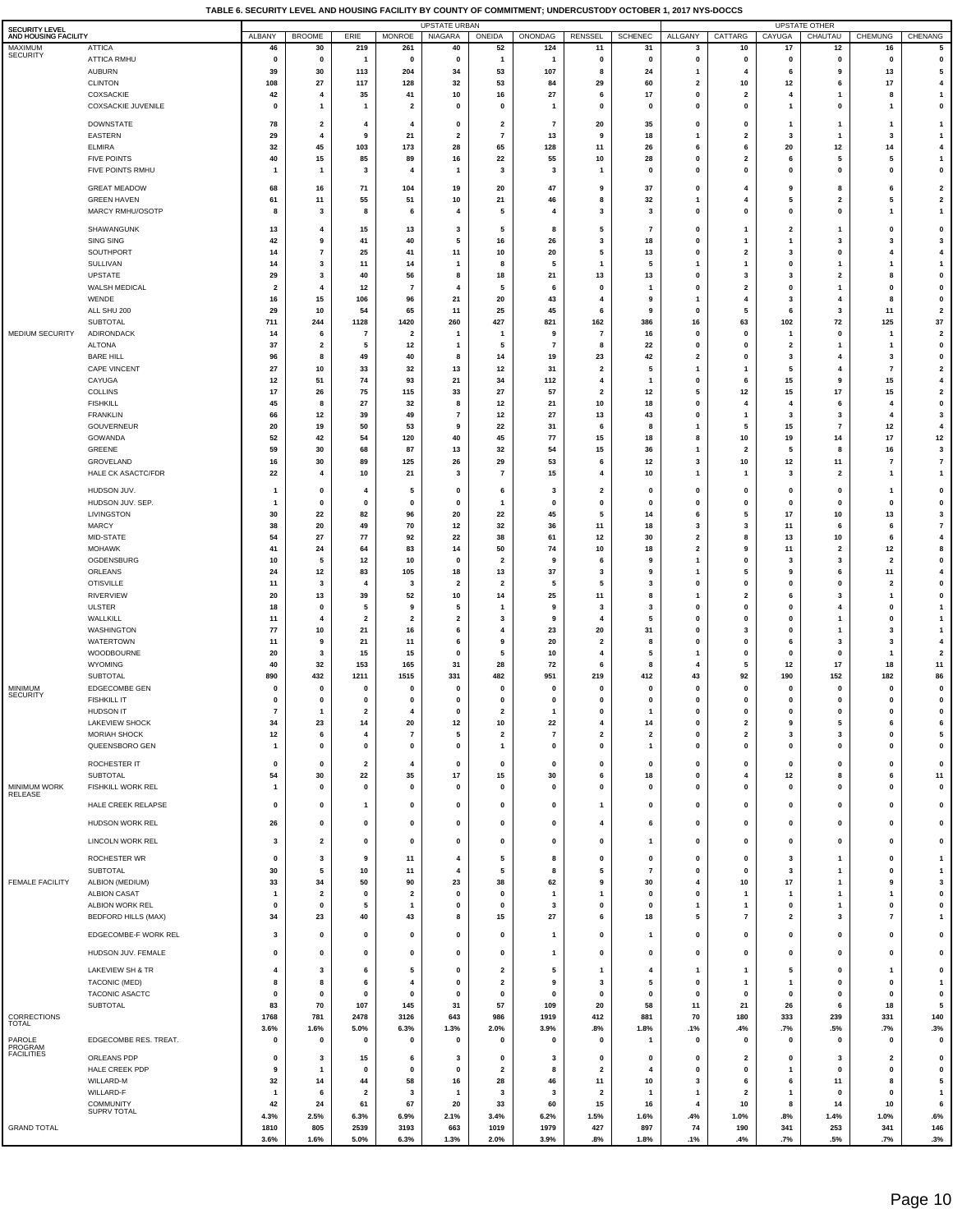| SECURITY LEVEL<br>AND HOUSING FACILITY |                                        | <b>CLINTON</b>                   | COLUMBI                                            | CORTLND                       | <b>DELAWAR</b>                 | <b>DUTCHES</b>                      | ESSEX                                   | <b>FRANKLN</b>                                      | <b>UPSTATE OTHER</b><br><b>FULTON</b>   | GENESEE                       | GREENE                                  | <b>HAMILTN</b>               | <b>HERKIMR</b>                         | <b>JFFRSON</b>                          | LEWIS                                   | LVNGSTN                                   |
|----------------------------------------|----------------------------------------|----------------------------------|----------------------------------------------------|-------------------------------|--------------------------------|-------------------------------------|-----------------------------------------|-----------------------------------------------------|-----------------------------------------|-------------------------------|-----------------------------------------|------------------------------|----------------------------------------|-----------------------------------------|-----------------------------------------|-------------------------------------------|
| MAXIMUM<br><b>SECURITY</b>             | <b>ATTICA</b>                          |                                  | 3                                                  | $\overline{4}$                | 1                              | 16                                  | $\overline{\mathbf{2}}$                 | 5                                                   | 3                                       | 12                            | $\overline{\mathbf{2}}$                 | 0                            | 4                                      | 20                                      | 3                                       | 11                                        |
|                                        | <b>ATTICA RMHU</b><br><b>AUBURN</b>    | 0<br>6                           | 0                                                  | 0                             | 0                              | $\mathbf{1}$<br>19                  | 0<br>3                                  | 0<br>$\overline{7}$                                 | $\mathbf 0$<br>$\overline{\bf{4}}$      | 0<br>9                        | 0<br>$\overline{\mathbf{2}}$            | $\mathbf 0$<br>0             | 0<br>6                                 | 0<br>9                                  | 0<br>$\mathbf 0$                        | $\pmb{0}$<br>$\overline{7}$               |
|                                        | <b>CLINTON</b>                         | 23                               | 3                                                  | 8                             | $\overline{\mathbf{2}}$        | 47                                  | $\overline{4}$                          | 8                                                   | $\overline{4}$                          | 8                             | 8                                       |                              | $\overline{4}$                         | 14                                      | 3                                       | 4                                         |
|                                        | COXSACKIE<br><b>COXSACKIE JUVENILE</b> | 12<br>$\mathbf 0$                | $\overline{\mathbf{2}}$<br>$\mathbf 0$             | $\mathbf 0$<br>$\Omega$       | 3<br>$\Omega$                  | 18<br>$\mathbf{0}$                  | 0<br>$\mathbf{0}$                       | 3<br>$\mathbf 0$                                    | 5<br>$\mathbf{0}$                       | 3<br>$\pmb{0}$                | -1<br>$\mathbf 0$                       | $\mathbf 0$<br>$\mathbf{0}$  | 4<br>$\mathbf 0$                       | $\mathbf{1}$<br>$\mathbf{0}$            | 0<br>$\Omega$                           | $\overline{\mathbf{2}}$<br>$\pmb{0}$      |
|                                        | <b>DOWNSTATE</b>                       | 14                               | 8                                                  | $\mathbf{0}$                  | $\mathbf 0$                    | 26                                  | $\overline{4}$                          | $\overline{7}$                                      | 11                                      | $\overline{1}$                | $\overline{4}$                          | $\mathbf 0$                  | $\mathbf 0$                            | 3                                       | $\overline{\mathbf{2}}$                 | $\mathbf{1}$                              |
|                                        | EASTERN                                | 4                                | -1                                                 | $\mathbf 0$                   |                                | 19                                  | $\mathbf{0}$                            | $\pmb{0}$                                           | $\mathbf{0}$                            | $\overline{1}$                | 3                                       | 0                            | $\overline{\mathbf{2}}$                | 4                                       | $\mathbf 0$                             | $\mathbf 0$                               |
|                                        | <b>ELMIRA</b>                          | 9                                | 5                                                  | 8                             | 6                              | 13                                  | 1                                       | 6                                                   | $\overline{\mathbf{2}}$                 | 14                            | $\overline{\mathbf{2}}$                 | 0                            | 6                                      | 11                                      | -1                                      | 10                                        |
|                                        | <b>FIVE POINTS</b><br>FIVE POINTS RMHU | 15<br>$\mathbf 0$                | 6<br>$\pmb{0}$                                     | 3<br>$\mathbf{0}$             | $\overline{2}$<br>$\mathbf 0$  | 21<br>$\mathbf 0$                   | $\overline{\mathbf{2}}$<br>$\mathbf{0}$ | 3<br>$\pmb{0}$                                      | $\overline{2}$<br>$\pmb{0}$             | $\overline{4}$<br>$\pmb{0}$   | $\pmb{0}$<br>$\overline{\mathbf{2}}$    | $\mathbf 0$<br>$\mathbf 0$   | 3<br>$\mathbf 0$                       | $\overline{\mathbf{2}}$<br>$\mathbf{0}$ | $\overline{2}$<br>$\mathbf 0$           | $\overline{4}$<br>$\pmb{\mathsf{o}}$      |
|                                        | <b>GREAT MEADOW</b>                    | 17                               | 4                                                  | $\overline{\mathbf{2}}$       | 1                              | 17                                  | 0                                       | 6                                                   | 5                                       | 4                             | $\overline{\mathbf{2}}$                 | $\mathbf 0$                  | $\mathbf{1}$                           | 3                                       | 0                                       | 4                                         |
|                                        | <b>GREEN HAVEN</b>                     | 1                                | 6                                                  | 3                             | 1                              | 19                                  | 3                                       | 4                                                   | 6                                       | $\overline{4}$                | $\overline{\mathbf{3}}$                 | $\mathbf 0$                  | $\mathbf{1}$                           | 6                                       | -1                                      | $\overline{\mathbf{2}}$                   |
|                                        | MARCY RMHU/OSOTP                       | 3                                | 4                                                  | $\mathbf{0}$                  | $\mathbf{0}$                   | 1                                   | 0                                       | 0                                                   | $\mathbf{1}$                            | 1                             | -1                                      | $\mathbf 0$                  | 0                                      | 0                                       | 0                                       | $\pmb{0}$                                 |
|                                        | SHAWANGUNK                             | $\mathbf 0$                      | $\mathbf 0$                                        | $\mathbf{0}$                  | $\mathbf 0$                    | $\overline{7}$                      | -1                                      | $\mathbf{1}$                                        | -1                                      | $\mathbf{1}$                  | $\mathbf 0$                             | $\mathbf{0}$                 | 0                                      | 1                                       | -1                                      | $\mathbf{0}$                              |
|                                        | SING SING<br>SOUTHPORT                 | 9<br>-1                          | 5<br>3                                             | 1<br>$\mathbf{0}$             | -1<br>$\overline{2}$           | 24<br>8                             | $\overline{\mathbf{2}}$<br>$\mathbf{0}$ | 3<br>$\mathbf{1}$                                   | -2<br>$\mathbf 0$                       | -1<br>$\pmb{0}$               | - 3<br>-1                               | $\mathbf{0}$<br>$\mathbf{0}$ | 3<br>$\pmb{0}$                         | 3<br>$\mathbf{0}$                       | $\Omega$<br>$\mathbf 0$                 | $\pmb{\mathsf{o}}$<br>$\pmb{0}$           |
|                                        | SULLIVAN                               | $\overline{\mathbf{2}}$          | $\overline{2}$                                     | $\mathbf{0}$                  | $\mathbf 0$                    | 5                                   | $\mathbf{0}$                            | -1                                                  | -1                                      | $\overline{\mathbf{2}}$       | $\overline{\mathbf{2}}$                 | $\mathbf 0$                  | $\overline{\mathbf{2}}$                | $\mathbf{0}$                            | $\mathbf{0}$                            | $\pmb{\mathsf{o}}$                        |
|                                        | <b>UPSTATE</b>                         | 6                                | 3                                                  |                               | 0                              | 10                                  | 1                                       | $\pmb{0}$                                           | 3                                       | 5                             | $\overline{\mathbf{2}}$                 | 0                            | $\overline{1}$                         | 6                                       | $\mathbf 0$                             | $\overline{\mathbf{3}}$                   |
|                                        | WALSH MEDICAL<br>WENDE                 | -1<br>5                          | 3                                                  | 0<br>$\mathbf{0}$             | 0<br>3                         | 4<br>6                              | $\mathbf{0}$<br>$\overline{\mathbf{3}}$ | $\mathbf 0$<br>$\overline{1}$                       | $\mathbf{0}$<br>$\overline{\mathbf{2}}$ | $\overline{1}$<br>5           | $\pmb{0}$<br>$\overline{\mathbf{2}}$    | 0<br>0                       | $\mathbf 0$<br>$\mathbf 0$             | $\mathbf{0}$<br>$\mathbf{0}$            | $\mathbf{0}$<br>$\overline{\mathbf{2}}$ | $\overline{\mathbf{2}}$<br>$\mathbf 2$    |
|                                        | ALL SHU 200                            | 10                               | $\pmb{0}$                                          | 4                             | 3                              | 8                                   | $\overline{\mathbf{2}}$                 | -1                                                  | $\overline{\mathbf{2}}$                 | $\overline{4}$                | 3                                       | $\mathbf 0$                  | $\mathbf{1}$                           | 4                                       | -1                                      | $\overline{2}$                            |
| <b>MEDIUM SECURITY</b>                 | SUBTOTAL<br>ADIRONDACK                 | 145<br>8                         | 60<br>4                                            | 44<br>$\mathbf{0}$            | 27<br>$\mathbf{0}$             | 289<br>8                            | 28<br>$\overline{4}$                    | 57<br>$\overline{\mathbf{2}}$                       | 54<br>$\overline{\mathbf{2}}$           | 80<br>$\pmb{0}$               | 43<br>-1                                | 0                            | 38<br>$\mathbf{1}$                     | 87<br>1                                 | 16<br>-1                                | 54<br>$\overline{2}$                      |
|                                        | <b>ALTONA</b>                          | 6                                | $\overline{\mathbf{2}}$                            | 1                             | $\mathbf{0}$                   | 14                                  | $\mathbf{1}$                            | $\overline{7}$                                      | 5                                       | $\overline{\mathbf{2}}$       | $\overline{\mathbf{2}}$                 | $\mathbf 0$                  | $\mathbf 0$                            | $\mathbf{1}$                            | $\mathbf 0$                             | $\overline{1}$                            |
|                                        | <b>BARE HILL</b>                       | 24                               | 3                                                  | $\overline{\mathbf{2}}$       | 0                              | 17                                  | $\overline{\mathbf{2}}$                 | 11                                                  | 8                                       | 4                             | $\overline{7}$                          | $\mathbf 0$                  | 3                                      | 6                                       | $\overline{\mathbf{2}}$                 | 4                                         |
|                                        | CAPE VINCENT<br>CAYUGA                 | 3                                | $\overline{\mathbf{2}}$<br>$\overline{\mathbf{2}}$ | $\overline{\mathbf{2}}$<br>11 | $\overline{7}$                 | 9                                   | $\overline{\mathbf{2}}$<br>1            | $\overline{7}$<br>$\overline{\mathbf{2}}$           | $\mathbf 0$                             | 5<br>5                        | $\mathbf{0}$                            | 0                            | 6<br>3                                 | $\overline{7}$<br>5                     | -1<br>-1                                | 4<br>3                                    |
|                                        | <b>COLLINS</b>                         | $\overline{\mathbf{2}}$          |                                                    | 9                             |                                |                                     | $\overline{2}$                          | $\mathbf{1}$                                        | 6                                       | 16                            | $\overline{\mathbf{2}}$                 | 0                            | 16                                     | 10                                      | 0                                       | 10                                        |
|                                        | <b>FISHKILL</b><br><b>FRANKLIN</b>     | 10<br>20                         | 5<br>9                                             | 1<br>3                        | $\mathbf 0$                    | 26<br>21                            | $\mathbf{1}$<br>$\overline{7}$          | 8<br>$\overline{7}$                                 | 8                                       | $\overline{\mathbf{2}}$<br>3  | 4<br>$\overline{\mathbf{2}}$            | 0<br>O                       | $\mathbf{1}$<br>3                      | $\overline{4}$<br>3                     | $\mathbf{1}$<br>$\overline{2}$          | 5<br>4                                    |
|                                        | <b>GOUVERNEUR</b>                      | 9                                | 0                                                  | 4                             | 3                              | 13                                  | $\overline{\mathbf{2}}$                 | $\mathbf{1}$                                        | $\overline{\mathbf{2}}$                 | $\overline{\mathbf{2}}$       | -1                                      | 0                            | 3                                      | 3                                       | $\overline{2}$                          | 3                                         |
|                                        | GOWANDA                                | 13                               | 5                                                  | 8                             | $\overline{\mathbf{2}}$        | 26                                  | 4                                       | 5                                                   | $\overline{\mathbf{3}}$                 | 15                            | -1                                      |                              | 10                                     | 22                                      |                                         | 14                                        |
|                                        | GREENE<br>GROVELAND                    | 9<br>11                          | 6                                                  | 5<br>5                        | $\mathbf{1}$<br>4              | 27<br>14                            | $\mathbf{1}$<br>$\overline{\mathbf{2}}$ | 6<br>5                                              | 5<br>$\overline{4}$                     | 10<br>17                      | 5<br>5                                  | 1<br>0                       | 8<br>$\mathbf{1}$                      | 8<br>8                                  | 0<br>$\overline{2}$                     | 9<br>10                                   |
|                                        | HALE CK ASACTC/FDR                     | 3                                | 3                                                  | $\overline{\mathbf{2}}$       | 2                              | 8                                   | 0                                       | 0                                                   | $\mathbf{1}$                            | 0                             | $\overline{4}$                          | $\mathbf 0$                  | $\overline{\mathbf{2}}$                | 1                                       | 0                                       | $\mathbf{1}$                              |
|                                        | HUDSON JUV.                            | $\mathbf 0$                      | -1                                                 | $\mathbf{0}$                  | $\Omega$                       | 2                                   | $\mathbf{0}$                            | $\mathbf 0$                                         | 0                                       | 0                             | $\mathbf 0$                             | $\Omega$                     | 0                                      | $\mathbf{0}$                            | $\mathbf 0$                             | $\mathbf 0$                               |
|                                        | HUDSON JUV. SEP.                       | $\mathbf 0$                      | 0                                                  | $\Omega$                      | $\Omega$                       | -1                                  | $\mathbf{0}$                            | 0                                                   | $\mathbf 0$                             | $\pmb{0}$                     | $\mathbf 0$                             | $\mathbf{0}$                 | $\pmb{0}$                              | $\mathbf{0}$                            | $\Omega$                                | $\pmb{0}$                                 |
|                                        | LIVINGSTON<br><b>MARCY</b>             | 4<br>13                          | $\mathbf 0$<br>3                                   | 5<br>3                        | -1<br>9                        | 5<br>20                             | 1<br>6                                  | $\overline{\mathbf{2}}$<br>$\overline{\phantom{a}}$ | $\mathbf{1}$<br>$\overline{\mathbf{2}}$ | 18<br>8                       | $\overline{4}$<br>-3                    | $\mathbf{0}$<br>$\mathbf{0}$ | $\mathbf{2}$<br>6                      | $\overline{7}$<br>4                     | $\mathbf 0$<br>-1                       | $\overline{\mathbf{3}}$<br>6              |
|                                        | MID-STATE                              | 15                               | 5                                                  | 6                             | 3                              | 18                                  | 6                                       | $\bf 7$                                             | 6                                       | $12$                          | $\overline{7}$                          | 0                            | 8                                      | 10                                      | 3                                       | 5                                         |
|                                        | <b>MOHAWK</b><br>OGDENSBURG            | 8<br>4                           | 3<br>-1                                            | $\overline{\mathbf{2}}$<br>4  | $\overline{7}$<br>$\mathbf 0$  | 22<br>$\overline{\mathbf{2}}$       | 1<br>$\mathbf{0}$                       | 3<br>$\pmb{0}$                                      | 8<br>$\overline{4}$                     | 8<br>3                        | 7<br>$\overline{4}$                     | 0<br>0                       | 6<br>$\mathbf{1}$                      | $\overline{7}$<br>5                     | -1<br>$\mathbf{1}$                      | $\overline{\mathbf{3}}$<br>$\mathbf{3}$   |
|                                        | ORLEANS                                | 5                                | -1                                                 | 1                             | $\overline{2}$                 | $\overline{7}$                      | 1                                       | -1                                                  | 3                                       | 5                             | -1                                      | $\mathbf 0$                  | 5                                      | 10                                      | 3                                       | $\mathbf 2$                               |
|                                        | <b>OTISVILLE</b>                       | $\pmb{0}$                        | -1                                                 | $\mathbf{0}$                  | $\mathbf{0}$                   | 18                                  | $\mathbf{0}$                            | $\pmb{0}$                                           | $\mathbf{1}$                            | $\pmb{0}$                     | $\overline{\mathbf{2}}$                 | 0                            | $\mathbf 0$                            | 1                                       | $\mathbf{0}$                            | $\pmb{\mathsf{o}}$                        |
|                                        | RIVERVIEW<br><b>ULSTER</b>             | 3<br>$\overline{2}$              | $\overline{2}$<br>$\overline{\mathbf{2}}$          | $\overline{\mathbf{2}}$<br>1  | $\overline{2}$<br>$\mathbf{1}$ | 15<br>18                            | $\overline{\mathbf{2}}$<br>$\mathbf{0}$ | $\overline{\mathbf{2}}$<br>$\overline{1}$           | $\overline{\mathbf{2}}$<br>3            | $\overline{2}$<br>3           | $\pmb{0}$<br>3                          | 0<br>0                       | $\overline{\mathbf{2}}$<br>$\pmb{0}$   | 4<br>$\mathbf{0}$                       | -1<br>$\mathbf{1}$                      | $\overline{1}$<br>$\overline{\mathbf{2}}$ |
|                                        | WALLKILL                               | 4                                | $\overline{\mathbf{2}}$                            | 1                             | $\mathbf 0$                    | $\overline{7}$                      | $\pmb{0}$                               | $\mathbf 0$                                         | $\overline{\mathbf{2}}$                 | $\overline{2}$                | $\overline{\mathbf{2}}$                 | $\mathbf 0$                  | $\mathbf 0$                            | $\mathbf{1}$                            | $\mathbf 0$                             | $\overline{1}$                            |
|                                        | WASHINGTON<br>WATERTOWN                | $\overline{7}$<br>-3             | 10<br>-1                                           | $\mathbf{0}$<br>1             | 3<br>0                         | 26<br>10                            | $\overline{\mathbf{2}}$<br>1            | $\overline{4}$<br>$\overline{\mathbf{2}}$           | 5<br>5                                  | $\pmb{0}$<br>$\pmb{0}$        | $\overline{\mathbf{2}}$<br>$\mathbf{0}$ | 0<br>0                       | $\mathbf 0$<br>$\overline{\mathbf{2}}$ | 5<br>4                                  | $\mathbf{0}$<br>2                       | $\pmb{\mathsf{o}}$<br>$\pmb{0}$           |
|                                        | WOODBOURNE                             | $\mathbf{1}$                     | 5                                                  | $\mathbf{0}$                  | $\overline{2}$                 | 15                                  | $\overline{\mathbf{2}}$                 | $\pmb{0}$                                           | $\mathbf{0}$                            | 1                             | -1                                      | $\mathbf 0$                  | 3                                      | $\overline{\mathbf{2}}$                 | $\mathbf{1}$                            | $\mathbf 2$                               |
|                                        | WYOMING<br>SUBTOTAL                    | $\overline{7}$                   | -1                                                 | 5                             | 6                              | 8                                   | 3                                       | $\overline{7}$                                      | $\overline{4}$                          | 10                            | $\overline{4}$                          | $\mathbf 0$<br>3             | 5                                      | 9                                       | $\mathbf 0$                             | $\overline{4}$                            |
| MINIMUM                                | EDGECOMBE GEN                          | 198<br>0                         | 81<br>0                                            | 84<br>0                       | 58<br>O                        | 382<br>0                            | 54<br>0                                 | 98<br>$\mathbf{0}$                                  | 92<br>$\mathbf 0$                       | 153<br>$\mathbf 0$            | 75<br>$\mathbf 0$                       | 0                            | 97<br>0                                | 148<br>0                                | 30<br>$\mathbf 0$                       | 102<br>$\pmb{0}$                          |
| <b>SECURITY</b>                        | <b>FISHKILL IT</b>                     | 0                                | $\mathbf 0$                                        | 0                             | $\mathbf 0$                    | $\mathbf 0$                         | $\mathbf 0$                             | $\pmb{0}$                                           | $\mathbf{0}$                            | $\pmb{0}$                     | $\mathbf{0}$                            | 0                            | $\pmb{0}$                              | $\mathbf 0$                             | $\mathbf 0$                             | $\pmb{0}$                                 |
|                                        | HUDSON IT<br><b>LAKEVIEW SHOCK</b>     | $\mathbf{2}$<br>3                | $\mathbf{0}$                                       | $\mathbf 0$<br>$\overline{2}$ | 1<br>5                         | -1<br>16                            | $\mathbf 0$<br>5                        | $\mathbf{1}$<br>$\overline{2}$                      | $\pmb{0}$                               | $\pmb{0}$<br>6                | $\pmb{0}$<br>4                          | 0                            | $\pmb{0}$                              | 0<br>7                                  | $\mathbf{0}$                            | $\pmb{0}$<br>3                            |
|                                        | <b>MORIAH SHOCK</b>                    | $\overline{\mathbf{2}}$          | $\overline{\mathbf{2}}$                            | 4                             | 2                              | 5                                   | 3                                       | $\pmb{0}$                                           | $\overline{\mathbf{4}}$                 | 3                             | $\mathbf{1}$                            | 0                            | $\pmb{0}$                              | 3                                       | $\mathbf{1}$                            | $\overline{\mathbf{2}}$                   |
|                                        | QUEENSBORO GEN                         | $\pmb{0}$                        | $\pmb{0}$                                          | $\mathbf 0$                   | 0                              | $\mathbf 0$                         | $\mathbf 0$                             | $\pmb{0}$                                           | $\pmb{0}$                               | $\pmb{0}$                     | $\pmb{0}$                               | 0                            | $\pmb{0}$                              | $\pmb{0}$                               | $\pmb{0}$                               | $\pmb{0}$                                 |
|                                        | ROCHESTER IT                           | $\mathbf 0$                      | $\mathbf 0$                                        | $\mathbf{0}$                  | $\mathbf{o}$                   | 0                                   | $\mathbf{0}$                            | 0                                                   | 0                                       | 0                             | $\mathbf 0$                             | 0                            | 0                                      | $\mathbf{0}$                            | $\mathbf 0$                             | $\pmb{0}$                                 |
| <b>MINIMUM WORK</b>                    | SUBTOTAL<br>FISHKILL WORK REL          | $\boldsymbol{7}$<br>$\mathbf{1}$ | 3<br>$\mathbf{1}$                                  | 6<br>$\Omega$                 | 8<br>$\Omega$                  | 22<br>8                             | 8<br>$\mathbf{0}$                       | 3<br>0                                              | $\overline{7}$<br>$\pmb{0}$             | $\boldsymbol{9}$<br>$\pmb{0}$ | 5<br>$\pmb{0}$                          | $\mathbf 0$<br>$\mathbf{0}$  | 1<br>0                                 | 10<br>$\mathbf{0}$                      | $\overline{\mathbf{2}}$<br>$\pmb{0}$    | ${\bf 5}$<br>$\pmb{\mathsf{o}}$           |
| RELEASE                                | HALE CREEK RELAPSE                     | $\mathbf{1}$                     | $\pmb{0}$                                          | $\pmb{0}$                     | $\pmb{0}$                      | $\mathbf 0$                         | $\pmb{0}$                               | $\pmb{0}$                                           | $\pmb{0}$                               | $\pmb{0}$                     | $\pmb{0}$                               | $\mathbf 0$                  | $\pmb{0}$                              | $\pmb{0}$                               | $\pmb{0}$                               | $\pmb{0}$                                 |
|                                        | HUDSON WORK REL                        | 4                                | $\overline{\mathbf{2}}$                            | $\pmb{0}$                     | $\mathbf 0$                    | $\overline{\mathbf{2}}$             | $\mathbf 0$                             | $\pmb{0}$                                           | $\overline{\mathbf{2}}$                 | $\pmb{0}$                     | $\pmb{0}$                               | $\mathbf 0$                  | $\pmb{0}$                              | $\mathbf 0$                             | $\pmb{0}$                               | $\pmb{0}$                                 |
|                                        |                                        |                                  |                                                    |                               |                                |                                     |                                         |                                                     |                                         |                               |                                         |                              |                                        |                                         |                                         |                                           |
|                                        | LINCOLN WORK REL                       | $\mathbf 0$                      | $\mathbf 0$                                        | $\mathbf{1}$                  | $\mathbf 0$                    | 0                                   | $\mathbf{0}$                            | 0                                                   | 0                                       | $\pmb{0}$                     | $\overline{\mathbf{2}}$                 | 0                            | $\pmb{0}$                              | 0                                       | 0                                       | $\pmb{0}$                                 |
|                                        | ROCHESTER WR<br>SUBTOTAL               | $\pmb{0}$<br>6                   | $\pmb{0}$<br>3                                     | $\overline{2}$<br>3           | $\mathbf 0$<br>$\mathbf 0$     | $\mathbf 0$<br>10                   | $\pmb{0}$<br>$\pmb{0}$                  | $\pmb{0}$<br>$\pmb{0}$                              | $\pmb{0}$<br>$\overline{2}$             | $\pmb{0}$<br>$\pmb{0}$        | $\pmb{0}$<br>$\overline{\mathbf{2}}$    | $\mathbf 0$<br>$\mathbf 0$   | $\pmb{0}$<br>$\pmb{0}$                 | $\pmb{0}$<br>$\pmb{0}$                  | $\pmb{0}$<br>$\pmb{0}$                  | $\pmb{0}$<br>$\pmb{\mathsf{o}}$           |
| <b>FEMALE FACILITY</b>                 | ALBION (MEDIUM)                        | 17                               | $\overline{\mathbf{2}}$                            | $\overline{7}$                | 5                              | 11                                  | 5                                       | 6                                                   | $\overline{7}$                          | 18                            | 4                                       | $\mathbf 0$                  | 5                                      | 13                                      | 4                                       | $\boldsymbol{9}$                          |
|                                        | <b>ALBION CASAT</b><br>ALBION WORK REL | -3<br>0                          | $\mathbf{0}$<br>$\mathbf 0$                        | $\mathbf{0}$<br>$\mathbf 0$   | 1<br>$\mathbf 0$               | -1<br>$\mathbf 0$                   | $\pmb{0}$<br>0                          | $\mathbf{1}$<br>$\pmb{0}$                           | -1<br>$\pmb{0}$                         | 3<br>$\mathbf{1}$             | -1<br>$\pmb{0}$                         | $\mathbf 0$<br>0             | $\mathbf{1}$<br>$\pmb{0}$              | $\mathbf{0}$<br>$\mathbf{1}$            | $\mathbf 0$<br>$\pmb{0}$                | $\mathbf{1}$<br>$\pmb{0}$                 |
|                                        | <b>BEDFORD HILLS (MAX)</b>             | 12                               | $\overline{\mathbf{2}}$                            | 3                             | 2                              | 11                                  | $\overline{4}$                          | 3                                                   | 3                                       | 3                             | $\mathbf{1}$                            | $\mathbf 0$                  | 5                                      | 6                                       | $\overline{\mathbf{2}}$                 | 6                                         |
|                                        | EDGECOMBE-F WORK REL                   | 0                                | 0                                                  | 0                             | 0                              | 0                                   | 0                                       | $\overline{\mathbf{2}}$                             | 0                                       | 0                             | $\mathbf{1}$                            | 0                            | 0                                      | 0                                       | 0                                       | $\pmb{0}$                                 |
|                                        | HUDSON JUV. FEMALE                     | $\mathbf 0$                      | 0                                                  | $\mathbf{0}$                  | $\mathbf 0$                    | 0                                   | $\mathbf{0}$                            | 0                                                   | 0                                       | $\pmb{0}$                     | 0                                       | 0                            | 0                                      | 0                                       | 0                                       | $\pmb{0}$                                 |
|                                        | LAKEVIEW SH & TR                       | 5                                | $\mathbf{1}$                                       | 0                             | 3                              | 5                                   | $\overline{\mathbf{4}}$                 | $\mathbf{1}$                                        | $\overline{\mathbf{2}}$                 | $\mathbf{1}$                  | -1                                      | $\mathbf 0$                  | $\mathbf{2}$                           | $\mathbf{1}$                            | $\pmb{0}$                               | $\pmb{0}$                                 |
|                                        | <b>TACONIC (MED)</b>                   | 6                                | 3                                                  | $\mathbf{0}$                  | $\mathbf{2}$                   | 5                                   | $\mathbf{1}$                            | 0                                                   | $\mathbf{1}$                            | $\overline{\mathbf{2}}$       | 3                                       | $\mathbf 0$                  | $\pmb{0}$                              | 3                                       | $\overline{\mathbf{2}}$                 | $\pmb{0}$                                 |
|                                        | TACONIC ASACTC                         | $\mathbf{1}$                     | $\mathbf 0$                                        | $\mathbf 0$                   | $\mathbf{0}$                   | $\mathbf 0$                         | $\mathbf 0$                             | $\pmb{0}$                                           | $\mathbf{0}$                            | $\pmb{0}$                     | $\pmb{0}$                               | 0                            | $\pmb{0}$                              | $\mathbf{0}$                            | $\mathbf{0}$                            | $\mathbf 0$                               |
| CORRECTIONS                            | SUBTOTAL                               | 44<br>400                        | 8<br>155                                           | 10<br>147                     | 13<br>106                      | 33<br>736                           | 14<br>104                               | 13<br>171                                           | 14<br>169                               | 28<br>270                     | 11<br>136                               | $\mathbf 0$<br>4             | 13<br>149                              | 24<br>269                               | 8<br>56                                 | 16<br>177                                 |
| TOTAL                                  |                                        | .8%                              | .3%                                                | .3%                           | .2%                            | 1.5%                                | .2%                                     | .3%                                                 | .3%                                     | .5%                           | .3%                                     | $.0\%$                       | .3%                                    | .5%                                     | .1%                                     | .4%                                       |
| PAROLE<br>PROGRAM                      | EDGECOMBE RES. TREAT.                  | 0                                | 0                                                  | 0                             | 0                              | 0                                   | 0                                       | 0                                                   | $\mathbf 0$                             | $\mathbf 0$                   | $\mathbf{0}$                            | $\mathbf 0$                  | 0                                      | 0                                       | $\pmb{0}$                               | $\pmb{0}$                                 |
| <b>FACILITIES</b>                      | ORLEANS PDP                            | $\mathbf 0$<br>-1                | $\mathbf 0$<br>$\mathbf 0$                         | $\mathbf{1}$<br>1             | $\Omega$<br>$\Omega$           | $\Omega$<br>$\overline{\mathbf{2}}$ | $\mathbf{0}$                            | $\mathbf 0$                                         | $\mathbf 0$<br>$\mathbf 0$              | 0                             | $\mathbf 0$<br>$\mathbf 0$              | $\Omega$<br>$\Omega$         | 0<br>$\pmb{0}$                         | $\mathbf{0}$<br>3                       | $\mathbf 0$<br>$\mathbf 0$              | $\mathbf 0$<br>$\mathbf 0$                |
|                                        | HALE CREEK PDP<br>WILLARD-M            | -8                               | $\mathbf 0$                                        | 4                             | $\overline{2}$                 | 11                                  | -1<br>3                                 | $\mathbf{1}$<br>0                                   | 5                                       | $\pmb{0}$<br>3                | 8                                       | $\Omega$                     | 4                                      | 6                                       | $\overline{2}$                          | 8                                         |
|                                        | WILLARD-F                              | $\mathbf{1}$                     | $\mathbf 0$                                        | -1                            | $\mathbf 0$                    | $\mathbf{1}$                        | $\mathbf{0}$                            | $\overline{1}$                                      | $\pmb{0}$                               | $\pmb{0}$                     | $\mathbf{1}$                            | $\mathbf{0}$                 | $\pmb{0}$                              | 3                                       | $\overline{\mathbf{2}}$                 | $\overline{1}$                            |
|                                        | COMMUNITY<br>SUPRV TOTAL               | 10<br>1.0%                       | $\mathbf 0$<br>.0%                                 | $\overline{7}$<br>.7%         | $\overline{\mathbf{2}}$<br>.2% | 14<br>1.4%                          | $\overline{4}$<br>.4%                   | $\overline{\mathbf{2}}$<br>.2%                      | 5<br>.5%                                | 3<br>.3%                      | 9<br>.9%                                | $\mathbf{0}$<br>$.0\%$       | 4<br>.4%                               | $12$<br>1.2%                            | $\overline{\bf{4}}$<br>.4%              | $\overline{9}$<br>.9%                     |
| <b>GRAND TOTAL</b>                     |                                        | 410                              | 155                                                | 154                           | 108                            | 750                                 | 108                                     | 173                                                 | 174                                     | 273                           | 145                                     | 4                            | 153                                    | 281                                     | 60                                      | 186                                       |
|                                        |                                        | .8%                              | .3%                                                | .3%                           | .2%                            | 1.5%                                | .2%                                     | .3%                                                 | .3%                                     | .5%                           | .3%                                     | $.0\%$                       | .3%                                    | .6%                                     | .1%                                     | .4%                                       |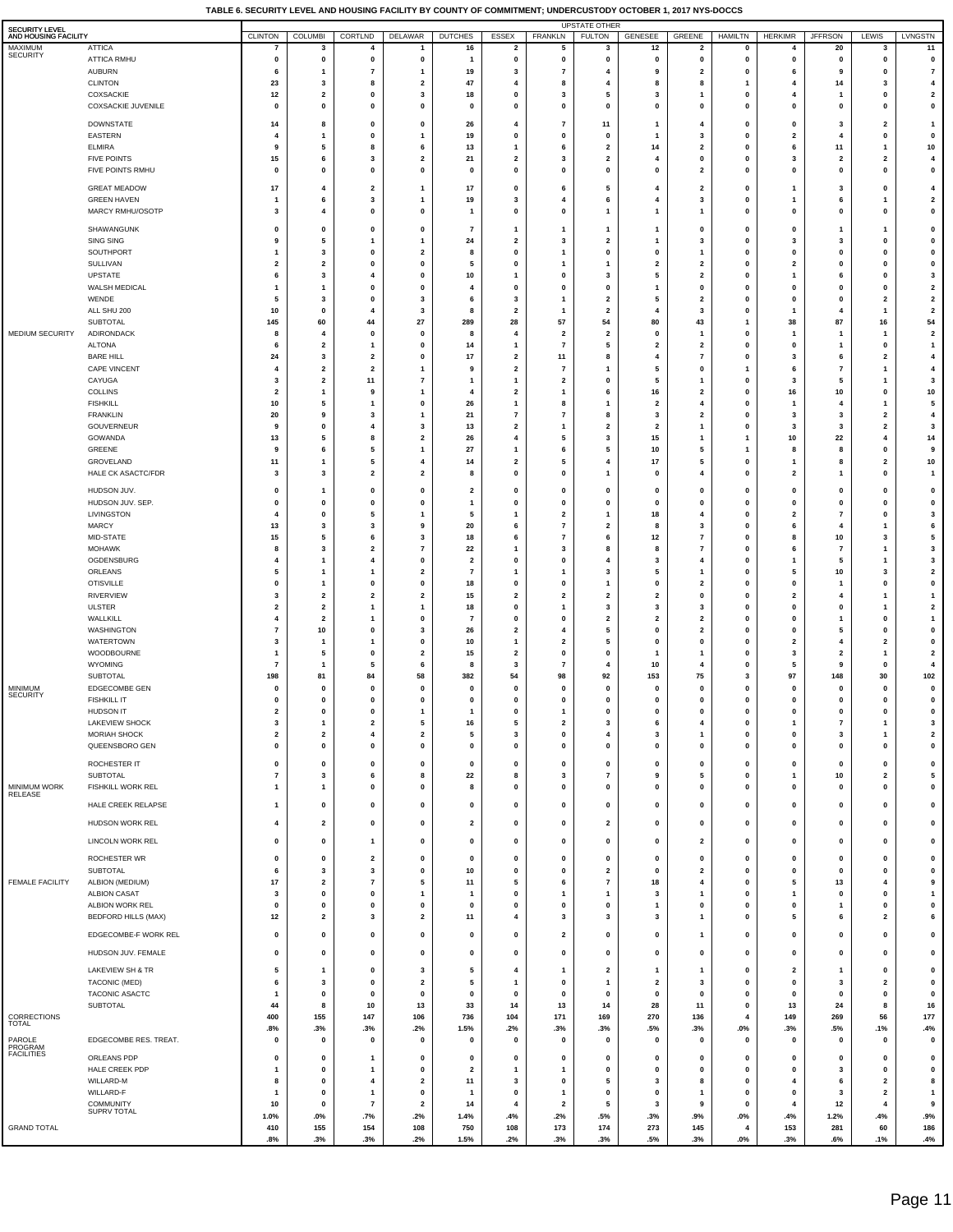| SECURITY LEVEL<br>AND HOUSING FACILITY |                                               | <b>MADISON</b>                         | <b>MNTGMRY</b>                         | ONTARIO                       | ORANGE                  | ORLEANS                              | OSWEGO                         | OTSEGO                                 | <b>UPSTATE OTHER</b><br>PUTNAM          | ST.LAWR                                   | <b>SARATOG</b>               | <b>SCHOHAR</b>                         | SCHUYLR                       | <b>SENECA</b>                | <b>STEUBEN</b>                                     | <b>SULLIVN</b>                                     |
|----------------------------------------|-----------------------------------------------|----------------------------------------|----------------------------------------|-------------------------------|-------------------------|--------------------------------------|--------------------------------|----------------------------------------|-----------------------------------------|-------------------------------------------|------------------------------|----------------------------------------|-------------------------------|------------------------------|----------------------------------------------------|----------------------------------------------------|
| MAXIMUM<br><b>SECURITY</b>             | <b>ATTICA</b><br>ATTICA RMHU                  | 10<br>0                                | 5<br>0                                 | 22<br>0                       | 22<br>0                 | 6<br>$\pmb{0}$                       | 12<br>$\mathbf 0$              | 8<br>0                                 | 0<br>0                                  | 8<br>0                                    | 5<br>0                       | $\mathbf{1}$<br>0                      | 4<br>0                        | $\overline{\mathbf{2}}$<br>0 | 13<br>0                                            | $\overline{7}$<br>$\pmb{0}$                        |
|                                        | <b>AUBURN</b>                                 | $\overline{7}$                         | 3                                      | 15                            | 22                      | 1                                    | $\overline{7}$                 | 6                                      | $\overline{\mathbf{2}}$                 | 5                                         | 4                            | 0                                      | 3                             | $\overline{\mathbf{2}}$      | 6                                                  | $12$                                               |
|                                        | <b>CLINTON</b><br>COXSACKIE                   | $\overline{\mathbf{4}}$<br>-1          | 3<br>7                                 | 10<br>$\overline{\mathbf{2}}$ | 59<br>17                | 4<br>1                               | 5<br>3                         | 5<br>5                                 | 5<br>4                                  | 22<br>8                                   | 19<br>9                      | 3<br>0                                 | 2<br>0                        | $\overline{\mathbf{2}}$<br>0 | 4<br>3                                             | 28<br>8                                            |
|                                        | <b>COXSACKIE JUVENILE</b>                     | $\mathbf 0$                            | 0                                      | 1                             | $\mathbf 0$             | $\mathbf 0$                          | 0                              | $\mathbf{0}$                           | $\mathbf{0}$                            | $\mathbf 0$                               | 0                            | 0                                      | 0                             | $\mathbf 0$                  | $\mathbf 0$                                        | $\pmb{\mathsf{o}}$                                 |
|                                        | <b>DOWNSTATE</b>                              | $\mathbf 0$                            | $\overline{2}$                         | $\mathbf{0}$                  | 47                      | $\mathbf 0$                          | $\mathbf 0$                    | -1                                     | 3                                       | 15                                        | 12                           | 4                                      | $\mathbf 0$                   | $\mathbf 0$                  | 3                                                  | 13                                                 |
|                                        | EASTERN<br><b>ELMIRA</b>                      | -1<br>5                                | $\mathbf 0$<br>6                       | -1<br>29                      | 15<br>18                | $\mathbf 0$<br>$\overline{7}$        | $\overline{2}$<br>18           | $\mathbf 0$<br>5                       | $\overline{\mathbf{2}}$<br>$\mathbf{1}$ | -1<br>3                                   | 2<br>4                       | $\overline{2}$<br>$\overline{2}$       | 4                             | $\mathbf 0$<br>5             | $\overline{\mathbf{2}}$<br>12                      | 12<br>$\overline{4}$                               |
|                                        | <b>FIVE POINTS</b>                            | 5                                      | 6                                      | 10                            | 25                      | 5                                    | 9                              | $\overline{\mathbf{2}}$                | $\overline{2}$                          | 8                                         | 4                            | 1                                      | 1                             | $\pmb{0}$                    | $\overline{4}$                                     | 13                                                 |
|                                        | FIVE POINTS RMHU                              | $\pmb{0}$                              | 1                                      | $\mathbf{0}$                  | $\pmb{0}$               | 0                                    | -1                             | $\mathbf 0$                            | $\pmb{0}$                               | $\mathbf 0$                               | $\overline{\mathbf{2}}$      | $\mathbf{0}$                           | $\mathbf 0$                   | $\mathbf 0$                  | $\pmb{0}$                                          | $\overline{\mathbf{2}}$                            |
|                                        | <b>GREAT MEADOW</b><br><b>GREEN HAVEN</b>     | -1<br>4                                | 3<br>3                                 | 8<br>5                        | 26<br>54                | $\overline{\mathbf{2}}$<br>1         | 9<br>4                         | 0<br>3                                 | 0<br>4                                  | 10<br>0                                   | 6<br>2                       | 0<br>2                                 | $\mathbf 0$                   | 1<br>-1                      | 3<br>4                                             | 11<br>15                                           |
|                                        | MARCY RMHU/OSOTP                              | $\mathbf 0$                            | 0                                      | 3                             | $\mathbf{1}$            | 1                                    | 3                              | $\overline{\mathbf{2}}$                | $\overline{\mathbf{2}}$                 | 3                                         | 0                            | 0                                      | $\mathbf 0$                   | 0                            | 5                                                  | $\pmb{0}$                                          |
|                                        | SHAWANGUNK<br>SING SING                       | -1<br>$\mathbf 0$                      | 3<br>1                                 | -1<br>0                       | 9<br>30                 | 1<br>1                               | 1<br>$\overline{\mathbf{2}}$   | 1<br>$\mathbf 0$                       | -1<br>4                                 | $\overline{\mathbf{2}}$<br>$\overline{4}$ | 1<br>8                       | $\mathbf 0$<br>$\mathbf{0}$            | $\Omega$<br>$\Omega$          | -1<br>0                      | $\overline{\mathbf{2}}$<br>$\overline{\mathbf{2}}$ | $\overline{\mathbf{2}}$<br>$10\,$                  |
|                                        | SOUTHPORT                                     | 3                                      | 0                                      | 4                             | $\overline{\bf{4}}$     | $\mathbf{2}$                         | 3                              | $\Omega$                               | $\mathbf{0}$                            | $\overline{\mathbf{2}}$                   | 1                            | 0                                      | $\Omega$                      | $\mathbf 0$                  | -4                                                 | $\mathbf 0$                                        |
|                                        | SULLIVAN<br>UPSTATE                           | $\overline{\mathbf{2}}$<br>$\mathbf 0$ | $\mathbf 0$<br>$\overline{2}$          | 5<br>6                        | 9<br>17                 | 0<br>1                               | -1<br>3                        | 1<br>1                                 | $\mathbf{0}$<br>$\overline{2}$          | $\mathbf 0$<br>3                          | $\bf{0}$<br>3                | 0<br>3                                 | 0<br>0                        | $\mathbf 0$<br>-1            | -1<br>-1                                           | $\mathbf 2$<br>$\overline{\mathbf{4}}$             |
|                                        | WALSH MEDICAL                                 | $\mathbf{0}$                           | $\mathbf 0$                            | $\overline{2}$                | 3                       | $\mathbf{1}$                         | $\mathbf{3}$                   | $\mathbf{1}$                           | $\pmb{0}$                               | $\mathbf{1}$                              | $\overline{\mathbf{2}}$      | 0                                      | $\mathbf 0$                   | $\mathbf 0$                  | $\pmb{0}$                                          | $\overline{1}$                                     |
|                                        | WENDE<br>ALL SHU 200                          | 3<br>$\overline{2}$                    | $\mathbf 0$<br>5                       | 10<br>8                       | 15<br>11                | $\overline{7}$<br>$\mathbf{1}$       | $\overline{7}$<br>8            | $\overline{2}$<br>3                    | $\mathbf{1}$<br>-1                      | -1<br>$\overline{7}$                      | 1<br>$\overline{7}$          | 0<br>$\mathbf{0}$                      | $\mathbf 0$<br>1              | $\pmb{0}$<br>4               | 3<br>5                                             | 6<br>5                                             |
| MEDIUM SECURITY                        | <b>SUBTOTAL</b><br>ADIRONDACK                 | 49<br>$\mathbf 0$                      | 50                                     | 142<br>$\mathbf{0}$           | 404<br>19               | 42<br>$\overline{1}$                 | 101<br>$\overline{\mathbf{2}}$ | 46<br>$\mathbf 0$                      | 34<br>$\overline{1}$                    | 103<br>$\overline{7}$                     | 92<br>9                      | 18                                     | 17<br>$\mathbf 0$             | 19<br>$\mathbf 0$            | 77<br>$\overline{1}$                               | 155<br>6                                           |
|                                        | <b>ALTONA</b>                                 | -1                                     | -1<br>$\mathbf 0$                      | 4                             | 19                      | $\mathbf 0$                          | $\mathbf{1}$                   | $\mathbf 0$                            | $\overline{1}$                          | 9                                         | $\overline{7}$               | -1<br>$\mathbf{0}$                     | $\mathbf 0$                   | 1                            | $\mathbf 0$                                        | 6                                                  |
|                                        | <b>BARE HILL</b><br><b>CAPE VINCENT</b>       | $\mathbf 0$<br>$\mathbf 0$             | 1<br>3                                 | 6<br>3                        | 51<br>6                 | $\mathbf 0$<br>0                     | 4<br>9                         | 3<br>1                                 | 3<br>$\overline{\mathbf{2}}$            | 13<br>8                                   | 18<br>2                      | 4                                      | 0                             | $\mathbf 0$<br>3             | 5<br>8                                             | 16<br>$\mathbf{1}$                                 |
|                                        | CAYUGA                                        | 5                                      | 4                                      | 22                            | $\overline{7}$          | 1                                    | 18                             | 1                                      | $\mathbf{2}$                            | 4                                         | 1                            | 1                                      | 0                             | $\scriptstyle\rm{7}$         | 11                                                 | $\overline{\mathbf{2}}$                            |
|                                        | <b>COLLINS</b><br><b>FISHKILL</b>             | 5<br>5                                 | 3<br>3                                 | 32<br>8                       | 5<br>32                 | 12<br>0                              | 15<br>$\overline{\mathbf{3}}$  | 8<br>$\overline{\mathbf{2}}$           | $\overline{\mathbf{2}}$<br>$\mathbf{2}$ | $\overline{\mathbf{2}}$<br>5              | 8<br>9                       | $\overline{2}$<br>1                    | 1                             | 3<br>$\overline{\mathbf{2}}$ | 19<br>$\overline{\mathbf{2}}$                      | 5<br>11                                            |
|                                        | <b>FRANKLIN</b>                               | 3                                      | 4                                      | 8                             | 49                      | 1                                    | 9                              | $\mathbf 0$                            | $\mathbf{1}$                            | 13                                        | 7                            | 2                                      | 0                             | $\mathbf{1}$                 | 4                                                  | 22                                                 |
|                                        | GOUVERNEUR<br>GOWANDA                         | 3<br>5                                 | 5<br>9                                 | 8<br>26                       | 13<br>35                | 0<br>6                               | 9<br>33                        | $\overline{2}$<br>3                    | 0<br>3                                  | $\overline{7}$<br>16                      | 8<br>25                      | 0<br>4                                 | $\overline{2}$<br>3           | $\overline{\mathbf{2}}$<br>6 | 9<br>17                                            | 9<br>8                                             |
|                                        | GREENE                                        | $\overline{4}$<br>$\overline{7}$       | 5                                      | 11                            | 35                      | 1<br>8                               | 8                              | 4<br>6                                 | 0<br>$\mathbf{1}$                       | 3<br>3                                    | 9                            | 0                                      |                               | 3                            | 11                                                 | $\overline{\mathbf{4}}$                            |
|                                        | GROVELAND<br>HALE CK ASACTC/FDR               | $\mathbf 0$                            | 9<br>3                                 | 25<br>$\overline{\mathbf{2}}$ | 12<br>18                | 2                                    | 16<br>$\overline{\mathbf{2}}$  | 5                                      | $\mathbf{1}$                            | 4                                         | 5<br>6                       | 1                                      | 0                             | 8<br>$\mathbf{1}$            | 20<br>$\overline{\mathbf{2}}$                      | $\overline{\mathbf{4}}$<br>$\overline{\mathbf{2}}$ |
|                                        | HUDSON JUV.                                   | $\mathbf 0$                            | 1                                      | $\mathbf 0$                   | $\mathbf 0$             | 0                                    | 1                              | 0                                      | 0                                       | $\mathbf 0$                               | 0                            | $\mathbf 0$                            | $\Omega$                      | 0                            | $\mathbf 0$                                        | $\mathbf 0$                                        |
|                                        | HUDSON JUV. SEP.<br>LIVINGSTON                | $\mathbf 0$<br>$\overline{2}$          | $\mathbf 0$<br>$\overline{\mathbf{2}}$ | -1<br>18                      | $\mathbf 0$<br>11       | $\mathbf 0$<br>$\mathbf{2}$          | 0<br>6                         | $\mathbf{0}$<br>5                      | $\mathbf{0}$<br>-1                      | $\mathbf 0$<br>$\overline{7}$             | 0<br>3                       | $\mathbf{0}$<br>1                      | $\Omega$<br>$\Omega$          | 0<br>4                       | $\mathbf 0$<br>13                                  | $\mathbf 0$<br>$\overline{\mathbf{2}}$             |
|                                        | <b>MARCY</b>                                  | 3                                      | 5                                      | 19                            | 23                      | 4                                    | 8                              | 3                                      | $\mathbf{0}$                            | $\overline{7}$                            | 10                           | 1                                      |                               | $\overline{2}$               | $\overline{7}$                                     | $\overline{1}$                                     |
|                                        | MID-STATE<br><b>MOHAWK</b>                    | 5<br>8                                 | $\overline{7}$<br>10                   | 32<br>16                      | 26<br>31                | 6<br>6                               | 13<br>18                       | 6<br>6                                 | 6<br>1                                  | 6<br>8                                    | 12<br>6                      | 1<br>$\mathbf{0}$                      | 1<br>4                        | 6<br>5                       | 9<br>$\overline{7}$                                | 13<br>10                                           |
|                                        | OGDENSBURG                                    | -1<br>5                                | $\mathbf 0$                            | $\overline{2}$                | $\overline{7}$          | 1<br>4                               | 3                              | $\mathbf{0}$<br>$\overline{2}$         | $\pmb{0}$                               | $\mathbf{1}$<br>5                         | $\overline{2}$<br>5          | 0                                      | $\mathbf 0$                   | $\pmb{0}$                    | $\mathbf{1}$                                       | $\overline{1}$<br>3                                |
|                                        | ORLEANS<br><b>OTISVILLE</b>                   | $\pmb{0}$                              | 6<br>$\mathbf 0$                       | 13<br>$\mathbf 0$             | 14<br>12                | $\bf{0}$                             | $\overline{7}$<br>$\mathbf{0}$ | -1                                     | -1<br>$\mathbf{0}$                      | $\mathbf 0$                               | 1                            | 1<br>0                                 | $\overline{2}$<br>0           | -1<br>$\mathbf 0$            | 5<br>$\mathbf 0$                                   | $\overline{\mathbf{2}}$                            |
|                                        | RIVERVIEW<br><b>ULSTER</b>                    | -1<br>$\pmb{0}$                        | 3<br>$\mathbf 0$                       | 8<br>3                        | 6<br>5                  | 1<br>$\mathbf 0$                     | $\overline{7}$<br>$\mathbf{0}$ | $\mathbf{1}$<br>$\mathbf 0$            | $\mathbf{0}$<br>$\pmb{0}$               | 3<br>$\mathbf{1}$                         | 9<br>$\overline{\mathbf{2}}$ | 0<br>0                                 | 0<br>$\mathbf 0$              | 1<br>$\mathbf 0$             | 3<br>$\overline{\mathbf{2}}$                       | 3<br>$\overline{1}$                                |
|                                        | WALLKILL                                      | -1                                     | $\overline{\mathbf{2}}$                | -1                            | 12                      | 0                                    | $\overline{2}$                 | $\mathbf 0$                            | $\mathbf{0}$                            | $\mathbf{1}$                              | $\overline{2}$               | 0                                      |                               | $\mathbf 0$                  | $\pmb{0}$                                          | 8                                                  |
|                                        | WASHINGTON<br><b>WATERTOWN</b>                | $\overline{\mathbf{2}}$<br>$\pmb{0}$   | $\overline{\mathbf{2}}$<br>-1          | -1<br>$\overline{4}$          | 23<br>11                | 0<br>$\mathbf{1}$                    | $\overline{2}$<br>-1           | 1<br>$\mathbf 0$                       | $\overline{7}$<br>$\pmb{0}$             | 7<br>3                                    | 20<br>$\overline{2}$         | $\mathbf{0}$                           | 0<br>$\mathbf 0$              | -1<br>$\mathbf 0$            | 6<br>$\overline{\mathbf{2}}$                       | $\overline{7}$<br>$\overline{4}$                   |
|                                        | WOODBOURNE                                    | -1                                     | $\mathbf 0$                            | $\mathbf{0}$                  | 13                      | $\mathbf 0$                          | $\overline{4}$                 | $\overline{2}$                         | $\pmb{0}$                               | $\mathbf{1}$                              | $\overline{\mathbf{2}}$      | 1                                      | 1                             | $\pmb{0}$                    | 3                                                  | $\boldsymbol{9}$                                   |
|                                        | WYOMING<br><b>SUBTOTAL</b>                    | -1<br>68                               | 11<br>100                              | 31<br>304                     | 18<br>513               | 11<br>68                             | 13<br>214                      | 6<br>68                                | $\overline{2}$<br>37                    | 6<br>150                                  | 5<br>195                     | $\mathbf{0}$<br>24                     | $\overline{\mathbf{2}}$<br>25 | -1<br>58                     | 8<br>175                                           | $\overline{7}$<br>167                              |
| MINIMUM<br><b>SECURITY</b>             | <b>EDGECOMBE GEN</b>                          | $\mathbf 0$                            | 0                                      | $\mathbf 0$                   | $\mathbf{0}$            | 0                                    | 0                              | $\mathbf 0$                            | 0                                       | 0                                         | 0                            | 0                                      | 0                             | 0                            | $\mathbf 0$                                        | $\pmb{0}$                                          |
|                                        | <b>FISHKILL IT</b><br><b>HUDSON IT</b>        | $\mathbf 0$<br>$\pmb{0}$               | 0<br>1                                 | 0<br>$\mathbf{1}$             | 0<br>$\overline{2}$     | 0<br>0                               | 0<br>$\mathbf{0}$              | $\mathbf 0$<br>$\mathbf 0$             | 0<br>$\mathbf{0}$                       | $\pmb{0}$<br>$\mathbf 0$                  | 0<br>1                       | 0<br>0                                 | $\mathbf 0$<br>$\mathbf{1}$   | 0<br>$\mathbf{0}$            | $\mathbf 0$<br>$\pmb{0}$                           | $\pmb{0}$<br>$\pmb{0}$                             |
|                                        | <b>LAKEVIEW SHOCK</b><br>MORIAH SHOCK         | $\overline{\mathbf{2}}$<br>$\pmb{0}$   | 7<br>1                                 | 11<br>3                       | 16<br>3                 | 2<br>0                               | 19<br>8                        | 7<br>3                                 | 0<br>$\pmb{0}$                          | 8<br>$\overline{1}$                       | 6<br>4                       | 0<br>0                                 | 3<br>$\mathbf 0$              | 0<br>$\pmb{0}$               | 7<br>6                                             | $\mathbf{1}$<br>$\mathbf{1}$                       |
|                                        | QUEENSBORO GEN                                | $\mathbf 0$                            | 0                                      | 0                             | $\mathbf{1}$            | 0                                    | $\mathbf 0$                    | $\mathbf{1}$                           | $\pmb{0}$                               | $\pmb{0}$                                 | 0                            | 0                                      | $\mathbf 0$                   | $\pmb{0}$                    | 0                                                  | $\mathbf{1}$                                       |
|                                        | ROCHESTER IT                                  | 0                                      | 0                                      | 0                             | $\mathbf 0$             | $\pmb{0}$                            | $\mathbf 0$                    | $\mathbf{0}$                           | 0                                       | $\mathbf{1}$                              | $\pmb{0}$                    | $\mathbf{0}$                           | $\mathbf 0$                   | 0                            | $\mathbf 0$                                        | $\pmb{0}$                                          |
| MINIMUM WORK                           | SUBTOTAL<br>FISHKILL WORK REL                 | $\overline{\mathbf{2}}$<br>$\pmb{0}$   | 9<br>0                                 | 15<br>0                       | 22<br>6                 | $\overline{\mathbf{2}}$<br>$\pmb{0}$ | $\bf 27$<br>$\mathbf 0$        | 11<br>$\mathbf{0}$                     | $\mathbf 0$<br>$\mathbf{0}$             | 10<br>$\mathbf 0$                         | 11<br>1                      | $\mathbf{0}$<br>$\mathbf{0}$           | 4<br>$\Omega$                 | $\mathbf{0}$<br>$\mathbf 0$  | 13<br>0                                            | $\overline{\mathbf{3}}$<br>$\mathbf{1}$            |
| RELEASE                                | HALE CREEK RELAPSE                            | $\pmb{0}$                              | $\mathbf 0$                            | $\mathbf 0$                   | $\pmb{0}$               | $\mathbf 0$                          | $\mathbf 0$                    | $\pmb{0}$                              | $\mathbf 0$                             | $\pmb{0}$                                 | $\pmb{0}$                    | $\mathbf{0}$                           | $\pmb{0}$                     | $\pmb{0}$                    | $\pmb{0}$                                          | $\mathbf{1}$                                       |
|                                        | HUDSON WORK REL                               | $\mathbf 0$                            | 1                                      | 0                             | 0                       | 0                                    | $\mathbf 0$                    | $\mathbf 0$                            | 0                                       | $\mathbf{1}$                              | 4                            | 0                                      | 0                             | 0                            | $\pmb{0}$                                          | $\pmb{0}$                                          |
|                                        | LINCOLN WORK REL                              | $\mathbf 0$                            | $\mathbf 0$                            | 0                             | $\mathbf{1}$            | 0                                    | $\mathbf 0$                    | $\mathbf{0}$                           | $\mathbf 0$                             | $\mathbf 0$                               | 1                            | $\mathbf{0}$                           | $\mathbf{0}$                  | 0                            | 0                                                  | $\pmb{0}$                                          |
|                                        | ROCHESTER WR                                  | $\pmb{0}$                              | $\mathbf 0$                            | 3                             | $\pmb{0}$               | $\pmb{0}$                            | 5                              | $\mathbf{0}$                           | $\pmb{0}$                               | $\mathbf 0$                               | $\mathbf{0}$                 | $\mathbf{0}$                           | $\overline{\mathbf{2}}$       | $\pmb{0}$                    | $\mathbf{1}$                                       | $\pmb{0}$                                          |
| FEMALE FACILITY                        | SUBTOTAL<br>ALBION (MEDIUM)                   | $\pmb{0}$<br>$\pmb{0}$                 | 1<br>$\overline{4}$                    | 3<br>30                       | $\overline{7}$<br>21    | $\mathbf 0$<br>10                    | 5<br>11                        | $\mathbf 0$<br>$\overline{\mathbf{2}}$ | $\pmb{0}$<br>5                          | $\mathbf{1}$<br>8                         | 6<br>16                      | $\mathbf{0}$<br>$\overline{2}$         | $\overline{\mathbf{2}}$<br>6  | $\pmb{0}$<br>5               | $\overline{1}$<br>13                               | $\overline{\mathbf{2}}$<br>$\overline{7}$          |
|                                        | <b>ALBION CASAT</b>                           | $\pmb{0}$                              | $\mathbf 0$                            | $\mathbf{0}$                  | $\pmb{0}$               | $\pmb{0}$                            | $\mathbf 0$                    | $\mathbf{1}$                           | $\pmb{0}$                               | $\pmb{0}$                                 | $\mathbf{1}$                 | $\mathbf{0}$                           | $\mathbf 0$                   | $\pmb{0}$                    | $\pmb{0}$                                          | $\overline{1}$                                     |
|                                        | ALBION WORK REL<br><b>BEDFORD HILLS (MAX)</b> | $\mathbf 0$<br>$\mathbf{3}$            | 0<br>1                                 | 1<br>9                        | $\pmb{0}$<br>14         | $\mathbf 0$<br>2                     | $\mathbf 0$<br>$\overline{7}$  | $\mathbf{1}$<br>$\overline{1}$         | $\pmb{0}$<br>$\mathbf{1}$               | $\mathbf{1}$<br>5                         | 0<br>17                      | 0<br>1                                 | 0<br>$\overline{\mathbf{2}}$  | $\pmb{0}$<br>$\mathbf{1}$    | 0<br>6                                             | $\overline{1}$<br>10                               |
|                                        | EDGECOMBE-F WORK REL                          | 0                                      | 0                                      | 0                             | $\mathbf{1}$            | 0                                    | $\mathbf 0$                    | 0                                      | 0                                       | 0                                         | 4                            | 0                                      | $\mathbf 0$                   | 0                            | 0                                                  | 0                                                  |
|                                        | HUDSON JUV. FEMALE                            | $\mathbf 0$                            | $\mathbf 0$                            | 0                             | $\mathbf 0$             | 0                                    | $\mathbf 0$                    | $\mathbf 0$                            | $\mathbf{0}$                            | $\mathbf 0$                               | 0                            | $\mathbf{0}$                           | $\Omega$                      | 0                            | 0                                                  | $\pmb{0}$                                          |
|                                        | LAKEVIEW SH & TR                              | $\mathbf{0}$                           | $\pmb{0}$                              | $\overline{\mathbf{2}}$       | 3                       | 0                                    | $\overline{1}$                 | $\mathbf{1}$                           | $\pmb{0}$                               | $\pmb{0}$                                 | 5                            | 0                                      | $\mathbf{1}$                  | 1                            | 4                                                  | $\pmb{0}$                                          |
|                                        | TACONIC (MED)                                 | $\mathbf 0$                            | 5                                      | $\overline{\mathbf{2}}$       | 10                      | $\mathbf{1}$                         | $\overline{\mathbf{2}}$        | $\mathbf 0$<br>$\mathbf 0$             | 0                                       | 3<br>$\mathbf 0$                          | 8                            | 0<br>0                                 | 0                             | 3                            | $\mathbf 0$                                        | $\overline{\mathbf{2}}$                            |
|                                        | TACONIC ASACTC<br>SUBTOTAL                    | $\mathbf 0$<br>3                       | $\mathbf 0$<br>10                      | $\mathbf 0$<br>44             | 0<br>49                 | $\pmb{0}$<br>13                      | $\mathbf{1}$<br>22             | 6                                      | 0<br>6                                  | 17                                        | $\mathbf 0$<br>51            | 3                                      | 0<br>9                        | $\pmb{0}$<br>10              | $\mathbf 0$<br>23                                  | $\overline{1}$<br>22                               |
| CORRECTIONS<br>TOTAL                   |                                               | 122<br>.2%                             | 170<br>.3%                             | 508<br>1.0%                   | 995<br>2.0%             | 125<br>.3%                           | 369<br>.7%                     | 131<br>.3%                             | 77<br>.2%                               | 281<br>.6%                                | 355<br>.7%                   | 45<br>.1%                              | 57<br>.1%                     | 87<br>.2%                    | 289<br>.6%                                         | 349<br>.7%                                         |
| PAROLE<br>PROGRAM                      | EDGECOMBE RES. TREAT.                         | $\mathbf 0$                            | 0                                      | 0                             | 5                       | 0                                    | 0                              | 0                                      | $\overline{1}$                          | 0                                         | $\mathbf 0$                  | $\mathbf 0$                            | 0                             | $\pmb{0}$                    | $\mathbf 0$                                        | $\pmb{0}$                                          |
| <b>FACILITIES</b>                      | ORLEANS PDP                                   | $\mathbf 0$                            | -1                                     | -1                            | $\mathbf 0$             | 0                                    | $\mathbf 0$                    | $\mathbf{0}$                           | 0                                       | $\mathbf 0$                               | 0                            | $\mathbf{0}$                           | $\Omega$                      | 0                            | $\mathbf{1}$                                       | $\pmb{0}$                                          |
|                                        | HALE CREEK PDP<br>WILLARD-M                   | $\mathbf 0$<br>6                       | -1<br>$\overline{4}$                   | 0<br>18                       | $\mathbf 0$<br>31       | $\pmb{0}$<br>$\scriptstyle\rm{7}$    | $\mathbf{1}$<br>20             | $\mathbf{0}$<br>3                      | $\mathbf 0$<br>$\mathbf 0$              | 3<br>8                                    | 2<br>5                       | $\mathbf 0$<br>$\overline{\mathbf{2}}$ | $\Omega$<br>-1                | $\mathbf{0}$<br>5            | $\mathbf 0$<br>16                                  | $\pmb{\mathsf{o}}$<br>$\overline{\mathbf{3}}$      |
|                                        | WILLARD-F                                     | $\mathbf 0$                            | $\mathbf 0$                            | 3                             | $\overline{\mathbf{2}}$ | $\overline{1}$                       | $\mathbf{1}$                   | $\mathbf{0}$                           | $\mathbf 0$                             | $\overline{\mathbf{2}}$                   | $\mathbf 0$                  | $\mathbf{1}$                           | $\overline{\mathbf{2}}$       | $\pmb{0}$                    | $\mathbf 0$                                        | $\overline{\mathbf{2}}$                            |
|                                        | <b>COMMUNITY</b><br>SUPRV TOTAL               | 6<br>.6%                               | 6<br>.6%                               | 22<br>2.3%                    | 38<br>3.9%              | 8<br>.8%                             | 22<br>2.3%                     | 3<br>.3%                               | $\mathbf{1}$<br>.1%                     | 13<br>1.3%                                | $\overline{7}$<br>.7%        | 3<br>.3%                               | 3<br>.3%                      | 5<br>.5%                     | 17<br>1.7%                                         | 5<br>.5%                                           |
| <b>GRAND TOTAL</b>                     |                                               | 128<br>.3%                             | 176<br>.3%                             | 530<br>1.0%                   | 1033<br>2.0%            | 133<br>.3%                           | 391<br>.8%                     | 134<br>.3%                             | 78<br>.2%                               | 294<br>.6%                                | 362<br>.7%                   | 48<br>.1%                              | 60<br>.1%                     | 92<br>.2%                    | 306<br>.6%                                         | 354<br>.7%                                         |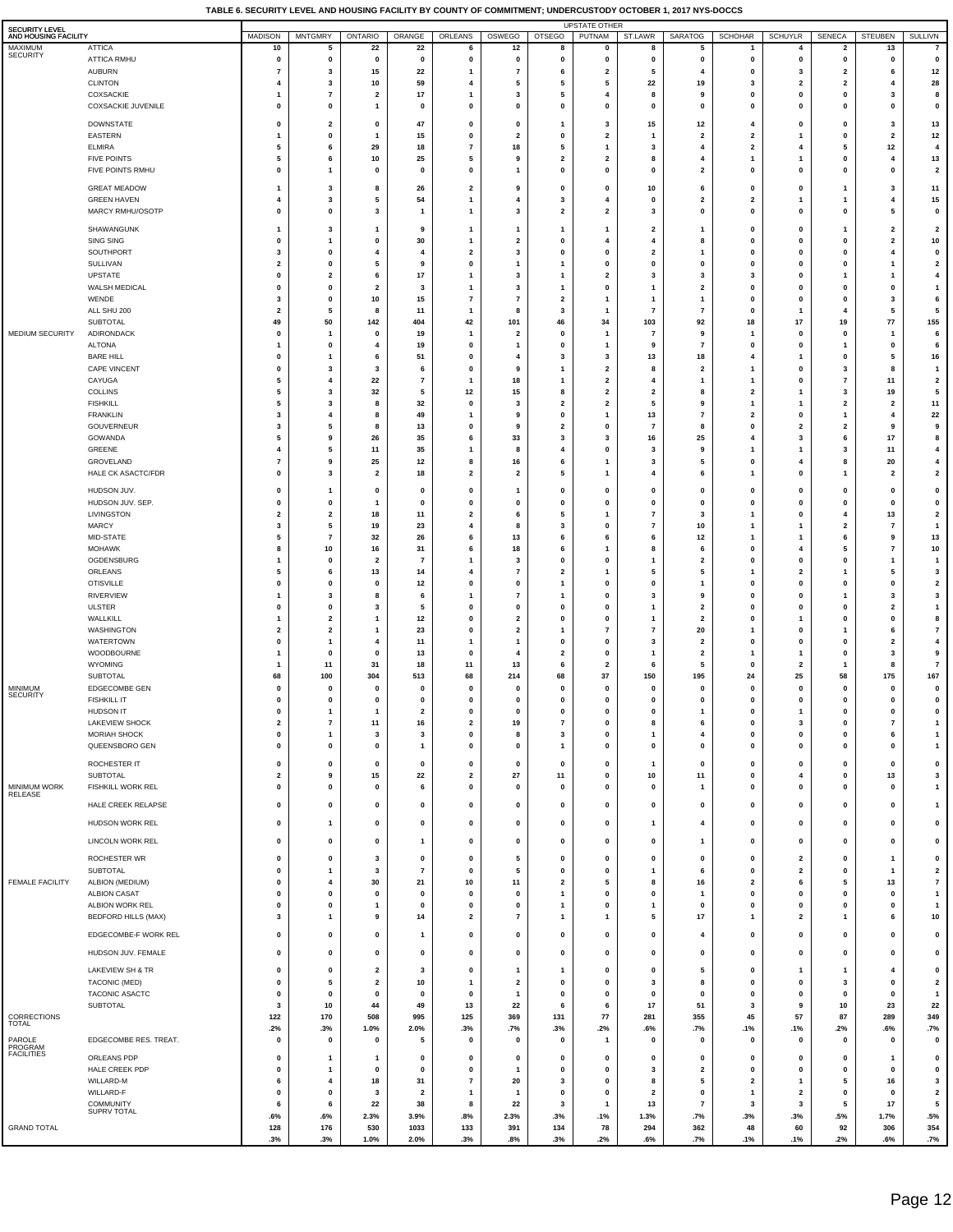| TABLE 6. SECURITY LEVEL AND HOUSING FACILITY BY COUNTY OF COMMITMENT: UNDERCUSTODY OCTOBER 1, 2017 NYS-DOCCS |  |
|--------------------------------------------------------------------------------------------------------------|--|
|--------------------------------------------------------------------------------------------------------------|--|

| SECURITY LEVEL<br>AND HOUSING FACILITY |                                        | <b>TIOGA</b>     | <b>TOMPKNS</b>                | <b>ULSTER</b>                | WARREN                       | <b>UPSTATE OTHER</b><br>WSHNGTN | WAYNE                                   | WYOMNG                                  | YATES                | NO CODE<br>NO CODE           | <b>TOTAL</b>            |
|----------------------------------------|----------------------------------------|------------------|-------------------------------|------------------------------|------------------------------|---------------------------------|-----------------------------------------|-----------------------------------------|----------------------|------------------------------|-------------------------|
| MAXIMUM                                | <b>ATTICA</b>                          | 3                | 4                             | 15                           | 4                            | 5                               | 18                                      | 2                                       | 1                    | 0                            | 2026                    |
| <b>SECURITY</b>                        | <b>ATTICA RMHU</b>                     | 0                | $\pmb{0}$                     | 0                            | $\pmb{0}$                    | 0                               | $\pmb{0}$                               | 0                                       | $\pmb{0}$            | 0                            | 9                       |
|                                        | <b>AUBURN</b><br><b>CLINTON</b>        | 2<br>2           | 5<br>6                        | 13<br>28                     | 5<br>25                      | 6<br>11                         | 10<br>4                                 | 4<br>10                                 | 4<br>4               | 0<br>0                       | 1576<br>2705            |
|                                        | COXSACKIE                              | 1                | 2                             | 18                           | $\overline{7}$               | 7                               | $\overline{4}$                          | 0                                       | 0                    | 0                            | 862                     |
|                                        | <b>COXSACKIE JUVENILE</b>              | $\pmb{0}$        | $\pmb{0}$                     | 0                            | 0                            | 0                               | 0                                       | 0                                       | 0                    | 0                            | 8                       |
|                                        | <b>DOWNSTATE</b>                       | 1                | $\mathbf 0$                   | 25                           | 16                           | 12                              | 0                                       | 0                                       | 0                    | $\overline{\mathbf{2}}$<br>1 | 1114                    |
|                                        | <b>EASTERN</b><br><b>ELMIRA</b>        | 0<br>5           | $\overline{\mathbf{2}}$<br>10 | 5<br>16                      | 4<br>5                       | 3<br>3                          | $\mathbf{1}$<br>$\overline{4}$          | $\mathbf{2}$<br>$\overline{\mathbf{2}}$ | 0<br>4               | 12                           | 953<br>1578             |
|                                        | <b>FIVE POINTS</b>                     | 3                | 3                             | 11                           | 10                           | 9                               | 3                                       | $\mathbf{2}$                            | 3                    | 0                            | 1299                    |
|                                        | FIVE POINTS RMHU                       | 0                | $\pmb{0}$                     | $\mathbf{2}$                 | 0                            | 0                               | 0                                       | $\pmb{0}$                               | 0                    | 0                            | 58                      |
|                                        | <b>GREAT MEADOW</b>                    | 4                | 1                             | 13                           | 6                            | 3                               | 7                                       | 2                                       | 1                    | 0                            | 1450                    |
|                                        | <b>GREEN HAVEN</b><br>MARCY RMHU/OSOTP | 2<br>0           | 1<br>0                        | 21<br>1                      | $\overline{\mathbf{7}}$<br>1 | 3<br>0                          | $\mathbf{2}$<br>$\mathbf 2$             | $\mathbf 2$<br>1                        | 0<br>0               | 0<br>$\mathbf 0$             | 1956<br>188             |
|                                        | <b>SHAWANGUNK</b>                      | 1                | $\pmb{0}$                     | 0                            | $\overline{\mathbf{2}}$      | 0                               | 3                                       | $\mathbf 0$                             | 0                    | 0                            | 504                     |
|                                        | SING SING                              | 0                | 4                             | 14                           | $\overline{7}$               | 2                               | 3                                       | 0                                       | 0                    | 0                            | 1611                    |
|                                        | SOUTHPORT                              | 1<br>0           | $\mathbf{1}$<br>3             | $\overline{\mathbf{2}}$<br>4 | $\mathbf{1}$<br>$\mathbf{1}$ | 0<br>2                          | $\mathbf 2$<br>0                        | $\overline{\mathbf{2}}$<br>$\pmb{0}$    | 0<br>0               | 0<br>0                       | 476<br>427              |
|                                        | SULLIVAN<br><b>UPSTATE</b>             | 1                | 3                             | 8                            | 5                            | 3                               | $\mathbf{1}$                            | 4                                       | 0                    | 0                            | 947                     |
|                                        | WALSH MEDICAL                          | 0                | $\mathbf{1}$                  | 0                            | $\mathbf 0$                  | 1                               | 0                                       | 1                                       | 1                    | $\pmb{0}$                    | 140                     |
|                                        | WENDE<br>ALL SHU 200                   | 0<br>0           | $\mathbf{1}$<br>$\mathbf{1}$  | 6<br>14                      | $\overline{\mathbf{2}}$<br>6 | 2<br>5                          | $\overline{4}$<br>6                     | 4<br>5                                  | 1<br>3               | 13<br>0                      | 827<br>852              |
|                                        | <b>SUBTOTAL</b>                        | 26               | 48                            | 216                          | 114                          | 77                              | 74                                      | 43                                      | 22                   | 28                           | 21566                   |
| <b>MEDIUM SECURITY</b>                 | <b>ADIRONDACK</b>                      | 1                | $\mathbf 0$                   | 9                            | $\overline{7}$               | $\overline{\mathbf{r}}$         | 0                                       | $\mathbf 0$                             | 0                    | $\pmb{0}$                    | 381                     |
|                                        | <b>ALTONA</b><br><b>BARE HILL</b>      | 1<br>1           | -1<br>$\mathbf{1}$            | 13<br>42                     | 8<br>$\overline{7}$          | 5<br>13                         | $\mathbf{1}$<br>$\overline{\mathbf{2}}$ | 0<br>$\mathbf{2}$                       | 0<br>1               | 0<br>0                       | 464<br>1403             |
|                                        | CAPE VINCENT                           | 2                | 5                             | 4                            | 4                            | 3                               | $\mathbf{1}$                            | 1                                       | 0                    | 1                            | 839                     |
|                                        | CAYUGA<br><b>COLLINS</b>               | 6<br>4           | 14<br>10                      | 5<br>7                       | $\mathbf{1}$<br>8            | 0<br>6                          | 7<br>8                                  | 1<br>5                                  | 2<br>3               | 0<br>0                       | 848<br>870              |
|                                        | <b>FISHKILL</b>                        | 0                | $\overline{\mathbf{2}}$       | 20                           | 12                           | 4                               | 0                                       | 3                                       | 1                    | 0                            | 1432                    |
|                                        | <b>FRANKLIN</b>                        | 2                | $\mathbf{1}$                  | 31                           | 9                            | 23                              | 0                                       | 1                                       | 0                    | 0                            | 1334                    |
|                                        | GOUVERNEUR<br><b>GOWANDA</b>           | 3<br>8           | 3<br>9                        | 12<br>27                     | 5<br>11                      | 3<br>8                          | 4<br>11                                 | $\mathbf{1}$<br>7                       | 3<br>6               | 0<br>0                       | 845<br>1466             |
|                                        | GREENE                                 | 3                | 4                             | 21                           | 11                           | 7                               | 5                                       | 2                                       | 2                    | 0                            | 1527                    |
|                                        | GROVELAND<br>HALE CK ASACTC/FDR        | 2                | 9                             | 7                            | 9<br>$\overline{7}$          | 4                               | 9<br>$\mathbf{1}$                       | 8<br>$\mathbf 0$                        | 6                    | 0<br>$\mathbf 0$             | 971                     |
|                                        |                                        | 2                | 0                             | 2                            |                              | 3                               |                                         |                                         | 0                    |                              | 362                     |
|                                        | HUDSON JUV.<br>HUDSON JUV. SEP.        | $\bf{0}$<br>0    | $\pmb{0}$<br>$\pmb{0}$        | 0<br>0                       | $\pmb{0}$<br>$\bf{0}$        | 0<br>0                          | 0<br>$\mathbf{1}$                       | $\mathbf 0$<br>$\mathbf 0$              | 0<br>0               | 0<br>0                       | 52<br>8                 |
|                                        | LIVINGSTON                             | 1                | 8                             | $\overline{\mathbf{2}}$      | $\overline{4}$               | 4                               | $\mathbf{1}$                            | $\overline{4}$                          | 0                    | 0                            | 816                     |
|                                        | <b>MARCY</b>                           | 0                | $\mathbf 2$                   | 13                           | $\overline{7}$               | 11                              | 6                                       | 5                                       | $\mathbf{2}$         | 0                            | 960                     |
|                                        | MID-STATE<br><b>MOHAWK</b>             | $\mathbf 2$<br>4 | 6<br>5                        | 24<br>14                     | 8<br>9                       | 8<br>9                          | 5<br>6                                  | 11<br>$\overline{7}$                    | $\mathbf 2$<br>1     | 0<br>0                       | 1420<br>1248            |
|                                        | OGDENSBURG                             | 1                | $\mathbf{1}$                  | 4                            | $\overline{\mathbf{2}}$      | 0                               | 0                                       | $\mathbf 0$                             | 0                    | 0                            | 400                     |
|                                        | <b>ORLEANS</b><br><b>OTISVILLE</b>     | 1<br>0           | 5<br>$\pmb{0}$                | 8<br>6                       | $\mathbf{1}$<br>$\mathbf{1}$ | 2<br>0                          | $\overline{7}$<br>0                     | $\mathbf{2}$<br>1                       | 0<br>0               | 0<br>0                       | 739<br>585              |
|                                        | <b>RIVERVIEW</b>                       | 1                | $\overline{\mathbf{2}}$       | 9                            | $\overline{7}$               | 6                               | 0                                       | $\overline{\mathbf{2}}$                 | 2                    | 0                            | 839                     |
|                                        | <b>ULSTER</b>                          | 0                | $\mathbf{1}$                  | 6                            | $\mathbf{1}$                 | 2                               | 0                                       | $\mathbf{2}$                            | 0                    | 0                            | 601                     |
|                                        | WALLKILL<br>WASHINGTON                 | 0<br>1           | $\pmb{0}$<br>0                | 18<br>19                     | 0<br>18                      | 2<br>13                         | $\mathbf{1}$<br>$\mathbf{1}$            | $\pmb{0}$<br>$\mathbf{1}$               | 0<br>0               | 0<br>0                       | 545<br>845              |
|                                        | <b>WATERTOWN</b>                       | 1                | 0                             | 5                            | $\overline{\mathbf{2}}$      | 3                               | $\mathbf{1}$                            | 0                                       | 1                    | 0                            | 514                     |
|                                        | WOODBOURNE<br><b>WYOMING</b>           | 0<br>3           | $\overline{\mathbf{2}}$<br>6  | 17<br>8                      | 5<br>$\overline{4}$          | 0<br>5                          | $\overline{\mathbf{2}}$<br>8            | 0<br>5                                  | 0<br>4               | 0<br>0                       | 789<br>1344             |
|                                        | <b>SUBTOTAL</b>                        | 50               | 97                            | 353                          | 168                          | 151                             | 88                                      | 71                                      | 36                   | 1                            | 24447                   |
| MINIMUM<br><b>SECURITY</b>             | <b>EDGECOMBE GEN</b>                   | 0                | 0                             | $\bf{0}$                     | 0                            | 0                               | 0                                       | 0                                       | 0                    | 0                            | 16                      |
|                                        | <b>FISHKILL IT</b><br><b>HUDSON IT</b> | 0                | 0<br>0                        | 1<br>$\overline{2}$          | 0<br>$\mathbf 0$             | 0<br>0                          | 0<br>$\mathbf 0$                        | 0<br>0                                  | 0<br>0               | 0<br>0                       | 6<br>48                 |
|                                        | LAKEVIEW SHOCK                         | 3                | 3                             | 12                           | 8                            | 4                               | $\mathbf{2}$                            | 0                                       | 2                    | 0                            | 564                     |
|                                        | <b>MORIAH SHOCK</b>                    | 0                | 0                             | 3                            | 3                            | 0                               | $\mathbf{1}$                            | $\mathbf 2$                             | 0                    | 0                            | 207                     |
|                                        | QUEENSBORO GEN                         | 0                | 0                             | 0                            | 0                            | 0                               | 0                                       | 0                                       | 0                    | 0                            | 303                     |
|                                        | ROCHESTER IT<br>SUBTOTAL               | $\bf{0}$<br>4    | $\mathbf 0$<br>3              | $\mathbf 0$<br>18            | $\pmb{0}$<br>11              | 0<br>4                          | $\pmb{0}$<br>3                          | 1<br>3                                  | 0<br>$\mathbf{2}$    | $\pmb{0}$<br>0               | 8<br>1152               |
| MINIMUM WORK<br>RELEASE                | FISHKILL WORK REL                      | $\bf{0}$         | $\pmb{0}$                     | 5                            | 0                            | 0                               | $\pmb{0}$                               | $\mathbf 0$                             | 0                    | 0                            | 28                      |
|                                        | HALE CREEK RELAPSE                     | 0                | $\pmb{0}$                     | $\mathbf{1}$                 | $\pmb{0}$                    | 0                               | $\pmb{0}$                               | $\pmb{0}$                               | 0                    | 0                            | 5                       |
|                                        | HUDSON WORK REL                        | 0                | 0                             | 1                            | 4                            | 2                               | 0                                       | 0                                       | 0                    | 0                            | 60                      |
|                                        | LINCOLN WORK REL                       | $\bf{0}$         | -1                            | 2                            | $\mathbf 0$                  | 0                               | $\mathbf 0$                             | $\mathbf{0}$                            | 0                    | 0                            | 185                     |
|                                        | <b>ROCHESTER WR</b>                    | 0                | 4                             | 0                            | 0                            | 0                               | $\pmb{0}$                               | $\pmb{0}$                               | 0                    | 0                            | 62                      |
|                                        | <b>SUBTOTAL</b>                        | 0                | 5                             | 9                            | 4                            | 2                               | 0                                       | $\pmb{0}$                               | 0                    | 0                            | 340                     |
| <b>FEMALE FACILITY</b>                 | ALBION (MEDIUM)                        | 4                | 3                             | 14                           | 19                           | 16                              | 6                                       | 6                                       | 5                    | 0                            | 1022                    |
|                                        | <b>ALBION CASAT</b><br>ALBION WORK REL | 0<br>0           | $\pmb{0}$<br>1                | 0<br>0                       | $\mathbf{1}$<br>0            | 0<br>0                          | $\mathbf{1}$<br>$\mathbf{1}$            | 1<br>0                                  | 0<br>1               | 0<br>0                       | 40<br>22                |
|                                        | <b>BEDFORD HILLS (MAX)</b>             | 0                | $\mathbf{1}$                  | 7                            | $\overline{7}$               | 4                               | $\mathbf 2$                             | $\overline{\mathbf{r}}$                 | 0                    | 1                            | 754                     |
|                                        | EDGECOMBE-F WORK REL                   | 0                | 0                             | 1                            | 2                            | 1                               | 0                                       | 0                                       | 0                    | 0                            | 33                      |
|                                        | HUDSON JUV. FEMALE                     | $\mathbf 0$      | $\mathbf 0$                   | $\mathbf 0$                  | 0                            | 0                               | $\mathbf 0$                             | $\mathbf{0}$                            | 0                    | 0                            | $\overline{\mathbf{2}}$ |
|                                        | LAKEVIEW SH & TR                       | 1                | 3                             | 0                            | 6                            | 6                               | 0                                       | 0                                       | 1                    | 0                            | 110                     |
|                                        | TACONIC (MED)                          | 0                | $\mathbf{1}$                  | 3                            | 5                            | 3                               | 0                                       | 1                                       | 1                    | 0                            | 292                     |
|                                        | TACONIC ASACTC                         | 0                | 0                             | 1                            | 0                            | 0                               | 0                                       | 0                                       | 0                    | 0                            | 12                      |
| CORRECTIONS                            | SUBTOTAL                               | 5<br>85          | 9<br>162                      | 26<br>622                    | 40<br>337                    | 30<br>264                       | 10<br>175                               | 15<br>132                               | 8<br>68              | $\overline{1}$<br>30         | 2287<br>49792           |
| <b>TOTAL</b>                           |                                        | .2%              | .3%                           | 1.2%                         | .7%                          | .5%                             | .4%                                     | .3%                                     | .1%                  | .1%                          | 100.0%                  |
| PAROLE<br>PROGRAM                      | EDGECOMBE RES. TREAT.                  | 0                | $\pmb{0}$                     | 0                            | 0                            | 0                               | 0                                       | 0                                       | 0                    | 0                            | 100                     |
| <b>FACILITIES</b>                      | ORLEANS PDP                            | $\mathbf 0$      | $\mathbf{1}$                  | $\mathbf 0$                  | 0                            | 0                               | 0                                       | 1                                       | $\mathbf 0$          | $\mathbf 0$                  | 43                      |
|                                        | HALE CREEK PDP<br>WILLARD-M            | $\bf{0}$<br>2    | $\mathbf 0$<br>3              | $\mathbf 0$<br>13            | $\mathbf{1}$<br>3            | 0<br>2                          | $\pmb{0}$<br>$\mathbf{1}$               | $\mathbf 0$<br>4                        | $\bf{0}$<br>$\bf{0}$ | $\mathbf 0$<br>$\mathbf 0$   | 44<br>715               |
|                                        | WILLARD-F                              | $\bf{0}$         | $\overline{\mathbf{2}}$       | $\mathbf 0$                  | $\overline{\mathbf{2}}$      | 1                               | $\mathbf 0$                             | 3                                       | $\bf{0}$             | $\mathbf 0$                  | 70                      |
|                                        | COMMUNITY<br>SUPRV TOTAL               | 2                | 6<br>.6%                      | 13                           | 6<br>.6%                     | 3                               | $\mathbf{1}$<br>.1%                     | 8<br>.8%                                | $\mathbf 0$<br>.0%   | $\mathbf 0$<br>.0%           | 972                     |
| <b>GRAND TOTAL</b>                     |                                        | .2%<br>87        | 168                           | 1.3%<br>635                  | 343                          | .3%<br>267                      | 176                                     | 140                                     | 68                   | 30                           | 100.0%<br>50764         |
|                                        |                                        | .2%              | .3%                           | 1.3%                         | .7%                          | .5%                             | .3%                                     | .3%                                     | .1%                  | .1%                          | 100.0%                  |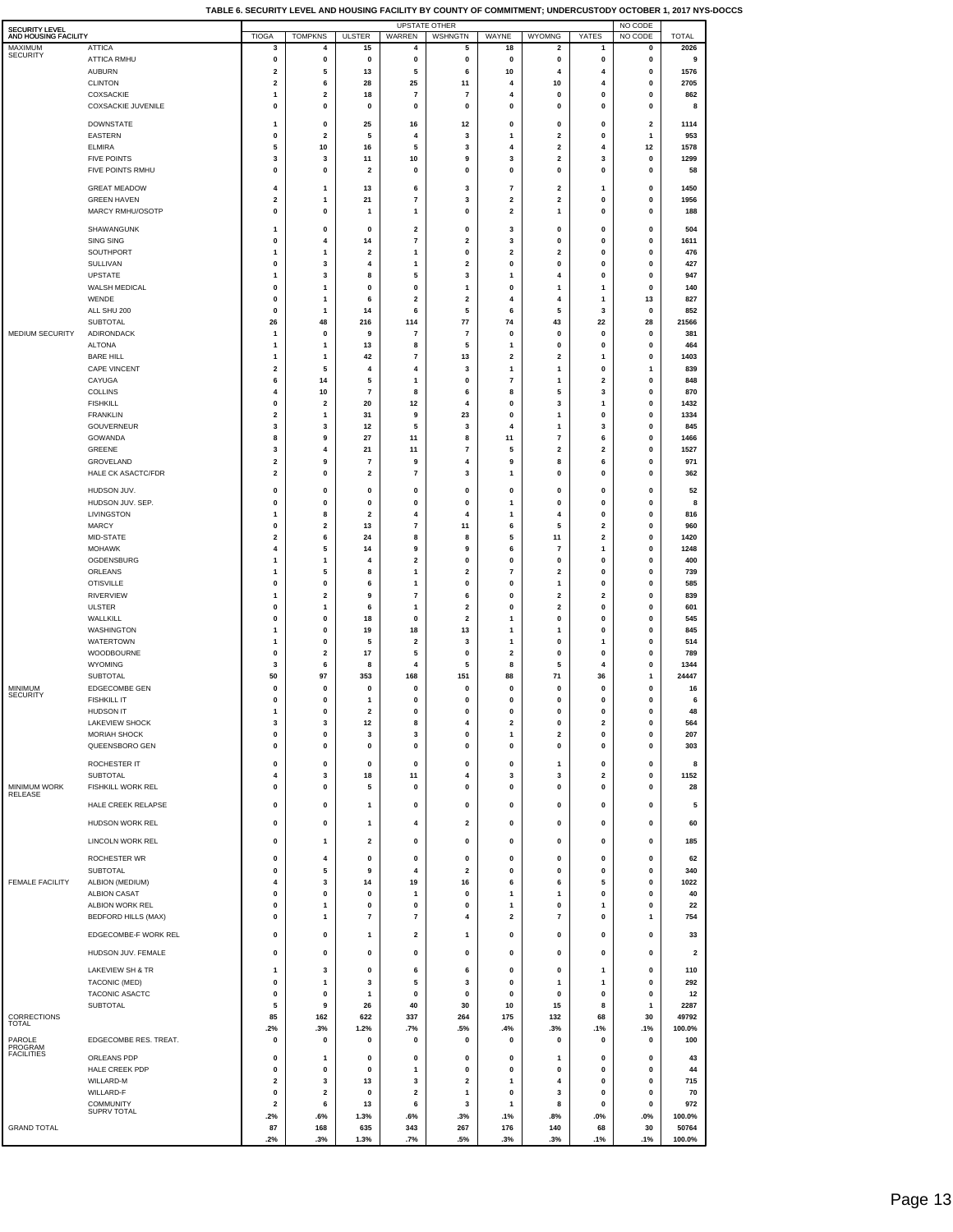**TABLE 7. SECURITY LEVEL AND HOUSING FACILITY BY RELIGIOUS AFFILIATION; UNDERCUSTODY OCTOBER 1, 2017 NYS-DOCCS**

| <b>SECURITY LEVEL</b><br>AND HOUSING FACILITY |                                              | CATHOLIC                | PROTESTANT              | <b>ISLAM</b>            | <b>JEWISH</b>                    | <b>RASTAFARIA</b><br>N        | <b>NATION OF</b><br><b>ISLAM</b> | <b>ASIAN</b><br><b>RELIGION</b> | <b>GREEK</b><br>ORTHODOX | <b>NATIVE</b><br>AMERICAN                 | <b>OTHER</b>            | <b>NOT</b><br>SPECIFID | <b>TOTAL</b>            |
|-----------------------------------------------|----------------------------------------------|-------------------------|-------------------------|-------------------------|----------------------------------|-------------------------------|----------------------------------|---------------------------------|--------------------------|-------------------------------------------|-------------------------|------------------------|-------------------------|
| MAXIMUM SECURITY                              | <b>ATTICA</b>                                | 314                     | 551                     | 242                     | 158                              | 240                           | 163                              | 9                               | 3                        | 15                                        | 118                     | 213                    | 2026                    |
|                                               | ATTICA RMHU                                  | -1                      | $\mathbf 0$             | 3                       | $\overline{2}$                   | -1                            | $\mathbf{1}$                     | $\mathbf 0$                     | $\pmb{0}$                | 0                                         | $\mathbf 0$             | 1                      | 9                       |
|                                               | <b>AUBURN</b>                                | 255                     | 331                     | 219                     | 123                              | 213                           | 111                              | 12                              | $\mathbf{1}$             | 16                                        | 111                     | 184                    | 1576                    |
|                                               | <b>CLINTON</b><br>COXSACKIE                  | 543<br>182              | 599<br>202              | 341<br>96               | 236<br>61                        | 400<br>119                    | 145<br>55                        | 17<br>1                         | 0<br>1                   | 19<br>8                                   | 129<br>47               | 276<br>90              | 2705<br>862             |
|                                               | <b>COXSACKIE JUVENILE</b>                    | 0                       | $\overline{\mathbf{2}}$ | $\overline{\mathbf{2}}$ | $\mathbf{0}$                     | 3                             | 0                                | 0                               | 0                        | 0                                         | $\mathbf 0$             | 1                      | 8                       |
|                                               | <b>DOWNSTATE</b>                             | 200                     | 218                     | 148                     | 51                               | 143                           | 26                               | 3                               | 0                        | 20                                        | 19                      | 286                    | 1114                    |
|                                               | EASTERN                                      | 168                     | 274                     | 165                     | 32                               | 117                           | 58                               | 21                              | $\mathbf{1}$             | 10                                        | 52                      | 55                     | 953                     |
|                                               | ELMIRA                                       | 257                     | 307                     | 171                     | 144                              | 168                           | 114                              | 9                               | $\mathbf{1}$             | 17                                        | 89                      | 301                    | 1578                    |
|                                               | <b>FIVE POINTS</b>                           | 198                     | 252                     | 158                     | 113                              | 224                           | 101                              | $\overline{\mathbf{3}}$         | $\mathbf{2}$             | 10                                        | 99                      | 139                    | 1299                    |
|                                               | FIVE POINTS RMHU                             | 7                       | 6                       | 16                      | 16                               | 5                             | 1                                | $\mathbf 0$                     | 0                        | 0                                         | 3                       | $\overline{4}$         | 58                      |
|                                               | <b>GREAT MEADOW</b>                          | 267                     | 275                     | 213                     | 124                              | 203                           | 87                               | 14                              | $\mathbf{2}$             | 13                                        | 84                      | 168                    | 1450                    |
|                                               | <b>GREEN HAVEN</b><br>MARCY RMHU/OSOTP       | 355<br>38               | 553<br>52               | 301<br>27               | 153<br>20                        | 196<br>9                      | 133<br>13                        | 26<br>1                         | $\mathbf{1}$<br>0        | 7<br>$\mathbf{1}$                         | 100<br>$\overline{7}$   | 131<br>20              | 1956<br>188             |
|                                               |                                              |                         |                         |                         |                                  |                               |                                  |                                 |                          |                                           |                         |                        |                         |
|                                               | SHAWANGUNK                                   | 82                      | 146                     | 84                      | 36                               | 59                            | 50                               | 4                               | 0                        | -1                                        | 21                      | 21                     | 504                     |
|                                               | <b>SING SING</b><br>SOUTHPORT                | 295<br>68               | 411<br>71               | 279<br>68               | 102<br>47                        | 201<br>87                     | 116<br>52                        | 20<br>0                         | 1<br>0                   | 10<br>4                                   | 78<br>29                | 98<br>50               | 1611<br>476             |
|                                               | <b>SULLIVAN</b>                              | 81                      | 120                     | 60                      | 31                               | 46                            | 32                               | $\overline{4}$                  | 1                        | $\mathbf{1}$                              | 22                      | 29                     | 427                     |
|                                               | <b>UPSTATE</b>                               | 198                     | 143                     | 123                     | 108                              | 179                           | 52                               | $\overline{\mathbf{2}}$         | 0                        | 8                                         | 38                      | 96                     | 947                     |
|                                               | WALSH MEDICAL                                | 41                      | 41                      | 17                      | 12                               | $\overline{\mathbf{1}}$       | $\overline{2}$                   | 1                               | 0                        | $\overline{\mathbf{2}}$                   | $\overline{\mathbf{1}}$ | 22                     | 140                     |
|                                               | WENDE                                        | 147                     | 226                     | 100                     | 77                               | 94                            | 38                               | $\overline{4}$                  | $\mathbf{1}$             | $\overline{7}$                            | 47                      | 86                     | 827                     |
|                                               | ALL SHU 200                                  | 171<br>3868             | 118<br>4898             | 109                     | 71                               | 145<br>2853                   | 27                               | 1                               | $\mathbf 0$              | 10                                        | 48<br>1142              | 152                    | 852<br>21566            |
| MEDIUM SECURITY                               | SUBTOTAL<br>ADIRONDACK                       | 117                     | 103                     | 2942<br>31              | 1717<br>19                       | 43                            | 1377<br>8                        | 152<br>0                        | 15<br>0                  | 179<br>3                                  | 3                       | 2423<br>54             | 381                     |
|                                               | <b>ALTONA</b>                                | 132                     | 109                     | 54                      | 23                               | 50                            | 3                                | 3                               | 0                        | 3                                         | 13                      | 74                     | 464                     |
|                                               | <b>BARE HILL</b>                             | 317                     | 343                     | 159                     | 73                               | 204                           | 40                               | 9                               | $\mathbf{2}$             | 23                                        | 61                      | 172                    | 1403                    |
|                                               | <b>CAPE VINCENT</b>                          | 201                     | 154                     | 86                      | 49                               | 133                           | 24                               | 6                               | 0                        | 8                                         | 46                      | 132                    | 839                     |
|                                               | CAYUGA                                       | 137                     | 188                     | 86                      | 62                               | 78                            | 26                               | $\mathbf 0$                     | $\mathbf{1}$             | 16                                        | 38                      | 216                    | 848                     |
|                                               | <b>COLLINS</b><br><b>FISHKILL</b>            | 148<br>342              | 208<br>426              | 97<br>195               | 86<br>71                         | 56<br>121                     | 16<br>40                         | 5<br>9                          | 0<br>$\mathbf 2$         | 11<br>13                                  | 40<br>84                | 203<br>129             | 870<br>1432             |
|                                               | <b>FRANKLIN</b>                              | 330                     | 278                     | 168                     | 75                               | 159                           | 36                               | 6                               | $\mathbf 0$              | 27                                        | 94                      | 161                    | 1334                    |
|                                               | GOUVERNEUR                                   | 177                     | 164                     | 105                     | 56                               | 106                           | 10                               | 1                               | 1                        | 11                                        | 41                      | 173                    | 845                     |
|                                               | GOWANDA                                      | 366                     | 385                     | 82                      | 69                               | 133                           | 17                               | 9                               | 0                        | 20                                        | 63                      | 322                    | 1466                    |
|                                               | GREENE                                       | 360                     | 329                     | 181                     | 82                               | 173                           | 19                               | $\overline{7}$                  | $\mathbf{2}$             | 28                                        | 50                      | 296                    | 1527                    |
|                                               | GROVELAND<br>HALE CK ASACTC/FDR              | 203                     | 249                     | 79                      | 77                               | 62                            | 9<br>4                           | 9<br>$\mathbf 0$                | $\mathbf{1}$             | 12                                        | 53                      | 217<br>59              | 971                     |
|                                               |                                              | 105                     | 99                      | 38                      | 14                               | 30                            |                                  |                                 | $\mathbf{1}$             | $\mathbf{1}$                              | 11                      |                        | 362                     |
|                                               | HUDSON JUV.                                  | 10                      | 10                      | 5                       | $\mathbf{1}$                     | 6                             | 0                                | 0                               | 0                        | 0                                         | $\mathbf 0$             | 20                     | 52                      |
|                                               | HUDSON JUV. SEP.<br>LIVINGSTON               | -1<br>160               | $\mathbf{1}$<br>176     | 1<br>88                 | $\mathbf{0}$<br>37               | $\mathbf 0$<br>101            | $\mathbf{0}$<br>28               | $\mathbf 0$<br>$\overline{4}$   | 0<br>$\mathbf 0$         | 0<br>$\overline{4}$                       | $\mathbf 0$<br>28       | 5<br>190               | 8<br>816                |
|                                               | <b>MARCY</b>                                 | 201                     | 212                     | 118                     | 89                               | 92                            | 21                               | $\overline{7}$                  | 1                        | 11                                        | 43                      | 165                    | 960                     |
|                                               | MID-STATE                                    | 319                     | 345                     | 165                     | 117                              | 133                           | 25                               | 6                               | 1                        | 11                                        | 77                      | 221                    | 1420                    |
|                                               | <b>MOHAWK</b>                                | 308                     | 307                     | 138                     | 82                               | 106                           | 27                               | 4                               | 1                        | 14                                        | 49                      | 212                    | 1248                    |
|                                               | OGDENSBURG                                   | 107                     | 82                      | 47                      | 11                               | 44                            | 10                               | 1                               | 0                        | 4                                         | $\overline{7}$          | 87                     | 400                     |
|                                               | ORLEANS                                      | 124                     | 203                     | 90                      | 36                               | 101                           | 24                               | 1<br>9                          | 0<br>4                   | 5                                         | 36                      | 119                    | 739                     |
|                                               | <b>OTISVILLE</b><br><b>RIVERVIEW</b>         | 143<br>215              | 167<br>167              | 79<br>94                | 25<br>45                         | 57<br>117                     | 34<br>23                         | $\mathbf{2}$                    | 0                        | $\overline{\mathbf{2}}$<br>$\overline{7}$ | 33<br>36                | 32<br>133              | 585<br>839              |
|                                               | <b>ULSTER</b>                                | 156                     | 118                     | 79                      | 24                               | 75                            | 13                               | $\overline{4}$                  | $\mathbf{1}$             | 8                                         | 9                       | 114                    | 601                     |
|                                               | WALLKILL                                     | 136                     | 132                     | 85                      | 25                               | 53                            | 21                               | 1                               | 0                        | 6                                         | 25                      | 61                     | 545                     |
|                                               | WASHINGTON                                   | 210                     | 171                     | 96                      | 40                               | 128                           | 15                               | 10                              | $\mathbf 2$              | 7                                         | 40                      | 126                    | 845                     |
|                                               | WATERTOWN                                    | 160                     | 98                      | 50                      | 17                               | 44                            | 15                               | 1                               | $\mathbf 0$              | 4                                         | 16                      | 109                    | 514                     |
|                                               | WOODBOURNE<br>WYOMING                        | 197<br>263              | 247<br>309              | 99<br>120               | 45<br>72                         | 51<br>160                     | 46<br>30                         | 8<br>3                          | $\mathbf{2}$<br>0        | 4<br>16                                   | 38<br>67                | 52<br>304              | 789<br>1344             |
|                                               | SUBTOTAL                                     | 5645                    | 5780                    | 2715                    | 1422                             | 2616                          | 584                              | 125                             | 22                       | 279                                       | 1101                    | 4158                   | 24447                   |
| MINIMUM SECURITY                              | <b>EDGECOMBE GEN</b>                         | $\overline{\mathbf{2}}$ | 3                       | 8                       | 0                                | $\mathbf{1}$                  | $\mathbf{1}$                     | 0                               | 0                        | 0                                         | $\mathbf 0$             | $\mathbf{1}$           | 16                      |
|                                               | <b>FISHKILL IT</b>                           | $\overline{\mathbf{2}}$ | $\overline{1}$          | $\mathbf{1}$            | $\mathbf{0}$                     | $\mathbf{1}$                  | $\mathbf{1}$                     | 0                               | $\pmb{0}$                | $\pmb{0}$                                 | $\bf{0}$                | $\mathbf 0$            | 6                       |
|                                               | HUDSON IT                                    | 10                      | 19                      | -1                      | -1                               | 4                             | 1                                | $\mathbf 0$                     | 0                        | $\mathbf 0$                               | 5                       | $\overline{7}$         | 48                      |
|                                               | <b>LAKEVIEW SHOCK</b><br><b>MORIAH SHOCK</b> | 203<br>65               | 111<br>34               | 48<br>14                | $\overline{7}$<br>$\overline{2}$ | 38<br>9                       | 3<br>$\mathbf 0$                 | 3<br>$\mathbf 0$                | $\mathbf 0$<br>0         | 5<br>$\mathbf{1}$                         | 3<br>$\mathbf 0$        | 143<br>82              | 564<br>207              |
|                                               | QUEENSBORO GEN                               | 84                      | 65                      | 49                      | 11                               | 31                            | $\overline{\phantom{a}}$         | 0                               | 0                        | $\overline{\phantom{a}}$                  | 14                      | 35                     | 303                     |
|                                               | ROCHESTER IT                                 | $\mathbf{1}$            | $\overline{\mathbf{2}}$ | 0                       | 0                                | $\mathbf{1}$                  | 0                                | 0                               | 0                        | 0                                         | $\mathbf 0$             | $\overline{\bf{4}}$    | 8                       |
|                                               | SUBTOTAL                                     | 367                     | 235                     | 121                     | 21                               | 85                            | 13                               | 3                               | 0                        | 13                                        | 22                      | 272                    | 1152                    |
| <b>MINIMUM WORK</b><br><b>RELEASE</b>         | FISHKILL WORK REL                            | 5                       | 9                       | 3                       | $\mathbf{1}$                     | 5                             | 0                                | 0                               | 0                        | $\mathbf 0$                               | $\mathbf 0$             | 5                      | 28                      |
|                                               | HALE CREEK RELAPSE                           | $\overline{\mathbf{2}}$ | 3                       | $\mathbf 0$             | 0                                | 0                             | 0                                | $\mathbf 0$                     | 0                        | 0                                         | $\mathbf 0$             | $\mathbf 0$            | 5                       |
|                                               | HUDSON WORK REL                              | 12                      | 22                      | 2                       | $\mathbf{1}$                     | 10                            | 1                                | 0                               | 0                        | 0                                         | 3                       | 9                      | 60                      |
|                                               | <b>LINCOLN WORK REL</b>                      | 75                      | 55                      | 17                      | 6                                | 22                            | 0                                | $\mathbf 0$                     | $\mathbf{1}$             | $\mathbf 0$                               | 3                       | 6                      | 185                     |
|                                               | ROCHESTER WR<br>SUBTOTAL                     | 14<br>108               | 9<br>98                 | 5<br>27                 | 6<br>14                          | $\overline{\mathbf{2}}$<br>39 | $\mathbf{1}$<br>$\mathbf{2}$     | $\mathbf 0$<br>0                | 0<br>$\mathbf{1}$        | $\mathbf 0$<br>0                          | $\overline{2}$<br>8     | 23<br>43               | 62<br>340               |
| <b>FEMALE FACILITY</b>                        | ALBION (MEDIUM)                              | 312                     | 386                     | 123                     | 16                               | 4                             | 3                                | $\mathbf{2}$                    | $\mathbf{2}$             | $\overline{\mathbf{2}}$                   | 9                       | 163                    | 1022                    |
|                                               | <b>ALBION CASAT</b>                          | 17                      | 10                      | 4                       | 0                                | 0                             | 0                                | 1                               | 0                        | 0                                         | $\mathbf{1}$            | $\overline{7}$         | 40                      |
|                                               | ALBION WORK REL                              | 12                      | 3                       | 1                       | 0                                | 0                             | 0                                | 1                               | 0                        | 0                                         | $\overline{\mathbf{2}}$ | 3                      | 22                      |
|                                               | <b>BEDFORD HILLS (MAX)</b>                   | 205                     | 289                     | 83                      | 16                               | 8                             | 6                                | $\overline{7}$                  | 0                        | 6                                         | 11                      | 123                    | 754                     |
|                                               | EDGECOMBE-F WORK REL                         | 15                      | 10                      | 2                       | 0                                | 0                             | 0                                | 0                               | 0                        | 0                                         | 0                       | 6                      | 33                      |
|                                               | HUDSON JUV. FEMALE                           | 0                       | $\overline{\mathbf{2}}$ | 0                       | 0                                | 0                             | 0                                | 0                               | 0                        | 0                                         | 0                       | 0                      | $\overline{\mathbf{2}}$ |
|                                               | LAKEVIEW SH & TR                             | 32                      | 39                      | 6                       | 3                                | 0                             | 0                                | 1                               | 0                        | 0                                         | 0                       | 29                     | 110                     |
|                                               | <b>TACONIC (MED)</b>                         | 82                      | 118                     | 44                      | 5                                | $\overline{\mathbf{2}}$       | 0                                | 4                               | 0                        | $\mathbf{1}$                              | 3                       | 33                     | 292                     |
|                                               | TACONIC ASACTC                               | 3                       | 6                       | 0                       | 0                                | 0                             | 0                                | 0                               | 0                        | 0                                         | 0                       | 3                      | 12                      |
|                                               | SUBTOTAL                                     | 678                     | 863                     | 263                     | 40                               | 14                            | 9                                | 16                              | $\overline{\mathbf{2}}$  | 9                                         | 26                      | 367                    | 2287                    |
| CORRECTIONS<br>TOTAL                          |                                              | 10666                   | 11874                   | 6068                    | 3214                             | 5607                          | 1985                             | 296                             | 40                       | 480                                       | 2299                    | 7263                   | 49792                   |
| PAROLE PROGRAM                                | EDGECOMBE RES. TREAT.                        | 21.4%<br>24             | 23.8%<br>25             | 12.2%<br>10             | 6.5%<br>6                        | 11.3%<br>13                   | 4.0%<br>6                        | .6%<br>$\mathbf 0$              | .1%<br>0                 | 1.0%<br>2                                 | 4.6%<br>$\mathbf 0$     | 14.6%<br>14            | 100.0%<br>100           |
| <b>FACILITIES</b>                             |                                              |                         |                         |                         |                                  |                               |                                  |                                 |                          |                                           |                         |                        |                         |
|                                               | ORLEANS PDP                                  | 4                       | $\overline{4}$          | 1                       | 4                                | 9                             | $\mathbf{1}$                     | $\mathbf 0$                     | 0                        | -1                                        | 3                       | 16                     | 43                      |
|                                               | HALE CREEK PDP<br>WILLARD-M                  | 8<br>97                 | 9<br>91                 | 4<br>61                 | 5<br>119                         | 8<br>155                      | $\mathbf{1}$<br>12               | $\mathbf 0$<br>$\mathbf{2}$     | 0<br>$\mathbf{1}$        | 0<br>11                                   | $\mathbf 0$<br>11       | 9<br>155               | 44<br>715               |
|                                               | WILLARD-F                                    | 14                      | 13                      | 15                      | 10                               | -1                            | $\pmb{0}$                        | 0                               | 0                        | $\overline{\mathbf{2}}$                   | $\overline{\mathbf{1}}$ | 14                     | 70                      |
|                                               | COMMUNITY SUPRV                              | 147                     | 142                     | 91                      | 144                              | 186                           | 20                               | $\mathbf{2}$                    | 1                        | 16                                        | 15                      | 208                    | 972                     |
|                                               | TOTAL                                        | 15.1%                   | 14.6%                   | 9.4%                    | 14.8%                            | 19.1%                         | 2.1%                             | .2%                             | .1%                      | 1.6%                                      | 1.5%                    | 21.4%                  | 100.0%                  |
| <b>GRAND TOTAL</b>                            |                                              | 10813<br>21.3%          | 12016<br>23.7%          | 6159<br>12.1%           | 3358<br>6.6%                     | 5793<br>11.4%                 | 2005<br>3.9%                     | 298<br>.6%                      | 41<br>.1%                | 496<br>1.0%                               | 2314<br>4.6%            | 7471<br>14.7%          | 50764<br>100.0%         |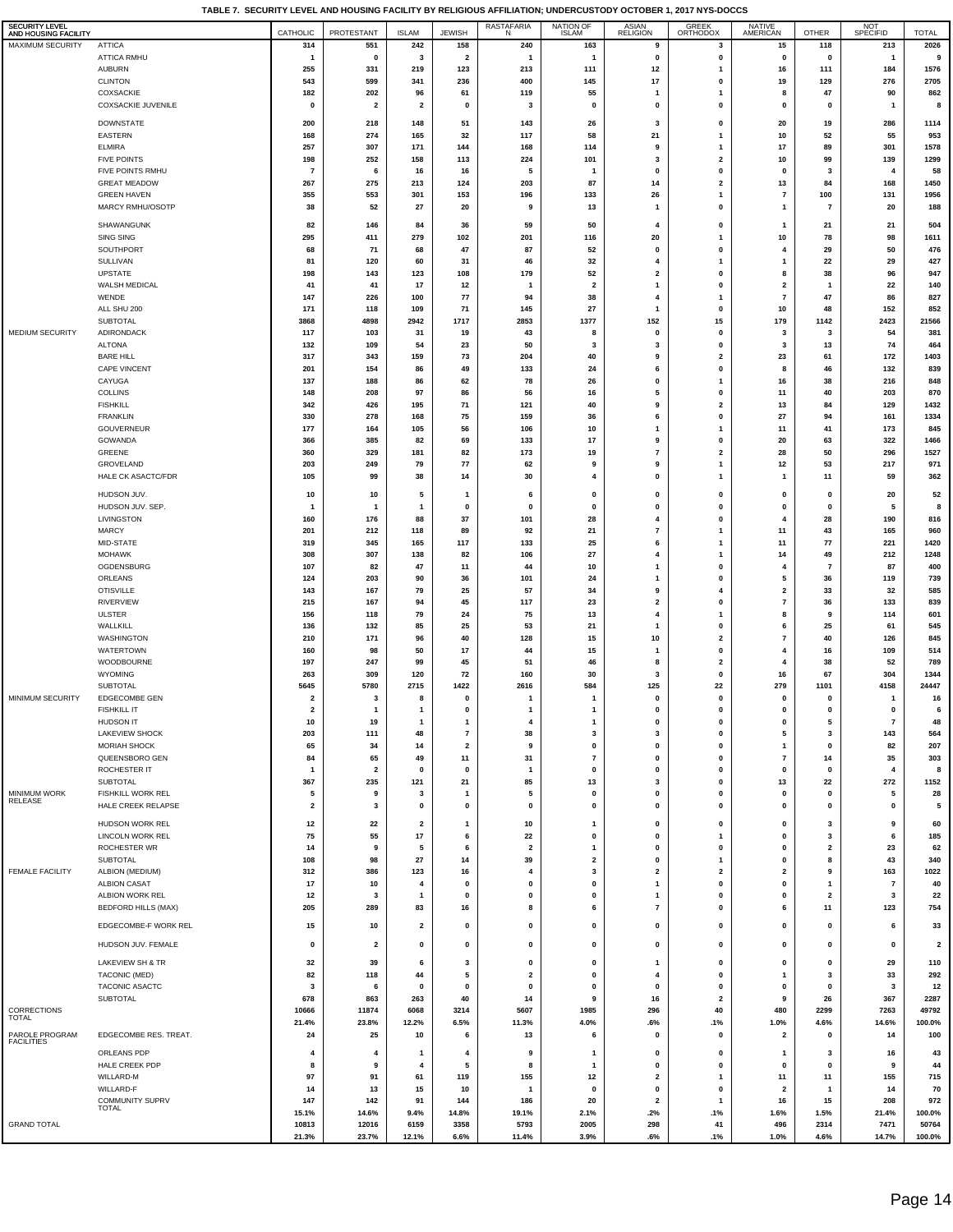| <b>SECURITY LEVEL</b><br>AND HOUSING FACILITY |                                       | <b>NEVER</b><br>MARRIED | MARRIED                  | <b>COMMON</b><br>LAW    | SEPARATD/DI<br><b>VORCD</b> | WIDOWED                      | NOT CODED   | <b>TOTAL</b>    |
|-----------------------------------------------|---------------------------------------|-------------------------|--------------------------|-------------------------|-----------------------------|------------------------------|-------------|-----------------|
| <b>MAXIMUM SECURITY</b>                       | <b>ATTICA</b>                         | 1252                    | 501                      | 20                      | 214                         | 26                           | 13          | 2026            |
|                                               | <b>ATTICA RMHU</b>                    | 6                       | $\overline{\mathbf{2}}$  | 0                       | 1                           | 0                            | 0           | 9               |
|                                               | <b>AUBURN</b>                         | 967                     | 421                      | 18                      | 144                         | 17                           | 9           | 1576            |
|                                               | <b>CLINTON</b>                        | 1797                    | 602                      | 48                      | 214                         | 35                           | 9           | 2705            |
|                                               | COXSACKIE                             | 570                     | 177                      | 13                      | 85                          | 9                            | 8           | 862             |
|                                               | <b>COXSACKIE JUVENILE</b>             | 8                       | 0                        | 0                       | $\mathbf 0$                 | 0                            | 0           | 8               |
|                                               | <b>DOWNSTATE</b>                      | 625                     | 185                      | 11                      | 72                          | $\overline{\phantom{a}}$     | 214         | 1114            |
|                                               | EASTERN                               | 473                     | 354                      | 29                      | 75                          | 13                           | 9           | 953             |
|                                               | <b>ELMIRA</b>                         | 1010                    | 353                      | 21                      | 140                         | 16                           | 38          | 1578            |
|                                               | <b>FIVE POINTS</b>                    | 908                     | 251                      | 17                      | 100                         | 11                           | 12          | 1299            |
|                                               | FIVE POINTS RMHU                      | 45                      | $\overline{7}$           | 1                       | 4                           | 0                            | 1           | 58              |
|                                               | <b>GREAT MEADOW</b>                   | 991                     | 294                      | 35                      | 98                          | 15                           | 17          | 1450            |
|                                               | <b>GREEN HAVEN</b>                    | 1080                    | 618                      | 56                      | 158                         | 33                           | 11          | 1956            |
|                                               | MARCY RMHU/OSOTP                      | 129                     | 32                       | 0                       | 21                          | 3                            | 3           | 188             |
|                                               | SHAWANGUNK                            | 249                     | 197                      | 15                      | 37                          | 4                            | 2           | 504             |
|                                               | <b>SING SING</b>                      | 924                     | 494                      | 47                      | 119                         | 18                           | 9           | 1611            |
|                                               | SOUTHPORT                             | 326                     | 118                      | $\overline{\mathbf{2}}$ | 28                          | 0                            | 2           | 476             |
|                                               | SULLIVAN                              | 250                     | 121                      | 14                      | 30                          | $\overline{\phantom{a}}$     | 5           | 427             |
|                                               | <b>UPSTATE</b>                        | 716                     | 158                      | 13                      | 50                          | 6                            | 4           | 947             |
|                                               | <b>WALSH MEDICAL</b>                  | 60                      | 28                       | 4                       | 33                          | 12                           | 3           | 140             |
|                                               | WENDE                                 | 508                     | 204                      | 8                       | 79                          | 10                           | 18          | 827             |
|                                               | ALL SHU 200                           | 672                     | 122                      | 11                      | 43                          | $\overline{\mathbf{2}}$      | 2           | 852             |
| MEDIUM SECURITY                               | <b>SUBTOTAL</b>                       | 13566                   | 5239                     | 383                     | 1745                        | 244                          | 389         | 21566           |
|                                               | ADIRONDACK                            | 277                     | 59                       | 6                       | 36                          | $\overline{\mathbf{2}}$<br>5 | 1           | 381             |
|                                               | <b>ALTONA</b><br><b>BARE HILL</b>     | 316<br>1018             | 93<br>243                | 6<br>30                 | 44<br>97                    | 8                            | 0<br>7      | 464<br>1403     |
|                                               | <b>CAPE VINCENT</b>                   | 621                     | 132                      | 16                      | 61                          | 5                            | 4           | 839             |
|                                               | CAYUGA                                | 568                     | 176                      | 8                       | 80                          | 12                           | 4           | 848             |
|                                               | <b>COLLINS</b>                        | 509                     | 213                      | $\overline{\mathbf{2}}$ | 131                         | $\overline{\mathbf{r}}$      | 8           | 870             |
|                                               | <b>FISHKILL</b>                       | 872                     | 360                      | 30                      | 139                         | 19                           | 12          | 1432            |
|                                               | <b>FRANKLIN</b>                       | 935                     | 248                      | 15                      | 119                         | 8                            | 9           | 1334            |
|                                               | GOUVERNEUR                            | 569                     | 157                      | 23                      | 83                          | 9                            | 4           | 845             |
|                                               | <b>GOWANDA</b>                        | 1001                    | 251                      | 21                      | 176                         | 9                            | 8           | 1466            |
|                                               | GREENE                                | 1175                    | 189                      | 30                      | 109                         | 8                            | 16          | 1527            |
|                                               | GROVELAND                             | 599                     | 195                      | 12                      | 142                         | 15                           | 8           | 971             |
|                                               | HALE CK ASACTC/FDR                    | 265                     | 53                       | 13                      | 27                          | 2                            | 2           | 362             |
|                                               | HUDSON JUV.                           | 52                      | 0                        | 0                       | 0                           | 0                            | 0           | 52              |
|                                               | HUDSON JUV. SEP.                      | 7                       | 0                        | 0                       | 0                           | 0                            | 1           | 8               |
|                                               | LIVINGSTON                            | 564                     | 159                      | 10                      | 75                          | 3                            | 5           | 816             |
|                                               | <b>MARCY</b>                          | 679                     | 156                      | 12                      | 99                          | $\overline{\mathbf{r}}$      | 7           | 960             |
|                                               | MID-STATE                             | 1020                    | 217                      | 14                      | 144                         | 16                           | 9           | 1420            |
|                                               | <b>MOHAWK</b>                         | 838                     | 239                      | 16                      | 132                         | 11                           | 12          | 1248            |
|                                               | OGDENSBURG                            | 310                     | 57                       | 9                       | 22                          | 1                            | 1           | 400             |
|                                               | ORLEANS                               | 500                     | 145                      | 13                      | 71                          | 5                            | 5           | 739             |
|                                               | <b>OTISVILLE</b><br><b>RIVERVIEW</b>  | 306                     | 196                      | 23<br>21                | 43                          | 14<br>4                      | 3<br>2      | 585<br>839      |
|                                               | ULSTER                                | 612<br>450              | 132<br>89                | 17                      | 68<br>36                    | 3                            | 6           | 601             |
|                                               | WALLKILL                              | 359                     | 129                      | 12                      | 39                          | 4                            | 2           | 545             |
|                                               | WASHINGTON                            | 607                     | 154                      | 7                       | 67                          | 8                            | 2           | 845             |
|                                               | WATERTOWN                             | 379                     | 80                       | 13                      | 36                          | 4                            | 2           | 514             |
|                                               | WOODBOURNE                            | 411                     | 276                      | 19                      | 66                          | 16                           | 1           | 789             |
|                                               | <b>WYOMING</b>                        | 947                     | 248                      | 20                      | 102                         | 9                            | 18          | 1344            |
|                                               | SUBTOTAL                              | 16766                   | 4646                     | 418                     | 2244                        | 214                          | 159         | 24447           |
| MINIMUM SECURITY                              | <b>EDGECOMBE GEN</b>                  | 13                      | 0                        | 1                       | 1                           | 0                            | 1           | 16              |
|                                               | <b>FISHKILL IT</b>                    |                         |                          | 0                       |                             | O                            | Ō           | 6               |
|                                               | <b>HUDSON IT</b>                      | 29                      | 13                       | 1                       | 5                           | $\pmb{0}$                    | 0           | 48              |
|                                               | <b>LAKEVIEW SHOCK</b>                 | 455                     | 68                       | 7                       | 28                          | 0                            | 6           | 564             |
|                                               | <b>MORIAH SHOCK</b><br>QUEENSBORO GEN | 176<br>232              | 13<br>33                 | 2<br>11                 | 10<br>22                    | 2<br>3                       | 4<br>2      | 207<br>303      |
|                                               | ROCHESTER IT                          | 6                       | $\mathbf{1}$             | 0                       | 1                           | 0                            | $\pmb{0}$   | 8               |
|                                               | <b>SUBTOTAL</b>                       | 915                     | 129                      | 22                      | 68                          | 5                            | 13          | 1152            |
| MINIMUM WORK                                  | FISHKILL WORK REL                     | 23                      | 4                        | $\mathbf{1}$            | 0                           | $\pmb{0}$                    | $\pmb{0}$   | 28              |
| RELEASE                                       | HALE CREEK RELAPSE                    | 3                       | $\mathbf{1}$             | 0                       | 1                           | 0                            | 0           | 5               |
|                                               | HUDSON WORK REL                       |                         |                          |                         |                             | 0                            |             |                 |
|                                               | LINCOLN WORK REL                      | 35<br>128               | 19<br>35                 | 1<br>12                 | 5<br>9                      | 1                            | 0<br>0      | 60<br>185       |
|                                               | <b>ROCHESTER WR</b>                   | 42                      | 11                       | 0                       | $\overline{7}$              | 0                            | $\mathbf 2$ | 62              |
|                                               | <b>SUBTOTAL</b>                       | 231                     | 70                       | 14                      | 22                          | 1                            | $\mathbf 2$ | 340             |
| <b>FEMALE FACILITY</b>                        | ALBION (MEDIUM)                       | 678                     | 177                      | 3                       | 144                         | 17                           | 3           | 1022            |
|                                               | <b>ALBION CASAT</b>                   | 23                      | 9                        | 1                       | 5                           | $\overline{\mathbf{2}}$      | 0           | 40              |
|                                               | ALBION WORK REL                       | 9                       | 8                        | 0                       | 5                           | 0                            | 0           | 22              |
|                                               | <b>BEDFORD HILLS (MAX)</b>            | 485                     | 152                      | 1                       | 86                          | 29                           | 1           | 754             |
|                                               | EDGECOMBE-F WORK REL                  | 20                      | 7                        | 0                       | 6                           | 0                            | 0           | 33              |
|                                               |                                       |                         |                          |                         |                             |                              |             |                 |
|                                               | HUDSON JUV. FEMALE                    | 2                       | 0                        | 0                       | 0                           | 0                            | 0           | 2               |
|                                               | LAKEVIEW SH & TR                      | 79                      | 20                       | 0                       | 10                          | 1                            | 0           | 110             |
|                                               | <b>TACONIC (MED)</b>                  | 173                     | 68                       | 1                       | 39                          | 10                           | 1           | 292             |
|                                               | TACONIC ASACTC                        | 11                      | $\mathbf{1}$             | 0                       | 0                           | 0                            | 0           | 12              |
|                                               | <b>SUBTOTAL</b>                       | 1480                    | 442                      | 6                       | 295                         | 59                           | 5           | 2287            |
| CORRECTIONS<br><b>TOTAL</b>                   |                                       | 32958                   | 10526                    | 843                     | 4374                        | 523                          | 568         | 49792           |
|                                               |                                       | 66.2%                   | 21.1%                    | 1.7%                    | 8.8%                        | 1.1%                         | 1.1%        | 100.0%          |
| PAROLE PROGRAM<br><b>FACILITIES</b>           | EDGECOMBE RES. TREAT.                 | 79                      | 9                        | 5                       | 7                           | 0                            | 0           | 100             |
|                                               | ORLEANS PDP                           | 34                      | $\overline{\phantom{a}}$ | 0                       | 1                           | 1                            | 0           | 43              |
|                                               | HALE CREEK PDP                        | 34                      | 6                        | 2                       | 2                           | $\bf{0}$                     | 0           | 44              |
|                                               | WILLARD-M                             | 551                     | 86                       | 8                       | 63                          | 4                            | 3           | 715             |
|                                               | WILLARD-F                             | 48                      | 9                        | 0                       | 12                          | 1                            | 0           | 70              |
|                                               | <b>COMMUNITY SUPRV</b><br>TOTAL       | 746                     | 117                      | 15                      | 85                          | 6                            | 3           | 972             |
| <b>GRAND TOTAL</b>                            |                                       | 76.7%<br>33704          | 12.0%<br>10643           | 1.5%                    | 8.7%<br>4459                | .6%<br>529                   | .3%<br>571  | 100.0%<br>50764 |
|                                               |                                       | 66.4%                   | 21.0%                    | 858<br>1.7%             | 8.8%                        | 1.0%                         | 1.1%        | 100.0%          |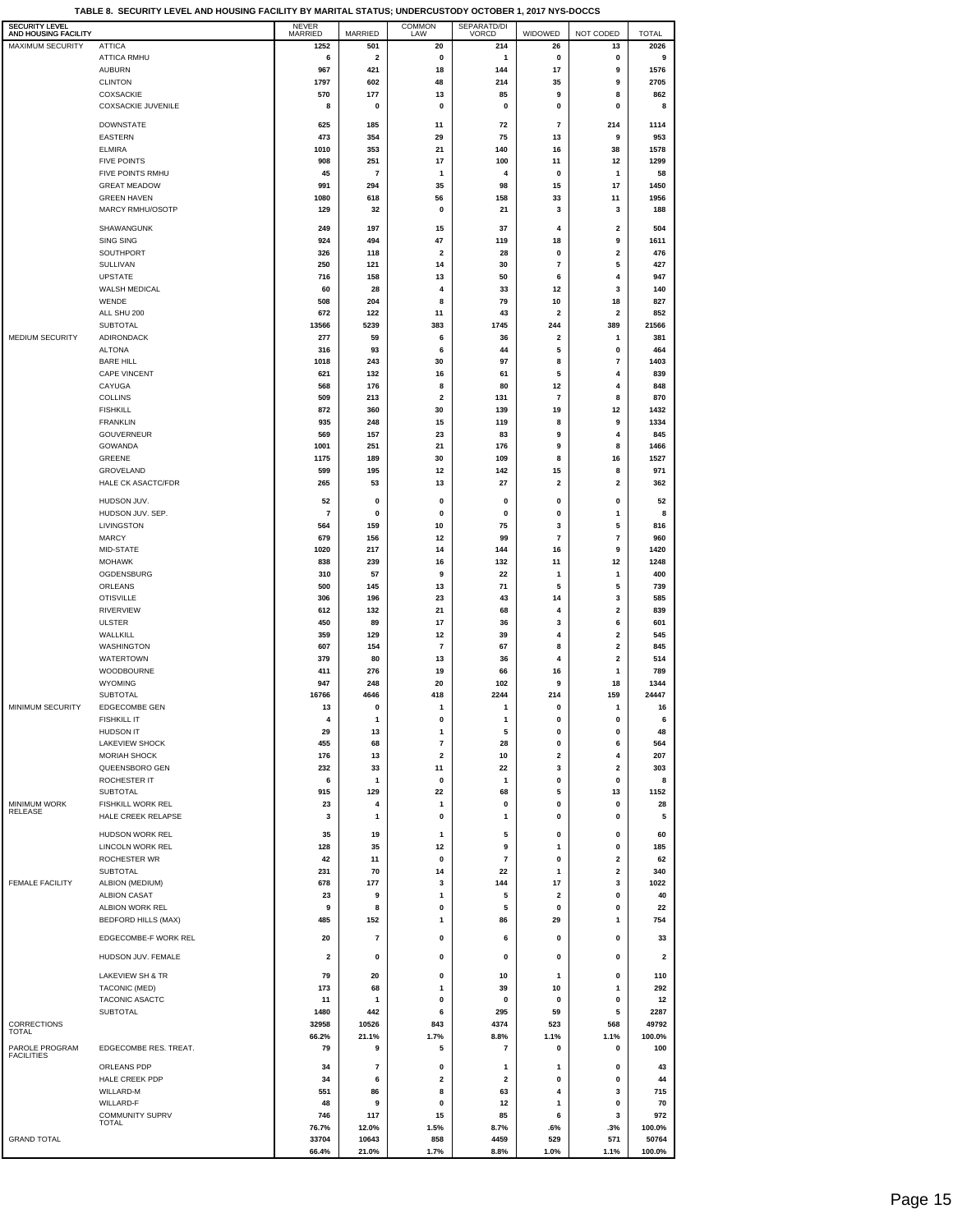**TABLE 9. SECURITY LEVEL AND HOUSING FACILITY BY INMATE REPORTED EDUCATION LEVEL; UNDERCUSTODY OCTOBER 1, 2017 NYS-DOCCS**

| SECURITY LEVEL<br>AND HOUSING FACILITY |                                        | 6 GRADE OR<br>LESS            | 7TH GRADE               | 8TH GRADE               | 9TH GRADE               | 10TH GRADE              | 11TH GRADE              | 12TH GRADE                     | POST<br>SECONDRY                 | NOT CODED               | <b>TOTAL</b>    |
|----------------------------------------|----------------------------------------|-------------------------------|-------------------------|-------------------------|-------------------------|-------------------------|-------------------------|--------------------------------|----------------------------------|-------------------------|-----------------|
| <b>MAXIMUM SECURITY</b>                | <b>ATTICA</b>                          | 29                            | 22                      | 72                      | 155                     | 226                     | 156                     | 689                            | 121                              | 556                     | 2026            |
|                                        | ATTICA RMHU<br>AUBURN                  | $\mathbf{1}$<br>25            | 0<br>16                 | $\mathbf 0$<br>80       | $\pmb{0}$<br>100        | 5<br>191                | 0<br>124                | $\overline{\mathbf{2}}$<br>541 | 0<br>94                          | $\mathbf{1}$<br>405     | 9<br>1576       |
|                                        | <b>CLINTON</b>                         | 76                            | 33                      | 114                     | 188                     | 278                     | 252                     | 923                            | 202                              | 639                     | 2705            |
|                                        | COXSACKIE                              | 14                            | 13                      | 43                      | 67                      | 97                      | 72                      | 306                            | 60                               | 190                     | 862             |
|                                        | <b>COXSACKIE JUVENILE</b>              | 0                             | 0                       | -1                      | 5                       | $\overline{2}$          | 0                       | $\mathbf{0}$                   | 0                                | $\mathbf 0$             | 8               |
|                                        | <b>DOWNSTATE</b>                       | 15                            | $\overline{\mathbf{r}}$ | 41                      | 68                      | 103                     | 99                      | 298                            | 45                               | 438                     | 1114            |
|                                        | EASTERN                                | 26                            | 9                       | 24                      | 73                      | 72                      | 67                      | 296                            | 65                               | 321                     | 953             |
|                                        | <b>ELMIRA</b>                          | 17                            | 17                      | 81                      | 127                     | 177                     | 116                     | 570                            | 82                               | 391                     | 1578            |
|                                        | <b>FIVE POINTS</b><br>FIVE POINTS RMHU | 12<br>$\overline{\mathbf{2}}$ | 9<br>0                  | 48<br>$\overline{4}$    | 116<br>6                | 151<br>4                | 116<br>8                | 435<br>15                      | 72<br>3                          | 340<br>16               | 1299<br>58      |
|                                        | <b>GREAT MEADOW</b>                    | 20                            | 18                      | 75                      | 134                     | 164                     | 120                     | 481                            | 76                               | 362                     | 1450            |
|                                        | <b>GREEN HAVEN</b>                     | 46                            | 32                      | 75                      | 151                     | 183                     | 140                     | 549                            | 145                              | 635                     | 1956            |
|                                        | MARCY RMHU/OSOTP                       | 3                             | $\mathbf{1}$            | 8                       | 19                      | 19                      | 19                      | 57                             | 17                               | 45                      | 188             |
|                                        | SHAWANGUNK                             | 9                             | 9                       | 25                      | 36                      | 36                      | 33                      | 144                            | 47                               | 165                     | 504             |
|                                        | SING SING                              | 39                            | 14                      | 65                      | 108                     | 154                     | 116                     | 441                            | 122                              | 552                     | 1611            |
|                                        | SOUTHPORT                              | 5                             | 5                       | 14                      | 47<br>45                | 62<br>43                | 64                      | 148                            | 27                               | 104<br>125              | 476             |
|                                        | SULLIVAN<br><b>UPSTATE</b>             | 16<br>17                      | 12<br>$\overline{7}$    | 15<br>44                | 94                      | 132                     | 29<br>103               | 111<br>323                     | 31<br>35                         | 192                     | 427<br>947      |
|                                        | <b>WALSH MEDICAL</b>                   | 4                             | 2                       | $\overline{7}$          | 10                      | 13                      | 6                       | 42                             | 15                               | 41                      | 140             |
|                                        | WENDE                                  | 14                            | 10                      | 44                      | 64                      | 93                      | 63                      | 250                            | 48                               | 241                     | 827             |
|                                        | ALL SHU 200                            | 10<br>400                     | 9                       | 57<br>937               | 87                      | 130                     | 108<br>1811             | 294<br>6915                    | 22                               | 135                     | 852             |
| <b>MEDIUM SECURITY</b>                 | SUBTOTAL<br>ADIRONDACK                 | 8                             | 245<br>6                | 15                      | 1700<br>28              | 2335<br>49              | 28                      | 151                            | 1329<br>32                       | 5894<br>64              | 21566<br>381    |
|                                        | <b>ALTONA</b>                          | 5                             | 5                       | 14                      | 33                      | 48                      | 43                      | 219                            | 25                               | 72                      | 464             |
|                                        | <b>BARE HILL</b>                       | 29                            | 19                      | 70                      | 115                     | 168                     | 115                     | 526                            | 75                               | 286                     | 1403            |
|                                        | CAPE VINCENT                           | 19<br>8                       | 8<br>6                  | 40<br>37                | 75<br>82                | 108<br>107              | 86<br>64                | 330<br>331                     | 40<br>42                         | 133<br>171              | 839<br>848      |
|                                        | CAYUGA<br>COLLINS                      | 15                            | 15                      | 35                      | 68                      | 66                      | 52                      | 379                            | 59                               | 181                     | 870             |
|                                        | <b>FISHKILL</b>                        | 37                            | 17                      | 58                      | 99                      | 111                     | 115                     | 432                            | 120                              | 443                     | 1432            |
|                                        | <b>FRANKLIN</b>                        | 36                            | 11                      | 67                      | 120                     | 181                     | 121                     | 495                            | 81                               | 222                     | 1334            |
|                                        | GOUVERNEUR                             | 10<br>52                      | 6                       | 20<br>50                | 59                      | 91                      | 77                      | 385<br>628                     | 49                               | 148<br>245              | 845<br>1466     |
|                                        | GOWANDA<br>GREENE                      | 26                            | 12<br>15                | 82                      | 120<br>149              | 143<br>230              | 121<br>168              | 553                            | 95<br>66                         | 238                     | 1527            |
|                                        | GROVELAND                              | 13                            | 10                      | 40                      | 56                      | 95                      | 73                      | 405                            | 71                               | 208                     | 971             |
|                                        | <b>HALE CK ASACTC/FDR</b>              | $\overline{7}$                | 6                       | 10                      | 23                      | 39                      | 30                      | 183                            | 15                               | 49                      | 362             |
|                                        | HUDSON JUV.                            | $\mathbf{1}$                  | 1                       | 6                       | 24                      | 10                      | 3                       | 3                              | $\mathbf{1}$                     | 3                       | 52              |
|                                        | HUDSON JUV. SEP.                       | 0                             | 0                       | $\mathbf 0$             | 4                       | $\overline{\mathbf{2}}$ | $\overline{1}$          | $\overline{1}$                 | 0                                | $\mathbf 0$             | 8               |
|                                        | LIVINGSTON                             | 14                            | 7                       | 27                      | 73                      | 96                      | 87                      | 318                            | 44                               | 150                     | 816             |
|                                        | <b>MARCY</b><br>MID-STATE              | 10<br>14                      | 8<br>16                 | 46<br>52                | 86<br>112               | 104<br>143              | 84<br>101               | 342<br>571                     | 60<br>85                         | 220<br>326              | 960<br>1420     |
|                                        | <b>MOHAWK</b>                          | 32                            | 11                      | 42                      | 93                      | 123                     | 103                     | 493                            | 71                               | 280                     | 1248            |
|                                        | OGDENSBURG                             | 12                            | 3                       | 18                      | 43                      | 47                      | 56                      | 146                            | 18                               | 57                      | 400             |
|                                        | ORLEANS                                | 14                            | 5                       | 28                      | 70                      | 91                      | 71                      | 292                            | 38                               | 130                     | 739             |
|                                        | <b>OTISVILLE</b><br>RIVERVIEW          | 13<br>21                      | 13<br>9                 | 14<br>30                | 36<br>69                | 60<br>115               | 39<br>82                | 207<br>342                     | 51<br>39                         | 152<br>132              | 585<br>839      |
|                                        | <b>ULSTER</b>                          | 14                            | 4                       | 24                      | 56                      | 81                      | 68                      | 217                            | 33                               | 104                     | 601             |
|                                        | WALLKILL                               | 5                             | 6                       | 12                      | 25                      | 68                      | 49                      | 223                            | 34                               | 123                     | 545             |
|                                        | WASHINGTON                             | 20                            | 5                       | 51                      | 73                      | 125                     | 81                      | 280                            | 58                               | 152                     | 845             |
|                                        | WATERTOWN<br>WOODBOURNE                | 12<br>37                      | 13<br>13                | 21<br>32                | 46<br>57                | 71<br>70                | 45<br>53                | 199<br>257                     | 22<br>57                         | 85<br>213               | 514<br>789      |
|                                        | <b>WYOMING</b>                         | 11                            | 19                      | 51                      | 125                     | 179                     | 131                     | 508                            | 60                               | 260                     | 1344            |
|                                        | SUBTOTAL                               | 495                           | 269                     | 992                     | 2019                    | 2821                    | 2147                    | 9416                           | 1441                             | 4847                    | 24447           |
| MINIMUM SECURITY                       | <b>EDGECOMBE GEN</b>                   | 0                             | 0                       | $\mathbf{1}$            | $\overline{\mathbf{2}}$ | 4                       | 0                       | 5                              | 0                                | 4                       | 16              |
|                                        | <b>FISHKILL IT</b><br><b>HUDSON IT</b> | $\bf{0}$<br>$\pmb{0}$         | $\mathbf{0}$<br>0       | $\Omega$<br>$\pmb{0}$   | $\Omega$<br>$\pmb{0}$   | $\pmb{0}$               | $\mathbf 3$             | $\overline{\mathbf{3}}$<br>32  | $\overline{2}$<br>$\overline{4}$ | 9                       | 6<br>48         |
|                                        | <b>LAKEVIEW SHOCK</b>                  | 1                             | 4                       | 26                      | 44                      | 60                      | 69                      | 265                            | 30                               | 65                      | 564             |
|                                        | <b>MORIAH SHOCK</b>                    | 0                             | 1                       | 8                       | 17                      | 33                      | 31                      | 90                             | 8                                | 19                      | 207             |
|                                        | QUEENSBORO GEN                         | 5                             | 3                       | 19                      | 32                      | 38                      | 27                      | 111                            | 15                               | 53                      | 303             |
|                                        | ROCHESTER IT<br>SUBTOTAL               | 0<br>6                        | 0<br>8                  | 0<br>54                 | 0<br>95                 | 0<br>135                | $\mathbf 0$<br>130      | 8<br>514                       | 0<br>59                          | $\mathbf 0$<br>151      | 8<br>1152       |
| <b>MINIMUM WORK</b>                    | FISHKILL WORK REL                      | $\pmb{0}$                     | 0                       | $\mathbf{1}$            | 3                       | $\pmb{0}$               | $\mathbf 3$             | 13                             | 4                                | 4                       | 28              |
| RELEASE                                | HALE CREEK RELAPSE                     | 0                             | 0                       | 0                       | $\mathbf{1}$            | 0                       | $\overline{\mathbf{1}}$ | $\overline{\mathbf{2}}$        | 0                                | $\mathbf{1}$            | 5               |
|                                        | HUDSON WORK REL                        | 0                             | 1                       | $\mathbf{2}$            | 4                       | 3                       | 5                       | 28                             | $\overline{\mathbf{2}}$          | 15                      | 60              |
|                                        | LINCOLN WORK REL                       | $\overline{\mathbf{2}}$       | 2                       | 8                       | 15                      | 20                      | 10                      | 88                             | 20                               | 20                      | 185             |
|                                        | <b>ROCHESTER WR</b>                    | $\pmb{0}$                     | $\mathbf{2}$            | $\mathbf{1}$            | 3                       | 9                       | 5                       | 32                             | 3                                | $\overline{7}$          | 62              |
| <b>FEMALE FACILITY</b>                 | SUBTOTAL<br>ALBION (MEDIUM)            | $\overline{\mathbf{2}}$<br>12 | 5<br>20                 | 12<br>45                | 26<br>103               | 32<br>89                | 24<br>70                | 163<br>397                     | 29<br>253                        | 47<br>33                | 340<br>1022     |
|                                        | <b>ALBION CASAT</b>                    | $\mathbf{1}$                  | 0                       | $\overline{\mathbf{2}}$ | 4                       | 3                       | $\overline{\mathbf{2}}$ | 18                             | 8                                | $\overline{\mathbf{2}}$ | 40              |
|                                        | ALBION WORK REL                        | 0                             | 1                       | $\mathbf{1}$            | 0                       | 3                       | 0                       | $\overline{7}$                 | 10                               | $\pmb{0}$               | 22              |
|                                        | <b>BEDFORD HILLS (MAX)</b>             | 14                            | 14                      | 41                      | 52                      | 72                      | 55                      | 298                            | 161                              | 47                      | 754             |
|                                        | EDGECOMBE-F WORK REL                   | 0                             | 2                       | $\mathbf{1}$            | $\mathbf{1}$            | $\mathbf{1}$            | 3                       | 13                             | 12                               | 0                       | 33              |
|                                        | HUDSON JUV. FEMALE                     | 0                             | 0                       | $\mathbf{1}$            | 1                       | 0                       | 0                       | $\mathbf{0}$                   | 0                                | 0                       | 2               |
|                                        | LAKEVIEW SH & TR                       | $\mathbf{1}$                  | 1                       | 3                       | 9                       | 9                       | $\overline{4}$          | 46                             | 36                               | $\mathbf{1}$            | 110             |
|                                        | TACONIC (MED)                          | 4                             | 6                       | 17                      | 23                      | 28                      | 19                      | 113                            | 68                               | 14                      | 292             |
|                                        | TACONIC ASACTC                         | 0                             | 0                       | $\mathbf{1}$            | $\pmb{0}$               | $\mathbf{1}$            | -1                      | $\overline{4}$                 | 3                                | $\overline{\mathbf{2}}$ | 12              |
| CORRECTIONS                            | SUBTOTAL                               | 32<br>935                     | 44<br>571               | 112<br>2107             | 193<br>4033             | 206<br>5529             | 154<br>4266             | 896<br>17904                   | 551<br>3409                      | 99<br>11038             | 2287<br>49792   |
| <b>TOTAL</b>                           |                                        | 1.9%                          | 1.1%                    | 4.2%                    | 8.1%                    | 11.1%                   | 8.6%                    | 36.0%                          | 6.8%                             | 22.2%                   | 100.0%          |
| PAROLE PROGRAM<br><b>FACILITIES</b>    | EDGECOMBE RES. TREAT.                  | 0                             | 0                       | 4                       | 14                      | 12                      | 16                      | 35                             | 4                                | 15                      | 100             |
|                                        | ORLEANS PDP                            | 0                             | 0                       | -1                      | 3                       | 5                       | 5                       | 21                             | 0                                | 8                       | 43              |
|                                        | HALE CREEK PDP                         | 0                             | 0                       | 0                       | 6                       | 4                       | 6                       | 18                             | 4                                | 6                       | 44              |
|                                        | WILLARD-M<br>WILLARD-F                 | 5<br>0                        | 3<br>2                  | 31<br>$\overline{4}$    | 51<br>6                 | 82<br>$\overline{7}$    | 63<br>$\overline{7}$    | 310<br>24                      | 36<br>17                         | 134<br>3                | 715<br>70       |
|                                        | COMMUNITY SUPRV                        | 5                             | 5                       | 40                      | 80                      | 110                     | 97                      | 408                            | 61                               | 166                     | 972             |
|                                        | <b>TOTAL</b>                           | .5%                           | .5%                     | 4.1%                    | 8.2%                    | 11.3%                   | 10.0%                   | 42.0%                          | 6.3%                             | 17.1%                   | 100.0%          |
| <b>GRAND TOTAL</b>                     |                                        | 940<br>1.9%                   | 576<br>1.1%             | 2147<br>4.2%            | 4113<br>8.1%            | 5639<br>11.1%           | 4363<br>8.6%            | 18312<br>36.1%                 | 3470<br>6.8%                     | 11204<br>22.1%          | 50764<br>100.0% |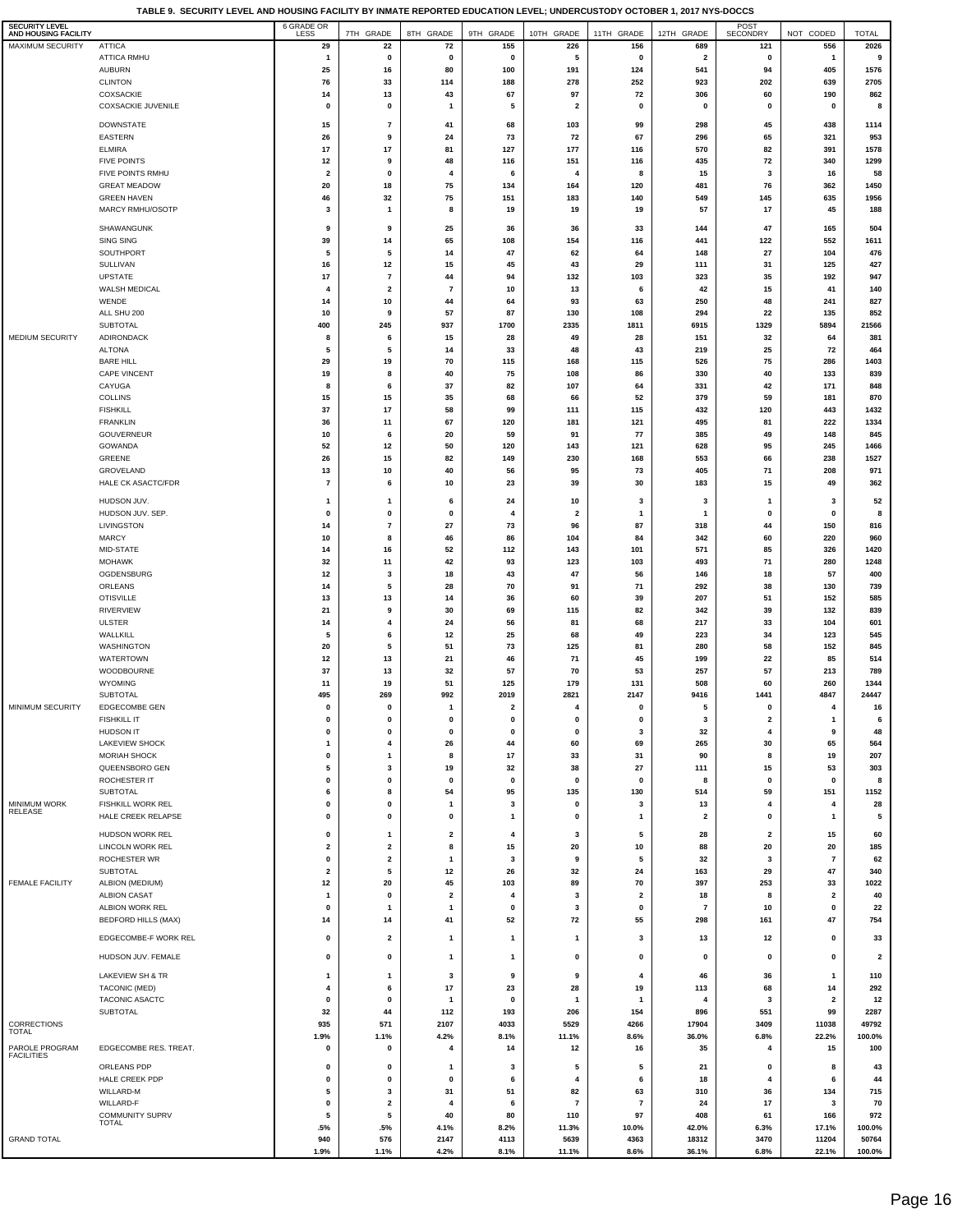**TABLE 10. SECURITY LEVEL AND HOUSING FACILITY BY LENGTH OF STAY AT CURRENT FACILITY (IN MONTHS); UNDERCUSTODY OCTOBER 1, 2017 NYS-DOCCS**

| SECURITY LEVEL<br>AND HOUSING FACILITY |                                           | 0-2 MONTHS         | 3-5 MONTHS                     | 6-8 MONTHS                     | 9-11 MONTHS                     | 12-17<br>MONTHS               | 18-23<br>MONTHS              | $24-35$ MONTHS                       | 36-47<br>MONTHS          | 48-71<br><b>MONTHS</b>    | 72 + MONTHS                  | NOT CODED              | <b>TOTAL</b>            | AVERAGE<br>TIME IN<br><b>MONTHS</b> |
|----------------------------------------|-------------------------------------------|--------------------|--------------------------------|--------------------------------|---------------------------------|-------------------------------|------------------------------|--------------------------------------|--------------------------|---------------------------|------------------------------|------------------------|-------------------------|-------------------------------------|
| <b>MAXIMUM SECURITY</b>                | <b>ATTICA</b><br><b>ATTICA RMHU</b>       | 314<br>6           | 314<br>$\overline{\mathbf{2}}$ | 236<br>$\overline{\mathbf{1}}$ | 155<br>$\pmb{0}$                | 238<br>$\mathbf 0$            | 147<br>$\mathbf 0$           | 155<br>0                             | 90<br>0                  | 135<br>0                  | 242<br>$\pmb{0}$             | $\mathbf 0$<br>0       | 2026<br>9               | 29.4<br>3.0                         |
|                                        | <b>AUBURN</b>                             | 371                | 246                            | 192                            | 135                             | 157                           | 93                           | 108                                  | 76                       | 104                       | 94                           | 0                      | 1576                    | 20.4                                |
|                                        | <b>CLINTON</b>                            | 514                | 372                            | 275                            | 245                             | 313                           | 239                          | 249                                  | 144                      | 155                       | 199                          | 0                      | 2705                    | 23.6                                |
|                                        | COXSACKIE                                 | 177                | 114                            | 106                            | 89                              | 93                            | 89                           | 76                                   | 37                       | 41                        | 40                           | $\pmb{0}$              | 862                     | 18.0                                |
|                                        | COXSACKIE<br>JUVENILE                     | 6                  | $\overline{2}$                 | $\mathbf 0$                    | $\mathbf 0$                     | $\mathbf 0$                   | $\mathbf{0}$                 | $\pmb{0}$                            | 0                        | $\pmb{0}$                 | $\mathbf{0}$                 | $\pmb{0}$              | 8                       | 1.9                                 |
|                                        | <b>DOWNSTATE</b>                          | 833                | 54                             | 23                             | 9                               | 39                            | 56                           | 23                                   | 23                       | 23                        | 31                           | 0                      | 1114                    | 8.1                                 |
|                                        | EASTERN                                   | 109                | 55                             | 78                             | 41                              | 90                            | 95                           | 125                                  | 102                      | 107                       | 151                          | 0                      | 953                     | 36.7                                |
|                                        | ELMIRA                                    | 594                | 183                            | 116                            | 102                             | 124                           | 83                           | 127                                  | 66                       | 67                        | 116                          | $\pmb{0}$              | 1578                    | 19.0                                |
|                                        | <b>FIVE POINTS</b>                        | 333                | 151                            | 138                            | 120                             | 171                           | 109                          | 95                                   | 53                       | 55                        | 74                           | 0                      | 1299                    | 20.0                                |
|                                        | FIVE POINTS RMHU                          | 27                 | 13                             | 9                              | 3                               | 6                             | $\mathbf 0$                  | 0                                    | 0                        | $\mathbf 0$               | $\mathbf 0$                  | $\pmb{0}$              | 58                      | 4.9                                 |
|                                        | <b>GREAT MEADOW</b><br><b>GREEN HAVEN</b> | 318<br>225         | 211<br>174                     | 200<br>134                     | 118<br>126                      | 180<br>211                    | 97<br>163                    | 113<br>224                           | 53<br>138                | 56<br>142                 | 104<br>419                   | 0<br>0                 | 1450<br>1956            | 20.3<br>46.7                        |
|                                        | <b>MARCY</b>                              | 67                 | 41                             | 19                             | 10                              | 12                            | 11                           | 26                                   | $\overline{\mathbf{2}}$  | $\pmb{0}$                 | 0                            | 0                      | 188                     | 9.4                                 |
|                                        | RMHU/OSOTP                                |                    |                                |                                |                                 |                               |                              |                                      |                          |                           |                              |                        |                         |                                     |
|                                        | SHAWANGUNK                                | 60                 | 64                             | 40                             | 27                              | 37                            | 49                           | 43                                   | 33                       | 43                        | 108                          | 0                      | 504                     | 44.5                                |
|                                        | SING SING<br>SOUTHPORT                    | 261<br>249         | 133<br>87                      | 105<br>38                      | 77<br>23                        | 136<br>34                     | 89<br>24                     | 141<br>9                             | 164<br>5                 | 197<br>3                  | 308<br>4                     | 0<br>0                 | 1611<br>476             | 40.3<br>7.5                         |
|                                        | SULLIVAN                                  | 80                 | 50                             | 38                             | 15                              | 32                            | 21                           | 41                                   | 28                       | 42                        | 80                           | $\pmb{0}$              | 427                     | 43.5                                |
|                                        | UPSTATE                                   | 509                | 108                            | 82                             | 52                              | 47                            | 37                           | 30                                   | 23                       | 24                        | 35                           | 0                      | 947                     | 11.3                                |
|                                        | WALSH MEDICAL                             | 29                 | 16                             | 26                             | 5                               | 14                            | 9                            | 13                                   | 7                        | 7                         | 14                           | $\pmb{0}$              | 140                     | 23.7                                |
|                                        | WENDE                                     | 180                | 101                            | ${\bf 77}$                     | 51                              | 68                            | 70                           | 78                                   | 44                       | 66                        | 92                           | 0                      | 827                     | 28.3                                |
|                                        | ALL SHU 200<br>SUBTOTAL                   | 776<br>6038        | 51<br>2542                     | 9<br>1942                      | $\overline{\mathbf{4}}$<br>1407 | $\mathbf{A}$<br>2006          | 6<br>1487                    | 0<br>1676                            | 1<br>1089                | $\mathbf{1}$<br>1268      | $\mathbf 0$<br>2111          | $\pmb{0}$<br>0         | 852<br>21566            | 1.4<br>25.1                         |
| MEDIUM SECURITY                        | ADIRONDACK                                | 93                 | 85                             | 44                             | 41                              | 62                            | 25                           | 23                                   | 6                        | $\overline{\mathbf{2}}$   | $\mathbf 0$                  | $\pmb{0}$              | 381                     | 9.7                                 |
|                                        | <b>ALTONA</b>                             | 143                | 98                             | 69                             | 40                              | 53                            | 29                           | 25                                   | 6                        | $\mathbf{1}$              | $\mathbf 0$                  | 0                      | 464                     | 8.4                                 |
|                                        | <b>BARE HILL</b>                          | 336                | 258                            | 198                            | 145                             | 199                           | 98                           | 97                                   | 44                       | 23                        | 5                            | $\pmb{0}$              | 1403                    | 11.4                                |
|                                        | CAPE VINCENT                              | 204                | 173                            | 111                            | 73                              | 93                            | 79                           | 69                                   | 26                       | 9                         | $\overline{\mathbf{2}}$      | $\pmb{0}$              | 839                     | 11.1                                |
|                                        | CAYUGA                                    | 191                | 129                            | 147                            | 78                              | 97                            | 73                           | 81                                   | 28                       | 16                        | 8                            | $\pmb{0}$              | 848                     | 12.9                                |
|                                        | <b>COLLINS</b><br><b>FISHKILL</b>         | 186<br>300         | 155<br>218                     | 124<br>170                     | 83<br>139                       | 108<br>147                    | 46<br>122                    | 78<br>167                            | 34<br>58                 | 26<br>80                  | 30<br>31                     | 0<br>$\pmb{0}$         | 870<br>1432             | 16.4<br>16.7                        |
|                                        | <b>FRANKLIN</b>                           | 368                | 281                            | 167                            | 117                             | 144                           | 100                          | 106                                  | 27                       | 17                        | $\overline{7}$               | $\pmb{0}$              | 1334                    | 10.8                                |
|                                        | <b>GOUVERNEUR</b>                         | 234                | 155                            | 149                            | 83                              | 91                            | 53                           | 43                                   | 21                       | 12                        |                              | $\pmb{0}$              | 845                     | 10.5                                |
|                                        | GOWANDA                                   | 374                | 380                            | 212                            | 154                             | 167                           | 85                           | 74                                   | 13                       | 5                         | $\overline{\mathbf{2}}$      | 0                      | 1466                    | 8.8                                 |
|                                        | GREENE                                    | 401                | 273                            | 214                            | 140                             | 217                           | 127                          | 94                                   | 41                       | 12                        | 8                            | $\pmb{0}$              | 1527                    | 10.7                                |
|                                        | GROVELAND                                 | 267                | 175                            | 134                            | 80                              | 132                           | 72                           | 65                                   | 29                       | 10                        | $\overline{7}$               | $\pmb{0}$              | 971                     | 11.5                                |
|                                        | HALE CK<br>ASACTC/FDR                     | 174                | 147                            | 39                             | $\overline{2}$                  | $\mathbf 0$                   | $\mathbf{0}$                 | $\pmb{0}$                            | $\mathbf 0$              | $\mathbf{0}$              | $\mathbf{0}$                 | $\pmb{0}$              | 362                     | 3.4                                 |
|                                        | HUDSON JUV.                               | 30                 | 17                             | $\overline{\mathbf{2}}$        | $\overline{\mathbf{2}}$         | $\overline{\mathbf{1}}$       | $\mathbf{0}$                 | $\pmb{0}$                            | 0                        | 0                         | $\mathbf 0$                  | $\pmb{0}$              | 52                      | 3.2                                 |
|                                        | HUDSON JUV. SEP.                          | 8                  | 0                              | $\mathbf 0$                    | $\mathbf 0$                     | $\mathbf 0$                   | $\mathbf{0}$                 | $\pmb{0}$                            | $\mathbf{0}$             | $\mathbf{0}$              | $\mathbf 0$                  | 0                      | 8                       | $\epsilon$                          |
|                                        | LIVINGSTON<br><b>MARCY</b>                | 244<br>297         | 119<br>170                     | 107<br>109                     | 58<br>106                       | 98<br>120                     | 75<br>58                     | 70<br>56                             | 28<br>28                 | 10<br>11                  | $\overline{7}$<br>5          | $\pmb{0}$<br>$\pmb{0}$ | 816<br>960              | 11.9<br>10.5                        |
|                                        | MID-STATE                                 | 384                | 244                            | 196                            | 149                             | 191                           | 87                           | 103                                  | 33                       | 27                        | 6                            | $\pmb{0}$              | 1420                    | 11.0                                |
|                                        | <b>MOHAWK</b>                             | 292                | 261                            | 178                            | 135                             | 145                           | 71                           | 92                                   | 36                       | 23                        | 15                           | 0                      | 1248                    | 12.0                                |
|                                        | OGDENSBURG                                | 102                | 91                             | 84                             | 39                              | 43                            | 21                           | 16                                   | $\overline{\mathbf{2}}$  | $\overline{\mathbf{2}}$   | $\mathbf 0$                  | $\pmb{0}$              | 400                     | 8.0                                 |
|                                        | ORLEANS                                   | 247                | 97                             | 95                             | 55                              | 97                            | 43                           | 55                                   | 22                       | 19                        | 9                            | $\pmb{0}$              | 739                     | 12.3                                |
|                                        | <b>OTISVILLE</b>                          | 71                 | 65                             | 64                             | 56                              | 61                            | 68                           | 82                                   | 39                       | 51                        | 28                           | $\pmb{0}$              | 585                     | 23.9                                |
|                                        | <b>RIVERVIEW</b>                          | 239<br>471         | 169<br>52                      | 120                            | 73<br>13                        | 115                           | 53                           | 47<br>13                             | 17<br>$\mathbf 0$        | 6<br>$\overline{1}$       | $\mathbf{0}$<br>$\mathbf{0}$ | $\pmb{0}$              | 839                     | 9.4                                 |
|                                        | <b>ULSTER</b><br>WALLKILL                 | 115                | 78                             | 19<br>97                       | 75                              | 21<br>91                      | 11<br>50                     | 30                                   | 6                        | $\overline{2}$            | -1                           | $\pmb{0}$<br>$\pmb{0}$ | 601<br>545              | 2.9<br>10.8                         |
|                                        | WASHINGTON                                | 240                | 155                            | 113                            | 88                              | 105                           | 55                           | 56                                   | 28                       | $\overline{2}$            | 3                            | $\pmb{0}$              | 845                     | 10.2                                |
|                                        | <b>WATERTOWN</b>                          | 145                | 98                             | 86                             | 48                              | 64                            | 41                           | 24                                   | 5                        | $\overline{\mathbf{2}}$   | 1                            | $\pmb{0}$              | 514                     | 9.1                                 |
|                                        | WOODBOURNE                                | 111                | 116                            | 55                             | 78                              | 130                           | 85                           | 98                                   | 44                       | 44                        | 28                           | $\pmb{0}$              | 789                     | 20.3                                |
|                                        | WYOMING                                   | 331                | 247                            | 173                            | 139                             | 184                           | 100                          | 107                                  | 31                       | 20                        | 12                           | $\pmb{0}$              | 1344                    | 11.6                                |
| MINIMUM SECURITY                       | <b>SUBTOTAL</b><br><b>EDGECOMBE GEN</b>   | 6598<br>16         | 4506<br>0                      | 3276<br>$\mathbf 0$            | 2289<br>$\mathbf 0$             | 2976<br>$\mathbf 0$           | 1727<br>$\mathbf{0}$         | 1771<br>$\pmb{0}$                    | 652<br>$\mathbf 0$       | 433<br>$\mathbf{0}$       | 219<br>$\mathbf{0}$          | $\pmb{0}$<br>$\pmb{0}$ | 24447<br>16             | 11.6<br>1.1                         |
|                                        | <b>FISHKILL IT</b>                        | $\pmb{\mathsf{o}}$ | 6                              | $\mathbf 0$                    | $\mathbf 0$                     | $\mathbf 0$                   | $\pmb{0}$                    | $\pmb{0}$                            | 0                        | $\pmb{0}$                 | $\mathbf{0}$                 | $\pmb{0}$              | 6                       | 4.9                                 |
|                                        | <b>HUDSON IT</b>                          | 18                 | 22                             | 4                              | $\mathbf{0}$                    | 4                             | $\mathbf{0}$                 | $\mathbf{0}$                         | $\mathbf{0}$             | $\mathbf{0}$              | $\Omega$                     | $\mathbf{0}$           | 48                      | 4.2                                 |
|                                        | <b>LAKEVIEW SHOCK</b>                     | 316                | 195                            | 44                             | $\overline{7}$                  | $\overline{\mathbf{2}}$       | 0                            | $\pmb{0}$                            | 0                        | 0                         | $\mathbf 0$                  | 0                      | 564                     | 2.9                                 |
|                                        | MORIAH SHOCK                              | 97                 | 110                            | $\mathbf 0$                    | 0                               | $\mathbf 0$                   | $\pmb{0}$                    | $\pmb{0}$                            | $\mathbf{0}$             | $\mathbf{0}$              | $\mathbf{0}$                 | 0                      | 207                     | 3.0                                 |
|                                        | QUEENSBORO GEN                            | 286                | 11                             | $\mathbf 0$                    | $\mathbf 0$                     | $\mathbf{1}$                  | $\overline{\mathbf{2}}$      | $\overline{\mathbf{2}}$              | $\bf{0}$                 | $\pmb{0}$                 | $\mathbf{1}$                 | 0                      | 303                     | 2.2                                 |
|                                        | ROCHESTER IT<br>SUBTOTAL                  | -1<br>734          | $\overline{4}$<br>348          | $\Omega$<br>48                 | 3<br>$10\,$                     | $\mathbf 0$<br>$\overline{7}$ | $\pmb{0}$<br>$\mathbf{2}$    | $\pmb{0}$<br>$\overline{\mathbf{2}}$ | $\mathbf 0$<br>$\bf{0}$  | $\mathbf{0}$<br>$\pmb{0}$ | $\mathbf{0}$<br>-1           | $\pmb{0}$<br>0         | 8<br>1152               | 6.4<br>2.8                          |
| <b>MINIMUM WORK</b>                    | FISHKILL WORK REL                         | 11                 | 6                              | -6                             | $\mathbf{1}$                    | $\overline{4}$                | $\pmb{0}$                    | $\pmb{0}$                            | $\mathbf 0$              | $\pmb{0}$                 | $\Omega$                     | $\pmb{0}$              | 28                      | 5.2                                 |
| RELEASE                                | <b>HALE CREEK</b>                         | 4                  | $\mathbf{1}$                   | $\mathbf 0$                    | $\mathbf 0$                     | $\mathbf 0$                   | $\pmb{0}$                    | $\pmb{0}$                            | $\bf{0}$                 | $\pmb{0}$                 | $\mathbf{0}$                 | $\pmb{0}$              | 5                       | $1.2$                               |
|                                        | RELAPSE<br>HUDSON WORK REL                | 26                 | 14                             | 9                              | $\overline{7}$                  | $\overline{4}$                | $\pmb{0}$                    | $\pmb{0}$                            | $\mathbf{0}$             | $\mathbf{0}$              | $\pmb{0}$                    | $\pmb{0}$              | 60                      | 4.6                                 |
|                                        | <b>LINCOLN WORK REL</b>                   | 69                 | 40                             | 29                             | ${\bf 20}$                      | 23                            | $\overline{\mathbf{2}}$      | $\overline{\mathbf{2}}$              | 0                        | $\mathbf{0}$              | $\mathbf{0}$                 | $\pmb{0}$              | 185                     | 6.0                                 |
|                                        | ROCHESTER WR                              | 31                 | 16                             | 4                              | $\overline{4}$                  | 6                             | $\mathbf{1}$                 | $\pmb{0}$                            | $\bf{0}$                 | $\pmb{0}$                 | $\mathbf 0$                  | 0                      | 62                      | 4.9                                 |
|                                        | SUBTOTAL                                  | 141                | 77                             | 48                             | 32                              | 37                            | $\mathbf{3}$                 | $\mathbf{2}$                         | $\mathbf{0}$             | $\mathbf{0}$              | $\Omega$                     | $\pmb{0}$              | 340                     | 5.4                                 |
| <b>FEMALE FACILITY</b>                 | ALBION (MEDIUM)                           | 211                | 158                            | 141                            | 129                             | 143                           | 83                           | 81                                   | 43                       | 28                        | 5                            | $\pmb{0}$              | 1022                    | 13.2                                |
|                                        | <b>ALBION CASAT</b>                       | 29                 | 8<br>$\overline{4}$            | 3                              | $\mathbf 0$<br>$\mathbf 0$      | 0                             | $\mathbf{0}$<br>$\mathbf{0}$ | $\pmb{0}$<br>$\overline{1}$          | $\mathbf{0}$<br>$\bf{0}$ | $\mathbf{0}$<br>$\pmb{0}$ | $\mathbf{0}$<br>$\Omega$     | $\pmb{0}$              | 40                      | 2.6                                 |
|                                        | ALBION WORK REL<br><b>BEDFORD HILLS</b>   | 14<br>220          | 66                             | 3<br>58                        | 29                              | $\mathbf 0$<br>48             | 36                           | 54                                   | 41                       | 60                        | 142                          | 0<br>$\pmb{0}$         | 22<br>754               | 4.1<br>40.4                         |
|                                        | (MAX)                                     |                    |                                |                                |                                 |                               |                              |                                      |                          |                           |                              |                        |                         |                                     |
|                                        | EDGECOMBE-F<br><b>WORK REL</b>            | 18                 | $\overline{4}$                 | $\overline{2}$                 | 3                               | $\overline{\mathbf{4}}$       | $\overline{\mathbf{2}}$      | $\pmb{0}$                            | $\mathbf 0$              | $\mathbf{0}$              | $\pmb{0}$                    | $\pmb{0}$              | 33                      | 5.5                                 |
|                                        | HUDSON JUV.                               | $\mathbf{1}$       | $\mathbf{1}$                   | $\mathbf 0$                    | $\mathbf 0$                     | $\mathbf 0$                   | $\mathbf{0}$                 | $\pmb{0}$                            | $\bf{0}$                 | 0                         | $\mathbf 0$                  | 0                      | $\overline{\mathbf{2}}$ | 3.8                                 |
|                                        | FEMALE<br>LAKEVIEW SH & TR                | 69                 | 35                             | 5                              | $\overline{1}$                  | 0                             | 0                            | 0                                    | 0                        | 0                         | 0                            | 0                      | 110                     | 2.5                                 |
|                                        | TACONIC (MED)                             | 70                 | 53                             | 34                             | 26                              | 31                            | 29                           | 23                                   | 14                       | 5                         | $\overline{7}$               | $\pmb{0}$              | 292                     | 13.8                                |
|                                        | TACONIC ASACTC                            | 5                  | $\overline{7}$                 | $\mathbf 0$                    | 0                               | 0                             | $\mathbf 0$                  | 0                                    | 0                        | 0                         | 0                            | 0                      | 12                      | 2.8                                 |
|                                        | SUBTOTAL                                  | 637                | 336                            | 246                            | 188                             | 226                           | 150                          | 159                                  | 98                       | 93                        | 154                          | 0                      | 2287                    | 21.3                                |
| CORRECTIONS TOTAL                      |                                           | 14148              | 7809                           | 5560                           | 3926                            | 5252                          | 3369                         | 3610                                 | 1839                     | 1794                      | 2485                         | 0                      | 49792                   | 17.7                                |
| PAROLE PROGRAM<br><b>FACILITIES</b>    | EDGECOMBE RES.<br>TREAT.                  | 100                | 0                              | 0                              | 0                               | 0                             | $\mathbf 0$                  | 0                                    | 0                        | 0                         | 0                            | $\pmb{0}$              | 100                     | .7                                  |
|                                        | ORLEANS PDP                               | 0                  | $\mathbf 0$                    | $\mathbf 0$                    | 0                               | 0                             | $\mathbf 0$                  | $\pmb{0}$                            | 0                        | 0                         | $\mathbf 0$                  | 43                     | 43                      |                                     |
|                                        | HALE CREEK PDP                            | $\mathbf{0}$       | $\Omega$                       | $\Omega$                       | 0                               | $\mathbf 0$                   | $\mathbf 0$                  | $\pmb{0}$                            | 0                        | $\mathbf{0}$              | $\mathbf{0}$                 | 44                     | 44                      |                                     |
|                                        | WILLARD-M                                 | 291                | 25                             | $\mathbf 0$                    | $\mathbf{1}$                    | $\mathbf 0$                   | $\mathbf{0}$                 | $\pmb{0}$                            | $\mathbf{0}$             | $\pmb{0}$                 | $\mathbf{0}$                 | 398                    | 715                     | $1.7$                               |
|                                        | WILLARD-F<br>COMMUNITY SUPRV              | 15<br>406          | $\overline{2}$<br>27           | $\Omega$                       | $\mathbf 0$                     | $\mathbf{0}$                  | $\pmb{0}$                    | $\pmb{0}$                            | 0                        | $\mathbf 0$<br>$\pmb{0}$  | $\mathbf{0}$                 | 53                     | 70<br>972               | 1.6                                 |
|                                        | <b>TOTAL</b>                              |                    |                                | $\mathbf 0$                    | $\mathbf{1}$                    | $\mathbf 0$                   | $\pmb{0}$                    | $\pmb{0}$                            | 0                        |                           | $\mathbf 0$                  | 538                    |                         | 1.4                                 |
| <b>GRAND TOTAL</b>                     |                                           | 14554              | 7836                           | 5560                           | 3927                            | 5252                          | 3369                         | 3610                                 | 1839                     | 1794                      | 2485                         | 538                    | 50764                   | 17.5                                |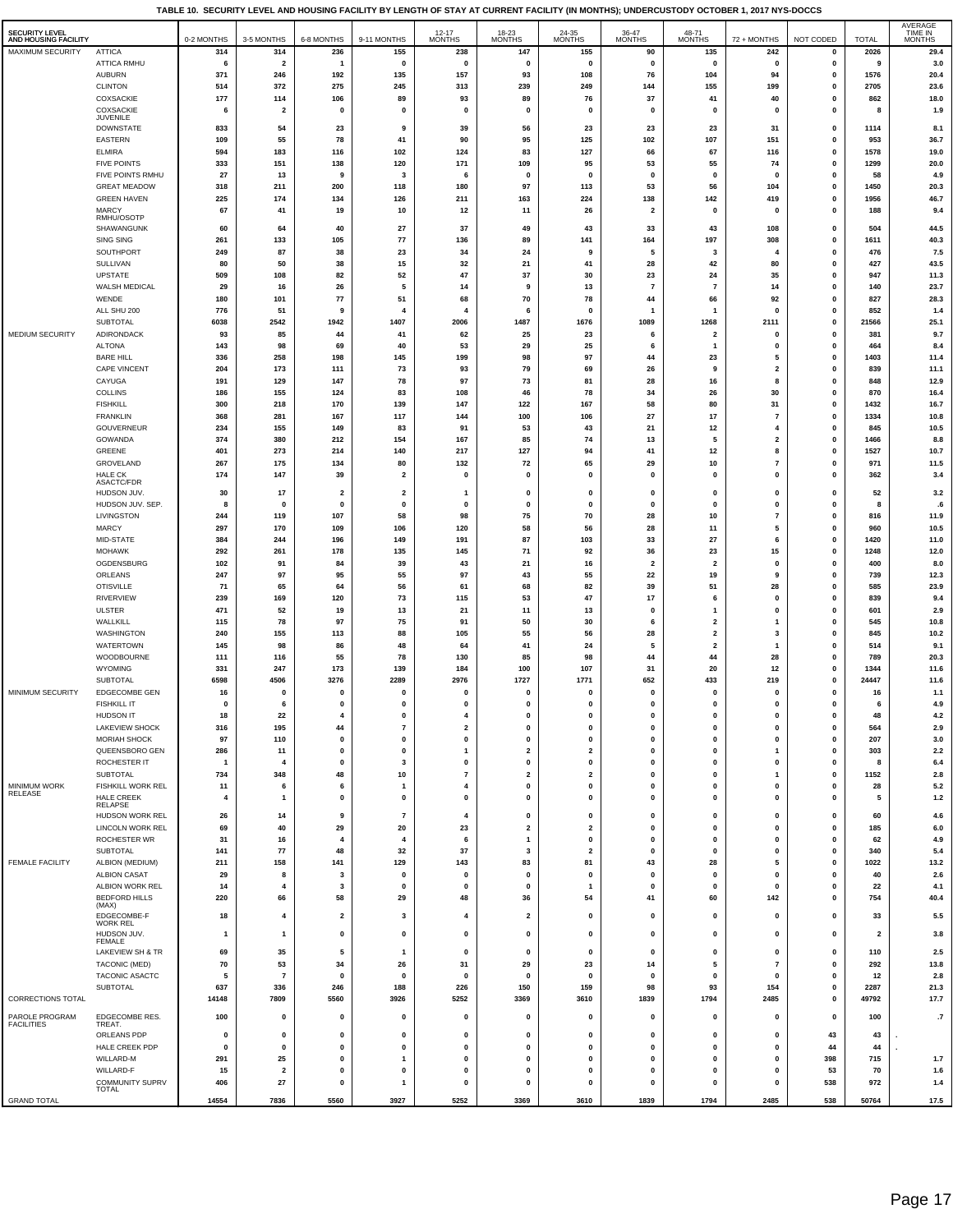| SECURITY LEVEL AND HOUSING FACILITY |                             | MALE | <b>FEMALE</b> | <b>TOTAL</b> |
|-------------------------------------|-----------------------------|------|---------------|--------------|
| <b>MAXIMUM SECURITY</b>             | ATTICA GENERAL              | 1956 | 0             | 1956         |
|                                     | ATTICA ICP                  | 70   | 0             | 70           |
|                                     | ATTICA RMHU                 | 9    | 0             | 9            |
|                                     | AUBURN GENERAL              | 1485 | 0             | 1485         |
|                                     | AUBURN DEPOT                | 53   | 0             | 53           |
|                                     | <b>AUBURN ICP</b>           | 38   | 0             | 38           |
|                                     | CAYUGA SHU200               | 92   | 0             | 92           |
|                                     | <b>CLINTON GENERAL</b>      | 1626 | 0             | 1626         |
|                                     | <b>CLINTON ANNEX</b>        | 761  | 0             | 761          |
|                                     | <b>CLINTON SOP</b>          | 40   | 0             | 40           |
|                                     | <b>CLINTON ICP</b>          | 54   | 0             | 54           |
|                                     | <b>CLINTON APPU</b>         | 193  | 0             | 193          |
|                                     | <b>CLINTON SNU</b>          | 31   | 0             | 31           |
|                                     | COLLINS SHU200              | 125  | 0             | 125          |
|                                     | <b>COXSACKIE</b>            | 806  | 0             | 806          |
|                                     | COXSACKIE REG.MEDICAL UNIT  | 56   | 0             | 56           |
|                                     | <b>COXSACKIE JUVENILE</b>   | 4    | 0             | 4            |
|                                     | COXSACKIE JUVENILE SEPARTN  | 4    | 0             | 4            |
|                                     | <b>DOWNSTATE GENERAL</b>    | 267  | 0             | 267          |
|                                     | DOWNSTATE RECEPTION         | 847  | 0             | 847          |
|                                     | <b>EASTERN GENERAL</b>      | 926  | 0             | 926          |
|                                     | <b>EASTERN SDU</b>          | 27   | 0             | 27           |
|                                     | <b>ELMIRA GENERAL</b>       | 1220 | 0             | 1220         |
|                                     | <b>ELMIRA RECEPTION</b>     | 315  | 0             | 315          |
|                                     | <b>ELMIRA ICP</b>           | 43   | 0             | 43           |
|                                     | FISHKILL SHU200             | 112  | 0             | 112          |
|                                     | <b>FIVE POINTS</b>          | 1180 | 0             | 1180         |
|                                     | <b>FIVE POINTS KEEPLOCK</b> | 82   | 0             | 82           |
|                                     | <b>FIVE POINTS ICP</b>      | 19   | 0             | 19           |
|                                     | <b>FIVE POINTS RMHU</b>     | 58   | 0             | 58           |
|                                     | <b>FIVE POINTS SOP</b>      | 18   | 0             | 18           |
|                                     | GOUVERNEUR SHU200           | 138  | 0             | 138          |
|                                     | <b>GREAT MEADOW GENERAL</b> | 1297 | 0             | 1297         |
|                                     | <b>GREAT MEADOW ICP</b>     | 120  | 0             | 120          |
|                                     | <b>GREAT MEADOW BHU</b>     | 33   | 0             | 33           |
|                                     | <b>GREEN HAVEN GENERAL</b>  | 1828 | 0             | 1828         |
|                                     | <b>GREEN HAVEN ICP</b>      | 121  | 0             | 121          |
|                                     | <b>GREEN HAVEN STP DN</b>   | 7    | 0             | 7            |
|                                     | <b>GREENE SHU200</b>        | 131  | 0             | 131          |
|                                     | LAKEVIEW SHU200             | 99   | 0             | 99           |
|                                     | <b>MARCY RMHU</b>           | 95   | 0             | 95           |
|                                     | <b>MARCY OSOTP</b>          | 93   | 0             | 93           |
|                                     | MID-STATE SHU200            | 57   | 0             | 57           |
|                                     | MOHAWK WALSH MEDICAL        | 140  | 0             | 140          |
|                                     | ORLEANS SHU200              | 98   | 0             | 98           |
|                                     | <b>SHAWANGUNK</b>           | 443  | 0             | 443          |
|                                     | SHAWANGUNK SOP              | 61   | 0             | 61           |
|                                     | <b>SING SING</b>            | 1282 | 0             | 1282         |
|                                     | SING SING TRANSIT           | 244  | 0             | 244          |
|                                     | SING SING ABS UNIT          | 6    | 0             | 6            |
|                                     | SING SING CORP              | 24   | 0             | 24           |
|                                     | SING SING ICP               | 55   | 0             | 55           |
|                                     | SOUTHPORT                   | 367  | 0             | 367          |
|                                     | SOUTHPORT CADRE             | 109  | 0             | 109          |
|                                     | SULLIVAN                    | 292  | 0             | 292          |
|                                     | <b>SUL SPECIAL NEED</b>     | 52   | 0             | 52           |
|                                     | SULLIVAN ICP                | 53   | 0             | 53           |
|                                     | <b>SULLIVAN CARP</b>        | 30   | 0             | 30           |
|                                     | UPSTATE GENERAL             | 289  | 0             | 289          |
|                                     | UPSTATE SHU                 | 599  | 0             | 599          |
|                                     | UPSTATE SINGLE CELL         | 59   | 0             | 59           |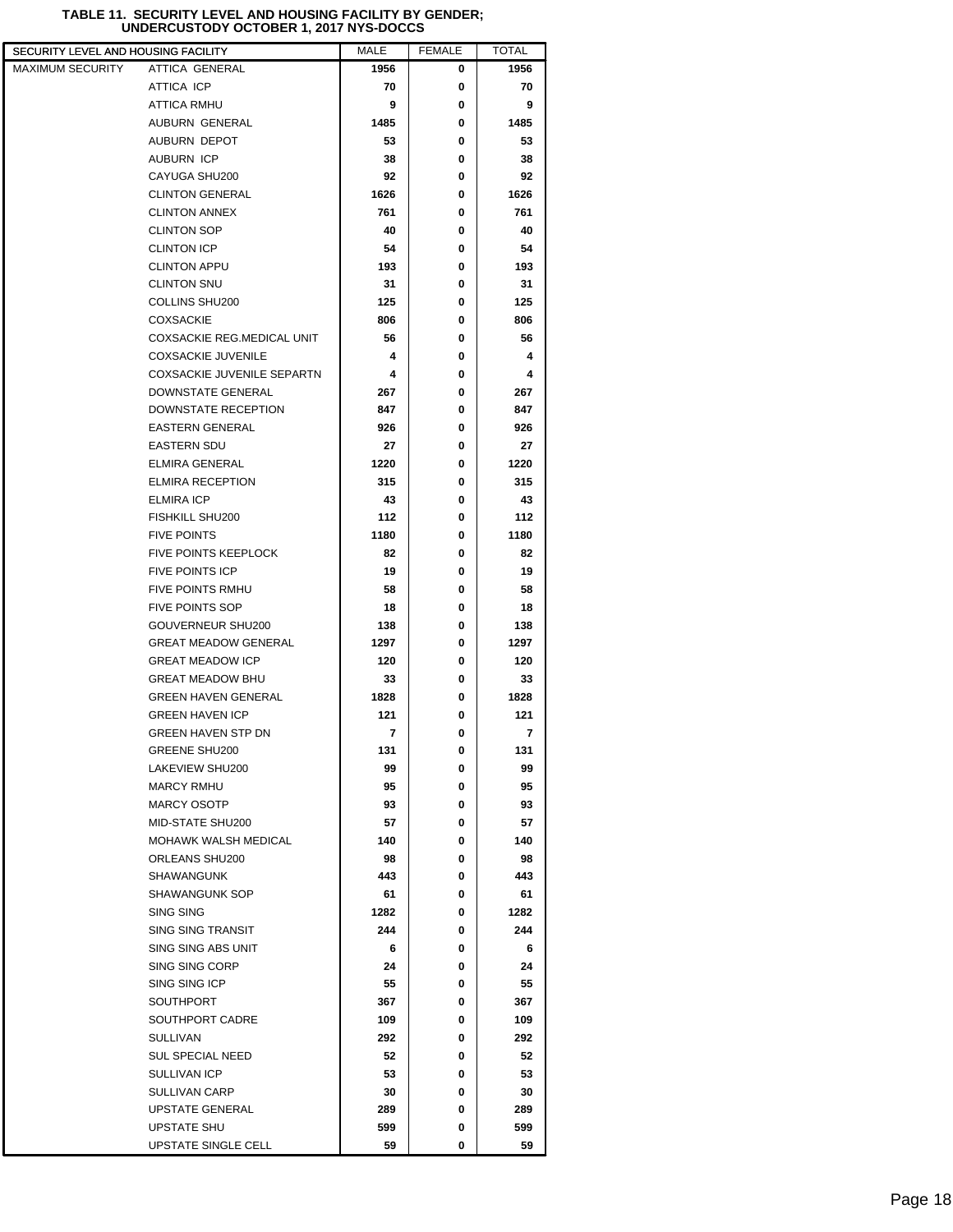L

| SECURITY LEVEL AND HOUSING FACILITY |                                 | <b>MALE</b> | <b>FEMALE</b> | TOTAL |  |
|-------------------------------------|---------------------------------|-------------|---------------|-------|--|
| <b>MAXIMUM SECURITY</b>             | <b>WENDE</b>                    | 642         | 0             | 642   |  |
|                                     | <b>WENDE RECEPTION</b>          | 21          | 0             | 21    |  |
|                                     | <b>WENDE RMU</b>                | 78          | 0             | 78    |  |
|                                     | <b>WENDE SPECIAL NEEDS</b>      | 47          | 0             | 47    |  |
|                                     | <b>WENDE ICP</b>                | 28          | 0             | 28    |  |
|                                     | WENDE STP DN                    | 11          | 0             | 11    |  |
|                                     | <b>SUBTOTAL</b>                 | 21566       | 0             | 21566 |  |
| <b>MEDIUM SECURITY</b>              | <b>ADIRONDACK</b>               | 381         | 0             | 381   |  |
|                                     | <b>ALTONA</b>                   | 464         | 0             | 464   |  |
|                                     | BARE HILL                       | 1403        | 0             | 1403  |  |
|                                     | <b>CAPE VINCENT GENERAL</b>     | 839         | 0             | 839   |  |
|                                     | CAYUGA                          | 848         | 0             | 848   |  |
|                                     | <b>COLLINS</b>                  | 870         | 0             | 870   |  |
|                                     | <b>FISHKILL GENERAL</b>         | 1317        | 0             | 1317  |  |
|                                     | <b>FISHKILL ICP</b>             | 16          | 0             | 16    |  |
|                                     | <b>FISHKILL KEEPLOCK</b>        | 44          | 0             | 44    |  |
|                                     | <b>FISHKILL PROCESSING UNIT</b> | 1           | 0             | 1     |  |
|                                     | <b>FISHKILL RMU</b>             | 29          | 0             | 29    |  |
|                                     | <b>FISHKILL UCI</b>             | 25          | 0             | 25    |  |
|                                     | <b>FRANKLIN</b>                 | 1334        | 0             | 1334  |  |
|                                     | <b>GOUVERNEUR</b>               | 845         | 0             | 845   |  |
|                                     | <b>GOWANDA</b>                  | 1038        | 0             | 1038  |  |
|                                     | <b>GOWANDA SOP</b>              | 428         | 0             | 428   |  |
|                                     | <b>GREENE</b>                   | 1527        | 0             | 1527  |  |
|                                     | <b>GROVELAND</b>                | 971         | 0             | 971   |  |
|                                     | HUDSON GENERAL                  | 51          | 0             | 51    |  |
|                                     | HUDSON JUV SEP UNIT             | 8           | 0             | 8     |  |
|                                     | <b>HUDSON RECEPTION</b>         | 1           | 0             | 1     |  |
|                                     | <b>HALE CREEK ASACTC</b>        | 212         | 0             | 212   |  |
|                                     | <b>HALE CREEK FEEDER</b>        | 150         | 0             | 150   |  |
|                                     | LIVINGSTON                      | 816         | 0             | 816   |  |
|                                     | <b>MARCY</b>                    | 904         | 0             | 904   |  |
|                                     | MARCY ASACTC                    | 56          | 0             | 56    |  |
|                                     | MID-STATE                       | 1163        | 0             | 1163  |  |
|                                     | <b>MID-STATE PC</b>             | 21          | 0             | 21    |  |
|                                     | <b>MID-STATE ICP</b>            | 18          | 0             | 18    |  |
|                                     | <b>MID-STATE SOP</b>            | 168         | 0             | 168   |  |
|                                     | MID-STATE STP DN                | 50          | 0             | 50    |  |
|                                     | <b>MOHAWK</b>                   | 1248        | 0             | 1248  |  |
|                                     | <b>OGDENSBURG</b>               | 400         | 0             | 400   |  |
|                                     | <b>ORLEANS</b>                  | 739         | 0             | 739   |  |
|                                     | <b>OTISVILLE</b>                | 585         | 0             | 585   |  |
|                                     | <b>RIVERVIEW</b>                | 839         | 0             | 839   |  |
|                                     | <b>ULSTER</b>                   | 163         | 0             | 163   |  |
|                                     | <b>ULSTER RECEPTION</b>         | 438         | 0             | 438   |  |
|                                     | WALLKILL                        | 545         | 0             | 545   |  |
|                                     | <b>WASHINGTON</b>               | 845         | 0             | 845   |  |
|                                     | <b>WATERTOWN</b>                | 514         | 0             | 514   |  |
|                                     | <b>WOODBOURNE</b>               | 739         | 0             | 739   |  |
|                                     | WOODBOURNE SNU                  | 33          | 0             | 33    |  |
|                                     | WOODBOURNE PC                   | 17          | 0             | 17    |  |
|                                     | <b>WYOMING</b>                  | 1344        | 0             | 1344  |  |
|                                     | <b>SUBTOTAL</b>                 | 24447       | 0             | 24447 |  |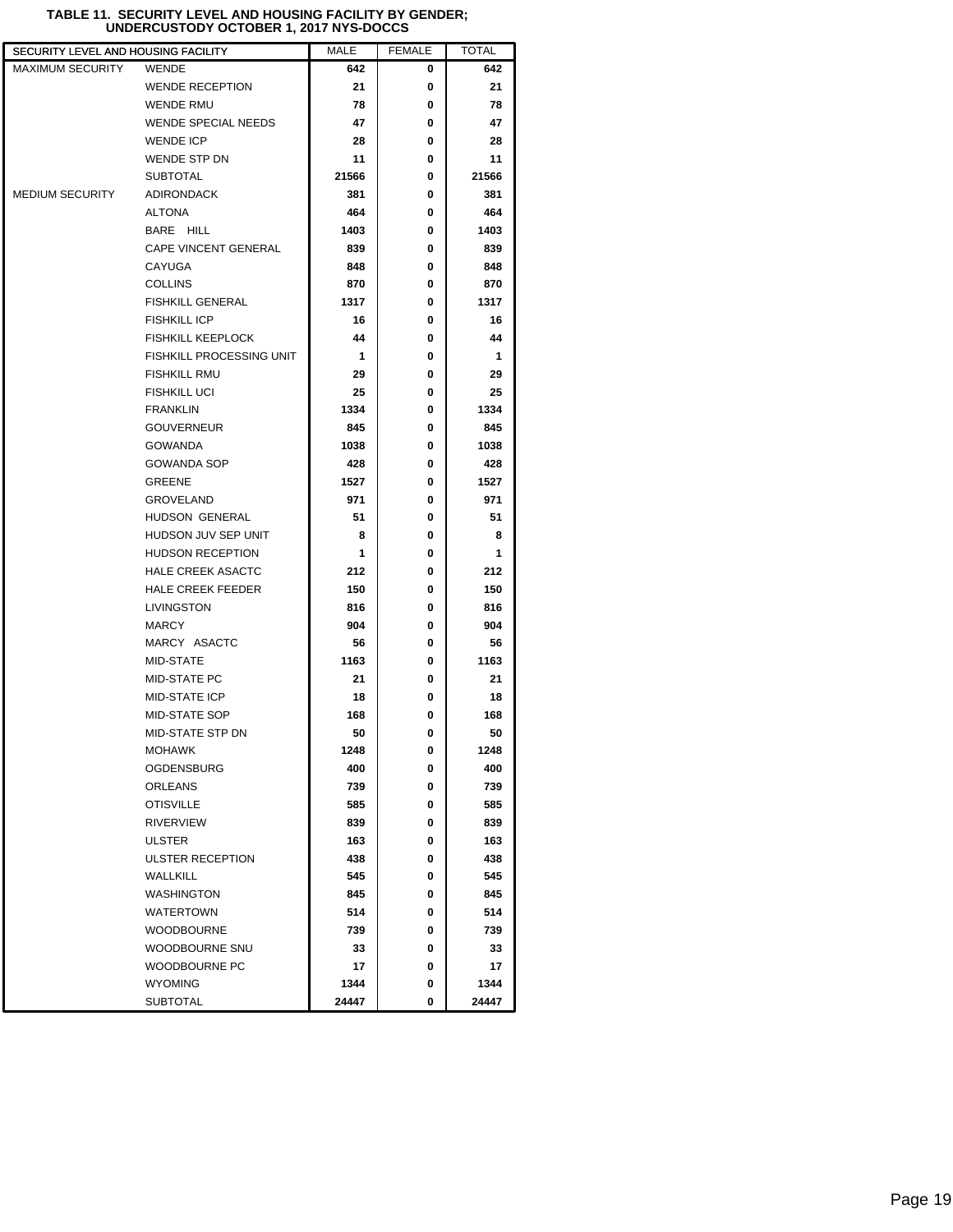| SECURITY LEVEL AND HOUSING FACILITY |                              | <b>MALE</b> | <b>FEMALE</b> | <b>TOTAL</b>   |
|-------------------------------------|------------------------------|-------------|---------------|----------------|
| <b>MINIMUM SECURITY</b>             | EDGECOMBE GENERAL            | 16          | 0             | 16             |
|                                     | <b>FISHKILL IT</b>           | 6           | 0             | 6              |
|                                     | <b>HUDSON IND TRAINING</b>   | 48          | 0             | 48             |
|                                     | <b>LAKEVIEW SHOCK</b>        | 462         | 0             | 462            |
|                                     | <b>LAKEVIEW RECEPTION</b>    | 102         | 0             | 102            |
|                                     | MORIAH SHOCK                 | 207         | 0             | 207            |
|                                     | QUEENSBORO GENERAL           | 303         | 0             | 303            |
|                                     | ROCHESTER INDUS TRAINING     | 8           | 0             | 8              |
|                                     | <b>SUBTOTAL</b>              | 1152        | 0             | 1152           |
| <b>MINIMUM WORK RELEASE</b>         | <b>FISHKILL WORK RELEASE</b> | 28          | 0             | 28             |
|                                     | HUDSON WORK RELEASE          | 60          | 0             | 60             |
|                                     | <b>HALE CREEK RELAPSE</b>    | 5           | 0             | 5              |
|                                     | <b>LINCOLN</b>               | 185         | 0             | 185            |
|                                     | <b>ROCHESTER</b>             | 62          | 0             | 62             |
|                                     | <b>SUBTOTAL</b>              | 340         | 0             | 340            |
| <b>FEMALE FACILITY</b>              | <b>ALBION FEMALE</b>         | 0           | 1001          | 1001           |
|                                     | <b>ALBION ICP</b>            | 0           | 21            | 21             |
|                                     | ALBION WORK RELEASE          | 0           | 22            | 22             |
|                                     | <b>ALBION ASACTC</b>         | 0           | 40            | 40             |
|                                     | BEDFORD HLS GENERAL          | 0           | 606           | 606            |
|                                     | BEDFORD HLS RECEPTION        | 0           | 102           | 102            |
|                                     | BEDFORD HLS RMU              | 0           | 12            | 12             |
|                                     | <b>BEDFORD HLS ICP</b>       | 0           | 21            | 21             |
|                                     | <b>BEDFORD HILLS TBU</b>     | 0           | 7             | 7              |
|                                     | BEDFORD HILLS SNU            | 0           | 6             | 6              |
|                                     | EDGECOMBE FEM WORK RELEASE   | 0           | 33            | 33             |
|                                     | <b>HUDSON FEMALE</b>         | 0           | $\mathbf{2}$  | $\mathbf{2}$   |
|                                     | LAKEVIEW SHOCK FEM           | 0           | 104           | 104            |
|                                     | <b>LAKEVIEW FEM TRANSIT</b>  | 0           | 6             | 6              |
|                                     | <b>TACONIC FEMALE</b>        | 0           | 285           | 285            |
|                                     | <b>TACONIC TRANSITIONAL</b>  | 0           | 7             | $\overline{7}$ |
|                                     | <b>TACONIC ASAT</b>          | 0           | 12            | 12             |
|                                     | <b>SUBTOTAL</b>              | 0           | 2287          | 2287           |
| <b>CORRECTIONS TOTAL</b>            |                              | 47505       | 2287          | 49792          |
| PAROLE PROGRAM FACILITIES           | EDGECOMBE RES TREATMENT      | 100         | 0             | 100            |
|                                     | <b>HALE CREEK PDP</b>        | 44          | 0             | 44             |
|                                     | ORLEANS PDP                  | 43          | 0             | 43             |
|                                     | <b>WILLARD MALE</b>          | 715         | 0             | 715            |
|                                     | <b>WILLARD FEMALE</b>        | 0           | 70            | 70             |
|                                     | COMM SUPRV TOTAL             | 902         | 70            | 972            |
| <b>GRAND TOTAL</b>                  |                              | 48407       | 2357          | 50764          |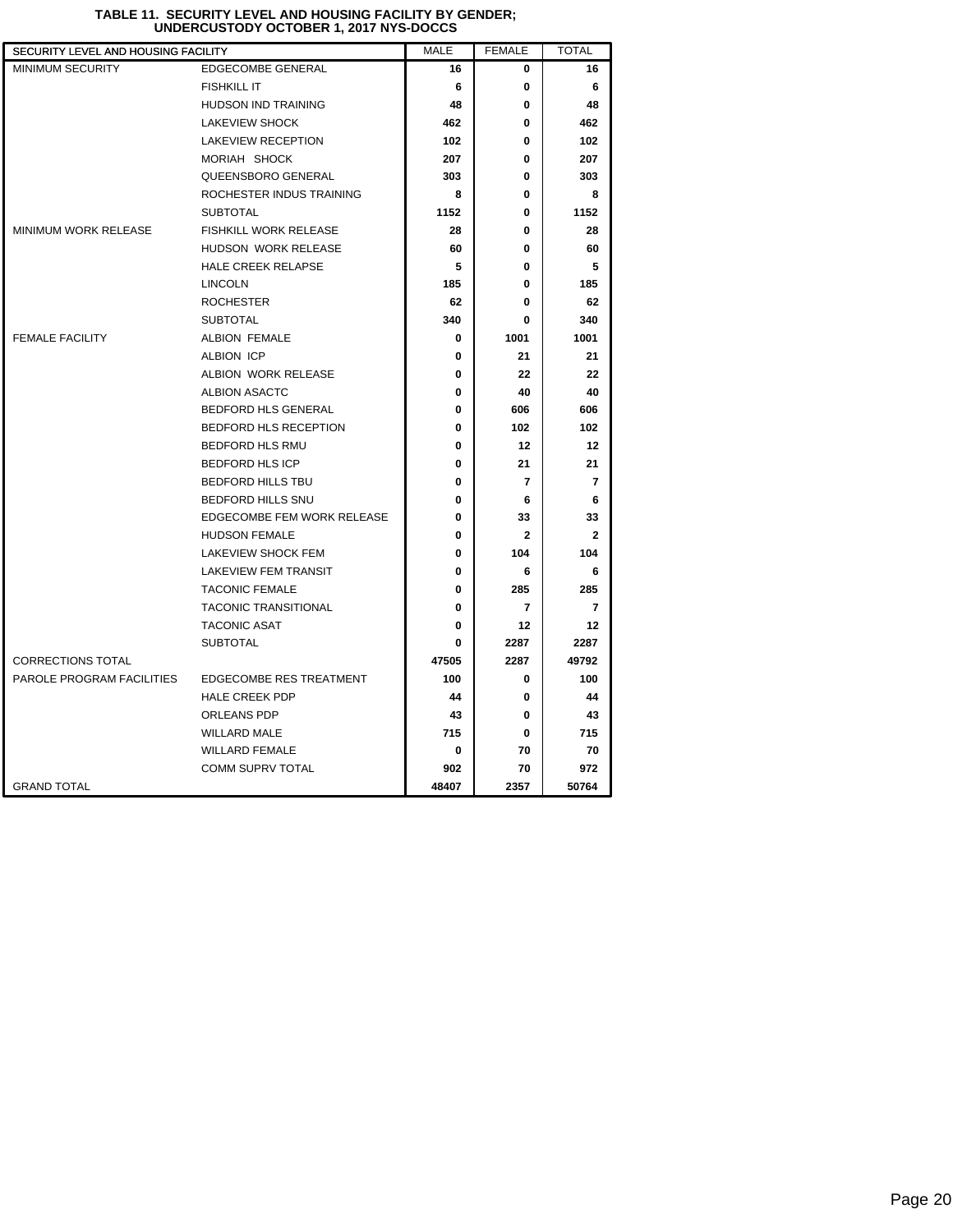## **TABLE 12. SECURITY LEVEL AND HOUSING FACILITY BY OFFENDER STATUS; UNDERCUSTODY OCTOBER 1, 2017 NYS-DOCCS**

| SECURITY LEVEL AND HOUSING FACILITY |                             | <b>INMATE</b> | <b>PAROLEE</b> | TOTAL |
|-------------------------------------|-----------------------------|---------------|----------------|-------|
| <b>MAXIMUM SECURITY</b>             | ATTICA GENERAL              | 1955          | 1              | 1956  |
|                                     | ATTICA ICP                  | 70            | 0              | 70    |
|                                     | <b>ATTICA RMHU</b>          | 9             | 0              | 9     |
|                                     | AUBURN GENERAL              | 1485          | 0              | 1485  |
|                                     | AUBURN DEPOT                | 53            | 0              | 53    |
|                                     | AUBURN ICP                  | 38            | 0              | 38    |
|                                     | CAYUGA SHU200               | 92            | 0              | 92    |
|                                     | <b>CLINTON GENERAL</b>      | 1626          | 0              | 1626  |
|                                     | <b>CLINTON ANNEX</b>        | 761           | 0              | 761   |
|                                     | <b>CLINTON SOP</b>          | 40            | 0              | 40    |
|                                     | <b>CLINTON ICP</b>          | 54            | 0              | 54    |
|                                     | <b>CLINTON APPU</b>         | 193           | 0              | 193   |
|                                     | <b>CLINTON SNU</b>          | 31            | 0              | 31    |
|                                     | COLLINS SHU200              | 125           | 0              | 125   |
|                                     | <b>COXSACKIE</b>            | 806           | 0              | 806   |
|                                     | COXSACKIE REG.MEDICAL UNIT  | 55            | 1              | 56    |
|                                     | <b>COXSACKIE JUVENILE</b>   | 4             | 0              | 4     |
|                                     | COXSACKIE JUVENILE SEPARTN  | 4             | 0              | 4     |
|                                     |                             |               | 0              |       |
|                                     | DOWNSTATE GENERAL           | 267           |                | 267   |
|                                     | DOWNSTATE RECEPTION         | 827           | 20             | 847   |
|                                     | <b>EASTERN GENERAL</b>      | 926           | 0              | 926   |
|                                     | <b>EASTERN SDU</b>          | 27            | 0              | 27    |
|                                     | <b>ELMIRA GENERAL</b>       | 1219          | 1              | 1220  |
|                                     | <b>ELMIRA RECEPTION</b>     | 293           | 22             | 315   |
|                                     | <b>ELMIRA ICP</b>           | 43            | 0              | 43    |
|                                     | FISHKILL SHU200             | 106           | 6              | 112   |
|                                     | <b>FIVE POINTS</b>          | 1156          | 24             | 1180  |
|                                     | <b>FIVE POINTS KEEPLOCK</b> | 82            | 0              | 82    |
|                                     | <b>FIVE POINTS ICP</b>      | 19            | 0              | 19    |
|                                     | FIVE POINTS RMHU            | 57            | 1              | 58    |
|                                     | <b>FIVE POINTS SOP</b>      | 18            | 0              | 18    |
|                                     | GOUVERNEUR SHU200           | 138           | 0              | 138   |
|                                     | <b>GREAT MEADOW GENERAL</b> | 1297          | 0              | 1297  |
|                                     | <b>GREAT MEADOW ICP</b>     | 120           | 0              | 120   |
|                                     | <b>GREAT MEADOW BHU</b>     | 33            | 0              | 33    |
|                                     | <b>GREEN HAVEN GENERAL</b>  | 1817          | 11             | 1828  |
|                                     | <b>GREEN HAVEN ICP</b>      | 119           | 2              | 121   |
|                                     | <b>GREEN HAVEN STP DN</b>   | 6             | 1              | 7     |
|                                     | <b>GREENE SHU200</b>        | 131           | 0              | 131   |
|                                     | LAKEVIEW SHU200             | 99            | 0              | 99    |
|                                     | <b>MARCY RMHU</b>           | 95            | 0              | 95    |
|                                     | <b>MARCY OSOTP</b>          | 93            | 0              | 93    |
|                                     | MID-STATE SHU200            | 57            | 0              | 57    |
|                                     | <b>MOHAWK WALSH MEDICAL</b> | 139           | 1              | 140   |
|                                     | ORLEANS SHU200              | 98            | 0              | 98    |
|                                     | SHAWANGUNK                  | 443           | 0              | 443   |
|                                     | <b>SHAWANGUNK SOP</b>       | 61            | 0              | 61    |
|                                     | SING SING                   | 1282          | 0              | 1282  |
|                                     | SING SING TRANSIT           | 244           | 0              | 244   |
|                                     | SING SING ABS UNIT          | 6             | 0              | 6     |
|                                     | SING SING CORP              | 24            | 0              | 24    |
|                                     | SING SING ICP               | 55            | 0              | 55    |
|                                     | <b>SOUTHPORT</b>            | 367           | 0              | 367   |
|                                     | SOUTHPORT CADRE             | 109           | 0              | 109   |
|                                     | <b>SULLIVAN</b>             | 292           | 0              | 292   |
|                                     | <b>SUL SPECIAL NEED</b>     | 50            | 2              | 52    |
|                                     | SULLIVAN ICP                | 53            | 0              | 53    |
|                                     | <b>SULLIVAN CARP</b>        | 30            | 0              | 30    |
|                                     | UPSTATE GENERAL             | 289           | 0              | 289   |
|                                     | UPSTATE SHU                 | 599           | 0              | 599   |
|                                     | UPSTATE SINGLE CELL         | 59            | 0              | 59    |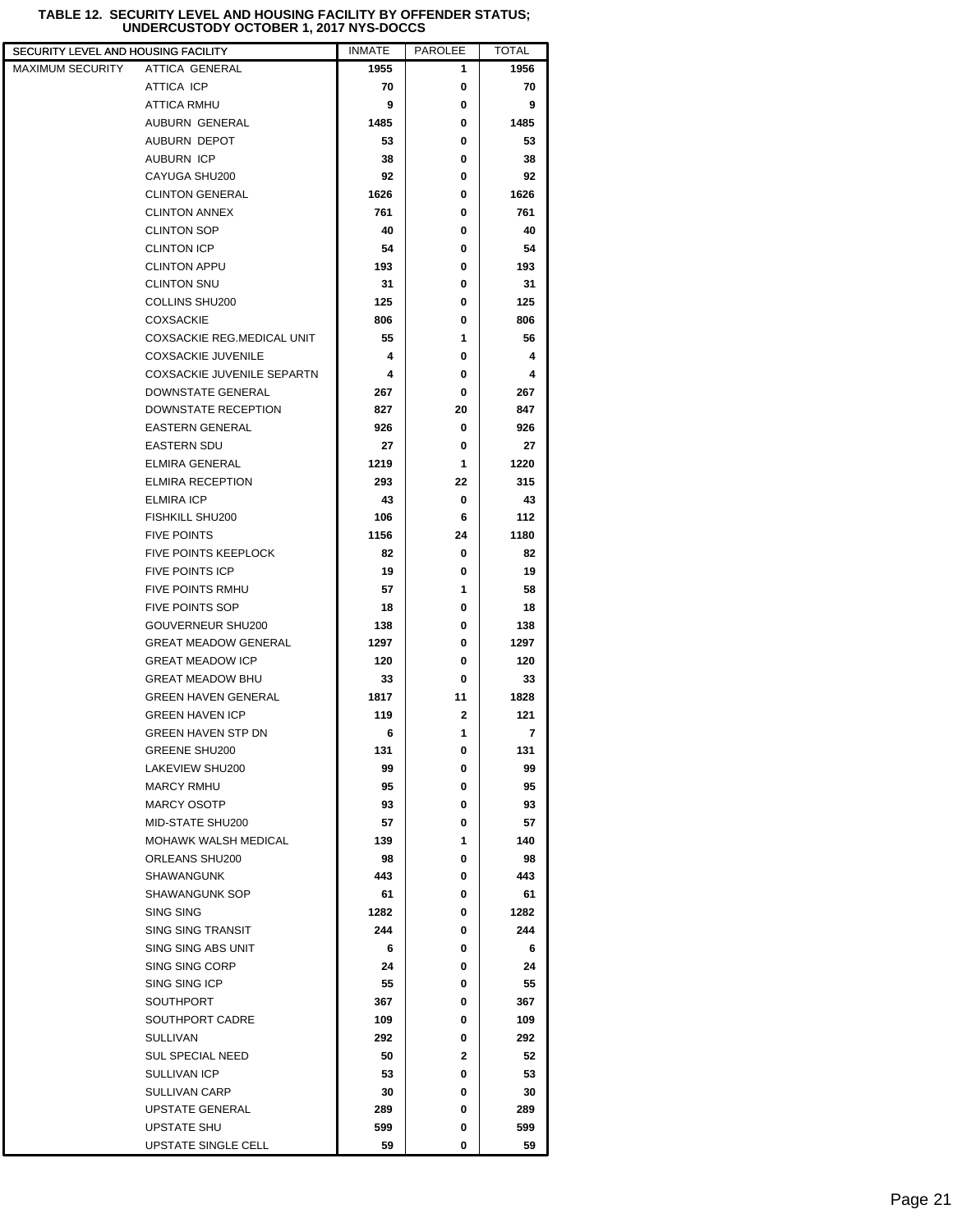| SECURITY LEVEL AND HOUSING FACILITY |                             | <b>INMATE</b> | <b>PAROLEE</b> | TOTAL |  |
|-------------------------------------|-----------------------------|---------------|----------------|-------|--|
| <b>MAXIMUM SECURITY</b>             | <b>WENDE</b>                | 641           | 1              | 642   |  |
|                                     | <b>WENDE RECEPTION</b>      | 20            | 1              | 21    |  |
|                                     | <b>WENDE RMU</b>            | 77            | 1              | 78    |  |
|                                     | <b>WENDE SPECIAL NEEDS</b>  | 47            | 0              | 47    |  |
|                                     | <b>WENDE ICP</b>            | 28            | 0              | 28    |  |
|                                     | <b>WENDE STP DN</b>         | 11            | 0              | 11    |  |
|                                     | <b>SUBTOTAL</b>             | 21470         | 96             | 21566 |  |
| <b>MEDIUM SECURITY</b>              | <b>ADIRONDACK</b>           | 381           | 0              | 381   |  |
|                                     | <b>ALTONA</b>               | 464           | 0              | 464   |  |
|                                     | BARE HILL                   | 1403          | 0              | 1403  |  |
|                                     | <b>CAPE VINCENT GENERAL</b> | 839           | 0              | 839   |  |
|                                     | CAYUGA                      | 847           | 1              | 848   |  |
|                                     | <b>COLLINS</b>              | 870           | 0              | 870   |  |
|                                     | <b>FISHKILL GENERAL</b>     | 1250          | 67             | 1317  |  |
|                                     | <b>FISHKILL ICP</b>         | 13            | 3              | 16    |  |
|                                     | <b>FISHKILL KEEPLOCK</b>    | 43            | 1              | 44    |  |
|                                     | FISHKILL PROCESSING UNIT    | 1             | 0              | 1     |  |
|                                     | <b>FISHKILL RMU</b>         | 24            | 5              | 29    |  |
|                                     | <b>FISHKILL UCI</b>         | 24            | 1              | 25    |  |
|                                     | <b>FRANKLIN</b>             | 1333          | 1              | 1334  |  |
|                                     | <b>GOUVERNEUR</b>           | 845           | 0              | 845   |  |
|                                     | <b>GOWANDA</b>              | 1038          | 0              | 1038  |  |
|                                     | <b>GOWANDA SOP</b>          | 428           | 0              | 428   |  |
|                                     | GREENE                      | 1527          | 0              | 1527  |  |
|                                     | <b>GROVELAND</b>            | 971           | 0              | 971   |  |
|                                     | HUDSON GENERAL              | 51            | 0              | 51    |  |
|                                     | HUDSON JUV SEP UNIT         | 8             | 0              | 8     |  |
|                                     | <b>HUDSON RECEPTION</b>     | 1             | 0              | 1     |  |
|                                     | <b>HALE CREEK ASACTC</b>    | 212           | 0              | 212   |  |
|                                     | <b>HALE CREEK FEEDER</b>    | 144           | 6              | 150   |  |
|                                     | LIVINGSTON                  | 816           | 0              | 816   |  |
|                                     | <b>MARCY</b>                | 901           | 3              | 904   |  |
|                                     | MARCY ASACTC                | 56            | 0              | 56    |  |
|                                     | MID-STATE                   | 1158          | 5              | 1163  |  |
|                                     | <b>MID-STATE PC</b>         | 21            | 0              | 21    |  |
|                                     | MID-STATE ICP               | 18            | 0              | 18    |  |
|                                     | <b>MID-STATE SOP</b>        | 168           | 0              | 168   |  |
|                                     | MID-STATE STP DN            | 50            | 0              | 50    |  |
|                                     | MOHAWK                      | 1248          | 0              | 1248  |  |
|                                     | <b>OGDENSBURG</b>           | 400           | 0              | 400   |  |
|                                     | <b>ORLEANS</b>              | 739           | 0              | 739   |  |
|                                     | <b>OTISVILLE</b>            | 585           | 0              | 585   |  |
|                                     | <b>RIVERVIEW</b>            | 839           | 0              | 839   |  |
|                                     | <b>ULSTER</b>               | 163           | 0              | 163   |  |
|                                     | ULSTER RECEPTION            | 430           | 8              | 438   |  |
|                                     | WALLKILL                    | 545           | 0              | 545   |  |
|                                     | <b>WASHINGTON</b>           | 845           | 0              | 845   |  |
|                                     | <b>WATERTOWN</b>            | 514           | 0              | 514   |  |
|                                     | <b>WOODBOURNE</b>           | 736           | 3              | 739   |  |
|                                     | <b>WOODBOURNE SNU</b>       | 31            | $\mathbf{2}$   | 33    |  |
|                                     | WOODBOURNE PC               | 17            | 0              | 17    |  |
|                                     | <b>WYOMING</b>              | 1344          | 0              | 1344  |  |
|                                     | <b>SUBTOTAL</b>             | 24341         | 106            | 24447 |  |

#### **TABLE 12. SECURITY LEVEL AND HOUSING FACILITY BY OFFENDER STATUS; UNDERCUSTODY OCTOBER 1, 2017 NYS-DOCCS**